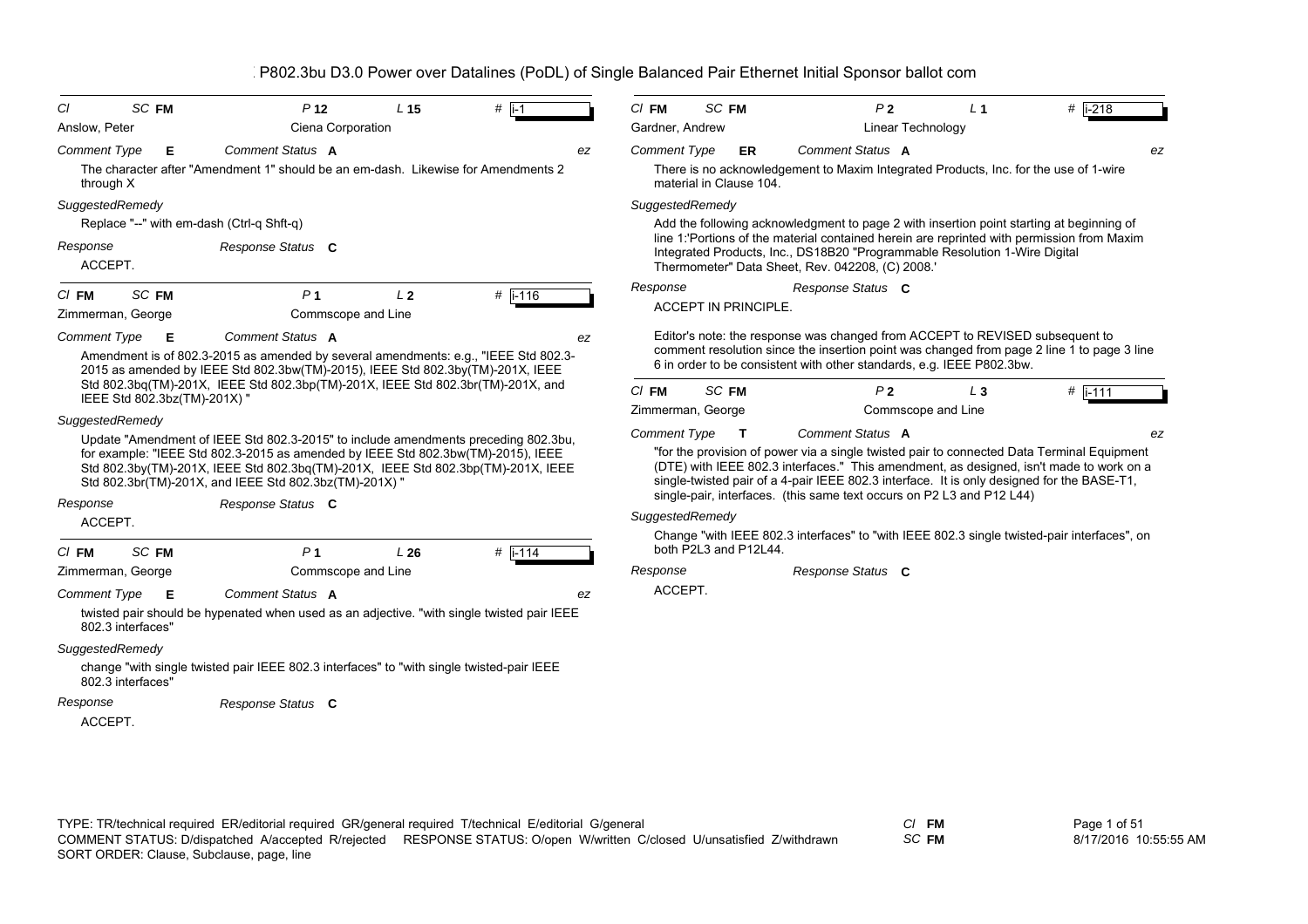| $CI$ FM<br>SC FM                              | P <sub>12</sub>                                                                                                                                                        | L <sub>18</sub> | #   i-76 |    | $Cl$ FM<br>SC FM            |                                                                                                                                                                                                                                           | P <sub>12</sub>          | L <sub>37</sub> | # $\overline{1} - 136$                                                                                                                                                                                                                                                                                                                                                |
|-----------------------------------------------|------------------------------------------------------------------------------------------------------------------------------------------------------------------------|-----------------|----------|----|-----------------------------|-------------------------------------------------------------------------------------------------------------------------------------------------------------------------------------------------------------------------------------------|--------------------------|-----------------|-----------------------------------------------------------------------------------------------------------------------------------------------------------------------------------------------------------------------------------------------------------------------------------------------------------------------------------------------------------------------|
| Law, David                                    | <b>Hewlett Packard Enter</b>                                                                                                                                           |                 |          |    | Dove, Daniel                |                                                                                                                                                                                                                                           | <b>Linear Technology</b> |                 |                                                                                                                                                                                                                                                                                                                                                                       |
| <b>Comment Type</b><br>Е                      | Comment Status A                                                                                                                                                       |                 |          | ez | <b>Comment Type</b><br>Е    | <b>Comment Status A</b>                                                                                                                                                                                                                   |                          |                 | ez                                                                                                                                                                                                                                                                                                                                                                    |
| approved as IEEE standards on 30th June 2016. | IEEE Std 802.3by-2016, IEEE Std 802.3bq-2016 and IEEE Std 802.3bp-2016 were all                                                                                        |                 |          |    |                             | IEEE P802.3bu add these to the list of prior amendments.                                                                                                                                                                                  |                          |                 | DL: Since it seems likely that IEEE P802.3br and IEEE P802.3bn will be published before                                                                                                                                                                                                                                                                               |
| SuggestedRemedy                               |                                                                                                                                                                        |                 |          |    | SuggestedRemedy             |                                                                                                                                                                                                                                           |                          |                 |                                                                                                                                                                                                                                                                                                                                                                       |
| 201x' to read 'IEEE Std 802.3bp(TM)-2016'.    | Change 'IEEE Std 802.3by(TM)-201x' to read 'IEEE Std 802.3by(TM)-2016', 'IEEE Std<br>802.3bg(TM)-201x' to read 'IEEE Std 802.3bg(TM)-2016', and 'IEEE Std 802.3bp(TM)- |                 |          |    | 201x entry:                 |                                                                                                                                                                                                                                           |                          |                 | Add the following text between the IEEE Std 802.3bp-201x entry and the IEEE Std 802.3bu-                                                                                                                                                                                                                                                                              |
| Response                                      | Response Status C                                                                                                                                                      |                 |          |    | IEEE Std 802.3br-201X       |                                                                                                                                                                                                                                           |                          |                 |                                                                                                                                                                                                                                                                                                                                                                       |
| ACCEPT.                                       |                                                                                                                                                                        |                 |          |    |                             | Amendment 5--This amendment includes changes to IEEE Std 802.3-201x and adds<br>Clause 99. This amendment adds a MAC Merge sublayer and a MAC Merge Service<br>Interface to support for Interspersing Express Traffic over a single link. |                          |                 |                                                                                                                                                                                                                                                                                                                                                                       |
|                                               |                                                                                                                                                                        |                 |          |    | IEEE Std 802.3bn-201X       |                                                                                                                                                                                                                                           |                          |                 |                                                                                                                                                                                                                                                                                                                                                                       |
|                                               |                                                                                                                                                                        |                 |          |    | Management (OAM).           | parameters for symmetric and/or asymmetric operation of up to 10 Gb/s on point-to-                                                                                                                                                        |                          |                 | Amendment 6--This amendment adds the physical layer specifications and management<br>multipoint Radio Frequency (RF) distribution plants comprising either amplified or passive<br>coaxial media. It also extends the operation of Ethernet Passive Optical Networks (EPON)<br>protocols, such as Multipoint Control Protocol (MPCP) and Operation Administration and |
|                                               |                                                                                                                                                                        |                 |          |    | Response                    | Response Status C                                                                                                                                                                                                                         |                          |                 |                                                                                                                                                                                                                                                                                                                                                                       |
|                                               |                                                                                                                                                                        |                 |          |    | <b>ACCEPT IN PRINCIPLE.</b> |                                                                                                                                                                                                                                           |                          |                 |                                                                                                                                                                                                                                                                                                                                                                       |
|                                               |                                                                                                                                                                        |                 |          |    | 802.3bu-201x entry:         |                                                                                                                                                                                                                                           |                          |                 | Editor to add the following text between the IEEE Std 802.3bp-201x entry and the IEEE Std                                                                                                                                                                                                                                                                             |
|                                               |                                                                                                                                                                        |                 |          |    | IEEE Std 802.3br-2016       |                                                                                                                                                                                                                                           |                          |                 |                                                                                                                                                                                                                                                                                                                                                                       |
|                                               |                                                                                                                                                                        |                 |          |    |                             | Amendment 5--This amendment includes changes to IEEE Std 802.3-2015 and adds<br>Clause 99. This amendment adds a MAC Merge sublayer and a MAC Merge Service<br>Interface to support for Interspersing Express Traffic over a single link. |                          |                 |                                                                                                                                                                                                                                                                                                                                                                       |
|                                               |                                                                                                                                                                        |                 |          |    | IEEE Std 802.3bn-201X       |                                                                                                                                                                                                                                           |                          |                 |                                                                                                                                                                                                                                                                                                                                                                       |
|                                               |                                                                                                                                                                        |                 |          |    |                             | parameters for symmetric and/or asymmetric operation of up to 10 Gb/s on point-to-                                                                                                                                                        |                          |                 | Amendment 6--This amendment adds the physical layer specifications and management<br>multipoint Radio Frequency (RF) distribution plants comprising either amplified or passive<br>coaxial media. It also extends the operation of Ethernet Passive Optical Networks (EPON)<br>protocols, such as Multipoint Control Protocol (MPCP) and Operation Administration and |

IEEE Std 802.3bz-201X

Management (OAM).

*SC* **FM**

Page 2 of 51 8/17/2016 10:55:55 AM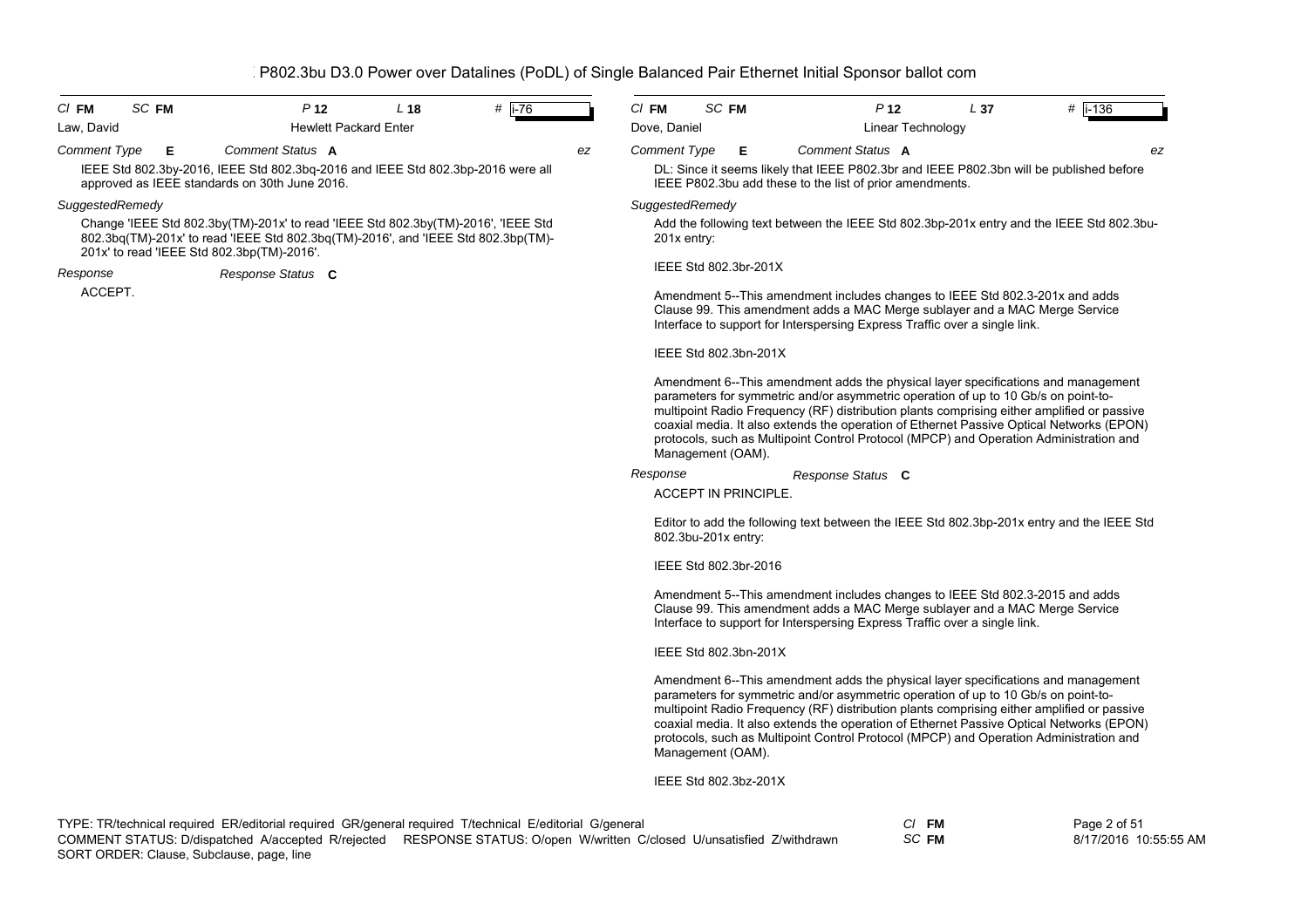Amendment 7-- This amendment includes changes to IEEE Std 802.3-2015 and adds Clause 125 and Clause 126. This amendment adds new rates of 2.5 Gb/s and 5 Gb/s and new Physical Layers for operation at 2.5 Gb/s and 5 Gb/s over balanced twisted-pair structured cabling systems.

| $CI$ FM    | SC FM | P <sub>12</sub>              | - 37 | # li-75 |
|------------|-------|------------------------------|------|---------|
| Law, David |       | <b>Hewlett Packard Enter</b> |      |         |

*Comment Type* **E** *Comment Status* **A**

*ez*

Since IEEE Std 802.3br-2016 was approved as an IEEE standard on 30th June 2016 and it seems likely that IEEE P802.3bn and IEEE P802.3bz will be published before IEEE P802.3bu add these to the list of prior amendments.

#### *SuggestedRemedy*

Add the following text between the IEEE Std 802.3bp-201x entry and the IEEE Std 802.3bu-201x entry:

# IEEE Std 802.3br-2016

Amendment 5--This amendment includes changes to IEEE Std 802.3-2015 and adds Clause 99. This amendment adds a MAC Merge sublayer and a MAC Merge Service Interface to support for Interspersing Express Traffic over a single link.

# IEEE Std 802.3bn-201X

Amendment 6--This amendment adds the physical layer specifications and management parameters for symmetric and/or asymmetric operation of up to 10 Gb/s on point-tomultipoint Radio Frequency (RF) distribution plants comprising either amplified or passive coaxial media. It also extends the operation of Ethernet Passive Optical Networks (EPON) protocols, such as Multipoint Control Protocol (MPCP) and Operation Administration and Management (OAM).

# IEEE Std 802.3bz-201X

Amendment 7-- This amendment includes changes to IEEE Std 802.3-2015 and adds Clause 125 and Clause 126. This amendment adds new rates of 2.5 Gb/s and 5 Gb/s and new Physical Layers for operation at 2.5 Gb/s and 5 Gb/s over balanced twisted-pair structured cabling systems.

*Response Status* **C**

*Response*

ACCEPT.

| $C/$ FM             | SC FM | P <sub>12</sub>     | L 38 | # li-104 |
|---------------------|-------|---------------------|------|----------|
| Marris, Arthur      |       | Cadence Design Syst |      |          |
| <b>Comment Type</b> | E.    | Comment Status A    |      | ez       |

Now that 802.3br has been approved add that to the list of approved amendments

# *SuggestedRemedy*

Add after 802.3bp:

# IEEE Std 802.3br(TM)-2016

Amendment 5 --This amendment includes changes to IEEE Std 802.3-201x and adds Clause 99. This amendment adds a MAC Merge sublayer and a MAC Merge Service Interface to support for Interspersing Express Traffic over a single link.

*Response Status* **C** *Response*

ACCEPT IN PRINCIPLE.

Editor's note: The response to this comment was changed from ACCEPT to REVISED since the adopted text was changed from

# "IEEE Std 802.3br(TM)-2016

Amendment 5 --This amendment includes changes to IEEE Std 802.3-201x and adds Clause 99. This amendment adds a MAC Merge sublayer and a MAC Merge Service Interface to support for Interspersing Express Traffic over a single link."

to

#### "IEEE Std 802.3br(TM)-2016

Amendment 5 --This amendment includes changes to IEEE Std 802.3-2015 and adds Clause 99. This amendment adds a MAC Merge sublayer and a MAC Merge Service Interface to support for Interspersing Express Traffic over a single link."

*SC* **FM**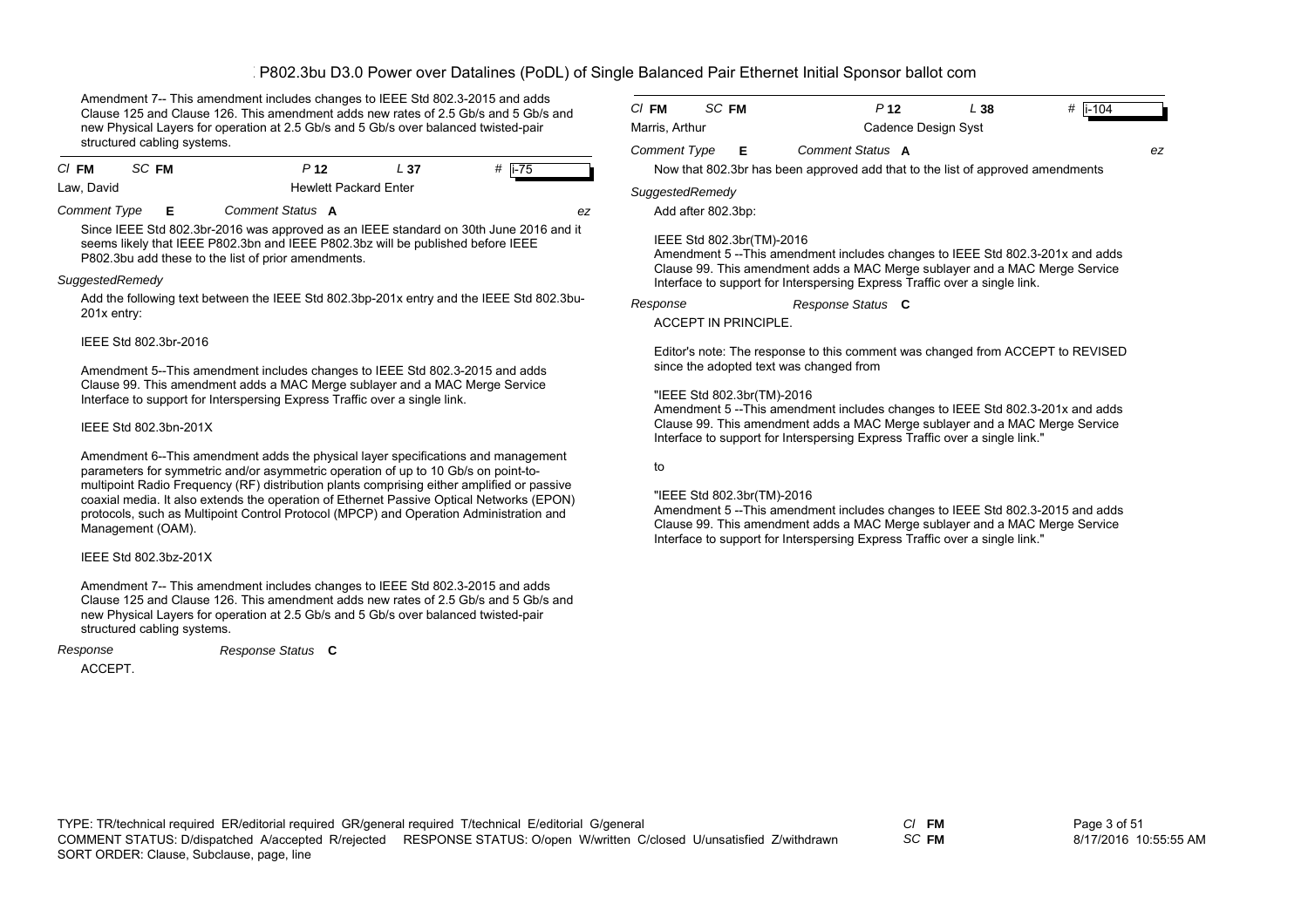| SC FM                                            | P <sub>12</sub>                      | L38                                                                           | # $\overline{1}$ -112                                                                                                                             | $Cl$ FM                                                                                                                                                                                                                                                                                                                                                                                                                                                                                                                                                                                                                                                                                                                                                                                                                                                                                                                                                                                                                                                                                                                                                                                                                                                                                                                                                                                                                                                                                                                      |                  | P <sub>12</sub>                                                                  | L <sub>42</sub>                                                                                                                                    | $#$ i-214                                                                                                                                                                                                                                                                                                                                                                                                                                                                        |
|--------------------------------------------------|--------------------------------------|-------------------------------------------------------------------------------|---------------------------------------------------------------------------------------------------------------------------------------------------|------------------------------------------------------------------------------------------------------------------------------------------------------------------------------------------------------------------------------------------------------------------------------------------------------------------------------------------------------------------------------------------------------------------------------------------------------------------------------------------------------------------------------------------------------------------------------------------------------------------------------------------------------------------------------------------------------------------------------------------------------------------------------------------------------------------------------------------------------------------------------------------------------------------------------------------------------------------------------------------------------------------------------------------------------------------------------------------------------------------------------------------------------------------------------------------------------------------------------------------------------------------------------------------------------------------------------------------------------------------------------------------------------------------------------------------------------------------------------------------------------------------------------|------------------|----------------------------------------------------------------------------------|----------------------------------------------------------------------------------------------------------------------------------------------------|----------------------------------------------------------------------------------------------------------------------------------------------------------------------------------------------------------------------------------------------------------------------------------------------------------------------------------------------------------------------------------------------------------------------------------------------------------------------------------|
| <b>Comment Type</b><br>Е                         | Comment Status A                     |                                                                               | ez                                                                                                                                                | <b>Comment Type</b>                                                                                                                                                                                                                                                                                                                                                                                                                                                                                                                                                                                                                                                                                                                                                                                                                                                                                                                                                                                                                                                                                                                                                                                                                                                                                                                                                                                                                                                                                                          | Е                | Comment Status A                                                                 |                                                                                                                                                    |                                                                                                                                                                                                                                                                                                                                                                                                                                                                                  |
|                                                  | Response Status C                    |                                                                               |                                                                                                                                                   | appropriate.<br>Response<br>ACCEPT.                                                                                                                                                                                                                                                                                                                                                                                                                                                                                                                                                                                                                                                                                                                                                                                                                                                                                                                                                                                                                                                                                                                                                                                                                                                                                                                                                                                                                                                                                          |                  | Response Status C                                                                |                                                                                                                                                    |                                                                                                                                                                                                                                                                                                                                                                                                                                                                                  |
| 201x entry:                                      |                                      |                                                                               |                                                                                                                                                   | $CI$ FM<br>Marris, Arthur<br><b>Comment Type</b>                                                                                                                                                                                                                                                                                                                                                                                                                                                                                                                                                                                                                                                                                                                                                                                                                                                                                                                                                                                                                                                                                                                                                                                                                                                                                                                                                                                                                                                                             | Е                | P <sub>17</sub><br>Comment Status A                                              | L <sub>1</sub>                                                                                                                                     | # $i-105$                                                                                                                                                                                                                                                                                                                                                                                                                                                                        |
| IEEE Std 802.3br-2016                            |                                      |                                                                               |                                                                                                                                                   | Change to:<br>Amendment:                                                                                                                                                                                                                                                                                                                                                                                                                                                                                                                                                                                                                                                                                                                                                                                                                                                                                                                                                                                                                                                                                                                                                                                                                                                                                                                                                                                                                                                                                                     |                  |                                                                                  |                                                                                                                                                    |                                                                                                                                                                                                                                                                                                                                                                                                                                                                                  |
|                                                  |                                      |                                                                               |                                                                                                                                                   | Response<br>ACCEPT.                                                                                                                                                                                                                                                                                                                                                                                                                                                                                                                                                                                                                                                                                                                                                                                                                                                                                                                                                                                                                                                                                                                                                                                                                                                                                                                                                                                                                                                                                                          |                  | Response Status C                                                                |                                                                                                                                                    |                                                                                                                                                                                                                                                                                                                                                                                                                                                                                  |
| Management (OAM).<br>structured cabling systems. |                                      |                                                                               |                                                                                                                                                   | $CI$ FM<br>Anslow, Peter<br><b>Comment Type</b><br>Response<br>ACCEPT.                                                                                                                                                                                                                                                                                                                                                                                                                                                                                                                                                                                                                                                                                                                                                                                                                                                                                                                                                                                                                                                                                                                                                                                                                                                                                                                                                                                                                                                       | Е                | P <sub>17</sub><br>Comment Status A<br>Response Status C                         | L <sub>13</sub>                                                                                                                                    | # $\overline{1-2}$                                                                                                                                                                                                                                                                                                                                                                                                                                                               |
|                                                  | Zimmerman, George<br>SuggestedRemedy | <b>ACCEPT IN PRINCIPLE.</b><br>IEEE Std 802.3bn-201X<br>IEEE Std 802.3bz-201X | Commscope and Line<br>which has passed its first sponsor recirc with minimal comments.<br>802.3 leadership for other amendments and any ordering. | There are at least 3 more amendments missing which will be ahead of 802.3bu - 802.3br<br>(Amendment 5), which was approved at the June standards board, 802.3bn and 802.3 bz,<br>Add IEEE Std 802.3br-201x and IEEE Std 802.3bz-201x to the amendments in front of<br>802.3bu. Descriptive text may be obtained from D3.1 of IEEE Std 802.3bz. Consult IEEE<br>The remedy to i-75 applies to this comment as well. The remedy to i-75 is shown below:<br>Add the following text between the IEEE Std 802.3bp-201x entry and the IEEE Std 802.3bu-<br>Amendment 5--This amendment includes changes to IEEE Std 802.3-2015 and adds<br>Clause 99. This amendment adds a MAC Merge sublayer and a MAC Merge Service<br>Interface to support for Interspersing Express Traffic over a single link.<br>Amendment 6--This amendment adds the physical layer specifications and management<br>parameters for symmetric and/or asymmetric operation of up to 10 Gb/s on point-to-<br>multipoint Radio Frequency (RF) distribution plants comprising either amplified or passive<br>coaxial media. It also extends the operation of Ethernet Passive Optical Networks (EPON)<br>protocols, such as Multipoint Control Protocol (MPCP) and Operation Administration and<br>Amendment 7-- This amendment includes changes to IEEE Std 802.3-2015 and adds<br>Clause 125 and Clause 126. This amendment adds new rates of 2.5 Gb/s and 5 Gb/s and<br>new Physical Layers for operation at 2.5 Gb/s and 5 Gb/s over balanced twisted-pair | Maguire, Valerie | SC FM<br>SuggestedRemedy<br>SC FM<br>SuggestedRemedy<br>SC FM<br>SuggestedRemedy | structured cabling Standards.<br>Draft Standard for Ethernet<br>Make the same change on page 1 line 8.<br>Change "Implementors" to "Implementers". | The terms "twisted pair" and "twisted-pair" are often used interchangeably throughout the<br>document. Please standardize on one style. "Twisted-pair" is recommended to align with<br>Perform a global search for the term "twisted pair" and replace with "twisted-pair" where<br>Cadence Design Syst<br>Add new line after Ethernet in "Draft Standard for Ethernet Amendment:"<br>Ciena Corporation<br>Page 17 does not reflect the latest version of the 802.3 boilerplate. |

*SC* **FM**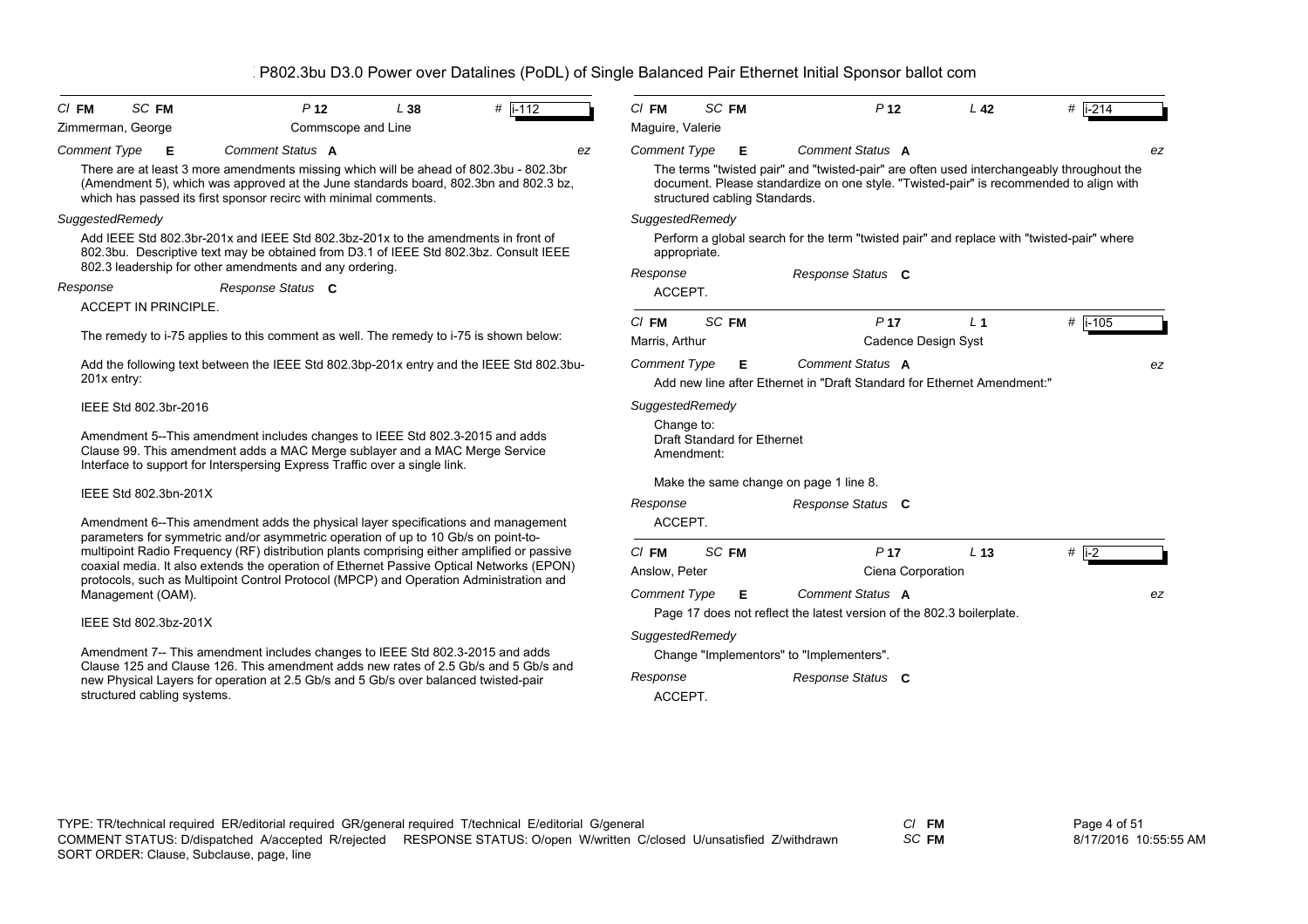| SC <sub>0</sub><br>$C/I$ 0<br>Maytum, Michael                    | P<br><b>RETIRED</b>                                                                        | $#$ i-53            |    | Cl <sub>0</sub><br>Maytum, Michael | SC <sub>0</sub>                                          | P<br><b>RETIRED</b>                                                                                                               | $#$  i-50           |
|------------------------------------------------------------------|--------------------------------------------------------------------------------------------|---------------------|----|------------------------------------|----------------------------------------------------------|-----------------------------------------------------------------------------------------------------------------------------------|---------------------|
| <b>Comment Type</b><br><b>GR</b>                                 | <b>Comment Status A</b><br>Has information-byte once and information byte once             |                     | ez | <b>Comment Type</b>                | <b>GR</b>                                                | <b>Comment Status A</b><br>Has constant voltage signature three time and constant-voltage signature twice                         | nonez               |
| SuggestedRemedy                                                  | Make consistent - suggest all to information byte                                          |                     |    | SuggestedRemedy                    |                                                          | Make consistent - suggest all to constant-voltage signature                                                                       |                     |
| Response<br><b>ACCEPT IN PRINCIPLE.</b>                          | Response Status W                                                                          |                     |    | Response                           | <b>ACCEPT IN PRINCIPLE.</b>                              | Response Status W                                                                                                                 |                     |
| Editor to delete "-byte".                                        | The remedy to i-166 applies to this comment as well. The remedy to i-166 is shown below:   |                     |    |                                    |                                                          | Instances of "constant voltage" and "constant-voltage" have both been changed to<br>"voltage" by the resolution to comment i-106. |                     |
| SC <sub>0</sub><br>Cl <sub>0</sub><br>Maytum, Michael            | P<br><b>RETIRED</b>                                                                        | $#$ i-52            |    |                                    | Resolution to comment i-106 is:<br>to page 7 as follows: | Adopt http://www.ieee802.org/3/bu/public/jul16/abramson 03bu 01 0716.pdf with changes                                             |                     |
| <b>Comment Type</b><br><b>GR</b>                                 | Comment Status A<br>Has implementation-specific two times and implementation specific once |                     | ez |                                    |                                                          | Change " is not enabled." to " is not performed."                                                                                 |                     |
| SuggestedRemedy                                                  | Make consistent - suggest all to implementation-specific                                   |                     |    |                                    | shall complete classification."                          | Delete last sentence "If a valid signature is not detected classification is enabled, the PSE                                     |                     |
| Response<br><b>ACCEPT IN PRINCIPLE.</b>                          | Response Status W                                                                          |                     |    | Cl <sub>0</sub><br>Maytum, Michael | SC <sub>0</sub>                                          | P<br><b>RETIRED</b>                                                                                                               | # $\overline{1-55}$ |
|                                                                  | Editor to change all instances of 'implementation specific' to 'implementation-specific'.  |                     |    | <b>Comment Type</b>                | <b>GR</b>                                                | <b>Comment Status A</b><br>Has power up two times and power-up two times                                                          | nonez               |
| SC <sub>0</sub><br>$C/I$ 0<br>Maytum, Michael                    | $\overline{P}$<br><b>RETIRED</b>                                                           | # $\overline{1-51}$ |    | SuggestedRemedy                    |                                                          | Make consistent - suggest all to power-up                                                                                         |                     |
| <b>Comment Type</b><br><b>GR</b>                                 | Comment Status A<br>Has falling edge three times and falling-edge once                     |                     | ez | Response                           | <b>ACCEPT IN PRINCIPLE.</b>                              | Response Status W                                                                                                                 |                     |
| SuggestedRemedy<br>Make consistent - suggest all to falling edge |                                                                                            |                     |    | power'.                            |                                                          | Editor to change instances of 'power-up' in 104.5.6.2 and in PIC PD14 to 'application of                                          |                     |
| Response<br>ACCEPT.                                              | Response Status W                                                                          |                     |    |                                    |                                                          |                                                                                                                                   |                     |
|                                                                  |                                                                                            |                     |    |                                    |                                                          |                                                                                                                                   |                     |

TYPE: TR/technical required ER/editorial required GR/general required T/technical E/editorial G/general *Cl* **0** SORT ORDER: Clause, Subclause, page, line COMMENT STATUS: D/dispatched A/accepted R/rejected RESPONSE STATUS: O/open W/written C/closed U/unsatisfied Z/withdrawn

*SC* **0**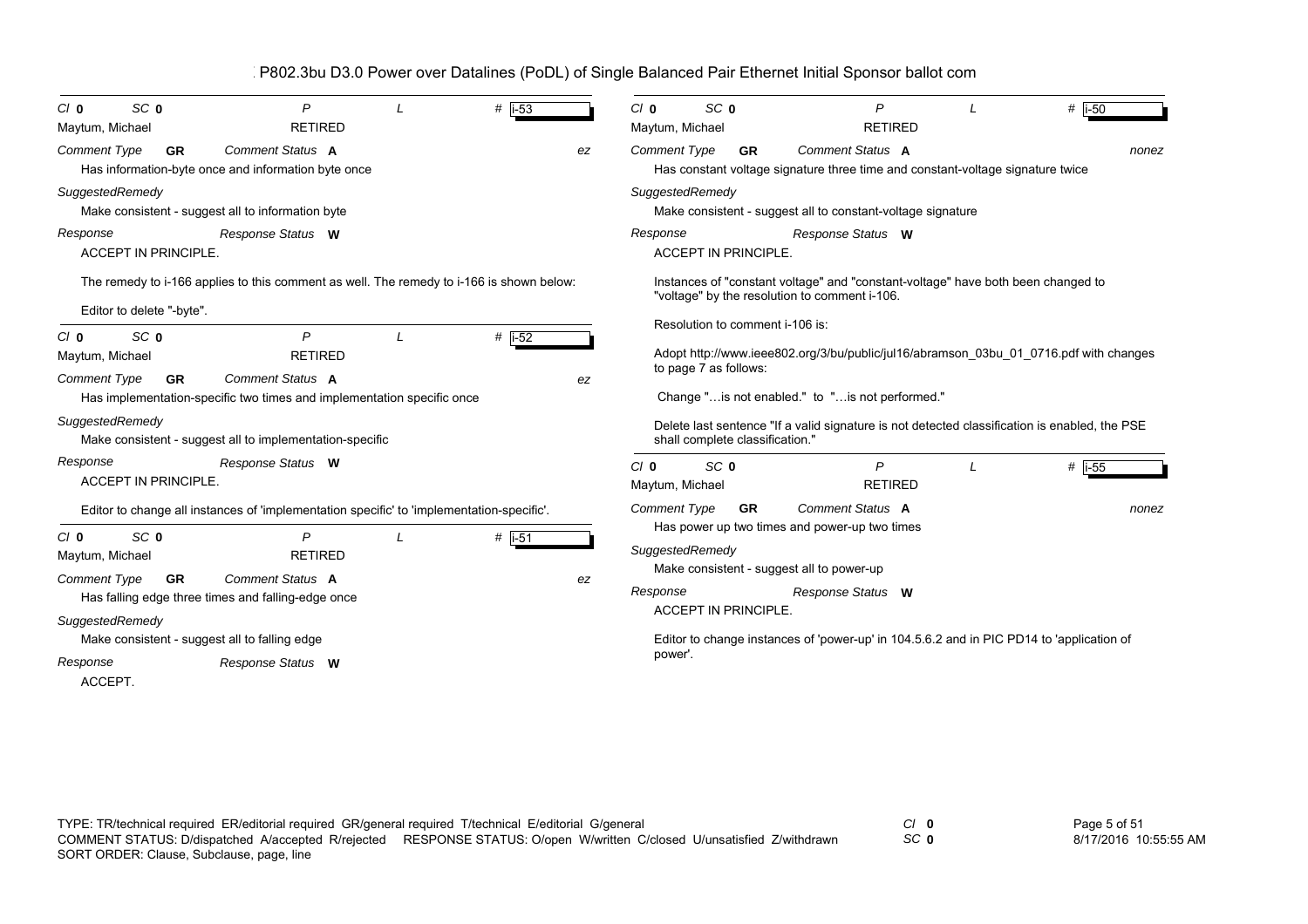| SC <sub>0</sub><br>$C/I$ 0<br>Maytum, Michael | P<br><b>RETIRED</b>                                                                                                                                                                                                                                                      |   | # $\overline{1-56}$ | $C/I$ 0<br>SC <sub>0</sub><br>Maytum, Michael | P<br><b>RETIRED</b>                                                                                                                                    | $#$  i-54 |
|-----------------------------------------------|--------------------------------------------------------------------------------------------------------------------------------------------------------------------------------------------------------------------------------------------------------------------------|---|---------------------|-----------------------------------------------|--------------------------------------------------------------------------------------------------------------------------------------------------------|-----------|
| Comment Type<br><b>GR</b>                     | Comment Status A<br>Has pull up two times and pull-up nine times                                                                                                                                                                                                         |   | nonez               | Comment Type<br><b>GR</b>                     | Comment Status A<br>Has open-circuit voltage once and open circuit voltage two times                                                                   | nonez     |
| SuggestedRemedy                               | Change pull-up at and pull-up within to be pull up at and pull up within                                                                                                                                                                                                 |   |                     | SuggestedRemedy                               | Make consistent - suggest all to open-circuit voltage                                                                                                  |           |
| Response<br><b>ACCEPT IN PRINCIPLE</b>        | Response Status W                                                                                                                                                                                                                                                        |   |                     | Response<br><b>ACCEPT IN PRINCIPLE.</b>       | Response Status W                                                                                                                                      |           |
|                                               | Editor to change "pull-up at" and "pull-up within" to be "pull up at" and "pull up within".<br>Editor to change "pull-up VPSE" to "pull up VPSE" on lines 51 and 52 of page 63. Other<br>instances of "pull-up" are adjectives and consistent with the IEEE style guide. |   |                     |                                               | Editor to change all instances of 'open-circuit voltage' to 'open circuit voltage'. This is<br>consistent with usage in IEEE Std 802.3-2015 Clause 33. |           |
| SC <sub>0</sub><br>$C/I$ 0<br>Maytum, Michael | P<br><b>RETIRED</b>                                                                                                                                                                                                                                                      |   | # $\overline{1-57}$ | SC <sub>0</sub><br>$C/I$ 0<br>Maytum, Michael | P<br><b>RETIRED</b>                                                                                                                                    | $#$ i-60  |
| <b>Comment Type</b><br><b>GR</b>              | <b>Comment Status A</b><br>Figures 104-12/13/14 pull down and PULLUP                                                                                                                                                                                                     |   | ez                  | Comment Type<br>GR<br>SuggestedRemedy         | <b>Comment Status A</b><br>sub-clause three times and subclause twelve times                                                                           | ez        |
| SuggestedRemedy<br>change PULLUP to PULL UP   |                                                                                                                                                                                                                                                                          |   |                     | Response                                      | Be consistent change sub-clause to subclause (three times)<br>Response Status W                                                                        |           |
| Response<br>ACCEPT.                           | Response Status W                                                                                                                                                                                                                                                        |   |                     | ACCEPT.                                       |                                                                                                                                                        |           |
| SC <sub>0</sub><br>$C/I$ 0                    | $\mathsf{P}$                                                                                                                                                                                                                                                             | L | # $\overline{1-58}$ | $C/I$ 0<br>SC <sub>0</sub><br>Maytum, Michael | P<br><b>RETIRED</b>                                                                                                                                    | $#$ i-61  |
| Maytum, Michael<br>Comment Type<br><b>GR</b>  | <b>RETIRED</b><br><b>Comment Status A</b><br>rising edge four times and rising-edge two times                                                                                                                                                                            |   | ez                  | <b>Comment Type</b><br><b>GR</b>              | Comment Status R<br>behavior(s) eighteen times and behaviour twenty times                                                                              | ez        |
| SuggestedRemedy                               |                                                                                                                                                                                                                                                                          |   |                     | SuggestedRemedy                               | mixture of international and american english. Suggest using behavior throughout                                                                       |           |
| Response                                      | change twice rising-edge at its to change rising edge at its<br>Response Status W                                                                                                                                                                                        |   |                     | Response<br>REJECT.                           | Response Status W                                                                                                                                      |           |
| ACCEPT.                                       |                                                                                                                                                                                                                                                                          |   |                     |                                               | 802.3 style guide http://www.ieee802.org/3/WG_tools/editorial/requirements/words.html<br>uses behaviour in Clause 30 and behavior everywhere else.     |           |

*SC* **0**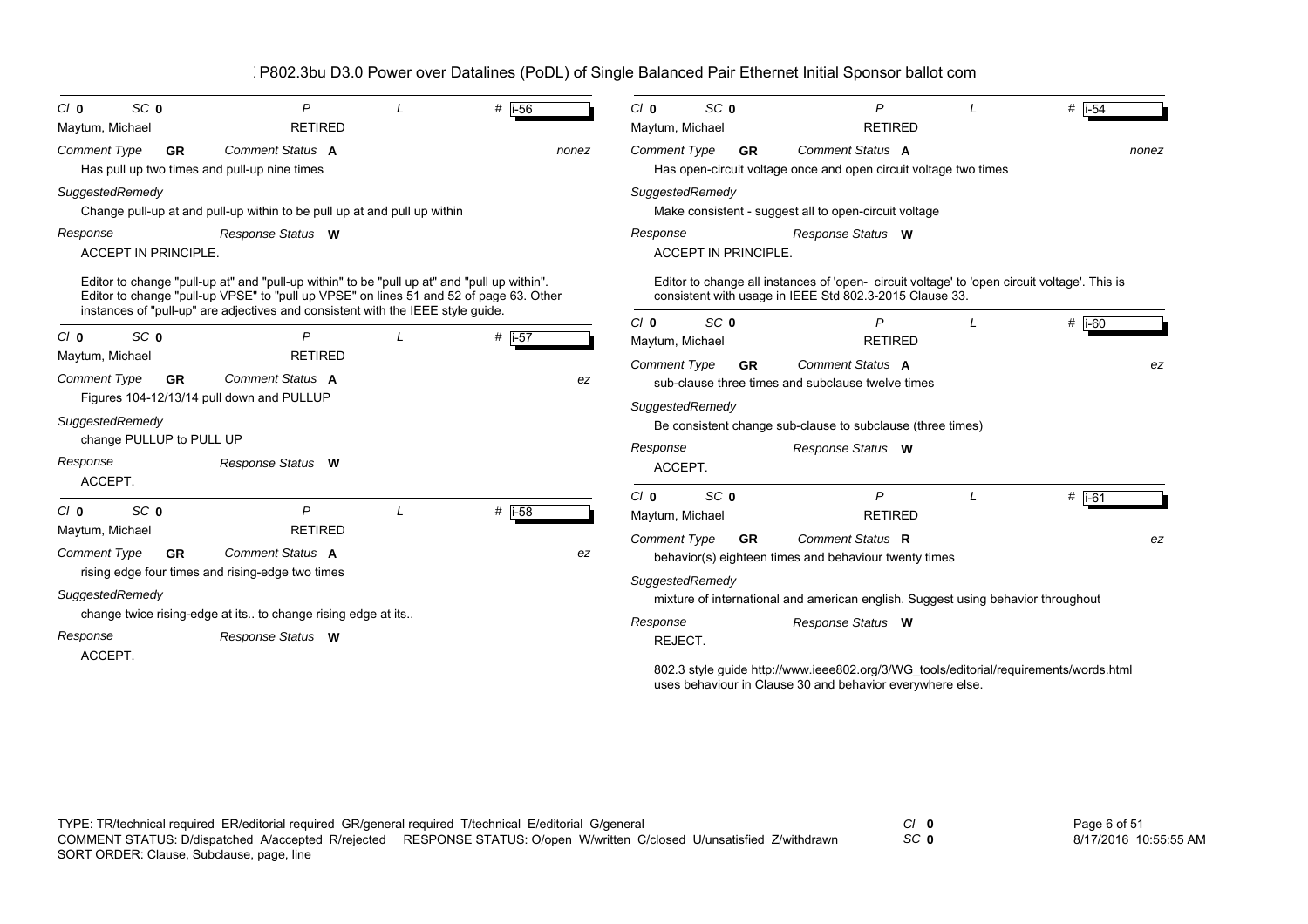| SC <sub>0</sub><br>Cl <sub>0</sub>                                  | P<br><b>RETIRED</b>                                                         |                | # $\overline{1-59}$ |    | SC 1.4<br>CI <sub>1</sub><br>Anslow, Peter        | P <sub>18</sub>                                                                                                                                                                                                    | L8              | $#$ $\overline{1}$ -3 |
|---------------------------------------------------------------------|-----------------------------------------------------------------------------|----------------|---------------------|----|---------------------------------------------------|--------------------------------------------------------------------------------------------------------------------------------------------------------------------------------------------------------------------|-----------------|-----------------------|
| Maytum, Michael                                                     |                                                                             |                |                     |    |                                                   | Ciena Corporation                                                                                                                                                                                                  |                 |                       |
| <b>Comment Type</b><br>GR<br>dropout six times and drop-out twice   | <b>Comment Status A</b>                                                     |                |                     | ez | <b>Comment Type</b><br>Е                          | Comment Status A<br>References to "Clause xxx" should either be cross-references or be in Forest green.<br>802.3 should be referred to as "IEEE Std 802.3"                                                         |                 | ez                    |
| SuggestedRemedy<br>Make consistent - suggest all to dropout         |                                                                             |                |                     |    | SuggestedRemedy                                   |                                                                                                                                                                                                                    |                 |                       |
| Response<br>ACCEPT.                                                 | Response Status W                                                           |                |                     |    |                                                   | In 1.4.330a, make "Clause 104" a cross-reference<br>In 1.4.330b, make "Clause 104" a cross-reference<br>In 1.4.338, apply character tag External to "Clause 33"<br>In 1.4.338, make "Clause 104" a cross-reference |                 |                       |
| SC <sub>0</sub><br>$C/I$ 0<br>Maytum, Michael                       | P <sub>11</sub><br><b>RETIRED</b>                                           | $L$ 40         | $#$ i-62            |    |                                                   | In 1.4.415, change "IEEE 802.3" to IEEE Std 802.3"<br>In 1.4.415, apply character tag External to "Clause 33"                                                                                                      |                 |                       |
| <b>Comment Type</b><br><b>GR</b><br>twisted pair cabling            | <b>Comment Status A</b>                                                     |                |                     | ez | Response<br>ACCEPT.                               | Response Status C                                                                                                                                                                                                  |                 |                       |
| SuggestedRemedy                                                     | change to twisted-pair cabling (like the other four instances)              |                |                     |    | SC 1.4<br>CI <sub>1</sub><br>Dove, Daniel         | P <sub>18</sub><br>Linear Technology                                                                                                                                                                               | $L$ 16          | # i-227               |
| Response<br>ACCEPT.                                                 | Response Status W                                                           |                |                     |    | <b>Comment Type</b><br>Е                          | Comment Status A<br>ROGUE: For consistency, should the definition refer to "A PoDL PSE" instead of "A PSE" ?                                                                                                       |                 | ez                    |
| SC <sub>0</sub><br>Cl <sub>0</sub><br>Maytum, Michael               | $P$ 43<br><b>RETIRED</b>                                                    | L <sub>2</sub> | $#$ i-63            |    | SuggestedRemedy<br>Change "A PSE" to "A PoDL PSE" |                                                                                                                                                                                                                    |                 |                       |
| <b>Comment Type</b><br>GR<br>steady state one and steady-state once | Comment Status A                                                            |                |                     | ez | Response<br>ACCEPT.                               | Response Status C                                                                                                                                                                                                  |                 |                       |
| SuggestedRemedy                                                     | change has begun steady state operation to has begun steady-state operation |                |                     |    | SC 1.4<br>CI <sub>1</sub><br>Dove, Daniel         | P <sub>18</sub><br>Linear Technology                                                                                                                                                                               | L <sub>19</sub> | $#$ i-228             |
| Response<br>ACCEPT.                                                 | Response Status W                                                           |                |                     |    | <b>Comment Type</b><br>Е                          | <b>Comment Status A</b><br>ROGUE: For consistency, should the definition refer to "A PoDL PSE" instead of "A PSE" ?                                                                                                |                 | ez                    |
| SC <sub>0</sub><br>$C/I$ 0<br>Maytum, Michael                       | $P$ 47<br><b>RETIRED</b>                                                    | L7             | # $\overline{1-64}$ |    | SuggestedRemedy<br>Change "A PSE" to "A PoDL PSE" |                                                                                                                                                                                                                    |                 |                       |
| <b>Comment Type</b><br><b>GR</b><br>re-attempting                   | <b>Comment Status A</b>                                                     |                |                     | ez | Response<br>ACCEPT.                               | Response Status C                                                                                                                                                                                                  |                 |                       |
| SuggestedRemedy                                                     | change to reattempting (like the other instance)                            |                |                     |    |                                                   |                                                                                                                                                                                                                    |                 |                       |
| Response<br>ACCEPT.                                                 | Response Status W                                                           |                |                     |    |                                                   |                                                                                                                                                                                                                    |                 |                       |

TYPE: TR/technical required ER/editorial required GR/general required T/technical E/editorial G/general *Cl* **1** SORT ORDER: Clause, Subclause, page, line COMMENT STATUS: D/dispatched A/accepted R/rejected RESPONSE STATUS: O/open W/written C/closed U/unsatisfied Z/withdrawn

*SC* **1.4**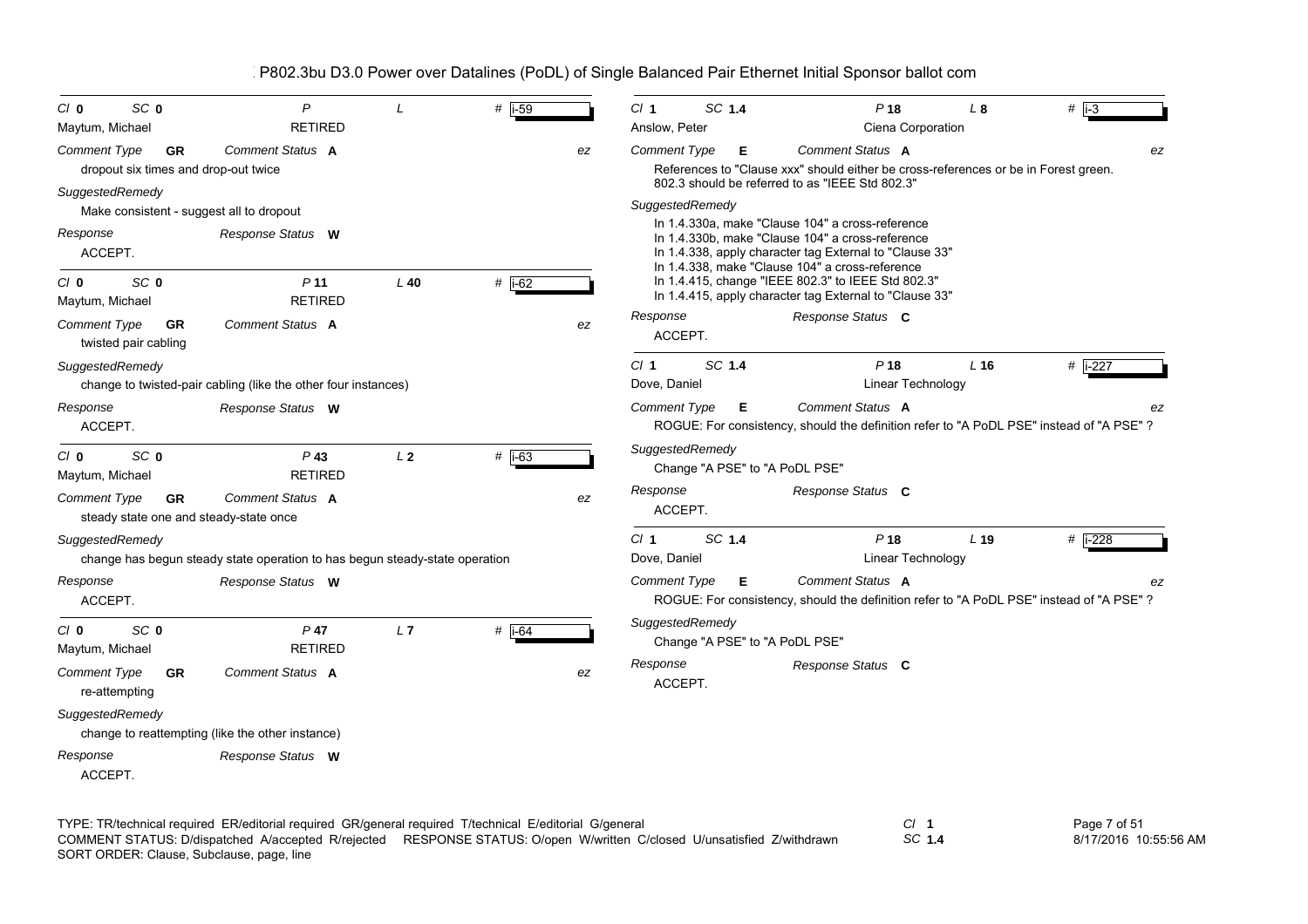| SC 1.4<br>Cl <sub>1</sub><br>Dove, Daniel                   | P <sub>18</sub><br>Linear Technology                                                               | L <sub>45</sub> | $\#$ i-229  |    | Cl <sub>1</sub><br>Law, David |              | SC 1.4.338 | P <sub>18</sub>                                                           | L24<br><b>Hewlett Packard Enter</b>             | # $\overline{1-77}$                                                                        |
|-------------------------------------------------------------|----------------------------------------------------------------------------------------------------|-----------------|-------------|----|-------------------------------|--------------|------------|---------------------------------------------------------------------------|-------------------------------------------------|--------------------------------------------------------------------------------------------|
| <b>Comment Type</b><br>Е<br>seems redundant                 | Comment Status A<br>ROGUE: Does the second sentence for Type C PoDL System add anything useful. It |                 |             | ez | <b>Comment Type</b><br>bold.  |              | Е          | Comment Status A                                                          |                                                 | The text 'Power Sourcing Equipment (PSE)' (line 24) and 'Type 1 PD' (line 34) should be in |
| SuggestedRemedy<br>Remove Second sentence.                  |                                                                                                    |                 |             |    | SuggestedRemedy               | See comment. |            |                                                                           |                                                 |                                                                                            |
| Response<br>ACCEPT.                                         | Response Status C                                                                                  |                 |             |    | Response<br>ACCEPT.           |              |            | Response Status C                                                         |                                                 |                                                                                            |
| SC 1.4.338<br>Cl <sub>1</sub><br>Dove, Daniel               | P <sub>1</sub><br>Linear Technology                                                                | L8              | # $i - 132$ |    | Cl <sub>1</sub><br>Law, David |              | SC 1.4.338 | P <sub>18</sub>                                                           | L <sub>28</sub><br><b>Hewlett Packard Enter</b> | # $\overline{1-78}$                                                                        |
| Comment Type<br>Е<br>"balanced" missing                     | Comment Status A                                                                                   |                 |             | ez | <b>Comment Type</b>           |              | Е.         | Comment Status A                                                          |                                                 | ez<br>Suggest the text ' single twisted-pair (BASE-T1 PHYs), ' should be changed to read ' |
| SuggestedRemedy<br>either "twisted pair" or "twisted-pair". | replace "twisted-pair" with "balanced twisted-pair". S&R document for consistent use of            |                 |             |    | SuggestedRemedy               | See comment. |            | single twisted-pair (BASE-T1) PHYs, ' to match similar text on line 26.   |                                                 |                                                                                            |
| Response<br>ACCEPT.                                         | Response Status C                                                                                  |                 |             |    | Response<br>ACCEPT.           |              |            | Response Status C                                                         |                                                 |                                                                                            |
| SC 1.4.338<br>Cl <sub>1</sub>                               | P <sub>18</sub>                                                                                    | L24             | $#$ i-138   |    | Cl <sub>1</sub>               |              | SC 1.4.338 | P <sub>18</sub>                                                           | L28                                             | $#$ i-139                                                                                  |
| Dove, Daniel                                                | Linear Technology                                                                                  |                 |             |    | Dove, Daniel                  |              |            |                                                                           | Linear Technology                               |                                                                                            |
| <b>Comment Type</b><br>Е                                    | Comment Status A                                                                                   |                 |             | ez | <b>Comment Type</b>           |              | E.         | Comment Status A                                                          |                                                 | ez                                                                                         |
| be in bold.                                                 | DL: The text 'Power Sourcing Equipment (PSE)' (line 24) and 'Type 1 PD' (line 34) should           |                 |             |    |                               |              |            | ' single twisted-pair (BASE-T1) PHYs, ' to match similar text on line 26. |                                                 | DL: Suggest the text ' single twisted-pair (BASE-T1 PHYs), ' should be changed to read     |
| SuggestedRemedy                                             |                                                                                                    |                 |             |    | SuggestedRemedy               |              |            |                                                                           |                                                 |                                                                                            |
| See comment.                                                |                                                                                                    |                 |             |    |                               | See comment. |            |                                                                           |                                                 |                                                                                            |
| Response<br>ACCEPT.                                         | Response Status C                                                                                  |                 |             |    | Response<br>ACCEPT.           |              |            | Response Status C                                                         |                                                 |                                                                                            |

*SC* **1.4.338**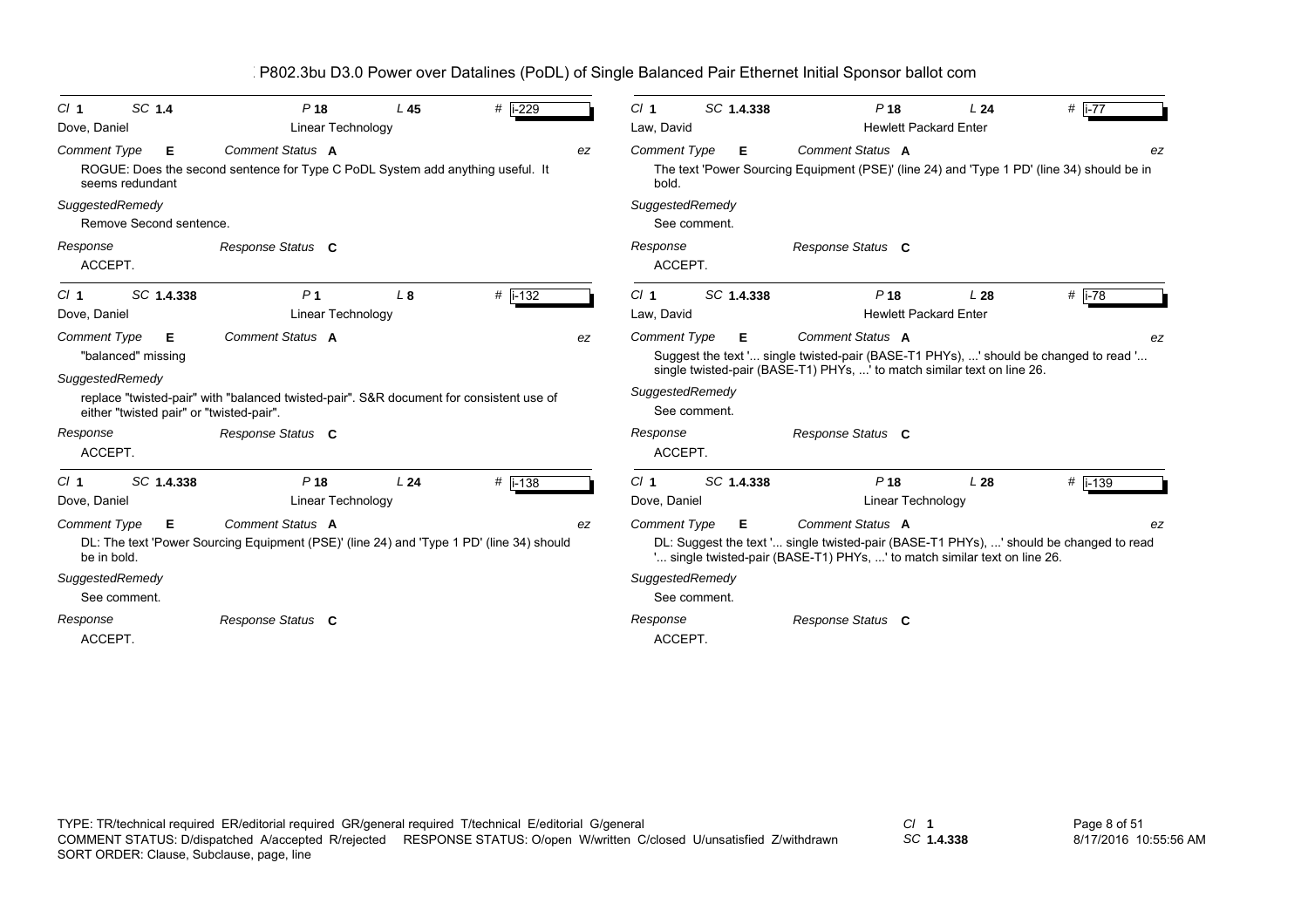| Cl <sub>1</sub>     | SC 1.4.338                             | $P$ 18                                                                                                                                                    | L28 | $#$  i-115  | Cl <sub>1</sub>           | SC 1.4.418c               | P <sub>18</sub>                                                                                                                                                                                                                                       | L46            | # $ i - 140$ |
|---------------------|----------------------------------------|-----------------------------------------------------------------------------------------------------------------------------------------------------------|-----|-------------|---------------------------|---------------------------|-------------------------------------------------------------------------------------------------------------------------------------------------------------------------------------------------------------------------------------------------------|----------------|--------------|
| Zimmerman, George   |                                        | Commscope and Line                                                                                                                                        |     |             | Dove, Daniel              |                           | Linear Technology                                                                                                                                                                                                                                     |                |              |
| Comment Type        | Е                                      | Comment Status A                                                                                                                                          |     |             | <b>Comment Type</b><br>ez | Е                         | Comment Status A                                                                                                                                                                                                                                      |                | ez           |
|                     |                                        | Parentheses is in the wrong place. "When used with single twisted-pair (BASE-T1 PHYs),"<br>should be "When used with single twisted-pair (BASE-T1) PHYs," |     |             |                           |                           | AB: The sentence "Type C PoDL system elements are compatible with both 100BASE-T1<br>and 1000BASE-T1 PHYs." is redundant with the immediately preceding sentence.                                                                                     |                |              |
| SuggestedRemedy     |                                        |                                                                                                                                                           |     |             |                           | SuggestedRemedy           |                                                                                                                                                                                                                                                       |                |              |
|                     |                                        | Change "When used with single twisted-pair (BASE-T1 PHYs)," to "When used with single                                                                     |     |             |                           | Delete this sentence      |                                                                                                                                                                                                                                                       |                |              |
|                     | twisted-pair (BASE-T1) PHYs,"          |                                                                                                                                                           |     |             | Response                  |                           | Response Status C                                                                                                                                                                                                                                     |                |              |
| Response<br>ACCEPT. |                                        | Response Status C                                                                                                                                         |     |             | ACCEPT.                   |                           |                                                                                                                                                                                                                                                       |                |              |
|                     |                                        |                                                                                                                                                           |     |             | $Cl$ 30                   | SC 30.2.3                 | P <sub>22</sub>                                                                                                                                                                                                                                       | $L_3$          | $#$ i-141    |
| Cl <sub>1</sub>     | SC 1.4.338                             | P <sub>18</sub>                                                                                                                                           | L30 | $#$   i-113 | Dove, Daniel              |                           | Linear Technology                                                                                                                                                                                                                                     |                |              |
| Zimmerman, George   |                                        | Commscope and Line                                                                                                                                        |     |             | <b>Comment Type</b>       | <b>TR</b>                 | Comment Status R                                                                                                                                                                                                                                      |                | nonez        |
| <b>Comment Type</b> | E                                      | Comment Status A                                                                                                                                          |     |             | ez                        |                           | DL: Since IEEE P802.3br is currently in its 2nd sponsor recirculation ballot it seems                                                                                                                                                                 |                |              |
|                     | referred to as a PoDL PSE.             | The descriptions of PSE should note that when a single-pair device is used, it may be                                                                     |     |             |                           |                           | reasonable at this time to assume it will be approved before IEEE P802.3bu. Based on this<br>the DTE system entity relationship diagram needs to be updated to reflect the changes                                                                    |                |              |
| SuggestedRemedy     |                                        |                                                                                                                                                           |     |             |                           |                           | being made to it by IEEE P802.3br to add support for the oMACMergeEntity.                                                                                                                                                                             |                |              |
|                     |                                        | Insert "A PSE used with single twisted-pair PHYs is also referred to as a PoDL PSE."                                                                      |     |             |                           | SuggestedRemedy           |                                                                                                                                                                                                                                                       |                |              |
|                     | following the last sentence of 1.3.338 |                                                                                                                                                           |     |             |                           |                           | Please replace Figure 30-3 with the new figure in IEEE P802d3bu Clause 30 250416.pdf                                                                                                                                                                  |                |              |
| Response            |                                        | Response Status C                                                                                                                                         |     |             |                           | attached to this comment. |                                                                                                                                                                                                                                                       |                |              |
| ACCEPT.             |                                        |                                                                                                                                                           |     |             | Response<br>REJECT.       |                           | Response Status C                                                                                                                                                                                                                                     |                |              |
| Cl <sub>1</sub>     | SC 1.4.415                             | $P$ 18                                                                                                                                                    | L34 | $#$ i-24    |                           |                           |                                                                                                                                                                                                                                                       |                |              |
| Stover, David       |                                        | Linear Technology                                                                                                                                         |     |             |                           |                           | This comment was WITHDRAWN by the commenter.                                                                                                                                                                                                          |                |              |
| <b>Comment Type</b> | Е                                      | Comment Status A                                                                                                                                          |     |             | $CI$ 30<br>ez             | SC 30.2.3                 | P <sub>22</sub>                                                                                                                                                                                                                                       | L <sub>3</sub> | $#$  i-86    |
|                     |                                        | "provides a Class 0, 1, 2 or 3 signature" does not follow apparent style convention.                                                                      |     |             | Law, David                |                           | <b>Hewlett Packard Enter</b>                                                                                                                                                                                                                          |                |              |
| SuggestedRemedy     |                                        |                                                                                                                                                           |     |             | <b>Comment Type</b>       | <b>GR</b>                 | Comment Status A                                                                                                                                                                                                                                      |                | ez           |
|                     |                                        | Replace with "provides a Class 0, 1, 2, or 3 signature".                                                                                                  |     |             |                           |                           | *** Comment submitted with the file 89975600003-                                                                                                                                                                                                      |                |              |
| Response            |                                        | Response Status C                                                                                                                                         |     |             |                           |                           | IEEE_P802d3bu_Clause_30_250416.pdf attached ***                                                                                                                                                                                                       |                |              |
| ACCEPT.             |                                        |                                                                                                                                                           |     |             |                           |                           | Since IEEE Std 802.3br-2016 was approved as an IEEE standards on 30th June 2016 the<br>DTE system entity relationship diagram needs to be updated to reflect the changes being<br>made to it by IEEE P802.3br to add support for the oMACMergeEntity. |                |              |
|                     |                                        |                                                                                                                                                           |     |             |                           | SuggestedRemedy           |                                                                                                                                                                                                                                                       |                |              |
|                     |                                        |                                                                                                                                                           |     |             |                           |                           | Please replace Figure 30-3 with the new figure in IEEE_P802d3bu_Clause_30_250416.pdf                                                                                                                                                                  |                |              |
|                     |                                        |                                                                                                                                                           |     |             |                           | attached to this comment. |                                                                                                                                                                                                                                                       |                |              |
|                     |                                        |                                                                                                                                                           |     |             | Response                  |                           | Response Status W                                                                                                                                                                                                                                     |                |              |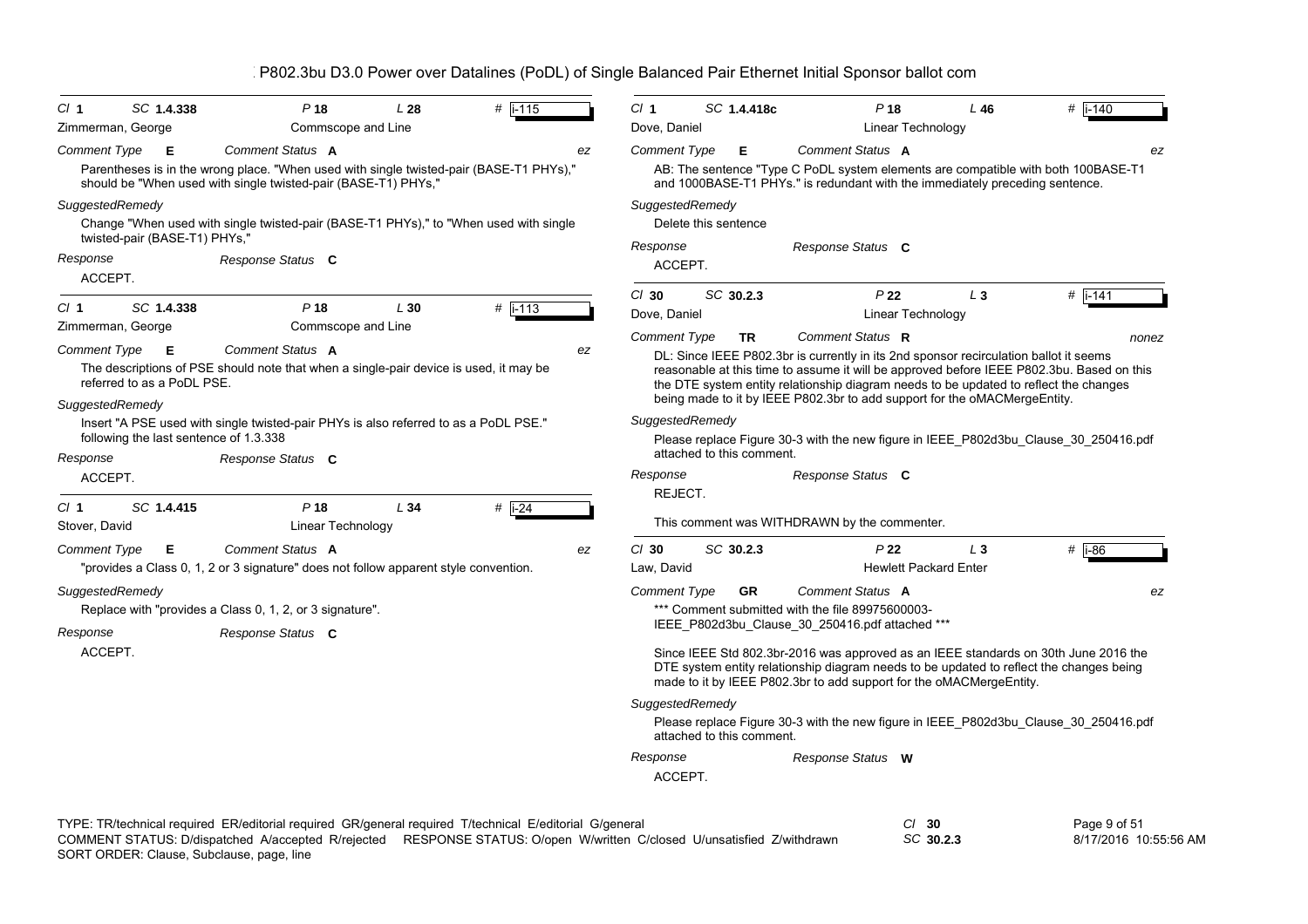| $CI$ 30             | SC 30.2.3                   | P <sub>22</sub>                                                                                                                                      | L28             | # $\overline{1}$ i-4 |    | $CI$ 30             | SC 30.15                                      |                                                                              | P29                                                                                        | L <sub>14</sub> | # $ i - 230$                                                                                  |    |
|---------------------|-----------------------------|------------------------------------------------------------------------------------------------------------------------------------------------------|-----------------|----------------------|----|---------------------|-----------------------------------------------|------------------------------------------------------------------------------|--------------------------------------------------------------------------------------------|-----------------|-----------------------------------------------------------------------------------------------|----|
| Anslow, Peter       |                             | Ciena Corporation                                                                                                                                    |                 |                      |    | Dove, Daniel        |                                               |                                                                              | Linear Technology                                                                          |                 |                                                                                               |    |
| <b>Comment Type</b> | Е                           | <b>Comment Status A</b><br>Cross-references external to the draft should be in forest green.                                                         |                 |                      | ez | <b>Comment Type</b> | Е                                             |                                                                              | Comment Status A<br>ROGUE: Title is: acPoDLPSEAdminControl. The "c" seems to be a mistake. |                 |                                                                                               | ez |
| possible).          |                             | For a "replace" editing instruction, the figure should be as is expected to appear (as far as                                                        |                 |                      |    | SuggestedRemedy     |                                               |                                                                              |                                                                                            |                 |                                                                                               |    |
| SuggestedRemedy     |                             |                                                                                                                                                      |                 |                      |    |                     |                                               |                                                                              | Replace "acPoDLPSEAdminControl" with "aPoDLPSEAdminControl"                                |                 |                                                                                               |    |
|                     |                             | Make "30.14.1" forest green as it is an external cross-reference.<br>Make the "oPoDLPSE" text and lines black as they will be in the final standard. |                 |                      |    | Response<br>ACCEPT. |                                               |                                                                              | Response Status C                                                                          |                 |                                                                                               |    |
| Response            |                             | Response Status C                                                                                                                                    |                 |                      |    | $CI$ 30             | SC 30.15.1.1.2                                |                                                                              | P <sub>25</sub>                                                                            | L30             | $#$ i-6                                                                                       |    |
| ACCEPT.             |                             |                                                                                                                                                      |                 |                      |    | Anslow, Peter       |                                               |                                                                              | Ciena Corporation                                                                          |                 |                                                                                               |    |
| $CI$ 30             | SC 30.2.5                   | P <sub>23</sub>                                                                                                                                      | L <sub>25</sub> | $#$ i-142            |    | <b>Comment Type</b> | Е                                             |                                                                              | Comment Status A                                                                           |                 |                                                                                               |    |
| Dove, Daniel        |                             | Linear Technology                                                                                                                                    |                 |                      |    |                     |                                               |                                                                              |                                                                                            |                 | As documented in http://www.ieee802.org/3/WG tools/editorial/requirements/words.html          |    |
| <b>Comment Type</b> | Е<br>sentence is incomplete | Comment Status A                                                                                                                                     |                 |                      | ez |                     |                                               |                                                                              | a semi-colon, to not do so would be a syntax error."                                       |                 | "The text contained in the 'BEHAVIOUR DEFINED AS:' description must be terminated by          |    |
| SuggestedRemedy     |                             |                                                                                                                                                      |                 |                      |    | SuggestedRemedy     |                                               |                                                                              |                                                                                            |                 |                                                                                               |    |
|                     | PD management"              | Replace "PSE, PoDL PSE and PD management" with "PSE, PD, PoDL PSE and PoDL                                                                           |                 |                      |    |                     | Add a semi-colon after the "." at the end of: |                                                                              | 30.15.1.1.9, 30.15.1.1.10, 30.15.1.1.11, 30.15.1.2, 30.15.1.3, 30.15.1.4                   |                 | 30.15.1.1.2, 30.15.1.1.3, 30.15.1.1.4, 30.15.1.1.5, 30.15.1.1.6, 30.15.1.1.7, 30.15.1.1.8,    |    |
| Response            |                             | Response Status C                                                                                                                                    |                 |                      |    | Response            |                                               |                                                                              | Response Status C                                                                          |                 |                                                                                               |    |
| ACCEPT.             |                             |                                                                                                                                                      |                 |                      |    | ACCEPT.             |                                               |                                                                              |                                                                                            |                 |                                                                                               |    |
| $CI$ 30             | SC 30.15                    | P <sub>24</sub>                                                                                                                                      | L45             | # $\overline{1-5}$   |    | $Cl$ 30             | SC 30.15.1.1.3                                |                                                                              | P <sub>25</sub>                                                                            | L <sub>52</sub> | # $ i - 143$                                                                                  |    |
| Anslow, Peter       |                             | Ciena Corporation                                                                                                                                    |                 |                      |    | Dove, Daniel        |                                               |                                                                              | Linear Technology                                                                          |                 |                                                                                               |    |
| <b>Comment Type</b> | Е                           | Comment Status A<br>There is no need for "new sub-clause" in the editing instruction.                                                                |                 |                      | ez | <b>Comment Type</b> | Е.                                            |                                                                              | Comment Status A<br>DD: Semantic improvement required. See remedy.                         |                 |                                                                                               | ez |
| SuggestedRemedy     |                             |                                                                                                                                                      |                 |                      |    | SuggestedRemedy     |                                               |                                                                              |                                                                                            |                 |                                                                                               |    |
|                     |                             | Change "Insert new sub-clause 30.15" to "Insert 30.15"                                                                                               |                 |                      |    |                     |                                               |                                                                              |                                                                                            |                 | Replace "the PSE state diagram variable pi de-tecting or pi classifying is true" with "either |    |
| Response            |                             | Response Status C                                                                                                                                    |                 |                      |    |                     |                                               | of the PSE state diagram variables pi_de- tecting or pi_classifying is true" |                                                                                            |                 |                                                                                               |    |
| ACCEPT.             |                             |                                                                                                                                                      |                 |                      |    | Response<br>ACCEPT. |                                               |                                                                              | Response Status C                                                                          |                 |                                                                                               |    |
|                     |                             |                                                                                                                                                      |                 |                      |    |                     |                                               |                                                                              |                                                                                            |                 |                                                                                               |    |

*SC* **30.15.1.1.3**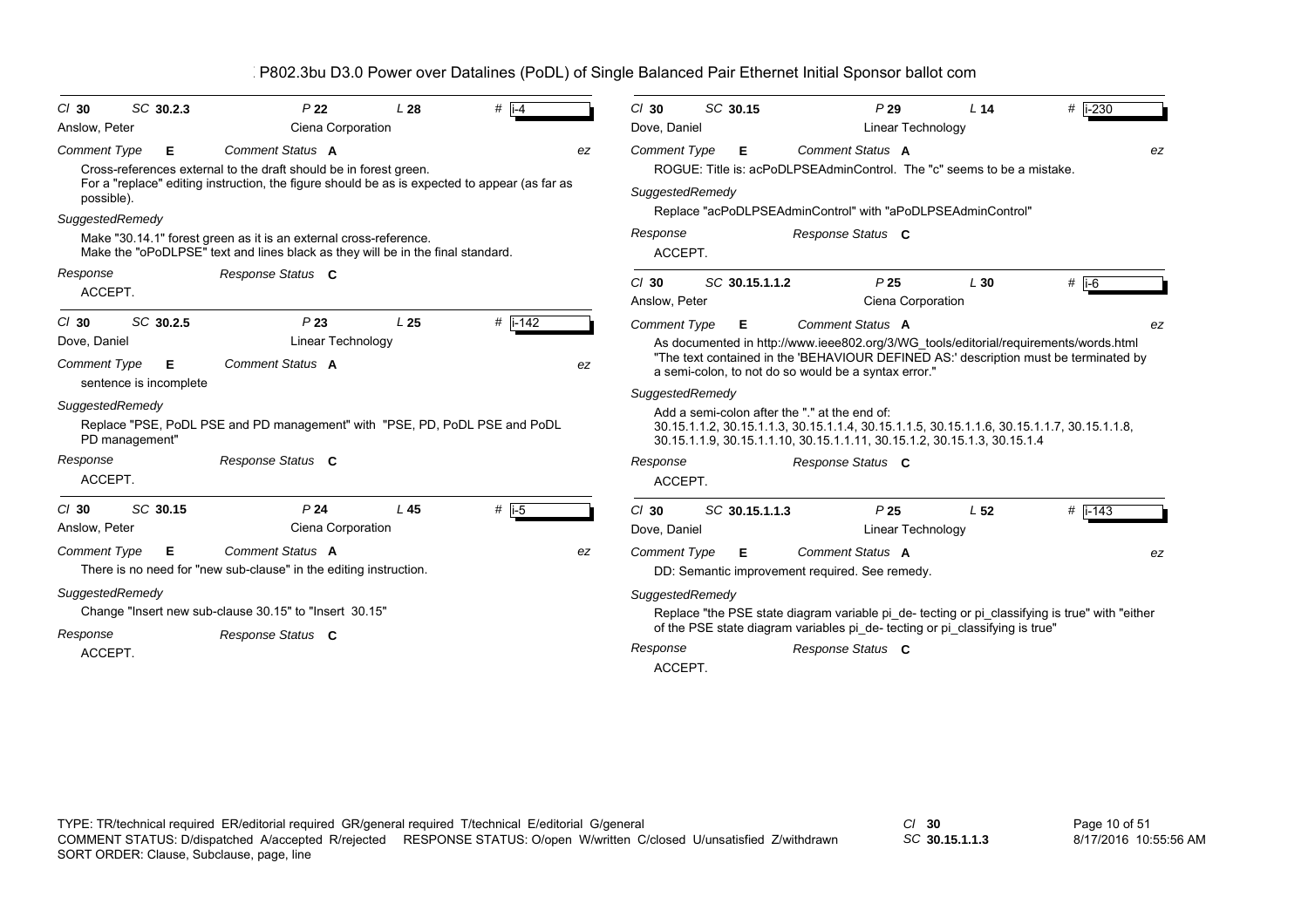| SC 30.15.1.1.3<br>$Cl$ 30<br>Dove, Daniel                                                                                                                      | P <sub>25</sub><br>Linear Technology  | L <sub>53</sub> | $#$ i-144 |    | $Cl$ 30<br>Anslow, Peter               |                   | SC 30.15.1.2                                                                                                                                                                                                                | P28<br>Ciena Corporation                                                                                                                                                                                                                                                                                                                                                                                                                                                                                                      | L33 | # $\overline{1-7}$ |
|----------------------------------------------------------------------------------------------------------------------------------------------------------------|---------------------------------------|-----------------|-----------|----|----------------------------------------|-------------------|-----------------------------------------------------------------------------------------------------------------------------------------------------------------------------------------------------------------------------|-------------------------------------------------------------------------------------------------------------------------------------------------------------------------------------------------------------------------------------------------------------------------------------------------------------------------------------------------------------------------------------------------------------------------------------------------------------------------------------------------------------------------------|-----|--------------------|
| <b>Comment Type</b><br>Е<br>"expression" is not the best descriptor here.<br>SuggestedRemedy<br>Replace "expression" with "combination"<br>Response<br>ACCEPT. | Comment Status A<br>Response Status C |                 |           | ez | Comment Type<br>Ethernet               | but then changes: | Е<br>The structure for 30.9 is:<br>30.9.1.1 PSE attributes<br>30.9.1.1.1 aPSEID<br>30.9.1.1.2 aPSEAdminState<br>30.9.1.2 PSE actions<br>30.15.1.1 PoDL PSE attributes<br>30.15.1.1.1 aPoDLPSEID<br>30.15.2 PoDL PSE actions | Comment Status A<br>30.9 Management for DTE Power via MDI<br>30.9.1 PSE managed object class<br>30.9.1.2.1 acPSEAdminControl<br>The structure for 30.15 starts off following this:<br>30.15 Layer management for Power over Data Lines (PoDL) of Single Balanced Pair<br>30.15.1 PoDL PSE managed object class<br>30.15.1.1.11 aPoDLPSEMaintainFullVoltageSignatureAbsentCounter<br>30.15.1.2 aPoDLPSEActualPower<br>30.15.1.3 aPoDLPSEPowerAccuracy<br>30.15.1.4 aPoDLPSECumulativeEnergy<br>30.15.2.1 acPoDLPSEAdminControl |     | ez                 |
|                                                                                                                                                                |                                       |                 |           |    | SuggestedRemedy<br>Response<br>ACCEPT. |                   | 30.15.1.2 PoDL PSE actions                                                                                                                                                                                                  | Change the heading levels of the 5 headings so that they become:<br>30.15.1.1.12 aPoDLPSEActualPower<br>30.15.1.1.13 aPoDLPSEPowerAccuracy<br>30.15.1.1.14 aPoDLPSECumulativeEnergy<br>30.15.1.2.1 acPoDLPSEAdminControl<br>Response Status C                                                                                                                                                                                                                                                                                 |     |                    |

*SC* **30.15.1.2**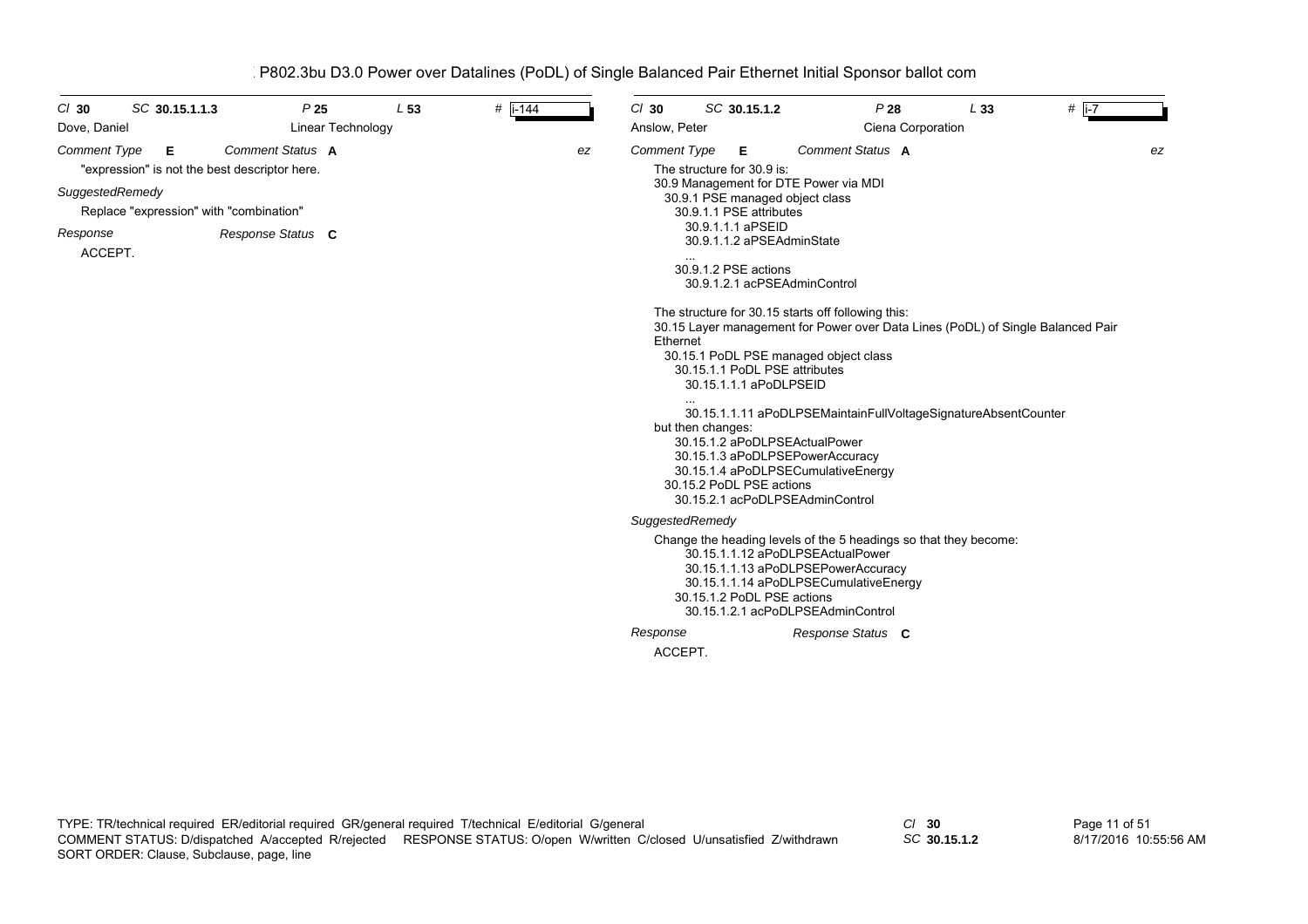| SC 45.2.7b<br>$CI$ 45                                                                                          | P32                                                                                                                                                                                                                                                                                                                                                                                                                                                        | L <sub>9</sub>  | $#$ i-8  | $Cl$ 45                               |                                                                                                    | SC 45.2.7b.1   | P32                                                                                                                                                                                                    | L34             | $#$ i-10 |    |
|----------------------------------------------------------------------------------------------------------------|------------------------------------------------------------------------------------------------------------------------------------------------------------------------------------------------------------------------------------------------------------------------------------------------------------------------------------------------------------------------------------------------------------------------------------------------------------|-----------------|----------|---------------------------------------|----------------------------------------------------------------------------------------------------|----------------|--------------------------------------------------------------------------------------------------------------------------------------------------------------------------------------------------------|-----------------|----------|----|
| Anslow, Peter                                                                                                  | Ciena Corporation                                                                                                                                                                                                                                                                                                                                                                                                                                          |                 |          | Anslow, Peter                         |                                                                                                    |                | Ciena Corporation                                                                                                                                                                                      |                 |          |    |
| <b>Comment Type</b><br>Е<br>45-211p through Table 45-211s                                                      | Comment Status A<br>The P802.3bg draft has inserted Table 45-211a and Table 45-211b in 45.2.7<br>The P802.3bp draft has inserted Table 45-211c through Table 45-211h in 45.2.7<br>The P802.3bn draft is inserting 7 further tables after Table 45-211h in 45.2.7a and a<br>comment has been submitted to re-number these as Table 45-211i through Table 45-211o<br>Consequently, Table 45-211h through Table 45-211k in the P802.3bu draft should be Table |                 |          | <b>Comment Type</b><br>ez             | 1= PSE Enabled<br>0= PSE Disabled<br>Has a spurious indent<br>SuggestedRemedy<br>Remove the indent | Е              | Comment Status A                                                                                                                                                                                       |                 |          | ez |
| SuggestedRemedy                                                                                                | Renumber Table 45-211h through Table 45-211k to be Table 45-211p through Table 45-                                                                                                                                                                                                                                                                                                                                                                         |                 |          | Response                              | ACCEPT.                                                                                            |                | Response Status C                                                                                                                                                                                      |                 |          |    |
| 211s<br>Response<br>ACCEPT.                                                                                    | Response Status C                                                                                                                                                                                                                                                                                                                                                                                                                                          |                 |          | $Cl$ 45<br>Anslow, Peter              |                                                                                                    | SC 45.2.7b.2   | P33<br>Ciena Corporation                                                                                                                                                                               | L <sub>21</sub> | $#$ i-11 |    |
| $Cl$ 45<br>SC 45.2.7b<br>Stover, David                                                                         | P32<br>Linear Technology                                                                                                                                                                                                                                                                                                                                                                                                                                   | L <sub>19</sub> | $#$ i-25 | <b>Comment Type</b>                   |                                                                                                    | $\mathbf{T}$   | Comment Status A<br>For table entries in Clause 45 that define the state of multiple bits, the columns are headed<br>with the bit number to clarify the order. See for example Table 45-7 bits 1.7.5:0 |                 |          | ez |
| <b>Comment Type</b><br>Е<br>used.<br>SuggestedRemedy                                                           | Comment Status A<br>The terms "PoDL PSE" and "PoDL PD" are defined and used through all sections of the<br>draft with the exception of Clause 45.2.7b where the undefined term "Single-Pair PSE" is                                                                                                                                                                                                                                                        |                 |          | ez<br>Response                        | SuggestedRemedy<br>ACCEPT.                                                                         |                | In Table 45-211 rows for bits 13.1.9:7, 13.1.6:3, and 13.1.2:0 and also in Table 45-211k<br>row for bits 13.2.2:0, add the bit number at the head of each column.<br>Response Status C                 |                 |          |    |
| Response<br>ACCEPT.                                                                                            | Replace all instances of "Single-Pair PSE" in 45.2.7b with "PoDL PSE".<br>Response Status C                                                                                                                                                                                                                                                                                                                                                                |                 |          | $Cl$ 45<br>Stover, David              |                                                                                                    | SC 45.2.7b.2.1 | P33<br>Linear Technology                                                                                                                                                                               | L45             | # $i-27$ |    |
| SC 45.2.7b.1<br>$Cl$ 45<br>Anslow, Peter<br><b>Comment Type</b><br>Е<br>SuggestedRemedy<br>Response<br>ACCEPT. | P32<br>Ciena Corporation<br>Comment Status A<br>There is no need to capitalise "Enable Power Classification<br>Change to "Enable power classification" as per heading 45.2.7b.1.1<br>Response Status C                                                                                                                                                                                                                                                     | L32             | $#$ i-9  | <b>Comment Type</b><br>ez<br>Response | SuggestedRemedy<br>ACCEPT.                                                                         | Е.             | Comment Status A<br>Missing a space: "Power Denied(13.1.15)"<br>Replace with "Power Denied (13.1.15)".<br>Response Status C                                                                            |                 |          | ez |

*SC* **45.2.7b.2.1**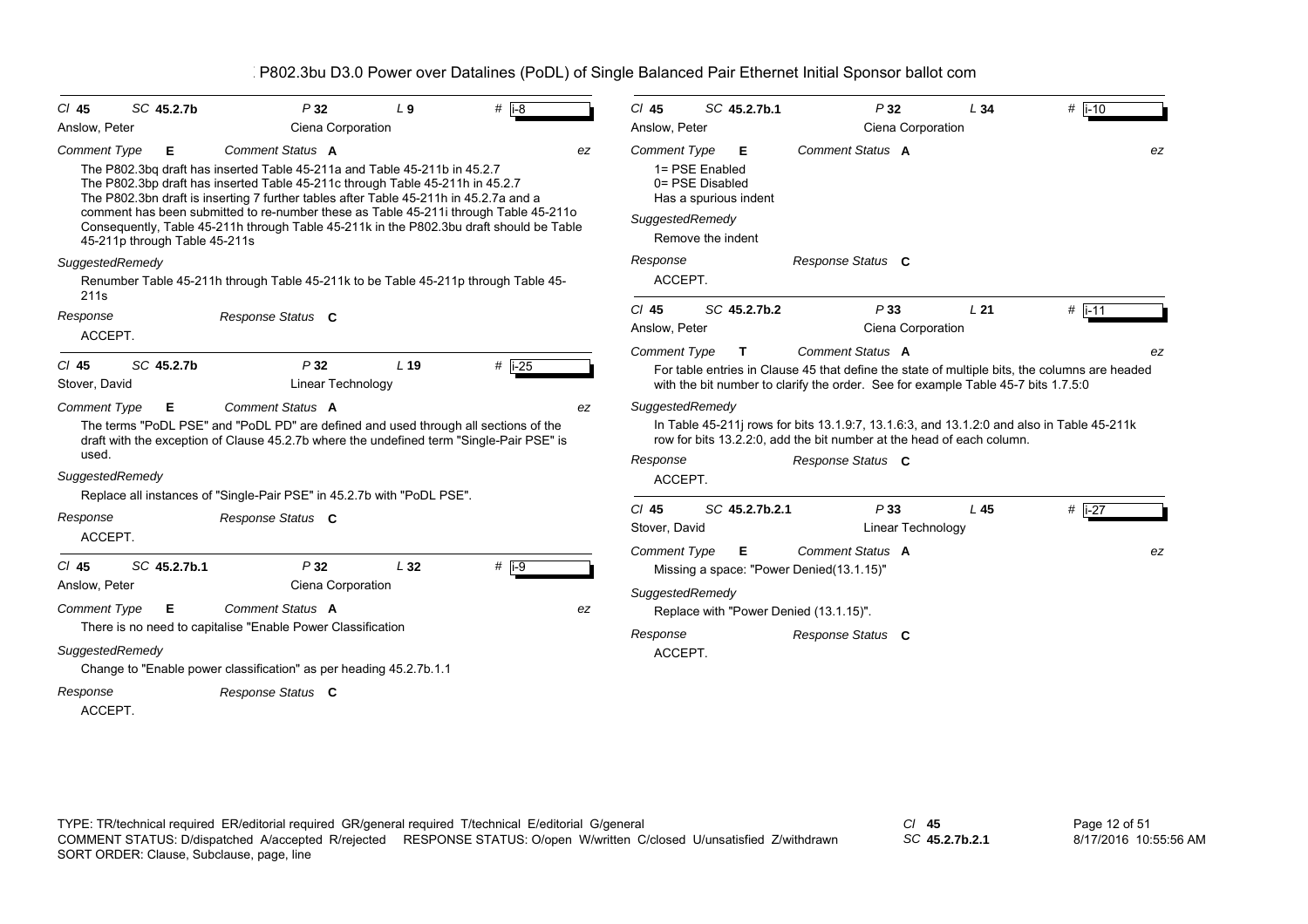| $CI$ 45<br>SC 45.2.7b.2.1<br>Anslow, Peter                                               | P33<br>Ciena Corporation                                                                                 | L45             | $#$ $i-12$ |                                                                                                                                                                                                                                                             | $Cl$ 45<br>$#$ i-146<br>SC 45.2.7b.2.7<br>P34<br>L36<br>Dove, Daniel<br>Linear Technology                                                                                                                                         |  |  |  |  |  |  |  |  |
|------------------------------------------------------------------------------------------|----------------------------------------------------------------------------------------------------------|-----------------|------------|-------------------------------------------------------------------------------------------------------------------------------------------------------------------------------------------------------------------------------------------------------------|-----------------------------------------------------------------------------------------------------------------------------------------------------------------------------------------------------------------------------------|--|--|--|--|--|--|--|--|
| Comment Type<br>Е<br>Space missing in "Denied(13.1.15)"                                  | Comment Status A                                                                                         |                 |            | ez                                                                                                                                                                                                                                                          | Comment Status A<br><b>Comment Type</b><br><b>TR</b><br>ez<br>The PSE Type bits are explicitly defined, but do not include the values for reserved bits.                                                                          |  |  |  |  |  |  |  |  |
| SuggestedRemedy<br>Change to "Denied (13.1.15)"                                          |                                                                                                          |                 |            |                                                                                                                                                                                                                                                             | SuggestedRemedy<br>Add "Values of 1xx and 011 are reserved.                                                                                                                                                                       |  |  |  |  |  |  |  |  |
| Response<br>ACCEPT.                                                                      | Response Status C                                                                                        |                 |            |                                                                                                                                                                                                                                                             | Response<br>Response Status C<br><b>ACCEPT IN PRINCIPLE.</b>                                                                                                                                                                      |  |  |  |  |  |  |  |  |
| SC 45.2.7b.2.1<br>$CI$ 45<br>Dove, Daniel                                                | P33<br>Linear Technology                                                                                 | $L$ 47          | $#$ i-145  | Editor's note: the response to this comment was changed from ACCEPT to REVISED<br>since the remedy to this comment was elaborated on by the remedy to comment i-219<br>which used value 011 to designate a new Type. Consequently the remedy was changed to |                                                                                                                                                                                                                                   |  |  |  |  |  |  |  |  |
| <b>Comment Type</b><br>Е<br>SuggestedRemedy                                              | Comment Status A<br>DD: Two instances of the word "removed" were not replaced with "denied".             |                 |            | ez                                                                                                                                                                                                                                                          | "Values of 1xx are reserved."<br>The remedy to comment i-219 was:                                                                                                                                                                 |  |  |  |  |  |  |  |  |
| Response                                                                                 | Replace "removed" and replace with "denied" maintaining capitalization as required.<br>Response Status C |                 |            |                                                                                                                                                                                                                                                             | Adopt http://www.ieee802.org/3/bu/public/jul16/gardner 3bu 02 0716.pdf with following<br>changes:<br>On slide 3 change                                                                                                            |  |  |  |  |  |  |  |  |
| ACCEPT.<br>SC 45.2.7b.2.1<br>$CI$ 45<br>Anslow, Peter                                    | P33<br>Ciena Corporation                                                                                 | L <sub>48</sub> | $#$ i-13   |                                                                                                                                                                                                                                                             | "Type D PSEs and Type D PDs are not compatible with 100BASE-T1 or 1000BASE-T1<br>PHYs and may contain no data entity."                                                                                                            |  |  |  |  |  |  |  |  |
| <b>Comment Type</b><br>$\mathbf{T}$<br>SuggestedRemedy                                   | Comment Status A<br>"The Power Removed bit shall be " should be "The Power Denied bit shall be "         |                 |            | ez                                                                                                                                                                                                                                                          | to<br>"Type D PSEs and Type D PDs may be incompatible with IEEE 802.3 PHYs and may lack<br>a data entity."                                                                                                                        |  |  |  |  |  |  |  |  |
| Response<br>ACCEPT.                                                                      | Change "The Power Removed bit shall be " to "The Power Denied bit shall be "<br>Response Status C        |                 |            |                                                                                                                                                                                                                                                             | Change all instances of "there are three types" to there are multiple types"<br>On page 5 change                                                                                                                                  |  |  |  |  |  |  |  |  |
| SC 45.2.7b.2.4<br>$CI$ 45<br>Stover, David                                               | P34<br>Linear Technology                                                                                 | L <sub>14</sub> | $#$ i-28   |                                                                                                                                                                                                                                                             | "A PSE, link section, and PD that contain no data entity or are not compatible with<br>100BASE-T1 or 1000BASE-T1 PHYs."                                                                                                           |  |  |  |  |  |  |  |  |
| <b>Comment Type</b><br>Е<br>Missing a space: "Class Timeout(13.1.12)"<br>SuggestedRemedy | <b>Comment Status A</b>                                                                                  |                 |            | ez                                                                                                                                                                                                                                                          | to<br>"A PSE, link section, and PD that lack a data entity or are incompatible with IEEE 802.3<br>PHYs."                                                                                                                          |  |  |  |  |  |  |  |  |
| Replace with "Class Timeout (13.1.12)".<br>Response<br>ACCEPT.                           | Response Status C                                                                                        |                 |            |                                                                                                                                                                                                                                                             | Editor's note on page 7: Change Table 45-211-j as follows should reference Type D PSE.<br>Editors note on page 7 "and when read as " a Type D PSE is indicated." should be<br>"and when read as '011' a Type D PSE is indicated." |  |  |  |  |  |  |  |  |

| TYPE: TR/technical required ER/editorial required GR/general required T/technical E/editorial G/general |                                                                                                                         |                | Page 13 of 51         |
|---------------------------------------------------------------------------------------------------------|-------------------------------------------------------------------------------------------------------------------------|----------------|-----------------------|
|                                                                                                         | COMMENT STATUS: D/dispatched A/accepted R/rejected RESPONSE STATUS: O/open W/written C/closed U/unsatisfied Z/withdrawn | SC 45.2.7b.2.7 | 8/17/2016 10:55:56 AM |
|                                                                                                         |                                                                                                                         |                |                       |

SORT ORDER: Clause, Subclause, page, line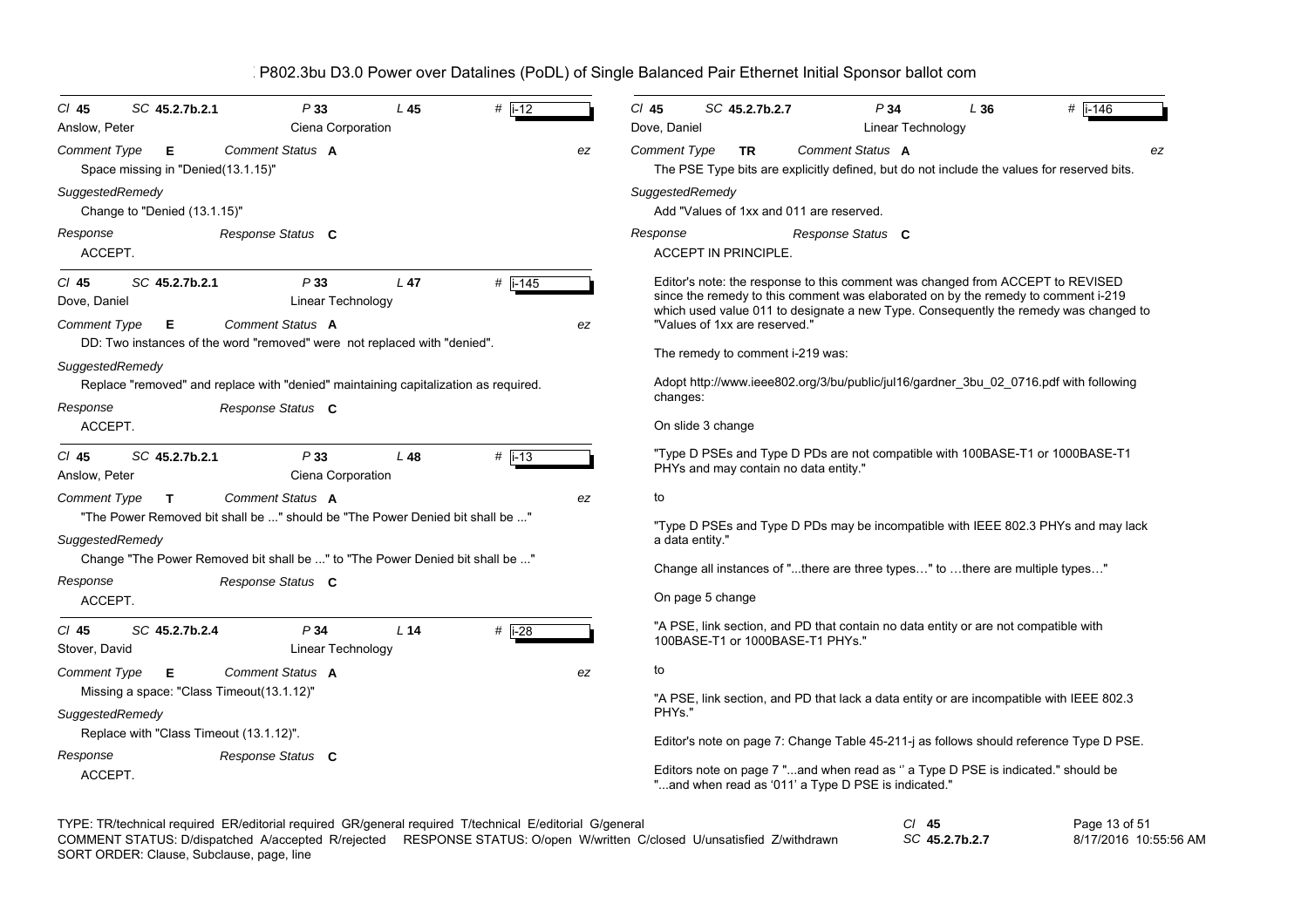| $CI$ 45<br>Dove, Daniel | SC 45.2.7b.2.8                                                                                                                                                                                                                                                                                                                                      | P34<br>Linear Technology | $L$ 40 | # $i-147$ | $Cl$ 45<br>Anslow. Peter                                                                                                                                                                                                                                                          | SC 45.2.7b.2.8                          |  | P34<br>Ciena Corporation                                                               | L <sub>42</sub> | $#$ i-14                                                                                                                                                                                   |  |  |
|-------------------------|-----------------------------------------------------------------------------------------------------------------------------------------------------------------------------------------------------------------------------------------------------------------------------------------------------------------------------------------------------|--------------------------|--------|-----------|-----------------------------------------------------------------------------------------------------------------------------------------------------------------------------------------------------------------------------------------------------------------------------------|-----------------------------------------|--|----------------------------------------------------------------------------------------|-----------------|--------------------------------------------------------------------------------------------------------------------------------------------------------------------------------------------|--|--|
| <b>Comment Type</b>     | <b>GR</b>                                                                                                                                                                                                                                                                                                                                           | Comment Status A         |        | nonez     | <b>Comment Type</b>                                                                                                                                                                                                                                                               | T.                                      |  | Comment Status A                                                                       |                 | nonez                                                                                                                                                                                      |  |  |
|                         | If a PD does not classify, but the PSE is delivering power due to detection, etc; what would<br>the value of these bits be? I suggest a change to the register bits to include "1111 =<br>Classification not valid", and instruction to address this change.                                                                                        |                          |        |           | To fit with the following text (which doesn't make sense) "When read as '0000' bits 13.1.2:0<br>a Class 0 PD is indicated," should be "When read as '0000' a Class 0 PD is indicated,".<br>Also, in the parts that follow, "when read as a 'xxxx" should be "when read as 'xxxx". |                                         |  |                                                                                        |                 |                                                                                                                                                                                            |  |  |
|                         | SuggestedRemedy                                                                                                                                                                                                                                                                                                                                     |                          |        |           | SuggestedRemedy                                                                                                                                                                                                                                                                   |                                         |  |                                                                                        |                 |                                                                                                                                                                                            |  |  |
|                         | Update the table to include "1111 = Classification not valid" and correct the adjacent<br>entries to reconcile that change.<br>Replace "Bits 13.1.6:3 report the PD Class of a detected PD as specified in 104.5.2. " with                                                                                                                          |                          |        |           | places.                                                                                                                                                                                                                                                                           | '0000' a Class 0 PD is indicated,".     |  | Also, change "when read as a 'xxxx" to "when read as 'xxxx" (i.e. delete the "a") in 8 |                 | Change "When read as '0000' bits 13.1.2:0 a Class 0 PD is indicated," to "When read as                                                                                                     |  |  |
|                         | "Bits 13.1.6:3 report a value of "1111" until a valid classification has taken place, or if no<br>PD is present. Once a valid classification has occurred, the value of these bits reflect the                                                                                                                                                      |                          |        |           | Response                                                                                                                                                                                                                                                                          |                                         |  | Response Status C                                                                      |                 |                                                                                                                                                                                            |  |  |
|                         | PD Class of an attached PD as specified in 104.5.2."                                                                                                                                                                                                                                                                                                |                          |        |           | ACCEPT.                                                                                                                                                                                                                                                                           |                                         |  |                                                                                        |                 |                                                                                                                                                                                            |  |  |
|                         | Delete "The value in this register is valid while a PD is connected, i.e., while the PSE<br>Status (13.1.2:0) bits are reporting "delivering power"."                                                                                                                                                                                               |                          |        |           | $CI$ 45<br>Dove, Daniel                                                                                                                                                                                                                                                           | SC 45.2.7b.2.9                          |  | P34<br><b>Linear Technology</b>                                                        | L <sub>52</sub> | # i-148                                                                                                                                                                                    |  |  |
| Response                |                                                                                                                                                                                                                                                                                                                                                     | Response Status C        |        |           | <b>Comment Type</b>                                                                                                                                                                                                                                                               | Е                                       |  | Comment Status A                                                                       |                 | ez                                                                                                                                                                                         |  |  |
|                         | <b>ACCEPT IN PRINCIPLE.</b>                                                                                                                                                                                                                                                                                                                         |                          |        |           |                                                                                                                                                                                                                                                                                   |                                         |  | DD: Semantic improvement required. See remedy.                                         |                 |                                                                                                                                                                                            |  |  |
|                         | Add bit to PSE Status Register #2 to reflect Invalid Class detected, as follows:                                                                                                                                                                                                                                                                    |                          |        |           | SuggestedRemedy                                                                                                                                                                                                                                                                   |                                         |  |                                                                                        |                 |                                                                                                                                                                                            |  |  |
|                         | Insert a new row in Table 45-211k, as shown and adjust reserved row as shown<br>(unchanged rows not shown):                                                                                                                                                                                                                                         |                          |        |           |                                                                                                                                                                                                                                                                                   | pi classifying is are asserted true."   |  |                                                                                        |                 | Replace "When read as '011', bits 13.1.2:0 indicate that pi detecting or pi classifying is<br>asserted true." with "When read as '011', bits 13.1.2:0 indicate that either pi_detecting or |  |  |
|                         | Bit(s) Name Description R/Wa                                                                                                                                                                                                                                                                                                                        |                          |        |           | Response<br>ACCEPT.                                                                                                                                                                                                                                                               |                                         |  | Response Status C                                                                      |                 |                                                                                                                                                                                            |  |  |
|                         | 13.2.15 Invalid Class 1 = Invalid PD class detected                                                                                                                                                                                                                                                                                                 |                          |        |           |                                                                                                                                                                                                                                                                                   |                                         |  |                                                                                        |                 |                                                                                                                                                                                            |  |  |
|                         | 0 = No invalid PD class detected RO/LH                                                                                                                                                                                                                                                                                                              |                          |        |           | $Cl$ 45<br>Dove, Daniel                                                                                                                                                                                                                                                           | SC 45.2.7b.2.9                          |  | P34<br>Linear Technology                                                               | L <sub>54</sub> | # i-149                                                                                                                                                                                    |  |  |
|                         | 13.2.14:3 Reserved Value always 0 RO                                                                                                                                                                                                                                                                                                                |                          |        |           | <b>Comment Type</b>                                                                                                                                                                                                                                                               | Е                                       |  | Comment Status A                                                                       |                 | ez                                                                                                                                                                                         |  |  |
|                         | a RO = Read Only, LH = Latching High                                                                                                                                                                                                                                                                                                                |                          |        |           |                                                                                                                                                                                                                                                                                   |                                         |  | The term "expression" may not be the best term.                                        |                 |                                                                                                                                                                                            |  |  |
|                         |                                                                                                                                                                                                                                                                                                                                                     |                          |        |           | SuggestedRemedy                                                                                                                                                                                                                                                                   |                                         |  |                                                                                        |                 |                                                                                                                                                                                            |  |  |
|                         | lnsert Clause 45.2.7b.3.1 as shown and renumber existing 45.2.7b.3.1 as 45.2.7b.3.2:                                                                                                                                                                                                                                                                |                          |        |           |                                                                                                                                                                                                                                                                                   | Replace "expression" with "combination" |  |                                                                                        |                 |                                                                                                                                                                                            |  |  |
|                         | 45.2.7b.3.1 Invalid Class (13.2.15)                                                                                                                                                                                                                                                                                                                 |                          |        |           | Response<br>ACCEPT.                                                                                                                                                                                                                                                               |                                         |  | Response Status C                                                                      |                 |                                                                                                                                                                                            |  |  |
|                         | When read as a one, bit 13.2.15 indicates that an invalid class has been detected. This bit<br>maps to the PSE state diagram variable valid_class, and latches high when<br>do_classification_done is true and valid_class is false. (see 104.4.3.3). The Invalid Class<br>bit shall be implemented with latching high behavior as defined in 45.2. |                          |        |           |                                                                                                                                                                                                                                                                                   |                                         |  |                                                                                        |                 |                                                                                                                                                                                            |  |  |
|                         |                                                                                                                                                                                                                                                                                                                                                     |                          |        |           |                                                                                                                                                                                                                                                                                   |                                         |  |                                                                                        |                 |                                                                                                                                                                                            |  |  |

TYPE: TR/technical required ER/editorial required GR/general required T/technical E/editorial G/general *Cl* **45** SORT ORDER: Clause, Subclause, page, line COMMENT STATUS: D/dispatched A/accepted R/rejected RESPONSE STATUS: O/open W/written C/closed U/unsatisfied Z/withdrawn

*SC* **45.2.7b.2.9**

Page 14 of 51 8/17/2016 10:55:56 AM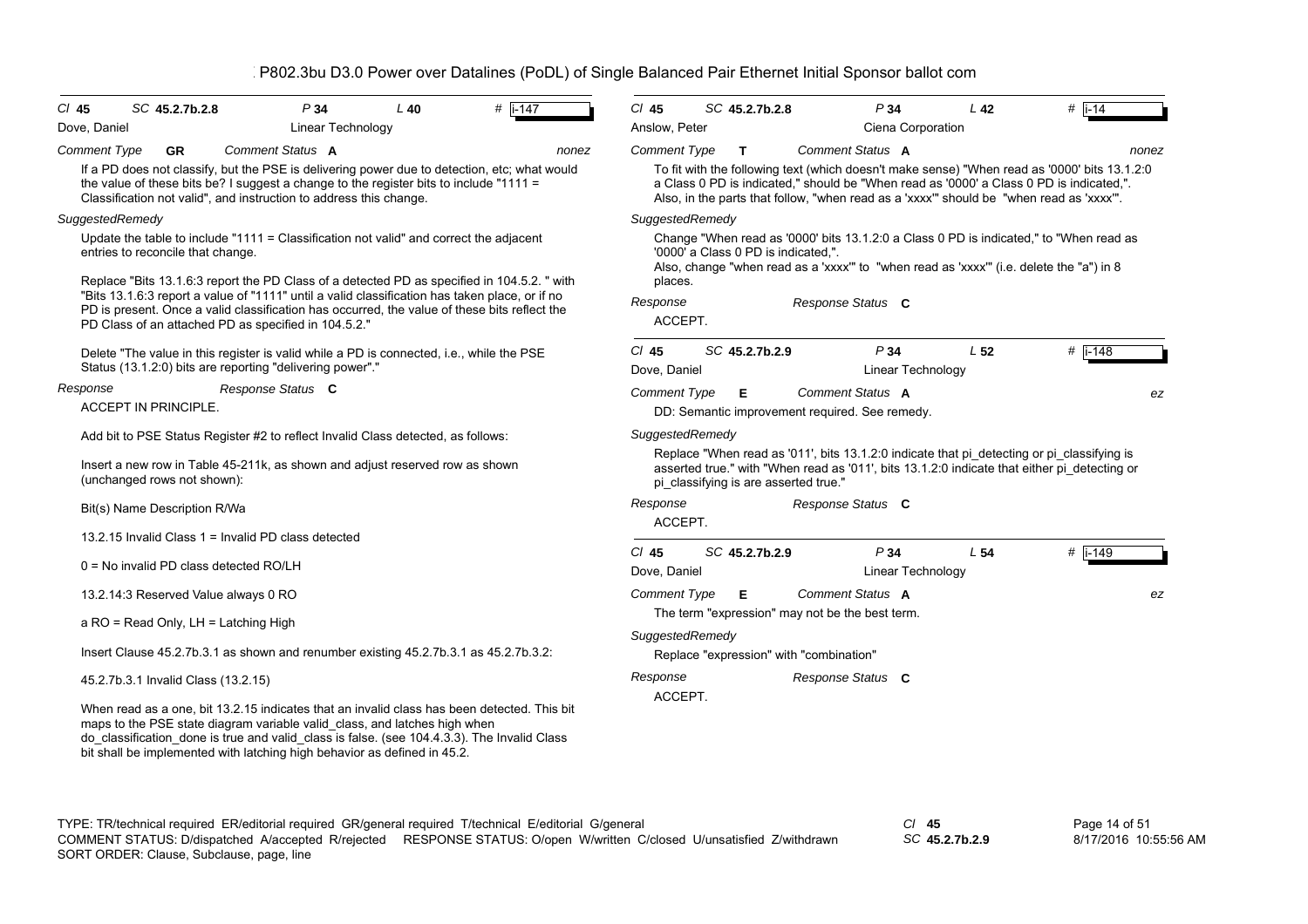| $CI$ 45             | SC 45.2.7b.2.9                           | P34                                                                                                                                                                                                                                                         | L <sub>54</sub>    | # i-117     |    | $Cl$ 45                                                                     | SC 45.2.7b.3.1                                       | P35                                                              | L <sub>27</sub> | $#$ i-15            |    |
|---------------------|------------------------------------------|-------------------------------------------------------------------------------------------------------------------------------------------------------------------------------------------------------------------------------------------------------------|--------------------|-------------|----|-----------------------------------------------------------------------------|------------------------------------------------------|------------------------------------------------------------------|-----------------|---------------------|----|
| Zimmerman, George   |                                          |                                                                                                                                                                                                                                                             | Commscope and Line |             |    | Anslow, Peter                                                               |                                                      | Ciena Corporation                                                |                 |                     |    |
| <b>Comment Type</b> | Е                                        | Comment Status A<br>All the states are described in binary order except for Sleeping (001), which is stuck<br>between 101 and 111. (it is OK that the reserved combination is last).                                                                        |                    |             | ez | <b>Comment Type</b><br>Space missing in "indicated. The"<br>SuggestedRemedy |                                                      | ez                                                               |                 |                     |    |
| SuggestedRemedy     |                                          |                                                                                                                                                                                                                                                             |                    |             |    |                                                                             | Change to "indicated. The"                           |                                                                  |                 |                     |    |
|                     |                                          | Move sentence beginning with "When read as "001"" (L54) between sentences beginning<br>with "When read as "000"" and "When read as "010"" (L51)                                                                                                             |                    |             |    | Response                                                                    |                                                      | Response Status C                                                |                 |                     |    |
| Response            |                                          | Response Status C                                                                                                                                                                                                                                           |                    |             |    | ACCEPT.                                                                     |                                                      |                                                                  |                 |                     |    |
| ACCEPT.             |                                          |                                                                                                                                                                                                                                                             |                    |             |    | $Cl$ 45                                                                     | SC 45.2.7b1                                          | P32                                                              | L34             | # $\overline{1-26}$ |    |
| $CI$ 45             | SC 45.2.7b.3.1                           | P35                                                                                                                                                                                                                                                         | L <sub>16</sub>    | $#$   i-151 |    | Stover, David                                                               |                                                      | Linear Technology                                                |                 |                     |    |
| Dove, Daniel        |                                          | Linear Technology                                                                                                                                                                                                                                           |                    |             |    | <b>Comment Type</b>                                                         | Е                                                    | Comment Status A                                                 |                 |                     | ez |
| <b>Comment Type</b> | <b>TR</b>                                | Comment Status A                                                                                                                                                                                                                                            |                    |             | ez |                                                                             |                                                      | Indentation of "Description" cell for row "13.0.0" is irregular. |                 |                     |    |
|                     | essential to reporting this information. | Update required to address value of "111" and also the validity of classification being                                                                                                                                                                     |                    |             |    | SuggestedRemedy                                                             | Fix indentation.                                     |                                                                  |                 |                     |    |
| SuggestedRemedy     |                                          |                                                                                                                                                                                                                                                             |                    |             |    | Response                                                                    |                                                      | Response Status C                                                |                 |                     |    |
|                     |                                          | Replace "Bits 13.2.2:0 report the PD Type of a detected PD as specified in 104.5.1." with                                                                                                                                                                   |                    |             |    | ACCEPT.                                                                     |                                                      |                                                                  |                 |                     |    |
|                     |                                          | "Bits 13.2.2:0 report a value of ""111"" until a valid classification has taken place, or if no<br>PD is present. Once a valid classification has occurred, the value of these bits reflect the                                                             |                    |             |    | $Cl$ 104                                                                    | <b>SC 104</b>                                        | P37                                                              | $L_3$           | $#$ i-118           |    |
|                     |                                          | PD Type of an attached PD as specified in 104.5.1."                                                                                                                                                                                                         |                    |             |    |                                                                             | Zimmerman, George                                    | Commscope and Line                                               |                 |                     |    |
|                     |                                          | Delete "The value in this register is valid while a PD is connected, i.e., while the PSE<br>Status (13.1.2:0) bits are reporting "delivering power"."                                                                                                       |                    |             |    | <b>Comment Type</b>                                                         | Е<br>Editor's note has served its purpose, delete it | Comment Status A                                                 |                 |                     | ez |
| Response            |                                          | Response Status W                                                                                                                                                                                                                                           |                    |             |    |                                                                             |                                                      |                                                                  |                 |                     |    |
| ACCEPT.             |                                          |                                                                                                                                                                                                                                                             |                    |             |    | SuggestedRemedy                                                             |                                                      | Delete editors note indicating figures converted to frame        |                 |                     |    |
| $CI$ 45             | SC 45.2.7b.3.1                           | P35                                                                                                                                                                                                                                                         | $L$ 16             | $#$ i-150   |    | Response                                                                    |                                                      | Response Status C                                                |                 |                     |    |
| Dove, Daniel        |                                          | Linear Technology                                                                                                                                                                                                                                           |                    |             |    | ACCEPT.                                                                     |                                                      |                                                                  |                 |                     |    |
| <b>Comment Type</b> | <b>TR</b>                                | Comment Status A                                                                                                                                                                                                                                            |                    |             | ez |                                                                             |                                                      |                                                                  |                 |                     |    |
|                     |                                          | How does a PSE know what type of PD is attached? This can only be done via<br>classification. Without classification, this register does not have a defined value.                                                                                          |                    |             |    |                                                                             |                                                      |                                                                  |                 |                     |    |
| SuggestedRemedy     |                                          |                                                                                                                                                                                                                                                             |                    |             |    |                                                                             |                                                      |                                                                  |                 |                     |    |
|                     |                                          | Add a value of "111 = Unknown", adjust adjacent entries in the table, and add text<br>instructing the user that "a value of 111 indicates that the PSE has not performed<br>classification and therefore cannot indicate the proper value for the PD Type". |                    |             |    |                                                                             |                                                      |                                                                  |                 |                     |    |
| Response            |                                          | Response Status W                                                                                                                                                                                                                                           |                    |             |    |                                                                             |                                                      |                                                                  |                 |                     |    |
| ACCEPT.             |                                          |                                                                                                                                                                                                                                                             |                    |             |    |                                                                             |                                                      |                                                                  |                 |                     |    |
|                     |                                          |                                                                                                                                                                                                                                                             |                    |             |    |                                                                             |                                                      |                                                                  |                 |                     |    |

TYPE: TR/technical required ER/editorial required GR/general required T/technical E/editorial G/general *Cl* **104** SORT ORDER: Clause, Subclause, page, line COMMENT STATUS: D/dispatched A/accepted R/rejected RESPONSE STATUS: O/open W/written C/closed U/unsatisfied Z/withdrawn

*SC* **104**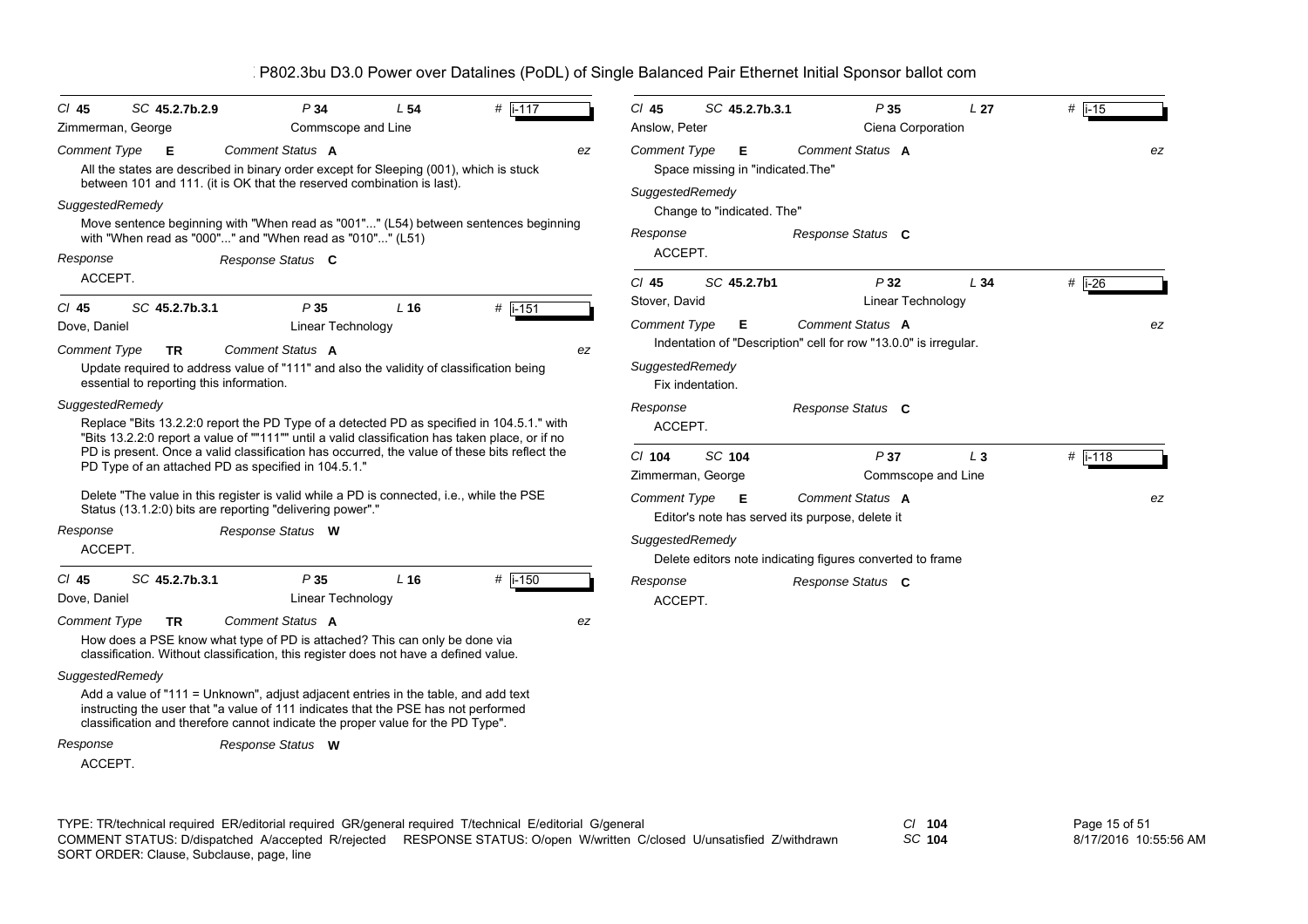| SC 104.1<br>$Cl$ 104                                                                                                                                                                                                                                                                                                                                                                                                                                                                                                                                                                                                                                                                                                                        | P37                                                                                 | $L$ 10                                                                                                                                                                                                                                                                                                                                                                                              | #   i-152    |    | $Cl$ 104                                                                                                                        | SC 104.1 | P37                                                                                                                                                                                                                                                            | L33 | # $ i - 154$ |  |  |
|---------------------------------------------------------------------------------------------------------------------------------------------------------------------------------------------------------------------------------------------------------------------------------------------------------------------------------------------------------------------------------------------------------------------------------------------------------------------------------------------------------------------------------------------------------------------------------------------------------------------------------------------------------------------------------------------------------------------------------------------|-------------------------------------------------------------------------------------|-----------------------------------------------------------------------------------------------------------------------------------------------------------------------------------------------------------------------------------------------------------------------------------------------------------------------------------------------------------------------------------------------------|--------------|----|---------------------------------------------------------------------------------------------------------------------------------|----------|----------------------------------------------------------------------------------------------------------------------------------------------------------------------------------------------------------------------------------------------------------------|-----|--------------|--|--|
| Dove, Daniel                                                                                                                                                                                                                                                                                                                                                                                                                                                                                                                                                                                                                                                                                                                                | Linear Technology                                                                   |                                                                                                                                                                                                                                                                                                                                                                                                     |              |    | Dove, Daniel<br>Linear Technology                                                                                               |          |                                                                                                                                                                                                                                                                |     |              |  |  |
| <b>Comment Type</b><br>Е                                                                                                                                                                                                                                                                                                                                                                                                                                                                                                                                                                                                                                                                                                                    | Comment Status A<br>Some minor editorial changes are required to be more accurate.  |                                                                                                                                                                                                                                                                                                                                                                                                     |              | ez | Comment Type<br>Incorrect use of the word "systems"                                                                             | Е        | Comment Status A                                                                                                                                                                                                                                               |     | nonez        |  |  |
| SuggestedRemedy<br>replace "balanced pair" with "balanced twisted-pair"<br>replace "These entities allow devices to draw/supply power using the same cabling that is<br>used for data transmission. PoDL is intended to provide an Ethernet Physical Layer device<br>with a single interface to both the data it requires and the power to process this data." with<br>"These entities allow devices to *supply/draw* power using the same cabling that *may be*<br>used for data transmission. PoDL is intended to provide a *single balanced twisted-pair*<br>Ethernet Physical Layer device with a single interface to both the data it requires and the<br>power to process this data." (Remove the *'s from this sentence)<br>Response |                                                                                     | SuggestedRemedy<br>replace "systems" with "devices" or "components" or "elements". The system includes all<br>of them.<br>Response<br>Response Status C<br><b>ACCEPT IN PRINCIPLE.</b><br>Change 104.1.3 as follows:<br>"A PoDL system, consisting of PHYs, PSE, MDIs, link segment, and a PD is defined as<br>Type A, Type B, or Type C. A Type A system is compatible with 100BASE-T1 PHYs, and a |              |    |                                                                                                                                 |          |                                                                                                                                                                                                                                                                |     |              |  |  |
| ACCEPT.                                                                                                                                                                                                                                                                                                                                                                                                                                                                                                                                                                                                                                                                                                                                     |                                                                                     |                                                                                                                                                                                                                                                                                                                                                                                                     |              |    | Type B system is compatible with 1000BASE-T1 PHYs. A Type C system is compatible<br>with both 100BASE-T1 and 1000BASE-T1 PHYs." |          |                                                                                                                                                                                                                                                                |     |              |  |  |
| SC 104.1<br>$Cl$ 104<br>Dove, Daniel                                                                                                                                                                                                                                                                                                                                                                                                                                                                                                                                                                                                                                                                                                        | P37<br>Linear Technology                                                            | L <sub>28</sub>                                                                                                                                                                                                                                                                                                                                                                                     | # $ i - 153$ |    | to                                                                                                                              |          |                                                                                                                                                                                                                                                                |     |              |  |  |
| <b>Comment Type</b><br>Е                                                                                                                                                                                                                                                                                                                                                                                                                                                                                                                                                                                                                                                                                                                    | Comment Status A<br>I propose an addition to the sentence to make it more complete. |                                                                                                                                                                                                                                                                                                                                                                                                     |              | ez |                                                                                                                                 |          | "A PoDL system consists of a PSE, link segment, and a PD. A Type A or Type C PSE and<br>Type A or Type C PD is compatible with 100BASE-T1 PHYs. A Type B or Type C PSE and<br>Type B or Type C PD is compatible with 1000BASE-T1 PHYs. A Type C PSE and Type C |     |              |  |  |
| SuggestedRemedy                                                                                                                                                                                                                                                                                                                                                                                                                                                                                                                                                                                                                                                                                                                             | replace "related devices." with "related devices within a PoDL System".             |                                                                                                                                                                                                                                                                                                                                                                                                     |              |    |                                                                                                                                 |          | PD is compatible with both 100BASE-T1 and 1000BASE-T1 PHYs."                                                                                                                                                                                                   |     |              |  |  |
| Response<br>ACCEPT.                                                                                                                                                                                                                                                                                                                                                                                                                                                                                                                                                                                                                                                                                                                         | Response Status C                                                                   |                                                                                                                                                                                                                                                                                                                                                                                                     |              |    |                                                                                                                                 |          |                                                                                                                                                                                                                                                                |     |              |  |  |

*SC* **104.1**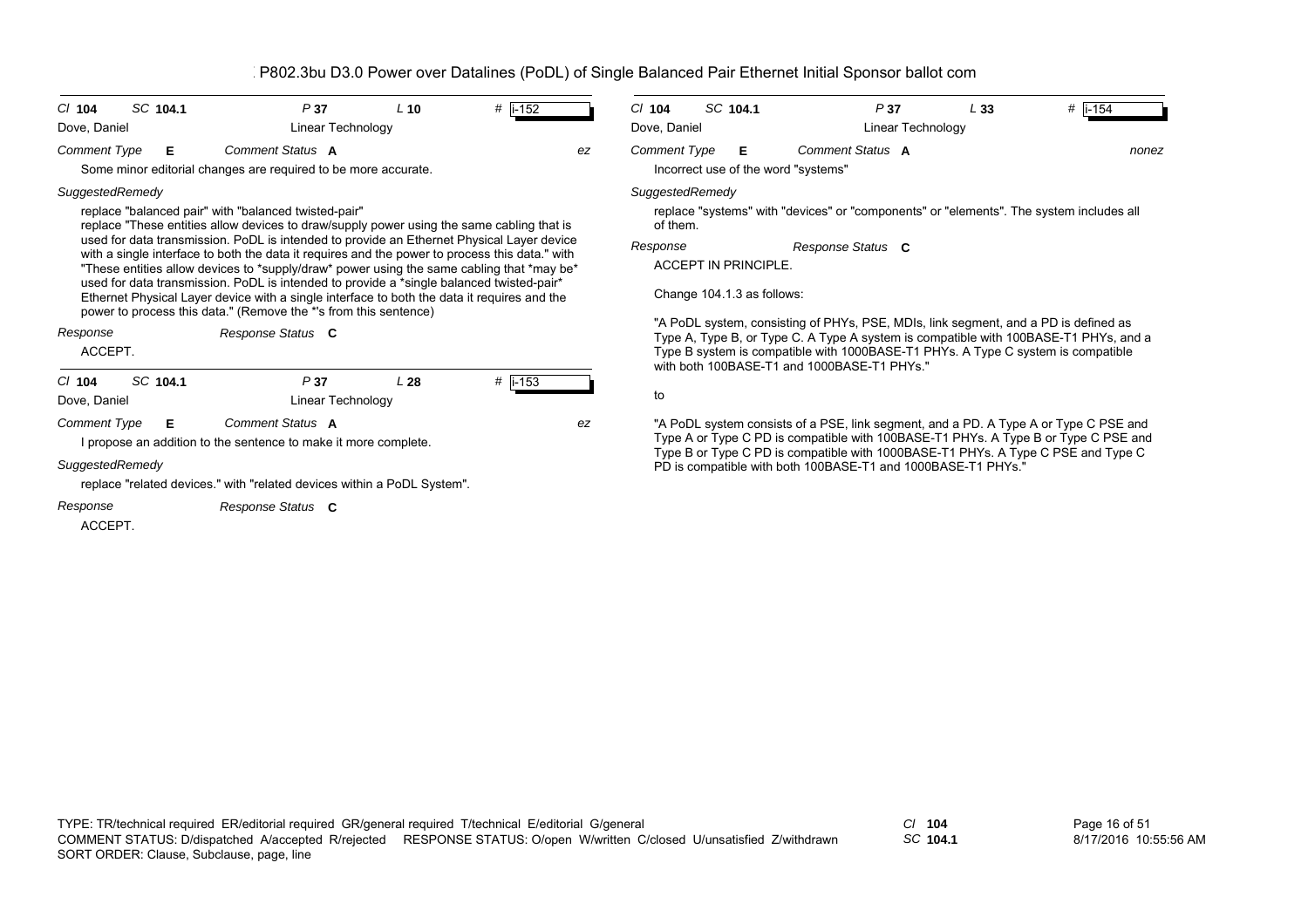| P38<br>#  i-155<br>$CI$ 104<br>SC 104.1.3<br>L44<br>Dove, Daniel                                                                                                                                                                                                                                                                                                                                                                                                                                                                                                                                                                                                                                                                                                                                                                                                                                                                                                                                                                                                                                                                                      | CI 104<br>Zimmerman, George                                                                                                                                                                                                                                                                                                                                                                                                                                                                                                                                                           | SC 104.1.3   |                                                                                                                                                                                                                        | P38                | L44 | #   i-119                                                                            |  |  |
|-------------------------------------------------------------------------------------------------------------------------------------------------------------------------------------------------------------------------------------------------------------------------------------------------------------------------------------------------------------------------------------------------------------------------------------------------------------------------------------------------------------------------------------------------------------------------------------------------------------------------------------------------------------------------------------------------------------------------------------------------------------------------------------------------------------------------------------------------------------------------------------------------------------------------------------------------------------------------------------------------------------------------------------------------------------------------------------------------------------------------------------------------------|---------------------------------------------------------------------------------------------------------------------------------------------------------------------------------------------------------------------------------------------------------------------------------------------------------------------------------------------------------------------------------------------------------------------------------------------------------------------------------------------------------------------------------------------------------------------------------------|--------------|------------------------------------------------------------------------------------------------------------------------------------------------------------------------------------------------------------------------|--------------------|-----|--------------------------------------------------------------------------------------|--|--|
| Linear Technology                                                                                                                                                                                                                                                                                                                                                                                                                                                                                                                                                                                                                                                                                                                                                                                                                                                                                                                                                                                                                                                                                                                                     | <b>Comment Type</b>                                                                                                                                                                                                                                                                                                                                                                                                                                                                                                                                                                   | $\mathbf{T}$ | Comment Status A                                                                                                                                                                                                       | Commscope and Line |     | nonez                                                                                |  |  |
| Comment Status R<br>Comment Type<br>TR<br>nonez<br>DL: Subclause 104.1.3 'PoDL system types' states that 'A PoDL system, consisting of<br>PHYs, PSE, MDIs, link segment, and a PD is defined as Type A, Type B, or Type C.'. It<br>then states that 'A Type A system is compatible with 100BASE-T1 PHYs, and a Type B<br>system is compatible with<br>1000BASE-T1 PHYs.'. If Type is an attribute of a complete system, how can the system<br>then be compatible with a particular PHY?<br>Subclause 104.4.6.3 'Power feeding ripple and transients' then states that 'When<br>measuring the ripple voltage for a Type A PSE as specified by Table 104-3 item (4a) '<br>and that 'When measuring the ripple voltage for a Type B PSE as specified in Table 104-3<br>item (4a) ' and subclause 104.5.6.3 'PD ripple and transients' states that 'The ripple and<br>transient specifications for a Type A PD shall be met for all operating ' and 'The ripple<br>and transient specifications for a Type B PD shall be met for all operating '. This implies<br>that the Type is not defined by the system, but instead an attribute of the PSE and PD. | Under this definition, a PoDL system MUST have a PHY. This was not my understanding<br>from other discussions. If a PoDL system can exist without a PHY, the text needs<br>modification to allow for that. Additionally, for consideration, perhaps there is also a Type<br>D, which has no PHY?<br>SuggestedRemedy<br>Change "A PoDL system, consisting of PHYs, PSE,  Is defined" to "A PoDL system,<br>consisting of PSE, MDIs, link segment, a PD, and optionally a PHY is defined"<br>Response<br>Response Status C<br><b>ACCEPT IN PRINCIPLE.</b><br>Change 104.1.3 as follows: |              |                                                                                                                                                                                                                        |                    |     |                                                                                      |  |  |
| SuggestedRemedy<br>Either Type is an attribute of the complete system, and can only be determined by the<br>complete system, or is an attribute of a PSE and PD, and can be determined in isolation.<br>Please clarify which it is and then update text as necessary.                                                                                                                                                                                                                                                                                                                                                                                                                                                                                                                                                                                                                                                                                                                                                                                                                                                                                 |                                                                                                                                                                                                                                                                                                                                                                                                                                                                                                                                                                                       |              | "A PoDL system, consisting of PHYs, PSE, MDIs, link segment, and a PD is defined as<br>Type B system is compatible with 1000BASE-T1 PHYs. A Type C system is compatible<br>with both 100BASE-T1 and 1000BASE-T1 PHYs." |                    |     | Type A, Type B, or Type C. A Type A system is compatible with 100BASE-T1 PHYs, and a |  |  |
| Response<br>Response Status C                                                                                                                                                                                                                                                                                                                                                                                                                                                                                                                                                                                                                                                                                                                                                                                                                                                                                                                                                                                                                                                                                                                         | to                                                                                                                                                                                                                                                                                                                                                                                                                                                                                                                                                                                    |              |                                                                                                                                                                                                                        |                    |     |                                                                                      |  |  |
| REJECT.<br>This comment was WITHDRAWN by the commenter.                                                                                                                                                                                                                                                                                                                                                                                                                                                                                                                                                                                                                                                                                                                                                                                                                                                                                                                                                                                                                                                                                               | "A PoDL system consists of a PSE, link segment, and a PD. A Type A or Type C PSE and<br>Type A or Type C PD is compatible with 100BASE-T1 PHYs. A Type B or Type C PSE and<br>Type B or Type C PD is compatible with 1000BASE-T1 PHYs. A Type C PSE and Type C<br>PD is compatible with both 100BASE-T1 and 1000BASE-T1 PHYs."                                                                                                                                                                                                                                                        |              |                                                                                                                                                                                                                        |                    |     |                                                                                      |  |  |
|                                                                                                                                                                                                                                                                                                                                                                                                                                                                                                                                                                                                                                                                                                                                                                                                                                                                                                                                                                                                                                                                                                                                                       | Adopt http://www.ieee802.org/3/bu/public/jul16/gardner 3bu 02 0716.pdf with following<br>changes:                                                                                                                                                                                                                                                                                                                                                                                                                                                                                     |              |                                                                                                                                                                                                                        |                    |     |                                                                                      |  |  |
|                                                                                                                                                                                                                                                                                                                                                                                                                                                                                                                                                                                                                                                                                                                                                                                                                                                                                                                                                                                                                                                                                                                                                       | On slide 3 change                                                                                                                                                                                                                                                                                                                                                                                                                                                                                                                                                                     |              |                                                                                                                                                                                                                        |                    |     |                                                                                      |  |  |
|                                                                                                                                                                                                                                                                                                                                                                                                                                                                                                                                                                                                                                                                                                                                                                                                                                                                                                                                                                                                                                                                                                                                                       |                                                                                                                                                                                                                                                                                                                                                                                                                                                                                                                                                                                       |              | "Type D PSEs and Type D PDs are not compatible with 100BASE-T1 or 1000BASE-T1<br>PHYs and may contain no data entity."                                                                                                 |                    |     |                                                                                      |  |  |
|                                                                                                                                                                                                                                                                                                                                                                                                                                                                                                                                                                                                                                                                                                                                                                                                                                                                                                                                                                                                                                                                                                                                                       | to                                                                                                                                                                                                                                                                                                                                                                                                                                                                                                                                                                                    |              |                                                                                                                                                                                                                        |                    |     |                                                                                      |  |  |
|                                                                                                                                                                                                                                                                                                                                                                                                                                                                                                                                                                                                                                                                                                                                                                                                                                                                                                                                                                                                                                                                                                                                                       | "Type D PSEs and Type D PDs may be incompatible with IEEE 802.3 PHYs and may lack<br>a data entity."                                                                                                                                                                                                                                                                                                                                                                                                                                                                                  |              |                                                                                                                                                                                                                        |                    |     |                                                                                      |  |  |
|                                                                                                                                                                                                                                                                                                                                                                                                                                                                                                                                                                                                                                                                                                                                                                                                                                                                                                                                                                                                                                                                                                                                                       |                                                                                                                                                                                                                                                                                                                                                                                                                                                                                                                                                                                       |              | Change all instances of "there are three types" to there are multiple types"                                                                                                                                           |                    |     |                                                                                      |  |  |
|                                                                                                                                                                                                                                                                                                                                                                                                                                                                                                                                                                                                                                                                                                                                                                                                                                                                                                                                                                                                                                                                                                                                                       | On page 5 change                                                                                                                                                                                                                                                                                                                                                                                                                                                                                                                                                                      |              |                                                                                                                                                                                                                        |                    |     |                                                                                      |  |  |
|                                                                                                                                                                                                                                                                                                                                                                                                                                                                                                                                                                                                                                                                                                                                                                                                                                                                                                                                                                                                                                                                                                                                                       | "A PSE, link section, and PD that contain no data entity or are not compatible with<br>100BASE-T1 or 1000BASE-T1 PHYs."                                                                                                                                                                                                                                                                                                                                                                                                                                                               |              |                                                                                                                                                                                                                        |                    |     |                                                                                      |  |  |
| TYPE: TR/technical required ER/editorial required GR/general required T/technical E/editorial G/general                                                                                                                                                                                                                                                                                                                                                                                                                                                                                                                                                                                                                                                                                                                                                                                                                                                                                                                                                                                                                                               |                                                                                                                                                                                                                                                                                                                                                                                                                                                                                                                                                                                       |              |                                                                                                                                                                                                                        | $CI$ 104           |     | Page 17 of 51                                                                        |  |  |

*SC* **104.1.3** 8/17/2016 10:55:56 AMSORT ORDER: Clause, Subclause, page, line COMMENT STATUS: D/dispatched A/accepted R/rejected RESPONSE STATUS: O/open W/written C/closed U/unsatisfied Z/withdrawn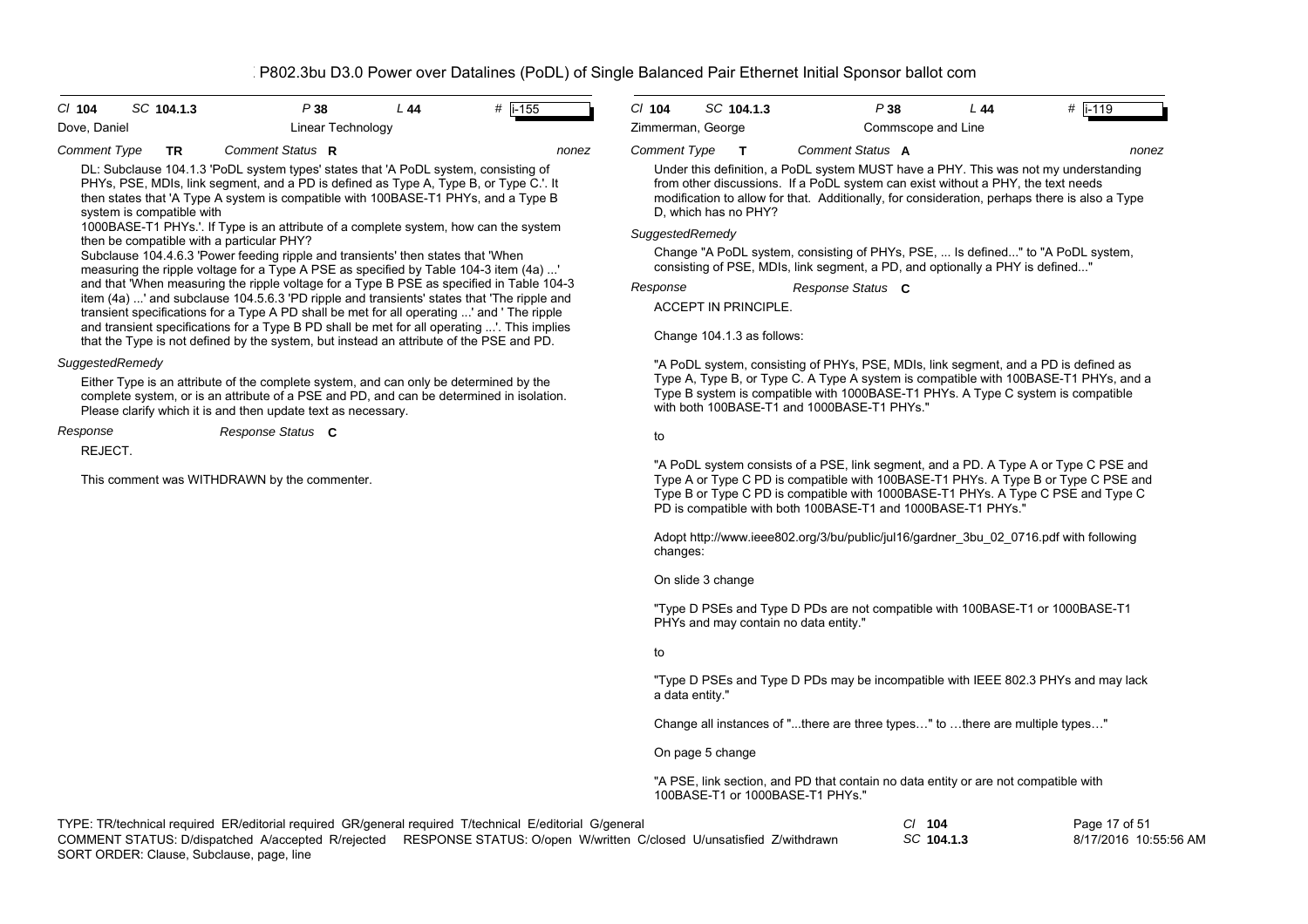*nonez*

## to

"A PSE, link section, and PD that lack a data entity or are incompatible with IEEE 802.3 PHYs."

Editor's note on page 7: Change Table 45-211-j as follows should reference Type D PSE.

Editors note on page 7 "...and when read as '' a Type D PSE is indicated." should be "...and when read as '011' a Type D PSE is indicated."

| $Cl$ 104   | SC 104.1.3 | P 38 | L 44                         | # li-80 |
|------------|------------|------|------------------------------|---------|
| Law, David |            |      | <b>Hewlett Packard Enter</b> |         |

*Comment Type* **TR** *Comment Status* **A**

Subclause 104.1.3 'PoDL system types' states that 'A PoDL system, consisting of PHYs, PSE, MDIs, link segment, and a PD is defined as Type A, Type B, or Type C.'. It then states that 'A Type A system is compatible with 100BASE-T1 PHYs, and a Type B system is compatible with

1000BASE-T1 PHYs.'. If Type is an attribute of a complete system, how can the system then be compatible with a particular PHY?

Subclause 104.4.6.3 'Power feeding ripple and transients' then states that 'When measuring the ripple voltage for a Type A PSE as specified by Table 104-3 item (4a) ...' and that 'When measuring the ripple voltage for a Type B PSE as specified in Table 104-3 item (4a) ...' and subclause 104.5.6.3 'PD ripple and transients' states that 'The ripple and transient specifications for a Type A PD shall be met for all operating ...' and ' The ripple and transient specifications for a Type B PD shall be met for all operating ...'. This implies that the Type is not defined by the system, but instead an attribute of the PSE and PD.

#### *SuggestedRemedy*

Either Type is an attribute of the complete system, and can only be determined by the complete system, or is an attribute of a PSE and PD, and can be determined in isolation. Please clarify which it is and then update text as necessary.

*Response Status* **C**

#### *Response*

ACCEPT IN PRINCIPLE.

Change 104.1.3 as follows:

"A PoDL system, consisting of PHYs, PSE, MDIs, link segment, and a PD is defined as Type A, Type B, or Type C. A Type A system is compatible with 100BASE-T1 PHYs, and a Type B system is compatible with 1000BASE-T1 PHYs. A Type C system is compatible with both 100BASE-T1 and 1000BASE-T1 PHYs."

# to

"A PoDL system consists of a PSE, link segment, and a PD. A Type A or Type C PSE and Type A or Type C PD is compatible with 100BASE-T1 PHYs. A Type B or Type C PSE and Type B or Type C PD is compatible with 1000BASE-T1 PHYs. A Type C PSE and Type C PD is compatible with both 100BASE-T1 and 1000BASE-T1 PHYs."

| $Cl$ 104            | SC 104.1.3 | P 38              | L 44 | # li-219 |
|---------------------|------------|-------------------|------|----------|
| Gardner, Andrew     |            | Linear Technology |      |          |
| <b>Comment Type</b> | TR         | Comment Status A  |      | nonez    |

While there are PoDL types for 100BASE-T1, 1000BASE-T1, and both 100BASE-T1/1000BASE-T1 PSEs and PDs, there is no Type for PoDL PSEs and PDs without a data entity or with a data entity other than 100BASE-T1 or 1000BASE-T1.

# *SuggestedRemedy*

Add a Type D for PoDL PSEs and PDs without a data entity or with a data entity other than 100BASE-T1 or 1000BASE-T1. See gardner\_3bu\_02\_0716.pdf for complete remedy.

*Response Status* **C** *Response*

ACCEPT IN PRINCIPLE.

Adopt http://www.ieee802.org/3/bu/public/jul16/gardner\_3bu\_02\_0716.pdf with following changes:

### On slide 3 change

"Type D PSEs and Type D PDs are not compatible with 100BASE-T1 or 1000BASE-T1 PHYs and may contain no data entity."

to

"Type D PSEs and Type D PDs may be incompatible with IEEE 802.3 PHYs and may lack a data entity."

Change all instances of "...there are three types…" to …there are multiple types…"

On page 5 change

"A PSE, link section, and PD that contain no data entity or are not compatible with 100BASE-T1 or 1000BASE-T1 PHYs."

to

"A PSE, link section, and PD that lack a data entity or are incompatible with IEEE 802.3 PHYs."

Editor's note on page 7: Change Table 45-211-j as follows should reference Type D PSE.

Editors note on page 7 "...and when read as '' a Type D PSE is indicated." should be "...and when read as '011' a Type D PSE is indicated."

TYPE: TR/technical required ER/editorial required GR/general required T/technical E/editorial G/general *Cl* **104** SORT ORDER: Clause, Subclause, page, line COMMENT STATUS: D/dispatched A/accepted R/rejected RESPONSE STATUS: O/open W/written C/closed U/unsatisfied Z/withdrawn

*SC* **104.1.3**

Page 18 of 51 8/17/2016 10:55:56 AM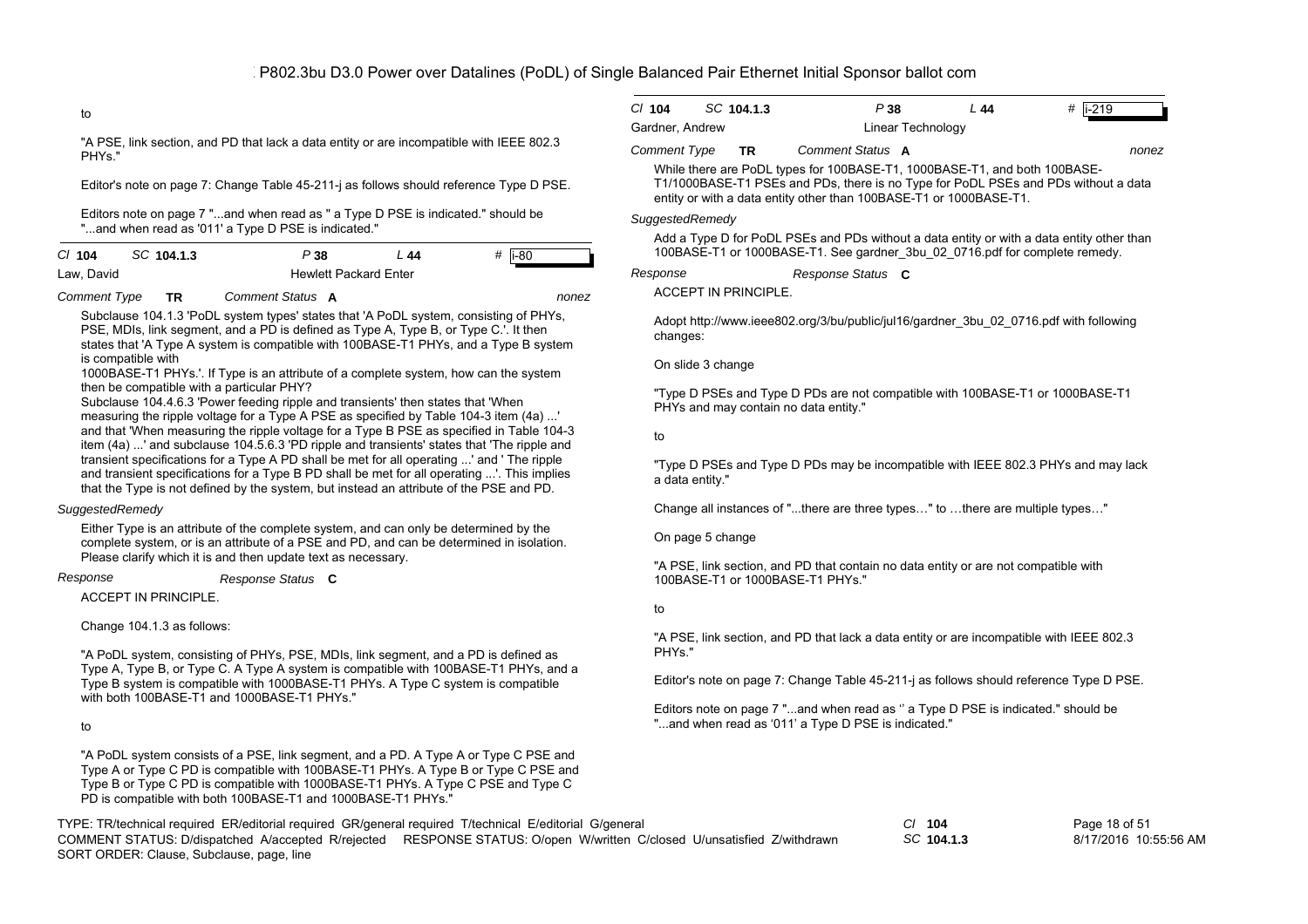| $CI$ 104                      | SC 104.1.3                                                                                                                                                                                                                                                                              | P39                                                                                                                                                                                                                                                                                                                                                                                                                                                                                                                             | L <sub>15</sub>                                                                                                                                                                                                                                                                                                                                                                         | $#$ i-120 |       | $CI$ 104<br>Dove, Daniel | SC 104.2                      |  | P39                                                                 | L29 | $#$ i-156           |
|-------------------------------|-----------------------------------------------------------------------------------------------------------------------------------------------------------------------------------------------------------------------------------------------------------------------------------------|---------------------------------------------------------------------------------------------------------------------------------------------------------------------------------------------------------------------------------------------------------------------------------------------------------------------------------------------------------------------------------------------------------------------------------------------------------------------------------------------------------------------------------|-----------------------------------------------------------------------------------------------------------------------------------------------------------------------------------------------------------------------------------------------------------------------------------------------------------------------------------------------------------------------------------------|-----------|-------|--------------------------|-------------------------------|--|---------------------------------------------------------------------|-----|---------------------|
| Zimmerman, George             |                                                                                                                                                                                                                                                                                         | Commscope and Line                                                                                                                                                                                                                                                                                                                                                                                                                                                                                                              |                                                                                                                                                                                                                                                                                                                                                                                         |           |       |                          |                               |  | Linear Technology                                                   |     |                     |
| <b>Comment Type</b>           | -E                                                                                                                                                                                                                                                                                      | Comment Status A<br>Note says "PSE interface elements", but aren't these both on the PSE and on the PD?                                                                                                                                                                                                                                                                                                                                                                                                                         |                                                                                                                                                                                                                                                                                                                                                                                         |           | ez    | <b>Comment Type</b>      | <b>TR</b>                     |  | Comment Status A<br>The use of (ohm/m) is lacking a parameter name. |     | nonez               |
| SuggestedRemedy               |                                                                                                                                                                                                                                                                                         | Change "PSE interface elements" to "PI interface elements"                                                                                                                                                                                                                                                                                                                                                                                                                                                                      |                                                                                                                                                                                                                                                                                                                                                                                         |           |       | SuggestedRemedy          |                               |  | Replace "(ohm/m)" with "Loop Resistance (ohm/m)"                    |     |                     |
| Response<br>ACCEPT.           |                                                                                                                                                                                                                                                                                         | Response Status C                                                                                                                                                                                                                                                                                                                                                                                                                                                                                                               |                                                                                                                                                                                                                                                                                                                                                                                         |           |       | Response                 | <b>ACCEPT IN PRINCIPLE.</b>   |  | Response Status C                                                   |     |                     |
| $CI$ 104                      | SC 104.2                                                                                                                                                                                                                                                                                | P39                                                                                                                                                                                                                                                                                                                                                                                                                                                                                                                             | L22                                                                                                                                                                                                                                                                                                                                                                                     | $#$ i-122 |       |                          |                               |  | Delete equation 104-1 and descriptive text on page 39 lines 22-27.  |     |                     |
| Zimmerman, George             |                                                                                                                                                                                                                                                                                         | Commscope and Line                                                                                                                                                                                                                                                                                                                                                                                                                                                                                                              |                                                                                                                                                                                                                                                                                                                                                                                         |           |       | $Cl$ 104                 | SC 104.2                      |  | P39                                                                 | L30 | # $\overline{1-82}$ |
| <b>Comment Type</b>           | <b>TR</b>                                                                                                                                                                                                                                                                               | Comment Status A                                                                                                                                                                                                                                                                                                                                                                                                                                                                                                                |                                                                                                                                                                                                                                                                                                                                                                                         |           | nonez | Law. David               |                               |  | <b>Hewlett Packard Enter</b>                                        |     |                     |
|                               |                                                                                                                                                                                                                                                                                         | Equation 104-1 and its description confuse the requirement on loop resistance, which is in                                                                                                                                                                                                                                                                                                                                                                                                                                      |                                                                                                                                                                                                                                                                                                                                                                                         |           |       | <b>Comment Type</b>      | т                             |  | Comment Status A                                                    |     | nonez               |
| R PSE.                        | the following paragraph (lines 32-35). The inclusion of the equation adds no requirements<br>and introduces confusion with the actual requirement for loop resistance. The extra tutorial<br>text is not useful, since it is dependent on parameters not used in this standard, such as |                                                                                                                                                                                                                                                                                                                                                                                                                                                                                                                                 | I don't believe that [Greek letter omega]/m is the result of the equation, instead it is the<br>units of the result of the equation. However if K is a ratio as stated on line 25, then K x (1-<br>$K$ ) x VPSE $OC(min)$ on the numerator will result in a voltage, when then divided by the<br>power PPD on the denominator, will result in the inverse of current, not a resistance. |           |       |                          |                               |  |                                                                     |     |                     |
| SuggestedRemedy               |                                                                                                                                                                                                                                                                                         |                                                                                                                                                                                                                                                                                                                                                                                                                                                                                                                                 |                                                                                                                                                                                                                                                                                                                                                                                         |           |       |                          |                               |  |                                                                     |     |                     |
|                               |                                                                                                                                                                                                                                                                                         | Delete equation 104-1 and descriptive text on page 39 lines 22-27.                                                                                                                                                                                                                                                                                                                                                                                                                                                              |                                                                                                                                                                                                                                                                                                                                                                                         |           |       | SuggestedRemedy          |                               |  |                                                                     |     |                     |
| Response                      |                                                                                                                                                                                                                                                                                         | Response Status C                                                                                                                                                                                                                                                                                                                                                                                                                                                                                                               |                                                                                                                                                                                                                                                                                                                                                                                         |           |       |                          |                               |  | Please verify if the equation is correct.                           |     |                     |
| ACCEPT.                       |                                                                                                                                                                                                                                                                                         |                                                                                                                                                                                                                                                                                                                                                                                                                                                                                                                                 |                                                                                                                                                                                                                                                                                                                                                                                         |           |       | Response                 |                               |  | Response Status C                                                   |     |                     |
|                               |                                                                                                                                                                                                                                                                                         |                                                                                                                                                                                                                                                                                                                                                                                                                                                                                                                                 |                                                                                                                                                                                                                                                                                                                                                                                         |           |       |                          | <b>ACCEPT IN PRINCIPLE.</b>   |  |                                                                     |     |                     |
| $CI$ 104<br>Zimmerman, George | SC 104.2                                                                                                                                                                                                                                                                                | P39<br>Commscope and Line                                                                                                                                                                                                                                                                                                                                                                                                                                                                                                       | L22                                                                                                                                                                                                                                                                                                                                                                                     | #  i-121  |       |                          |                               |  | Equation 104-1 has been deleted in response to comment i-121.       |     |                     |
| <b>Comment Type</b>           | $\mathbf{T}$                                                                                                                                                                                                                                                                            | Comment Status A                                                                                                                                                                                                                                                                                                                                                                                                                                                                                                                |                                                                                                                                                                                                                                                                                                                                                                                         |           | nonez |                          | Response to comment i-121 is: |  |                                                                     |     |                     |
|                               |                                                                                                                                                                                                                                                                                         | Equation 104-1 and the descriptive text really don't describe the maximum resistance of<br>the wire pair per unit length, but rather the average maximum per unit length (the wire<br>could have higher resistances at some places and lower others and still satisfy Eq 104-1).<br>The length actually falls out of the equation entirely and its inclusion only serves to confuse<br>the reader. What this equation really describes is the relationship of the maximum DC loop<br>resistance to the power system parameters. |                                                                                                                                                                                                                                                                                                                                                                                         |           |       |                          |                               |  | Delete equation 104-1 and descriptive text on page 39 lines 22-27.  |     |                     |
| SuggestedRemedy               |                                                                                                                                                                                                                                                                                         |                                                                                                                                                                                                                                                                                                                                                                                                                                                                                                                                 |                                                                                                                                                                                                                                                                                                                                                                                         |           |       |                          |                               |  |                                                                     |     |                     |
|                               |                                                                                                                                                                                                                                                                                         | Change "The maximum DC loop resistance of the link segment wire pair (per unit length)<br>as a function of power system parameters" to "The relationship of the maximum DC loop<br>resistance of the link segment to the power system parameters" and change Equation 104-<br>1 by deleting the 1/2L term and changing the units from Ohms/m to Ohms                                                                                                                                                                            |                                                                                                                                                                                                                                                                                                                                                                                         |           |       |                          |                               |  |                                                                     |     |                     |
| Response                      |                                                                                                                                                                                                                                                                                         | Response Status C                                                                                                                                                                                                                                                                                                                                                                                                                                                                                                               |                                                                                                                                                                                                                                                                                                                                                                                         |           |       |                          |                               |  |                                                                     |     |                     |
|                               | <b>ACCEPT IN PRINCIPLE.</b>                                                                                                                                                                                                                                                             |                                                                                                                                                                                                                                                                                                                                                                                                                                                                                                                                 |                                                                                                                                                                                                                                                                                                                                                                                         |           |       |                          |                               |  |                                                                     |     |                     |
|                               |                                                                                                                                                                                                                                                                                         | Delete equation 104-1 and descriptive text on page 39 lines 22-27.                                                                                                                                                                                                                                                                                                                                                                                                                                                              |                                                                                                                                                                                                                                                                                                                                                                                         |           |       |                          |                               |  |                                                                     |     |                     |

TYPE: TR/technical required ER/editorial required GR/general required T/technical E/editorial G/general *Cl* **104** SORT ORDER: Clause, Subclause, page, line COMMENT STATUS: D/dispatched A/accepted R/rejected RESPONSE STATUS: O/open W/written C/closed U/unsatisfied Z/withdrawn

*SC* **104.2**

Page 19 of 51 8/17/2016 10:55:56 AM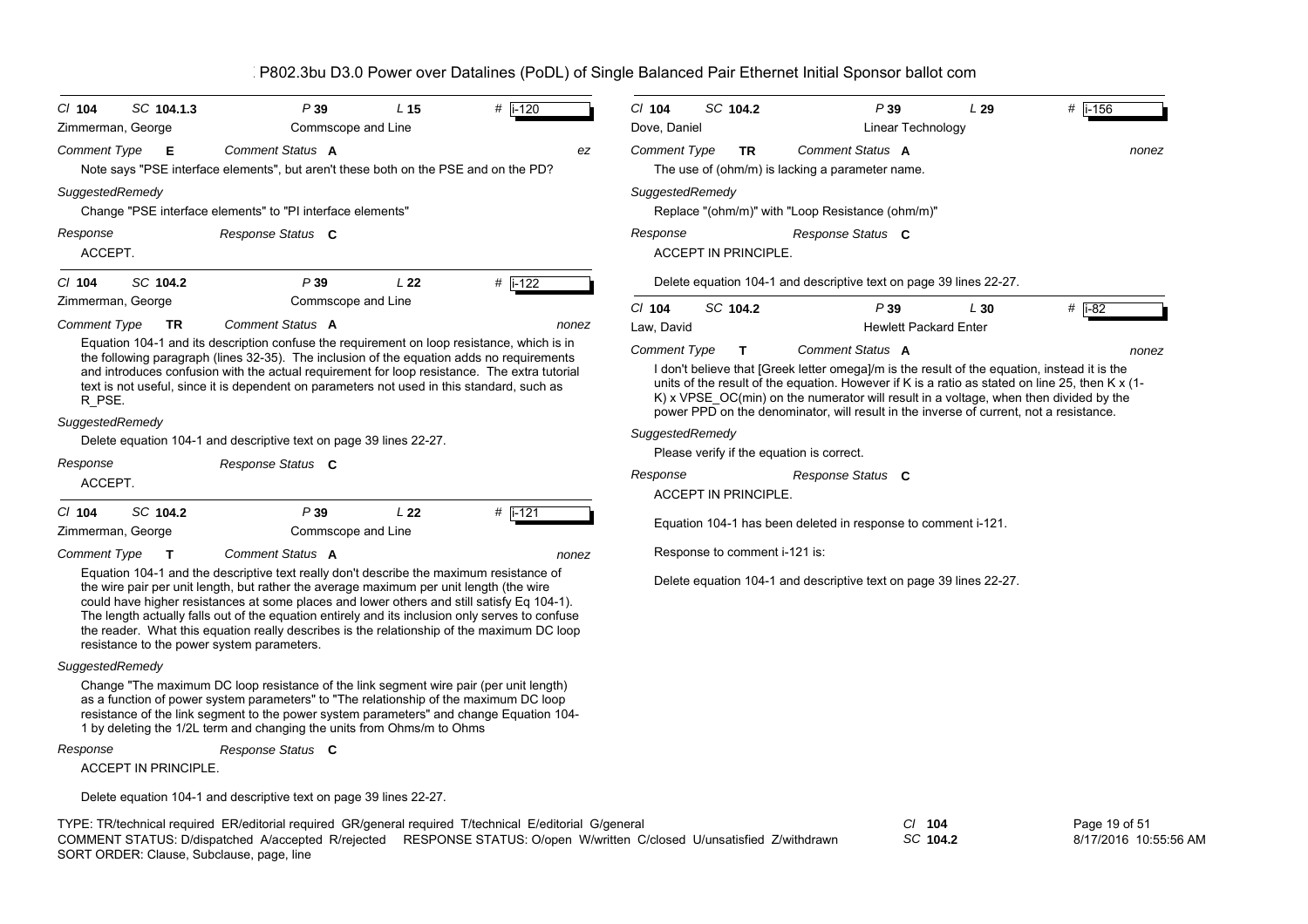| SC 104.2<br>$CI$ 104                 | P39                                                                                                                                                                                                                                                                                                                                                                                                        | L30                      | #<br>$i-158$                                                                                            | $CI$ 104                                        | SC 104.2                      | P39                                                                                                                                                                                                                              |                              | L30      | # $\overline{1-81}$                                                                                                                                                                                                            |
|--------------------------------------|------------------------------------------------------------------------------------------------------------------------------------------------------------------------------------------------------------------------------------------------------------------------------------------------------------------------------------------------------------------------------------------------------------|--------------------------|---------------------------------------------------------------------------------------------------------|-------------------------------------------------|-------------------------------|----------------------------------------------------------------------------------------------------------------------------------------------------------------------------------------------------------------------------------|------------------------------|----------|--------------------------------------------------------------------------------------------------------------------------------------------------------------------------------------------------------------------------------|
| Dove, Daniel                         |                                                                                                                                                                                                                                                                                                                                                                                                            | Linear Technology        |                                                                                                         | Law, David                                      |                               |                                                                                                                                                                                                                                  | <b>Hewlett Packard Enter</b> |          |                                                                                                                                                                                                                                |
| <b>Comment Type</b><br>T             | Comment Status R<br>DL: I don't believe that [Greek letter omega]/m is the result of the equation, instead it is the<br>units of the result of the equation. However if K is a ratio as stated on line 25, then K x (1-<br>K) x VPSE OC(min) on the numerator will result in a voltage, when then divided by the<br>power PPD on the denominator, will result in the inverse of current, not a resistance. |                          | nonez                                                                                                   | <b>Comment Type</b><br>in a list.               | Е                             | Comment Status A<br>Please format the equation following subclause 15.3 'Presentation of equations' found in<br>the '2014 IEEE-SA Standards Style Manual'                                                                        |                              |          | nonez<br><https: development.standards.ieee.org="" draft="" myproject="" mytools="" public="" styleman.pdf="">, that<br/>is the equation is presented followed by the text 'where' and then the variables are defined</https:> |
| SuggestedRemedy                      | Please verify if the equation is correct.                                                                                                                                                                                                                                                                                                                                                                  |                          |                                                                                                         | SuggestedRemedy                                 |                               |                                                                                                                                                                                                                                  |                              |          |                                                                                                                                                                                                                                |
| Response                             | Response Status C                                                                                                                                                                                                                                                                                                                                                                                          |                          |                                                                                                         |                                                 | See comment.                  |                                                                                                                                                                                                                                  |                              |          |                                                                                                                                                                                                                                |
| REJECT.                              |                                                                                                                                                                                                                                                                                                                                                                                                            |                          |                                                                                                         | Response                                        |                               | Response Status C                                                                                                                                                                                                                |                              |          |                                                                                                                                                                                                                                |
|                                      |                                                                                                                                                                                                                                                                                                                                                                                                            |                          |                                                                                                         |                                                 | <b>ACCEPT IN PRINCIPLE.</b>   |                                                                                                                                                                                                                                  |                              |          |                                                                                                                                                                                                                                |
|                                      | This comment was WITHDRAWN by the commenter.                                                                                                                                                                                                                                                                                                                                                               |                          |                                                                                                         |                                                 |                               | Equation 104-1 has been deleted in response to comment i-121.                                                                                                                                                                    |                              |          |                                                                                                                                                                                                                                |
| SC 104.2<br>$CI$ 104<br>Dove, Daniel | P39                                                                                                                                                                                                                                                                                                                                                                                                        | L30<br>Linear Technology | #   i-157                                                                                               |                                                 | Response to comment i-121 is: |                                                                                                                                                                                                                                  |                              |          |                                                                                                                                                                                                                                |
| <b>Comment Type</b><br>Е             | Comment Status R                                                                                                                                                                                                                                                                                                                                                                                           |                          | nonez                                                                                                   |                                                 |                               | Delete equation 104-1 and descriptive text on page 39 lines 22-27.                                                                                                                                                               |                              |          |                                                                                                                                                                                                                                |
| in a list.<br>SuggestedRemedy        | DL: Please format the equation following subclause 15.3 'Presentation of equations' found<br>in the '2014 IEEE-SA Standards Style Manual'<br><https: development.standards.ieee.org="" draft="" myproject="" mytools="" public="" styleman.pdf="">, that<br/>is the equation is presented followed by the text 'where' and then the variables are defined</https:>                                         |                          |                                                                                                         | $CI$ 104<br>Dove, Daniel<br><b>Comment Type</b> | SC 104.2<br>Т                 | P39<br>Comment Status A<br>The term 'system power Class' (page 39, line 32), 'system class' (page 40, line 49) and<br>'Class Code' (page 40, line 12) all seem to be used interchangeably.                                       | Linear Technology            | $L_{32}$ | $#$ i-159<br>ez                                                                                                                                                                                                                |
| See comment.                         |                                                                                                                                                                                                                                                                                                                                                                                                            |                          |                                                                                                         | SuggestedRemedy                                 |                               |                                                                                                                                                                                                                                  |                              |          |                                                                                                                                                                                                                                |
| Response<br>REJECT.                  | Response Status C                                                                                                                                                                                                                                                                                                                                                                                          |                          |                                                                                                         |                                                 |                               | I believe 'system class' is the correct term as Table 104-1 defines more than just power,<br>associated with a system class. Please update text as required.                                                                     |                              |          | and while there can be a power associated with a system class, there are other parameters                                                                                                                                      |
|                                      | This comment was WITHDRAWN by the commenter.                                                                                                                                                                                                                                                                                                                                                               |                          |                                                                                                         | Response                                        |                               | Response Status C                                                                                                                                                                                                                |                              |          |                                                                                                                                                                                                                                |
|                                      |                                                                                                                                                                                                                                                                                                                                                                                                            |                          |                                                                                                         |                                                 | <b>ACCEPT IN PRINCIPLE.</b>   |                                                                                                                                                                                                                                  |                              |          |                                                                                                                                                                                                                                |
|                                      |                                                                                                                                                                                                                                                                                                                                                                                                            |                          |                                                                                                         |                                                 |                               |                                                                                                                                                                                                                                  |                              |          | Editor to replace all instances of 'system power Class' and 'Class Code' with 'system class'.                                                                                                                                  |
|                                      |                                                                                                                                                                                                                                                                                                                                                                                                            |                          |                                                                                                         |                                                 |                               | Editor's note added after comment resolution was complete: The resolution to this<br>comment conflicts with the resolution to comment i-83. The resolution to comment i-83 is<br>implemented. The resolution to comment i-83 is: |                              |          |                                                                                                                                                                                                                                |
|                                      |                                                                                                                                                                                                                                                                                                                                                                                                            |                          |                                                                                                         |                                                 |                               | Editor to replace all instances of 'system power Class' and 'Class Code' with 'Class'.                                                                                                                                           |                              |          |                                                                                                                                                                                                                                |
|                                      |                                                                                                                                                                                                                                                                                                                                                                                                            |                          |                                                                                                         |                                                 |                               | The commenter to comment i-159 has been consulted and agrees with this response.                                                                                                                                                 |                              |          |                                                                                                                                                                                                                                |
|                                      |                                                                                                                                                                                                                                                                                                                                                                                                            |                          |                                                                                                         |                                                 |                               |                                                                                                                                                                                                                                  |                              |          |                                                                                                                                                                                                                                |
|                                      |                                                                                                                                                                                                                                                                                                                                                                                                            |                          | TYPE: TR/technical required ER/editorial required GR/general required T/technical E/editorial G/general |                                                 |                               |                                                                                                                                                                                                                                  | $CI$ 104                     |          | Page 20 of 51                                                                                                                                                                                                                  |

SORT ORDER: Clause, Subclause, page, line COMMENT STATUS: D/dispatched A/accepted R/rejected RESPONSE STATUS: O/open W/written C/closed U/unsatisfied Z/withdrawn *SC* **104.2**

8/17/2016 10:55:56 AM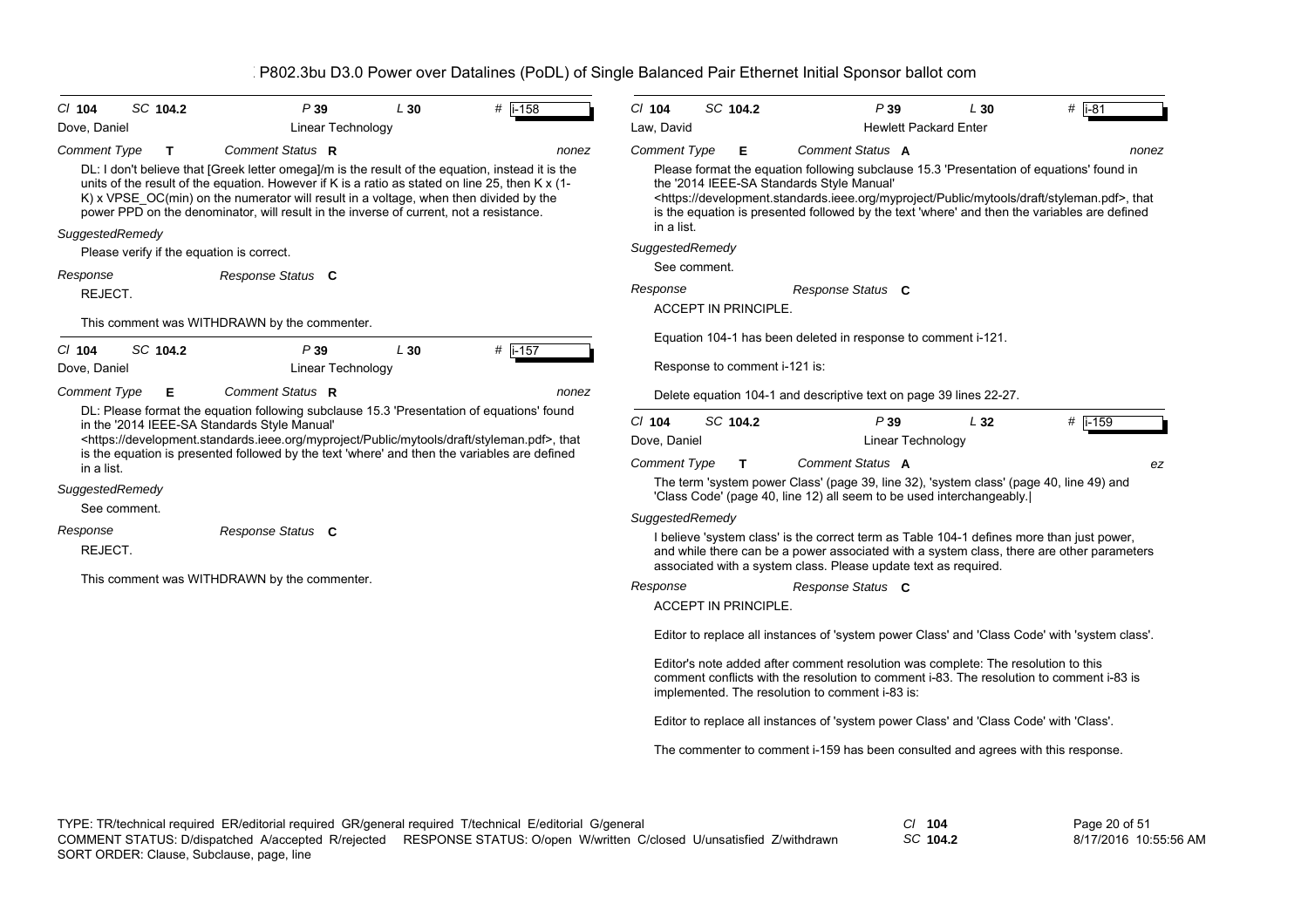| $Cl$ 104                    | SC 104.2                    | P39                                                                                                                                                                                                                                                       | L32 | # $ i-83 $ |    | $Cl$ 104                                                                                            | SC 104.2                    |                                                                                                                                                    | P39                             | L34            | # i-89                                                                                                                                                                                                                                                                             |  |
|-----------------------------|-----------------------------|-----------------------------------------------------------------------------------------------------------------------------------------------------------------------------------------------------------------------------------------------------------|-----|------------|----|-----------------------------------------------------------------------------------------------------|-----------------------------|----------------------------------------------------------------------------------------------------------------------------------------------------|---------------------------------|----------------|------------------------------------------------------------------------------------------------------------------------------------------------------------------------------------------------------------------------------------------------------------------------------------|--|
| Law, David                  |                             | <b>Hewlett Packard Enter</b>                                                                                                                                                                                                                              |     |            |    | Stover, David                                                                                       |                             |                                                                                                                                                    | Linear Technology               |                |                                                                                                                                                                                                                                                                                    |  |
| <b>Comment Type</b>         | $\mathbf{T}$                | Comment Status A<br>The term 'system power Class' (page 39, line 32), 'system class' (page 40, line 49) and<br>'Class Code' (page 40, line 12) all seem to be used interchangeably.                                                                       |     |            | ez | <b>Comment Type</b>                                                                                 | <b>TR</b>                   | Comment Status A<br>There is no 48V unregulated power class                                                                                        |                                 |                | ez                                                                                                                                                                                                                                                                                 |  |
| SuggestedRemedy             |                             |                                                                                                                                                                                                                                                           |     |            |    | SuggestedRemedy<br>Change the last part of the sentence to "and 48V regulated system power classes" |                             |                                                                                                                                                    |                                 |                |                                                                                                                                                                                                                                                                                    |  |
|                             |                             | I believe 'system class' is the correct term as Table 104-1 defines more than just power,<br>and while there can be a power associated with a system class, there are other parameters<br>associated with a system class. Please update text as required. |     |            |    | Response                                                                                            | <b>ACCEPT IN PRINCIPLE.</b> | Response Status C                                                                                                                                  |                                 |                |                                                                                                                                                                                                                                                                                    |  |
| Response                    | <b>ACCEPT IN PRINCIPLE.</b> | Response Status C<br>Editor to replace all instances of 'system power Class' and 'Class Code' with 'Class'.                                                                                                                                               |     |            |    |                                                                                                     |                             | Editor's note: The remedy to this comment was found to conflict with the remedy to<br>the adopted text was changed to "and 48V regulated Classes." |                                 |                | comment i-83. Consequently the response was changed from ACCEPT to REVISED and                                                                                                                                                                                                     |  |
| $Cl$ 104<br>Dove, Daniel    | SC 104.2                    | P39<br>Linear Technology                                                                                                                                                                                                                                  | L34 | $#$ i-160  |    | $Cl$ 104<br>Abramson, David                                                                         | SC 104.3                    |                                                                                                                                                    | $P$ 40<br>Texas Instruments Inc | L <sub>2</sub> | # i-108                                                                                                                                                                                                                                                                            |  |
| <b>Comment Type</b>         | Е                           | Comment Status A<br>The term "system power classes" is not used in Table 104-1. I recommend using                                                                                                                                                         |     |            | ez | <b>Comment Type</b>                                                                                 | ER.                         | Comment Status A<br>should add a sentence so the reader understand what the table is trying to convey.                                             |                                 |                | nonez<br>There is not a single sentence in the section, just Table 104-1 with no description. We                                                                                                                                                                                   |  |
| SuggestedRemedy<br>Response | consistent terminology.     | Replace "system power classes" with "system classes".<br>Response Status C                                                                                                                                                                                |     |            |    | SuggestedRemedy<br>104.3.                                                                           |                             |                                                                                                                                                    |                                 |                | Add text: "PSEs and PDs are further categorized by their system class. These classes<br>and the relevant electrical specifications are shown in Table 104-1." to beginning of section<br>Note: "sytem class" may not be the correct phrase, editorial licesense is given to pick a |  |
| ACCEPT.                     |                             |                                                                                                                                                                                                                                                           |     |            |    |                                                                                                     | more correct name.          |                                                                                                                                                    |                                 |                |                                                                                                                                                                                                                                                                                    |  |
|                             |                             | Editor's note added after comment resolution was complete: The resolution to this<br>comment conflicts with the resolution to comment i-83. The resolution to comment i-83 is<br>implemented. The resolution to comment i-83 is:                          |     |            |    | Response<br>ACCEPT.                                                                                 |                             | Response Status C                                                                                                                                  |                                 |                |                                                                                                                                                                                                                                                                                    |  |
|                             |                             | Editor to replace all instances of 'system power Class' and 'Class Code' with 'Class'.                                                                                                                                                                    |     |            |    | 104.3.                                                                                              |                             |                                                                                                                                                    |                                 |                | Add text: "PSEs and PDs are further categorized by their system class. These classes<br>and the relevant electrical specifications are shown in Table 104-1." to beginning of section                                                                                              |  |

The commenter to comment i-160 has been consulted and agrees with this response.

*SC* **104.3**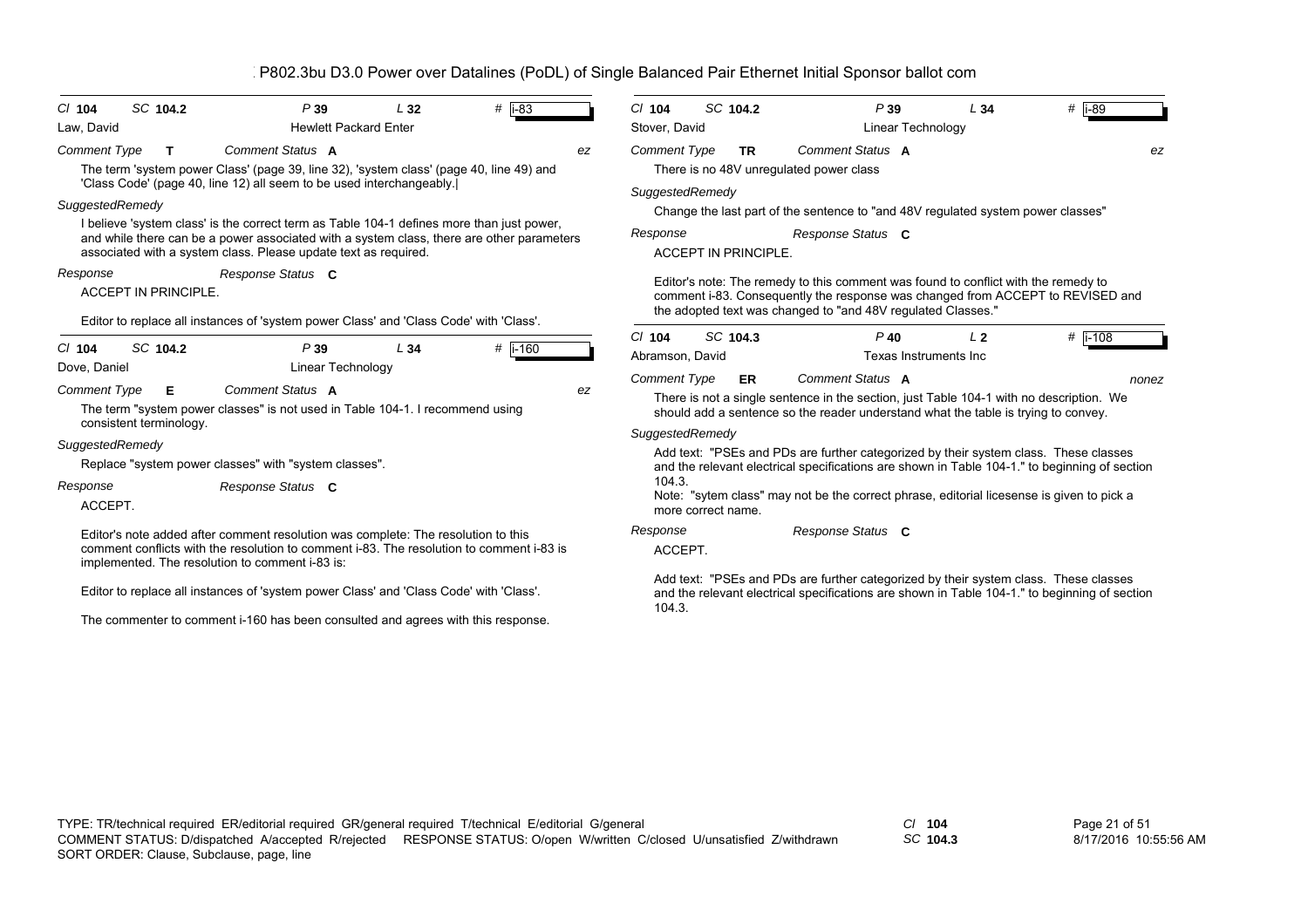| $Cl$ 104                 | SC 104.3                        |           |                                                             | $P$ 40                      | L <sub>6</sub>                                                                     | # $ i-87$                                                                                                                                                                                                                                                                    |       | $Cl$ 104                                | SC 104.3 |           |                                              | $P$ 40            | L <sub>21</sub>                                                     | # i-90                                                                                                                                                                                  |    |
|--------------------------|---------------------------------|-----------|-------------------------------------------------------------|-----------------------------|------------------------------------------------------------------------------------|------------------------------------------------------------------------------------------------------------------------------------------------------------------------------------------------------------------------------------------------------------------------------|-------|-----------------------------------------|----------|-----------|----------------------------------------------|-------------------|---------------------------------------------------------------------|-----------------------------------------------------------------------------------------------------------------------------------------------------------------------------------------|----|
| Goergen, Joel            |                                 |           |                                                             | Cisco Systems, Inc.         |                                                                                    |                                                                                                                                                                                                                                                                              |       | Stover, David                           |          |           |                                              | Linear Technology |                                                                     |                                                                                                                                                                                         |    |
| <b>Comment Type</b>      |                                 | <b>TR</b> | Comment Status A                                            |                             |                                                                                    |                                                                                                                                                                                                                                                                              | nonez | <b>Comment Type</b>                     |          | T.        | Comment Status A                             |                   |                                                                     |                                                                                                                                                                                         | ez |
|                          | defined in 840.160 of 60 watts. |           |                                                             |                             |                                                                                    | The table lists several ampacities that are outside safe operation for multiple bundles or<br>24 awg cables still meeting the maximum loop resistance. Class 3, 7, 8, and 9 all are<br>outside the ampacity defined in NEC 725.144, even though all meet the power exclusion |       | SuggestedRemedy                         |          |           |                                              |                   |                                                                     | Table 104-3 indicates P_Class (PSE sourced power) is defined in Table 104-1; it is not.<br>In Table 104-1, add P_Class and populate the values in the table (TFTD). Also, change all    |    |
| SuggestedRemedy          |                                 |           |                                                             |                             |                                                                                    |                                                                                                                                                                                                                                                                              |       |                                         |          |           | references of P PD to P Class PD.            |                   |                                                                     |                                                                                                                                                                                         |    |
|                          |                                 |           | Section similar to .3bt must be added.                      |                             | There is no limitation on gauge and wire sizing, or reference to NEC for guidance. | There is no environmental section describing limits and other standards to reference.                                                                                                                                                                                        |       | Response<br><b>ACCEPT IN PRINCIPLE.</b> |          |           | Response Status C                            |                   |                                                                     |                                                                                                                                                                                         |    |
|                          |                                 |           | Presentation to address possible text will be provided.     |                             |                                                                                    |                                                                                                                                                                                                                                                                              |       |                                         |          |           |                                              |                   |                                                                     | Editor to add row to Table 104-1 for P_Class and populate with PPSE max. PPSE max is                                                                                                    |    |
| Response                 | <b>ACCEPT IN PRINCIPLE.</b>     |           | Response Status C                                           |                             |                                                                                    |                                                                                                                                                                                                                                                                              |       |                                         |          |           | PSE PI is 11.7V X 0.339A = 3.97W.            |                   |                                                                     | the product of VPSE min and IPI max. For example in Class 5 the power sourced at the                                                                                                    |    |
|                          |                                 |           |                                                             |                             |                                                                                    |                                                                                                                                                                                                                                                                              |       | No change to P PD.                      |          |           |                                              |                   |                                                                     |                                                                                                                                                                                         |    |
|                          |                                 |           | Append the following sentence to footnote C of Table 104-1: |                             |                                                                                    |                                                                                                                                                                                                                                                                              |       | $Cl$ 104                                | SC 104.3 |           |                                              | $P$ 40            | L <sub>25</sub>                                                     | # i-162                                                                                                                                                                                 |    |
|                          |                                 |           |                                                             |                             |                                                                                    | "Users are cautioned to be aware of the ampacity of cabling, as installed, and local codes                                                                                                                                                                                   |       | Dove, Daniel                            |          |           |                                              | Linear Technology |                                                                     |                                                                                                                                                                                         |    |
|                          |                                 |           | and regulations (see 104.7a.1)."                            |                             |                                                                                    | Editor's note: The reference in the adopted text was changed to 104.8.1 since the new<br>Environmental subclause adopted as a remedy for comment i-127 was inserted as 104.8.                                                                                                |       | <b>Comment Type</b>                     |          | <b>TR</b> | Comment Status A                             |                   |                                                                     | The word "guaranteed" seems to be an inappropriate term to include in an international<br>standard. It suggests a warranty or promise. In addition, this term is referred to in another | ez |
| $Cl$ 104<br>Dove, Daniel | SC 104.3                        |           |                                                             | $P$ 40<br>Linear Technology | L <sub>18</sub>                                                                    | # $\sqrt{1-161}$                                                                                                                                                                                                                                                             |       | SuggestedRemedy                         |          |           |                                              |                   | section as "maximum average power", which I think is a better term. |                                                                                                                                                                                         |    |
| <b>Comment Type</b>      |                                 | <b>ER</b> | Comment Status A                                            |                             |                                                                                    |                                                                                                                                                                                                                                                                              | ez    |                                         |          |           | replace "guaranteed" with "maximum average". |                   |                                                                     |                                                                                                                                                                                         |    |
|                          | numeric formatting convention.  |           |                                                             |                             |                                                                                    | AB: In Table 104-1, the numeric entry "1360" does not comply with the IEEE 802 .3                                                                                                                                                                                            |       | Response<br>ACCEPT.                     |          |           | Response Status W                            |                   |                                                                     |                                                                                                                                                                                         |    |
| SuggestedRemedy          |                                 |           | Change to "1 360" (i.e. add a space between "1" and "3"     |                             |                                                                                    |                                                                                                                                                                                                                                                                              |       |                                         |          |           |                                              |                   |                                                                     |                                                                                                                                                                                         |    |
| Response<br>ACCEPT.      |                                 |           | Response Status W                                           |                             |                                                                                    |                                                                                                                                                                                                                                                                              |       |                                         |          |           |                                              |                   |                                                                     |                                                                                                                                                                                         |    |
|                          |                                 |           |                                                             |                             |                                                                                    |                                                                                                                                                                                                                                                                              |       |                                         |          |           |                                              |                   |                                                                     |                                                                                                                                                                                         |    |

*SC* **104.3**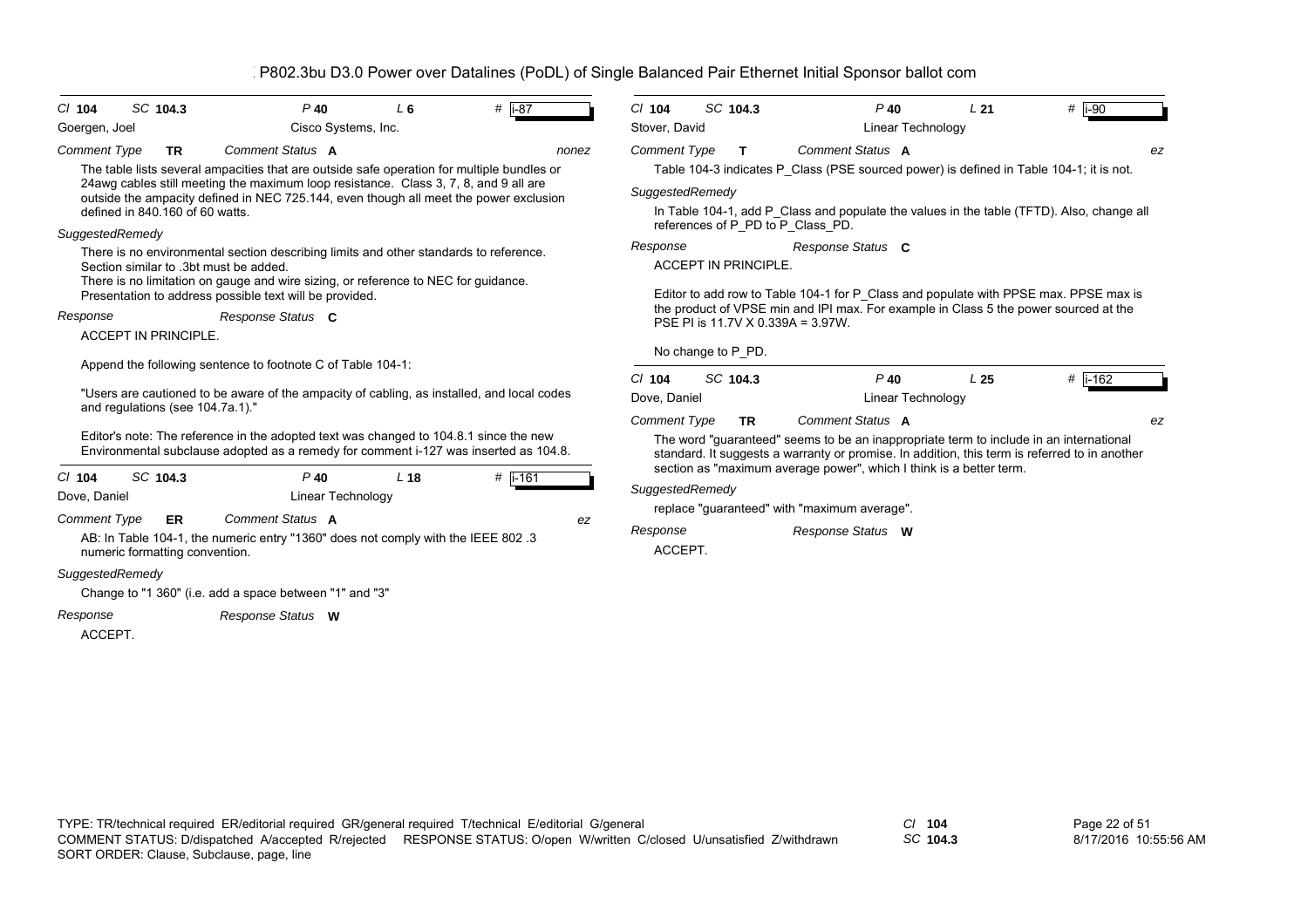| $CI$ 104            | SC 104.3.3                                                                                                                                                                                                                                                                                                                                                                             | $P$ 43                                                                                                                                                                                                                                                                                                                                                                                                                     | $L_6$ | $#$ i-216 | $CI$ 104                                                                                                                                                                                                      | SC 104.4                                                                                                                                                                                                                                                                                                                                                                                                                                                                 | $P$ 40                                                                                                                                                                                                                                                                                                                                  | L36   | $\#$ i-123 |  |  |  |
|---------------------|----------------------------------------------------------------------------------------------------------------------------------------------------------------------------------------------------------------------------------------------------------------------------------------------------------------------------------------------------------------------------------------|----------------------------------------------------------------------------------------------------------------------------------------------------------------------------------------------------------------------------------------------------------------------------------------------------------------------------------------------------------------------------------------------------------------------------|-------|-----------|---------------------------------------------------------------------------------------------------------------------------------------------------------------------------------------------------------------|--------------------------------------------------------------------------------------------------------------------------------------------------------------------------------------------------------------------------------------------------------------------------------------------------------------------------------------------------------------------------------------------------------------------------------------------------------------------------|-----------------------------------------------------------------------------------------------------------------------------------------------------------------------------------------------------------------------------------------------------------------------------------------------------------------------------------------|-------|------------|--|--|--|
| Gardner, Andrew     |                                                                                                                                                                                                                                                                                                                                                                                        | Linear Technology                                                                                                                                                                                                                                                                                                                                                                                                          |       |           |                                                                                                                                                                                                               | Zimmerman, George                                                                                                                                                                                                                                                                                                                                                                                                                                                        | Commscope and Line                                                                                                                                                                                                                                                                                                                      |       |            |  |  |  |
| <b>Comment Type</b> | <b>TR</b>                                                                                                                                                                                                                                                                                                                                                                              | Comment Status A<br>The definition of power_available which is true when "the PSE is able to source the<br>required power to the attached PD" needs to include the definition of valid PSE-PD pairings.                                                                                                                                                                                                                    |       | nonez     | <b>Comment Type</b>                                                                                                                                                                                           | <b>TR</b>                                                                                                                                                                                                                                                                                                                                                                                                                                                                | Comment Status A<br>Here's why explanatory text gets you into trouble If one of the main function sof the PSE<br>is to monitor the power, I assume a main function is also to remove power in case of an<br>overload, short circuit or other fault. (also, the sentence doesn't have a period at the end)                               |       | ez         |  |  |  |
| SuggestedRemedy     |                                                                                                                                                                                                                                                                                                                                                                                        | Propose adding a PSE-PD compatibility matrix that clearly defines what class of PSE is                                                                                                                                                                                                                                                                                                                                     |       |           | SuggestedRemedy                                                                                                                                                                                               |                                                                                                                                                                                                                                                                                                                                                                                                                                                                          |                                                                                                                                                                                                                                                                                                                                         |       |            |  |  |  |
|                     |                                                                                                                                                                                                                                                                                                                                                                                        | allowed to power the attached PD. See gardner_3bu_01_0716.pdf for complete remedy.                                                                                                                                                                                                                                                                                                                                         |       |           |                                                                                                                                                                                                               |                                                                                                                                                                                                                                                                                                                                                                                                                                                                          | Change "To remove the operating voltage when no longer required or when transitioning to                                                                                                                                                                                                                                                |       |            |  |  |  |
| Response            | ACCEPT IN PRINCIPLE.                                                                                                                                                                                                                                                                                                                                                                   | Response Status C                                                                                                                                                                                                                                                                                                                                                                                                          |       |           |                                                                                                                                                                                                               |                                                                                                                                                                                                                                                                                                                                                                                                                                                                          | the SLEEP state" to "To remove the operating voltage when no longer required, when<br>transition to the SLEEP state, or when a short-circuit or other fault is detected."                                                                                                                                                               |       |            |  |  |  |
|                     |                                                                                                                                                                                                                                                                                                                                                                                        |                                                                                                                                                                                                                                                                                                                                                                                                                            |       |           | Response                                                                                                                                                                                                      |                                                                                                                                                                                                                                                                                                                                                                                                                                                                          | Response Status C                                                                                                                                                                                                                                                                                                                       |       |            |  |  |  |
|                     | Editor's instruction:                                                                                                                                                                                                                                                                                                                                                                  |                                                                                                                                                                                                                                                                                                                                                                                                                            |       |           |                                                                                                                                                                                                               | <b>ACCEPT IN PRINCIPLE.</b>                                                                                                                                                                                                                                                                                                                                                                                                                                              |                                                                                                                                                                                                                                                                                                                                         |       |            |  |  |  |
|                     |                                                                                                                                                                                                                                                                                                                                                                                        | Replace the definition of power available in sub-clause 104.4.3.3 with the following:<br>power_available : TRUE: A compatible PSE class to PD class pairing exists as<br>defined in Table 104-2 and the PSE is able to source the required voltage and power.<br>FALSE: A valid PSE class to PD class pairing does not exist as defined in Table 104-2 or<br>the PSE is not able to source the required voltage and power. |       |           |                                                                                                                                                                                                               |                                                                                                                                                                                                                                                                                                                                                                                                                                                                          | Editor's note: the response to this comment was changed from ACCEPT to REVISED in<br>order to combine this remedy with the remedy to comment i-164. The adopted text is "To<br>remove the full operating voltage when no longer required, when transitioning to the<br>SLEEP state, or when a short-circuit or other fault is detected" |       |            |  |  |  |
|                     |                                                                                                                                                                                                                                                                                                                                                                                        |                                                                                                                                                                                                                                                                                                                                                                                                                            |       |           |                                                                                                                                                                                                               | The remedy to comment i-164 is:                                                                                                                                                                                                                                                                                                                                                                                                                                          |                                                                                                                                                                                                                                                                                                                                         |       |            |  |  |  |
|                     | Insert Table 104-2 from slide 4 of<br>http://www.ieee802.org/3/bu/public/jul16/gardner_3bu_01_0716.pdf<br>Adopt changes to PSE SD as shown on slide 5 of<br>http://www.ieee802.org/3/bu/public/jul16/gardner_3bu_01_0716.pdf with correstion of<br>"(mr invalid signature +<br>!power_available)*!mr+sccp_enabled" to "(mr_invalid_signature +<br>!power_available)*!mr_sccp_enabled." |                                                                                                                                                                                                                                                                                                                                                                                                                            |       |           |                                                                                                                                                                                                               | Comment: I see an inconsistent use of the term "full voltage" or "operating voltage" in the<br>text when "full operating voltage" has a clear meaning. Other operating voltages for<br>instance include Vsleep.<br>Suggested Remedy:<br>replace "Prior to application of operating voltage" with "Prior to application of full operating<br>voltage" search & replace for other instances of "operating voltage" and "full voltage" and<br>replace to ensure consistency |                                                                                                                                                                                                                                                                                                                                         |       |            |  |  |  |
|                     |                                                                                                                                                                                                                                                                                                                                                                                        | Editor given license to increment tables and table references as needed.                                                                                                                                                                                                                                                                                                                                                   |       |           | $CI$ 104                                                                                                                                                                                                      | SC 104.4.3.1                                                                                                                                                                                                                                                                                                                                                                                                                                                             | $P$ 41                                                                                                                                                                                                                                                                                                                                  | $L_3$ | $#$ i-164  |  |  |  |
| $Cl$ 104            | SC 104.4                                                                                                                                                                                                                                                                                                                                                                               | $P$ 40                                                                                                                                                                                                                                                                                                                                                                                                                     | L34   | $#$ i-163 | Dove, Daniel                                                                                                                                                                                                  |                                                                                                                                                                                                                                                                                                                                                                                                                                                                          | Linear Technology                                                                                                                                                                                                                                                                                                                       |       |            |  |  |  |
| Dove, Daniel        |                                                                                                                                                                                                                                                                                                                                                                                        | Linear Technology                                                                                                                                                                                                                                                                                                                                                                                                          |       |           | <b>Comment Type</b>                                                                                                                                                                                           | <b>TR</b>                                                                                                                                                                                                                                                                                                                                                                                                                                                                | Comment Status A                                                                                                                                                                                                                                                                                                                        |       | ez         |  |  |  |
| <b>Comment Type</b> | Е                                                                                                                                                                                                                                                                                                                                                                                      | Comment Status A<br>some minor editorial suggestions are warranted.                                                                                                                                                                                                                                                                                                                                                        |       | ez        | Vsleep.                                                                                                                                                                                                       |                                                                                                                                                                                                                                                                                                                                                                                                                                                                          | I see an inconsistent use of the term "full voltage" or "operating voltage" in the text when<br>"full operating voltage" has a clear meaning. Other operating voltages for instance include                                                                                                                                             |       |            |  |  |  |
| SuggestedRemedy     |                                                                                                                                                                                                                                                                                                                                                                                        |                                                                                                                                                                                                                                                                                                                                                                                                                            |       |           | SuggestedRemedy                                                                                                                                                                                               |                                                                                                                                                                                                                                                                                                                                                                                                                                                                          |                                                                                                                                                                                                                                                                                                                                         |       |            |  |  |  |
|                     |                                                                                                                                                                                                                                                                                                                                                                                        | item b) replace "the detected" with "a detected"<br>item c) replace" power on the" with "power applied to a"                                                                                                                                                                                                                                                                                                               |       |           | replace "Prior to application of operating voltage" with "Prior to application of full operating<br>voltage"<br>search & replace for other instances of "operating voltage" and "full voltage" and replace to |                                                                                                                                                                                                                                                                                                                                                                                                                                                                          |                                                                                                                                                                                                                                                                                                                                         |       |            |  |  |  |
| Response            |                                                                                                                                                                                                                                                                                                                                                                                        | Response Status C                                                                                                                                                                                                                                                                                                                                                                                                          |       |           |                                                                                                                                                                                                               | ensure consistency.                                                                                                                                                                                                                                                                                                                                                                                                                                                      |                                                                                                                                                                                                                                                                                                                                         |       |            |  |  |  |
| ACCEPT.             |                                                                                                                                                                                                                                                                                                                                                                                        |                                                                                                                                                                                                                                                                                                                                                                                                                            |       |           | Response                                                                                                                                                                                                      |                                                                                                                                                                                                                                                                                                                                                                                                                                                                          | Response Status W                                                                                                                                                                                                                                                                                                                       |       |            |  |  |  |
|                     |                                                                                                                                                                                                                                                                                                                                                                                        |                                                                                                                                                                                                                                                                                                                                                                                                                            |       |           | ACCEPT.                                                                                                                                                                                                       |                                                                                                                                                                                                                                                                                                                                                                                                                                                                          |                                                                                                                                                                                                                                                                                                                                         |       |            |  |  |  |
|                     |                                                                                                                                                                                                                                                                                                                                                                                        |                                                                                                                                                                                                                                                                                                                                                                                                                            |       |           |                                                                                                                                                                                                               |                                                                                                                                                                                                                                                                                                                                                                                                                                                                          |                                                                                                                                                                                                                                                                                                                                         |       |            |  |  |  |

TYPE: TR/technical required ER/editorial required GR/general required T/technical E/editorial G/general *Cl* **104** SORT ORDER: Clause, Subclause, page, line COMMENT STATUS: D/dispatched A/accepted R/rejected RESPONSE STATUS: O/open W/written C/closed U/unsatisfied Z/withdrawn

*SC* **104.4.3.1**

Page 23 of 51 8/17/2016 10:55:56 AM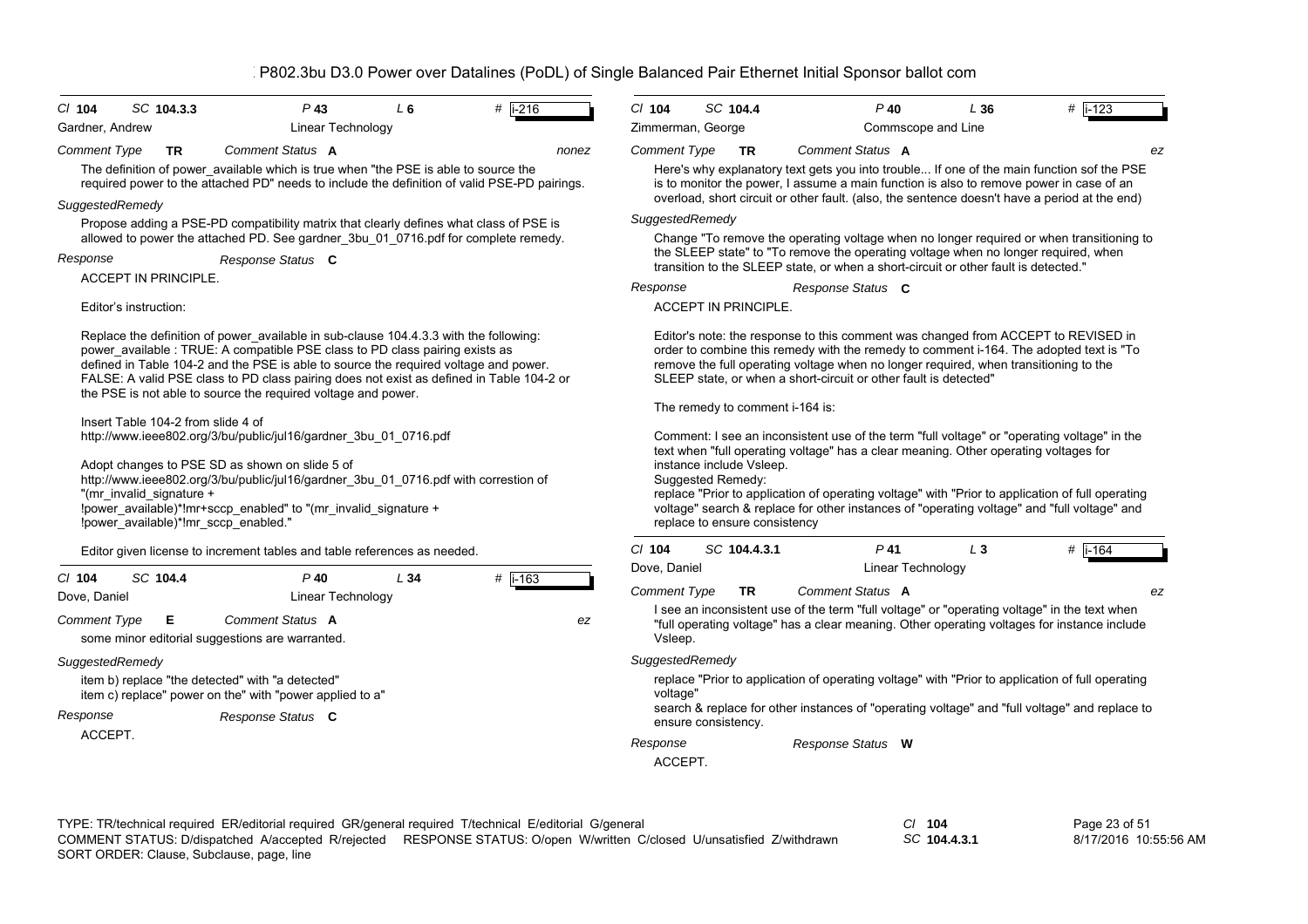| $Cl$ 104<br>Zimmerman, George                 | SC 104.4.3.1                             | $P$ 41<br>Commscope and Line                                                                                                                                                                                                                              | L <sub>11</sub> | $#$ i-124 |    | $CI$ 104<br>Dove, Daniel                               | SC 104.4.3.3                            | $P$ 41                                                                                                                                         | Linear Technology        | L29    | # $i - 166$                            |    |
|-----------------------------------------------|------------------------------------------|-----------------------------------------------------------------------------------------------------------------------------------------------------------------------------------------------------------------------------------------------------------|-----------------|-----------|----|--------------------------------------------------------|-----------------------------------------|------------------------------------------------------------------------------------------------------------------------------------------------|--------------------------|--------|----------------------------------------|----|
| Comment Type                                  | TR<br>power in case of a fault.          | Comment Status A<br>It is important to say that the state diagram monitors the current draw as well and removes                                                                                                                                           |                 |           | ez | <b>Comment Type</b>                                    | G<br>information is a word (16 bits)?!? | Comment Status A<br>Super-Nit-Picky - The "information byte" is not a technically correct term given that the                                  |                          |        |                                        | ez |
| SuggestedRemedy                               | overload, short-circuit or other fault." | Insert new paragraph at end of 104.4.3.1 before 104.4.3.2 "Additionally, while operating<br>voltage is applied, the PSE monitors the current drawn and removes power if it detects an                                                                     |                 |           |    | SuggestedRemedy<br>Response                            |                                         | delete "-byte". I think the sentence stands that way.<br>Response Status C                                                                     |                          |        |                                        |    |
| Response<br>ACCEPT.                           |                                          | Response Status W                                                                                                                                                                                                                                         |                 |           |    | ACCEPT.<br>$Cl$ 104                                    | SC 104.4.3.3                            | $P$ 41                                                                                                                                         |                          | $L$ 41 | # $i-167$                              |    |
| $CI$ 104<br>Zimmerman, George<br>Comment Type | SC 104.4.3.3<br><b>TR</b>                | $P$ 41<br>Commscope and Line<br>Comment Status A<br>there is no "idle sequence" defined in the text or diagram, but there is an "idle state".                                                                                                             | L22             | # $i-125$ | ez | Dove, Daniel<br><b>Comment Type</b><br>SuggestedRemedy | Е                                       | Comment Status A<br>There is a reference on the TRUE description, but lacking on the FALSE description?<br>add a reference "(see 104.4.6.2.3)" | Linear Technology        |        |                                        | ez |
| SuggestedRemedy                               |                                          | change "since the last idle sequence" to "since the last entry to the IDLE state", make<br>change on P41 L22 and L24; P42 L6 and L11                                                                                                                      |                 |           |    | Response<br>ACCEPT.                                    |                                         | Response Status C                                                                                                                              |                          |        |                                        |    |
| Response<br>ACCEPT.                           |                                          | Response Status W                                                                                                                                                                                                                                         |                 |           |    | $Cl$ 104<br>Dove, Daniel                               | SC 104.4.3.3                            | $P$ 41                                                                                                                                         | Linear Technology        | L 45   | # i-168                                |    |
| $CI$ 104<br>Dove, Daniel                      | SC 104.4.3.3                             | $P$ 41<br>Linear Technology                                                                                                                                                                                                                               | L23             | # i-165   |    | <b>Comment Type</b><br>missing space                   | Е                                       | Comment Status A                                                                                                                               |                          |        |                                        | ez |
| Comment Type                                  | TR<br>A required term is missing.        | Comment Status A                                                                                                                                                                                                                                          |                 |           | ez | SuggestedRemedy                                        |                                         | insert a space between" FALSE:" and "the"                                                                                                      |                          |        |                                        |    |
| SuggestedRemedy                               |                                          | replace "result of a valid 22 signature being detected or the tdet timer timing out." with<br>"result of a valid signature being detected, an invalid signature being detected, or the<br>tdet_timer timing out." in both the TRUE and FALSE definitions. |                 |           |    | Response<br>ACCEPT.                                    |                                         | Response Status C                                                                                                                              |                          |        |                                        |    |
| Response                                      |                                          | Response Status W                                                                                                                                                                                                                                         |                 |           |    | $Cl$ 104<br>Dove, Daniel                               | SC 104.4.3.3                            | $P$ 42                                                                                                                                         | Linear Technology        | $L$ 16 | # i-169                                |    |
| ACCEPT.                                       |                                          |                                                                                                                                                                                                                                                           |                 |           |    | <b>Comment Type</b>                                    | <b>TR</b>                               | Comment Status A<br>I believe that a change to terminology is required.                                                                        |                          |        |                                        | ez |
|                                               |                                          |                                                                                                                                                                                                                                                           |                 |           |    | SuggestedRemedy                                        |                                         | Replace "short circuit" with "overload".                                                                                                       |                          |        |                                        |    |
|                                               |                                          |                                                                                                                                                                                                                                                           |                 |           |    | Response<br>ACCEPT.                                    |                                         | Response Status W                                                                                                                              |                          |        |                                        |    |
|                                               |                                          | TYPE: TR/technical required ER/editorial required GR/general required T/technical E/editorial G/general<br>COMMENT STATUS: D/dispatched A/accepted R/rejected RESPONSE STATUS: O/open W/written C/closed U/unsatisfied Z/withdrawn                        |                 |           |    |                                                        |                                         |                                                                                                                                                | $CI$ 104<br>SC 104.4.3.3 |        | Page 24 of 51<br>8/17/2016 10:55:56 AM |    |

SORT ORDER: Clause, Subclause, page, line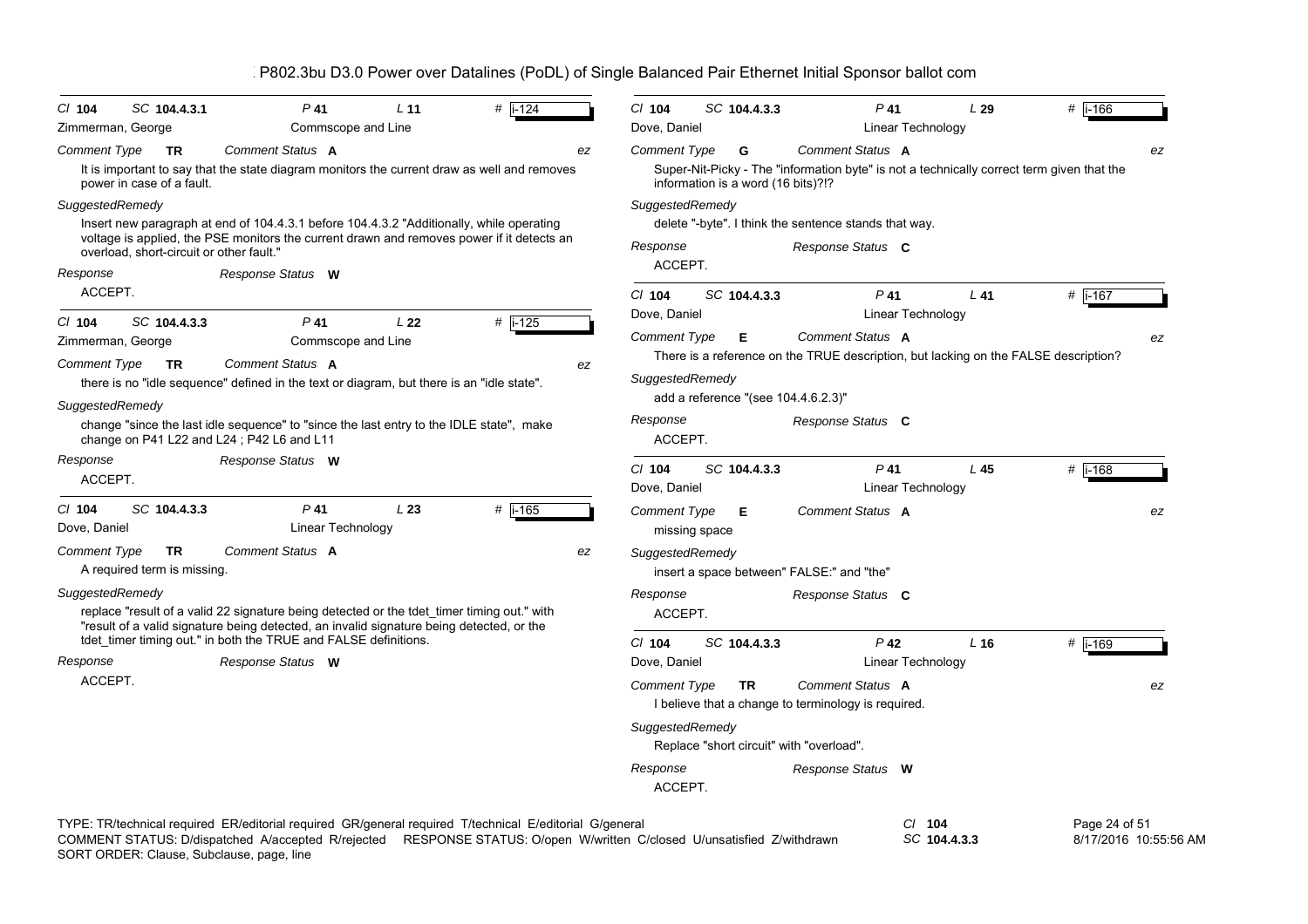| SC 104.4.3.3<br>$Cl$ 104                       | $P$ 42                                                                                                                                                                      | L <sub>22</sub> | #  i-126 | $Cl$ 104            | SC 104.4.3.3                | $P$ 43                                                                                                                                                                                                                                                              | L20                   | # i-109 |
|------------------------------------------------|-----------------------------------------------------------------------------------------------------------------------------------------------------------------------------|-----------------|----------|---------------------|-----------------------------|---------------------------------------------------------------------------------------------------------------------------------------------------------------------------------------------------------------------------------------------------------------------|-----------------------|---------|
| Zimmerman, George                              | Commscope and Line                                                                                                                                                          |                 |          | Abramson, David     |                             |                                                                                                                                                                                                                                                                     | Texas Instruments Inc |         |
| <b>Comment Type</b><br>E                       | Comment Status A                                                                                                                                                            |                 | ez       | <b>Comment Type</b> | <b>TR</b>                   | Comment Status A                                                                                                                                                                                                                                                    |                       | nonez   |
|                                                | Definition of overload held simply says "latched", not giving any indication when it is<br>released, and isn't in normal TRUE/FALSE style.                                  |                 |          |                     |                             | The current PSE state diagram (and associated text) never checks to see if both the PSE<br>and PD are the same voltage before powering on. We should add the check. We may<br>even want to make sure the PD and PSE are in the same system class category (e.g. 12V |                       |         |
| SuggestedRemedy                                | Change "Latched high version of overload detected" to describe both TRUE and FALSE<br>values as "overload detected has been TRUE/FALSE since last entry to the IDLE state." |                 |          | regulated).         |                             | I have chosen to fix this by changing a variable definition, we could also create a new<br>variable and add it to the state diagram.                                                                                                                                |                       |         |
| Response                                       | Response Status C                                                                                                                                                           |                 |          | SuggestedRemedy     |                             |                                                                                                                                                                                                                                                                     |                       |         |
| ACCEPT.                                        |                                                                                                                                                                             |                 |          |                     |                             | Change definitions for variable "valid class" to:                                                                                                                                                                                                                   |                       |         |
| SC 104.4.3.3<br>$Cl$ 104                       | $P$ 42                                                                                                                                                                      | L23             | # i-170  |                     | PD voltage levels match.    | TRUE: valid class information was received from the PD during SCCP and the PSE and                                                                                                                                                                                  |                       |         |
| Dove, Daniel                                   | Linear Technology                                                                                                                                                           |                 |          |                     |                             | FALSE: valid class information was not receivedf rom the PD during SCCP or the PSE                                                                                                                                                                                  |                       |         |
| <b>Comment Type</b><br>TR.                     | Comment Status A                                                                                                                                                            |                 | ez       | Response            |                             | and PD voltage levels do not match.<br>Response Status C                                                                                                                                                                                                            |                       |         |
| The term "PSE is sleeping" is vague.           |                                                                                                                                                                             |                 |          |                     | <b>ACCEPT IN PRINCIPLE.</b> |                                                                                                                                                                                                                                                                     |                       |         |
| SuggestedRemedy                                |                                                                                                                                                                             |                 |          |                     |                             | Add the following new paragraph to the end of 104.4.5:                                                                                                                                                                                                              |                       |         |
|                                                | Replace "PSE is sleeping" with "PSE is in the SLEEP state".                                                                                                                 |                 |          |                     |                             |                                                                                                                                                                                                                                                                     |                       |         |
| Response<br>ACCEPT.                            | Response Status W                                                                                                                                                           |                 |          |                     | with a valid CRC8 result."  | "Valid class information is one which returns one of the defined bit patterns in Table 104-8                                                                                                                                                                        |                       |         |
| SC 104.4.3.3<br>$Cl$ 104                       | $P$ 42                                                                                                                                                                      | L <sub>27</sub> | # i-171  | $Cl$ 104            | SC 104.4.3.3                | $P$ 43                                                                                                                                                                                                                                                              | L23                   | # i-172 |
| Dove, Daniel                                   | Linear Technology                                                                                                                                                           |                 |          | Dove, Daniel        |                             | Linear Technology                                                                                                                                                                                                                                                   |                       |         |
| <b>Comment Type</b><br>Е                       | Comment Status A                                                                                                                                                            |                 | ez       | <b>Comment Type</b> | <b>TR</b>                   | Comment Status A                                                                                                                                                                                                                                                    |                       | ez      |
| on a line. The channel/link-segment is a line. | Super-Nit-Picky - A PSE performs classification AT the PI, not through it. The PI is a point                                                                                |                 |          |                     |                             | An odd sentence/structure "the device that contains the PSE overall state diagrams" I<br>think the issue is "contains". A page contains the state diagrams. A device implements the<br>state diagrams or state machines based upon the state diagrams.              |                       |         |
| SuggestedRemedy                                |                                                                                                                                                                             |                 |          | SuggestedRemedy     |                             |                                                                                                                                                                                                                                                                     |                       |         |
|                                                | Replace "through" with "at" in both definitions.                                                                                                                            |                 |          |                     |                             | Replace "contains" with "implements".                                                                                                                                                                                                                               |                       |         |
| Response                                       | Response Status C                                                                                                                                                           |                 |          | Response            |                             | Response Status W                                                                                                                                                                                                                                                   |                       |         |
| ACCEPT.                                        |                                                                                                                                                                             |                 |          | ACCEPT.             |                             |                                                                                                                                                                                                                                                                     |                       |         |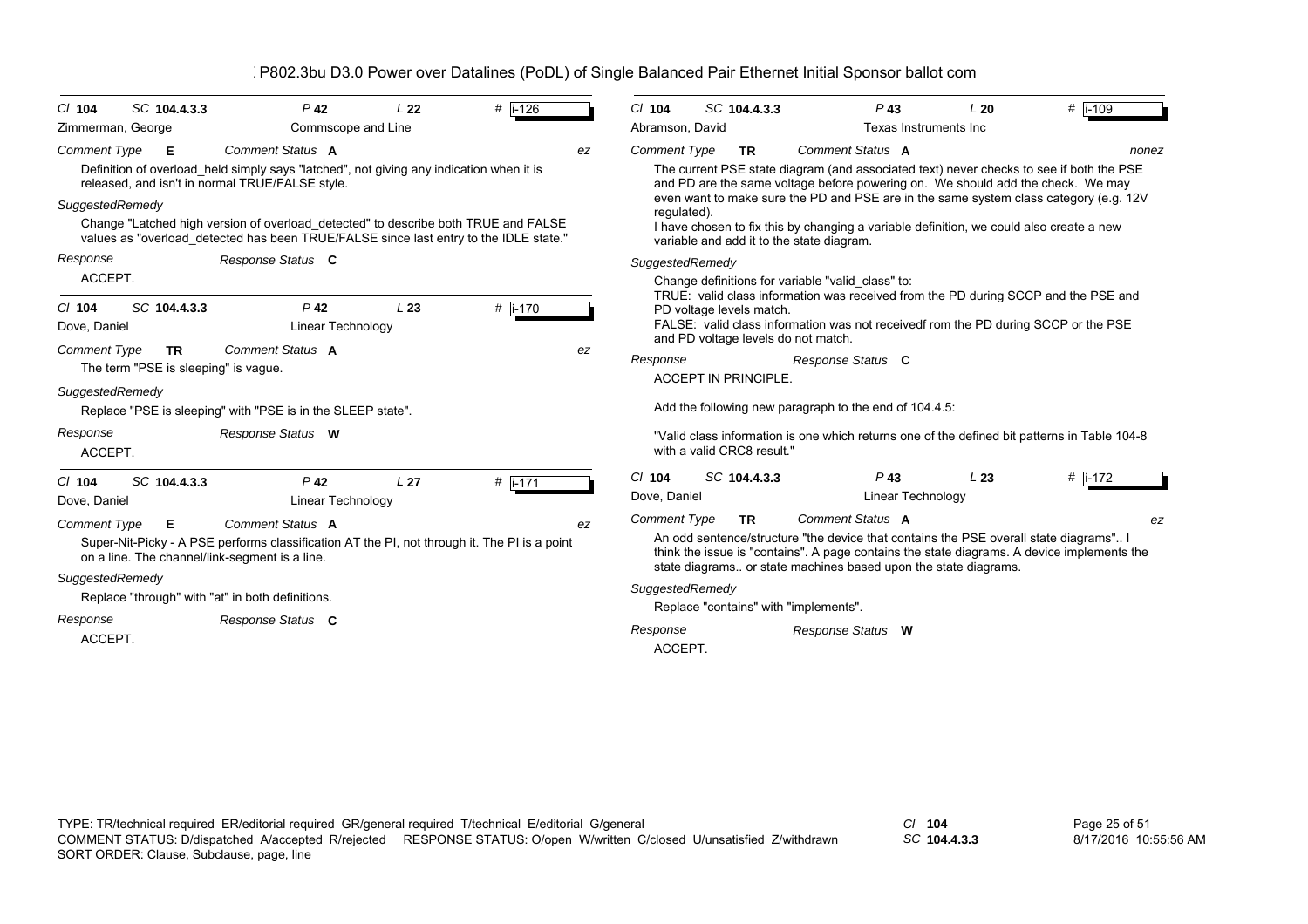| SC 104.4.3.3<br>$Cl$ 104                                              | $P$ 43                                                                                                                                                                                                                                                                                                    | L28             | # $i-92$ |    | $CI$ 104                                                                                  |                              | SC 104.4.3.4      |                                                                                                       | $P$ 43                      | L <sub>31</sub>                                                                      | $#$ i-33                                                                                                                                                                               |    |
|-----------------------------------------------------------------------|-----------------------------------------------------------------------------------------------------------------------------------------------------------------------------------------------------------------------------------------------------------------------------------------------------------|-----------------|----------|----|-------------------------------------------------------------------------------------------|------------------------------|-------------------|-------------------------------------------------------------------------------------------------------|-----------------------------|--------------------------------------------------------------------------------------|----------------------------------------------------------------------------------------------------------------------------------------------------------------------------------------|----|
| Stover, David                                                         | Linear Technology                                                                                                                                                                                                                                                                                         |                 |          |    | Stover, David                                                                             |                              |                   |                                                                                                       | Linear Technology           |                                                                                      |                                                                                                                                                                                        |    |
| <b>Comment Type</b><br>T.<br>reference.<br>SuggestedRemedy            | Comment Status A<br>V good, a PD parameter, is referenced here. I believe V good PSE is the intended                                                                                                                                                                                                      |                 |          | ez | <b>Comment Type</b><br>document.                                                          |                              | Е                 | Comment Status A                                                                                      |                             | cases (e.g., tod timer), the intended symbol is never referenced elsewhere in the    | Timers do not reference the symbol of the specific parameter to which they refer. In some                                                                                              | ez |
|                                                                       | Change both references to "V_good" with "V_good_PSE".                                                                                                                                                                                                                                                     |                 |          |    | SuggestedRemedy                                                                           |                              |                   |                                                                                                       |                             |                                                                                      |                                                                                                                                                                                        |    |
| Response<br>ACCEPT.                                                   | Response Status C                                                                                                                                                                                                                                                                                         |                 |          |    |                                                                                           |                              |                   | that causes a fault; see T od in Table 104-3."                                                        |                             | parameter to which they refer. For example, modify tod_timer definition as follows:  | Modify Table references in all PSE timer definitions to include the specific symbol of the<br>"A timer used to regulate a subsequent attempt to power a PD after an overload condition |    |
| SC 104.4.3.3<br>$Cl$ 104<br>Stover, David                             | $P$ 43<br>Linear Technology                                                                                                                                                                                                                                                                               | L28             | $#$ i-91 |    | Response                                                                                  | <b>ACCEPT IN PRINCIPLE.</b>  |                   | Response Status C                                                                                     |                             |                                                                                      |                                                                                                                                                                                        |    |
| Comment Type<br>TR.                                                   | Comment Status A<br>No DO_DETECTION state in PSE state diagram, but it is referenced here.                                                                                                                                                                                                                |                 |          | ez | subclause.                                                                                |                              |                   |                                                                                                       |                             | Editor to add symbols next to Table cross references in all timer definitions in PSE |                                                                                                                                                                                        |    |
| SuggestedRemedy                                                       | Change both references to "DO_DETECTION" with "DETECTION".                                                                                                                                                                                                                                                |                 |          |    | $Cl$ 104<br>Dove, Daniel                                                                  |                              | SC 104.4.3.4      |                                                                                                       | $P$ 43<br>Linear Technology | L36                                                                                  | $#$  i-231                                                                                                                                                                             |    |
| Response<br>ACCEPT.                                                   | Response Status W                                                                                                                                                                                                                                                                                         |                 |          |    | <b>Comment Type</b>                                                                       |                              | Е                 | <b>Comment Status A</b><br>ROGUE: tclass should read tClass, according to Table 104-3                 |                             |                                                                                      |                                                                                                                                                                                        | ez |
| C/ 104<br>SC 104.4.3.3<br>Stover, David                               | $P$ 43<br>Linear Technology                                                                                                                                                                                                                                                                               | L <sub>52</sub> | # i-93   |    | SuggestedRemedy                                                                           | Replace tclass with tClass   |                   |                                                                                                       |                             |                                                                                      |                                                                                                                                                                                        |    |
| Comment Type<br><b>TR</b>                                             | Comment Status A<br>TLIM_timer is not mentioned in the state diagram                                                                                                                                                                                                                                      |                 |          | ez | Response<br>ACCEPT.                                                                       |                              |                   | Response Status C                                                                                     |                             |                                                                                      |                                                                                                                                                                                        |    |
| SuggestedRemedy<br>Timers section (104.4.3.4).<br>Response<br>ACCEPT. | T LIM is the time duration used to derive the short circuit (overload) condition which in turn<br>decides the state of the variable overload_detected. The variable overload_detected is<br>used in the state diagram. Thus the description of TLIM timer should be removed from the<br>Response Status W |                 |          |    | $Cl$ 104<br>Dove, Daniel<br><b>Comment Type</b><br>SuggestedRemedy<br>Response<br>ACCEPT. | Replace tinrush with tInrush | SC 104.4.3.4<br>Е | Comment Status A<br>ROGUE: tinrush should read tinrush, according to Table 104-3<br>Response Status C | $P$ 43<br>Linear Technology | L46                                                                                  | $#$ i-232                                                                                                                                                                              | ez |

TYPE: TR/technical required ER/editorial required GR/general required T/technical E/editorial G/general *Cl* **104** SORT ORDER: Clause, Subclause, page, line COMMENT STATUS: D/dispatched A/accepted R/rejected RESPONSE STATUS: O/open W/written C/closed U/unsatisfied Z/withdrawn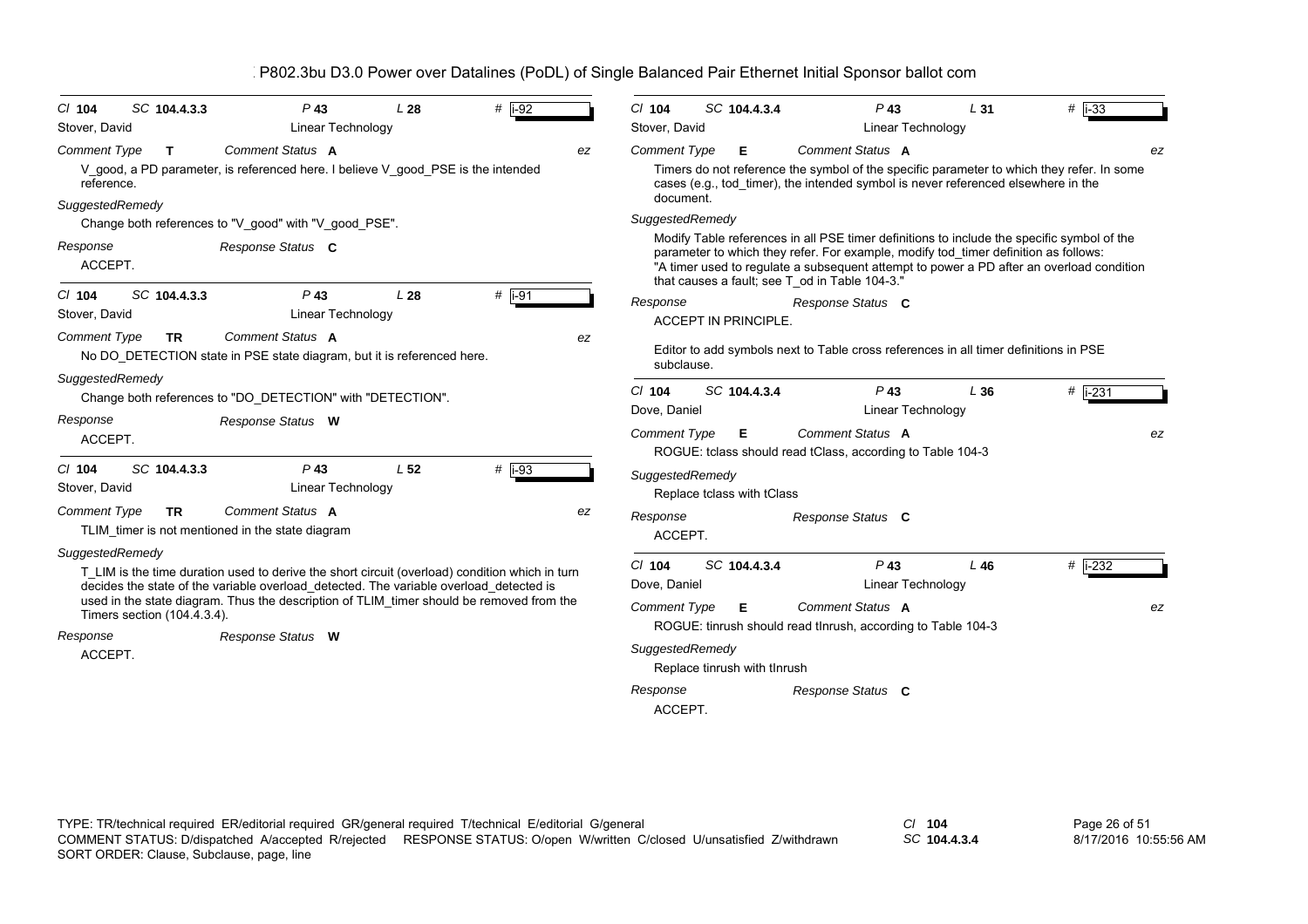| SC 104.4.3.4<br>$Cl$ 104<br>Dove, Daniel                                                                                                             | $P$ 43<br>Linear Technology                                                                         | $L$ 49         | $#$ i-233        |    | $CI$ 104<br>Dove, Daniel                                | SC 104.4.3.6                |                                                                                                   | P <sub>45</sub><br>Linear Technology | # $ i - 174$                                                                                                                                                                                                                                                                               |
|------------------------------------------------------------------------------------------------------------------------------------------------------|-----------------------------------------------------------------------------------------------------|----------------|------------------|----|---------------------------------------------------------|-----------------------------|---------------------------------------------------------------------------------------------------|--------------------------------------|--------------------------------------------------------------------------------------------------------------------------------------------------------------------------------------------------------------------------------------------------------------------------------------------|
| <b>Comment Type</b><br>Е<br>SuggestedRemedy<br>Replace tmfvdo with tMFVDO<br>Response<br>ACCEPT.                                                     | Comment Status A<br>ROGUE: tmfvdo should read tMFVDO, according to Table 104-3<br>Response Status C |                |                  | ez | <b>Comment Type</b><br>state machine<br>SuggestedRemedy | ER.                         | Comment Status A<br>AB: When in the POWER UP state, the lack of a transition when power is stable |                                      | nonez<br>concurrent with the In-rush timer expiring (i.e. power_stable * tinrush_timer_done) indicates<br>the state machine remains in the POWER_UP state. Such behavior appears to hang the<br>Define the expected behavior when this situation occurs - For example, add this as another |
| SC 104.4.3.4<br>$CI$ 104<br>Dove, Daniel                                                                                                             | P 44<br>Linear Technology                                                                           | L <sub>1</sub> | # $\sqrt{1-234}$ |    | Response                                                | <b>ACCEPT IN PRINCIPLE.</b> | condition for the POWER UP to POWER ON transition<br>Response Status C                            |                                      |                                                                                                                                                                                                                                                                                            |
| Comment Status A<br><b>Comment Type</b><br>E.<br>ROGUE: toff should read tOFF, according to Table 104-3<br>SuggestedRemedy<br>Replace toff with tOFF |                                                                                                     |                |                  | ez |                                                         |                             | state from "tinrush timer done*!power stable" to "tinrush timer done"                             |                                      | Editor to change the condition on the arc from the POWER UP state to the RESTART                                                                                                                                                                                                           |
| Response<br><b>ACCEPT IN PRINCIPLE.</b>                                                                                                              | Response Status C                                                                                   |                |                  |    |                                                         |                             |                                                                                                   |                                      |                                                                                                                                                                                                                                                                                            |
| Editor to replace all instances of toff with tOff.                                                                                                   |                                                                                                     |                |                  |    |                                                         |                             |                                                                                                   |                                      |                                                                                                                                                                                                                                                                                            |
| SC 104.4.3.4<br>$CI$ 104<br>Dove, Daniel                                                                                                             | P 44<br>Linear Technology                                                                           | L <sub>6</sub> | # i-235          |    |                                                         |                             |                                                                                                   |                                      |                                                                                                                                                                                                                                                                                            |
| <b>Comment Type</b><br>E.                                                                                                                            | Comment Status A<br>ROGUE: trestart should read tRestart according to Table 104-3                   |                |                  | ez |                                                         |                             |                                                                                                   |                                      |                                                                                                                                                                                                                                                                                            |
| SuggestedRemedy<br>Replace trestart with tRestart                                                                                                    |                                                                                                     |                |                  |    |                                                         |                             |                                                                                                   |                                      |                                                                                                                                                                                                                                                                                            |
| Response<br>ACCEPT.                                                                                                                                  | Response Status C                                                                                   |                |                  |    |                                                         |                             |                                                                                                   |                                      |                                                                                                                                                                                                                                                                                            |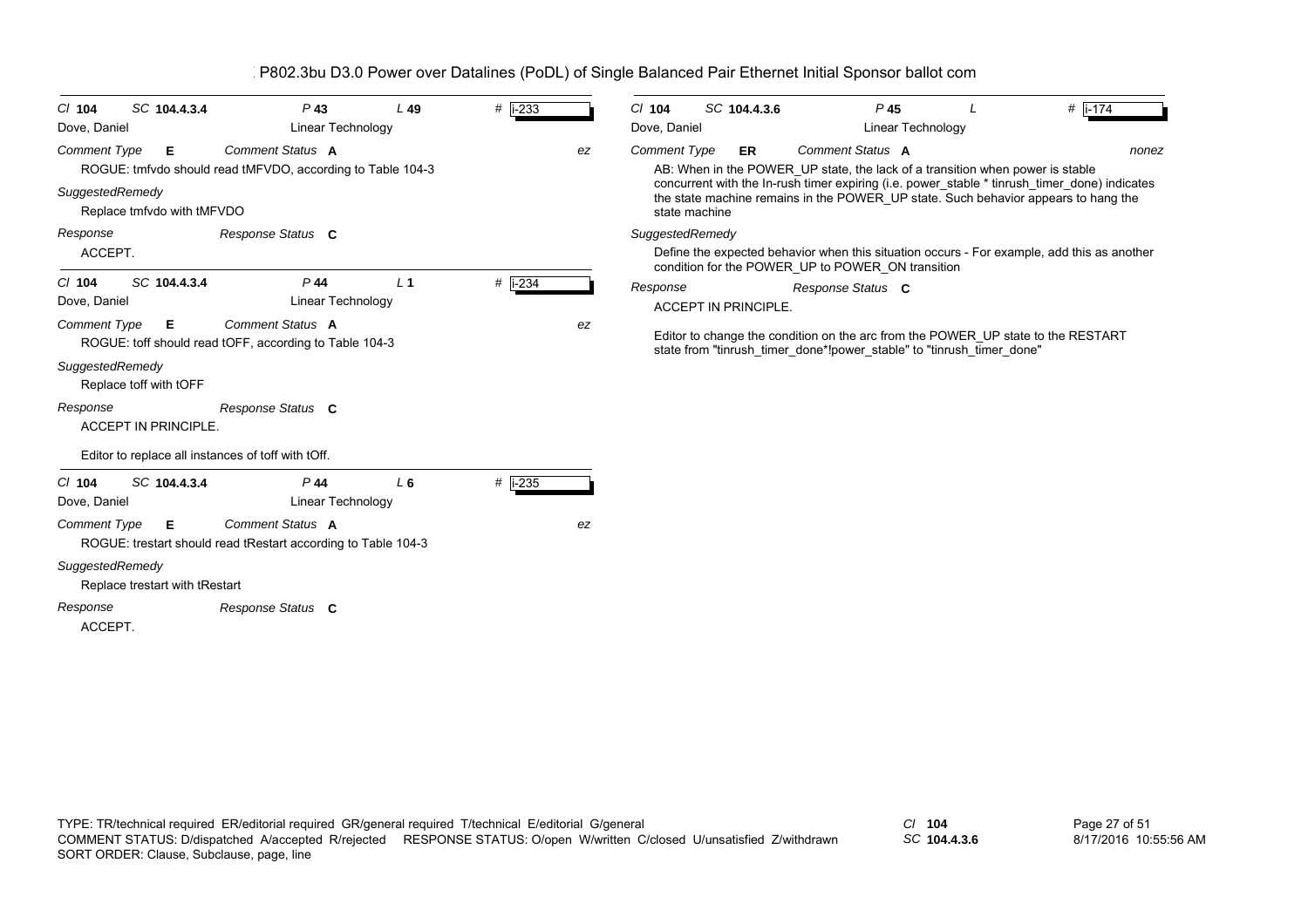| Abramson, David<br>Texas Instruments Inc                                                                                                                                                                                                                                                                                                                                                     | Stover, David<br><b>Linear Technology</b>                                                                                                                                                                                                                                                                                                       |
|----------------------------------------------------------------------------------------------------------------------------------------------------------------------------------------------------------------------------------------------------------------------------------------------------------------------------------------------------------------------------------------------|-------------------------------------------------------------------------------------------------------------------------------------------------------------------------------------------------------------------------------------------------------------------------------------------------------------------------------------------------|
| <b>Comment Type</b><br>Comment Status A<br><b>TR</b><br>nonez<br>We should allow a PD that requires classification prior to the application of power to be<br>compliant in order for PDs to be optimized (not all PDs will want to be able to withstand<br>50V).<br>SuggestedRemedy                                                                                                          | <b>Comment Type</b><br>Comment Status A<br><b>TR</b><br>nonez<br>The state machine can proceed to POWER_UP state only when power is available<br>SuggestedRemedy<br>change the exit condition from DETECTION_EVAL to RESTART to "(mr_invalid_signature<br>+ !power_available) * !mr_sccp_enabled". Refer to presentation for additional details |
| See abramson 01bu 0716 pdf for text and state diagram markups. Many changes are<br>required to implement this comment.                                                                                                                                                                                                                                                                       | Response<br>Response Status C<br><b>ACCEPT IN PRINCIPLE.</b>                                                                                                                                                                                                                                                                                    |
| Response<br>Response Status C<br>ACCEPT IN PRINCIPLE.                                                                                                                                                                                                                                                                                                                                        | Adopt slide 5 of http://www.ieee802.org/3/bu/public/jul16/gardner 3bu 01 0716.pdf as<br>remedy.                                                                                                                                                                                                                                                 |
| Adopt http://www.ieee802.org/3/bu/public/jul16/abramson_03bu_01_0716.pdf with changes<br>to page 7 as follows:                                                                                                                                                                                                                                                                               | SC 104.4.3.6<br># i-225<br>$CI$ 104<br>P 45<br>L <sub>16</sub><br>Stover, David<br>Linear Technology                                                                                                                                                                                                                                            |
| Change " is not enabled." to " is not performed."<br>Delete last sentence "If a valid signature is not detected classification is enabled, the PSE<br>shall complete classification."                                                                                                                                                                                                        | Comment Status A<br><b>Comment Type</b><br><b>TR</b><br>nonez<br>The state machine can proceed to POWER_UP state only when power is available.                                                                                                                                                                                                  |
| Add strike through to "constant" in last sentence of first paragraph on slide 10.<br>Editor's note: In order to adopt the remedy to comment i-65 as well as the remedy to this<br>comment, the text on slide 11 of 14 in<br>http://www.ieee802.org/3/bu/public/jul16/abramson 03bu 01 0716.pdf was changed from:                                                                             | SuggestedRemedy<br>change the exit condition from DETECTION_EVAL to POWER_UP to "mr_valid_signature<br>* !mr_sccp_enabled * power_available". Refer to presentation for additional details.<br>Response<br>Response Status C<br>ACCEPT IN PRINCIPLE.                                                                                            |
| A PD that does not implement classification shall enable a valid detection<br>signature when VPD is in the range of Vsig_enable. A PD that presents an invalid                                                                                                                                                                                                                               | Adopt slide 5 of http://www.ieee802.org/3/bu/public/jul16/gardner_3bu_01_0716.pdf as<br>remedy.                                                                                                                                                                                                                                                 |
| detection signature greater than Vbad_hi max as specified in Table 104-5 shall implement<br>classification as specified in 104.7.                                                                                                                                                                                                                                                            | $Cl$ 104<br>SC 104.4.3.6<br>$P$ 45<br># $i - 173$<br>L28<br>Dove, Daniel<br>Linear Technology                                                                                                                                                                                                                                                   |
| to:<br>A PD that does not implement classification shall enable a valid detection signature when<br>VPD is less than Vsig_enable min and may enable a valid detection signature when VPD<br>is less than Vsig_enable max. A PD that presents an invalid detection signature greater<br>than Vbad hi max as specified in Table 104-8 shall implement classification as specified<br>in 104.7. | Comment Status R<br><b>Comment Type</b><br><b>ER</b><br>nonez<br>AB: The far left transition from DETECTION_EVAL to POWER_UP is missing an arrow<br>head<br>SuggestedRemedy<br>Add an arrow head to this transition.                                                                                                                            |
|                                                                                                                                                                                                                                                                                                                                                                                              | Response<br>Response Status C<br>REJECT.                                                                                                                                                                                                                                                                                                        |
|                                                                                                                                                                                                                                                                                                                                                                                              | The arrow head is already present in D3.0.                                                                                                                                                                                                                                                                                                      |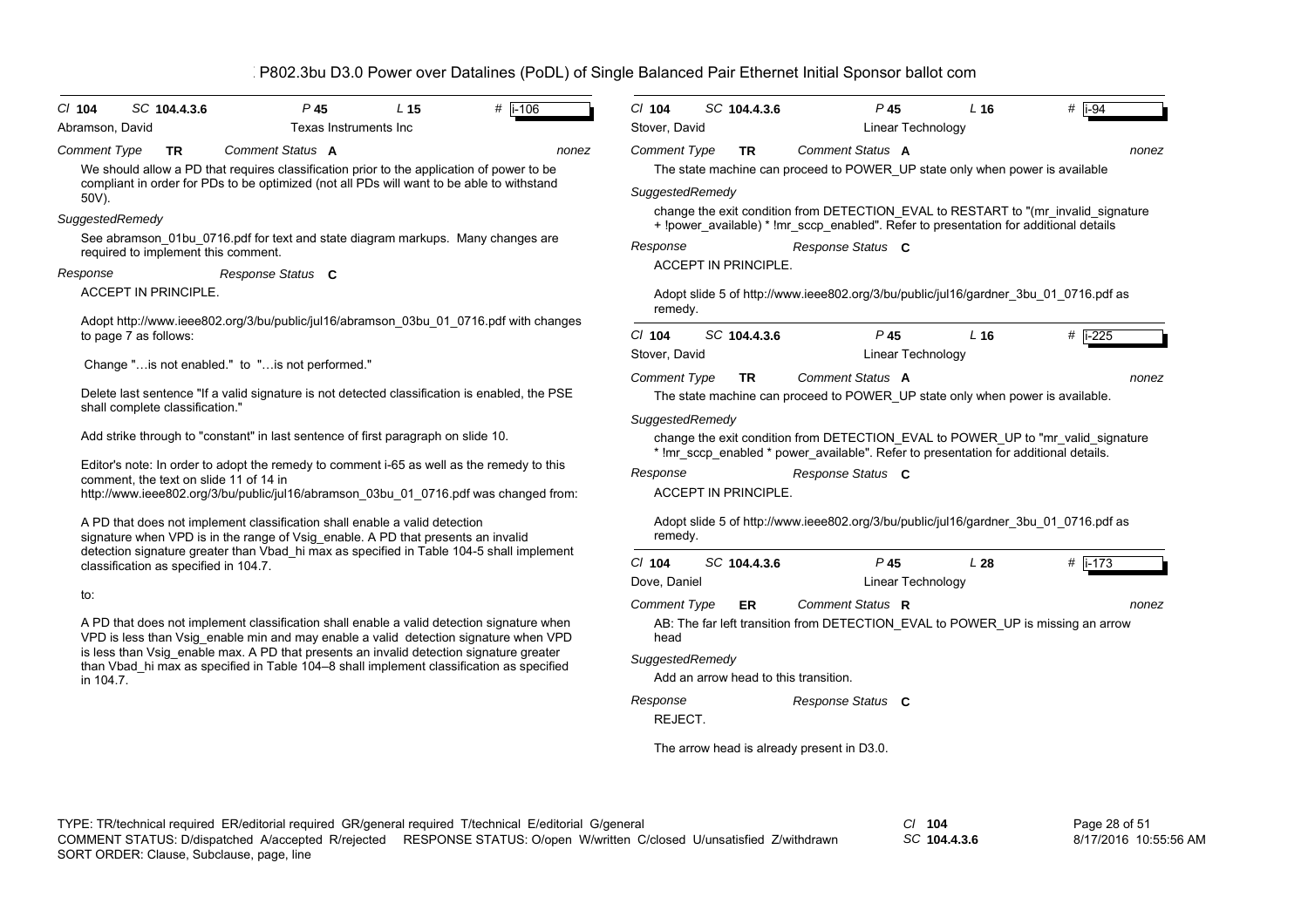| $CI$ 104<br>Stover, David                            | SC 104.4.3.6                | P <sub>45</sub><br>Linear Technology                                                                                                                                                                                                                                                                                                               | L34            | # $\overline{1-98}$ | $Cl$ 104<br>Dove, Daniel               | SC 104.4.4                              | P 47<br>Linear Technology                                                                                                                                                                                                                                                                                                                                                                                                                                                                                                               | L28             | $#$ i-176 |
|------------------------------------------------------|-----------------------------|----------------------------------------------------------------------------------------------------------------------------------------------------------------------------------------------------------------------------------------------------------------------------------------------------------------------------------------------------|----------------|---------------------|----------------------------------------|-----------------------------------------|-----------------------------------------------------------------------------------------------------------------------------------------------------------------------------------------------------------------------------------------------------------------------------------------------------------------------------------------------------------------------------------------------------------------------------------------------------------------------------------------------------------------------------------------|-----------------|-----------|
| <b>Comment Type</b><br>SuggestedRemedy               | TR<br>POWER ON state        | Comment Status A<br>The state machine should proceed to RESTART if the power is unavailable when in                                                                                                                                                                                                                                                |                | nonez               | <b>Comment Type</b><br>SuggestedRemedy | Е<br>Correct the font/style.            | Comment Status A<br>The values of 4.05 and 5.15 in the table are of the wrong font/style                                                                                                                                                                                                                                                                                                                                                                                                                                                |                 | ez        |
|                                                      | "!power_available"          | Add a branch from POWER_ON to RESTART state with an exit condition -                                                                                                                                                                                                                                                                               |                |                     | Response                               |                                         | Response Status C                                                                                                                                                                                                                                                                                                                                                                                                                                                                                                                       |                 |           |
| Response                                             | <b>ACCEPT IN PRINCIPLE.</b> | Response Status C                                                                                                                                                                                                                                                                                                                                  |                |                     | ACCEPT.<br>$Cl$ 104                    | SC 104.4.4.1                            | $P$ 47                                                                                                                                                                                                                                                                                                                                                                                                                                                                                                                                  | L <sub>12</sub> | $#$ i-129 |
|                                                      |                             | Adopt slide 5 of http://www.ieee802.org/3/bu/public/jul16/gardner 3bu 01 0716.pdf as                                                                                                                                                                                                                                                               |                |                     |                                        | Zimmerman, George                       | Commscope and Line                                                                                                                                                                                                                                                                                                                                                                                                                                                                                                                      |                 |           |
| remedy.                                              |                             |                                                                                                                                                                                                                                                                                                                                                    |                |                     | <b>Comment Type</b>                    | $\mathbf{T}$                            | Comment Status R                                                                                                                                                                                                                                                                                                                                                                                                                                                                                                                        |                 | nonez     |
| $Cl$ 104<br>Zimmerman, George<br><b>Comment Type</b> | SC 104.4.4<br>$\mathbf{T}$  | $P$ 47<br>Commscope and Line<br>Comment Status A<br>"The PSE shall probe the PI as described in 104.4.4.1." 104.4.4.1 does not describe any                                                                                                                                                                                                        | $L_3$          | #  i-128<br>nonez   |                                        |                                         | (comment GZ1) There are many parameters in Table 104-2 which are not covered by any<br>shall statement. The statement "shall be within the Ivalid current range, as specified in<br>Table 104-2" covers only the Ivalid range in the table, but looks intended to cover the whole<br>set of characteristics. (additionally, some of the "output characteristics" in Table 104-2 are<br>not output characteristics, but are the characteristics of a valid signature - these might<br>need their own table, not addressed in my remedy). |                 |           |
|                                                      |                             | probing. It simply states the current requirements for detection and introduces table 104-<br>2. It contains its own Shall. Not clear what additionally is meant by this shall. It may be to<br>include the electrical parameters of the probing current not called out specifically by the<br>other shall. See comment marked GZ1 on Table 104-2. |                |                     | SuggestedRemedy                        |                                         | Change "All detection currents at the PI shall be within the Ivalid current range, as<br>specified in Table 104-2, when connected to a valid PD detection signature as specified in                                                                                                                                                                                                                                                                                                                                                     |                 |           |
| SuggestedRemedy                                      |                             | Delete "The PSE shall probe the PI as described in 104.4.4.1."                                                                                                                                                                                                                                                                                     |                |                     |                                        |                                         | Table 104-4." to read "The PSE PI detection state will have the electrical output<br>characteristics specified in Table 104-2. All detection currents at the PI shall be within the<br>Ivalid current range, as specified in Table 104-2, when connected to a valid PD detection                                                                                                                                                                                                                                                        |                 |           |
| Response                                             |                             | Response Status C                                                                                                                                                                                                                                                                                                                                  |                |                     |                                        | signature as specified in Table 104-4." |                                                                                                                                                                                                                                                                                                                                                                                                                                                                                                                                         |                 |           |
|                                                      | <b>ACCEPT IN PRINCIPLE.</b> |                                                                                                                                                                                                                                                                                                                                                    |                |                     | Response<br>REJECT.                    |                                         | Response Status C                                                                                                                                                                                                                                                                                                                                                                                                                                                                                                                       |                 |           |
|                                                      | PD through the PIs and a    | Delete "The PSE shall probe the PI as described in 104.4.4.1. The PSE is connected to a<br>link segment. " on lines 3-4 of page 47.                                                                                                                                                                                                                |                |                     |                                        |                                         | This comment was WITHDRAWN by the commenter.                                                                                                                                                                                                                                                                                                                                                                                                                                                                                            |                 |           |
| $Cl$ 104<br>Dove, Daniel                             | SC 104.4.4                  | $P$ 47<br>Linear Technology                                                                                                                                                                                                                                                                                                                        | L <sub>4</sub> | $#$ i-175           |                                        |                                         |                                                                                                                                                                                                                                                                                                                                                                                                                                                                                                                                         |                 |           |
| <b>Comment Type</b>                                  | <b>TR</b>                   | Comment Status A<br>The sentence doesn't clarify WHEN detection takes place.                                                                                                                                                                                                                                                                       |                | ez                  |                                        |                                         |                                                                                                                                                                                                                                                                                                                                                                                                                                                                                                                                         |                 |           |
| SuggestedRemedy                                      |                             | Insert "When in the DETECTION state," prior to "The PSE shall"                                                                                                                                                                                                                                                                                     |                |                     |                                        |                                         |                                                                                                                                                                                                                                                                                                                                                                                                                                                                                                                                         |                 |           |
| Response<br>ACCEPT.                                  |                             | Response Status W                                                                                                                                                                                                                                                                                                                                  |                |                     |                                        |                                         |                                                                                                                                                                                                                                                                                                                                                                                                                                                                                                                                         |                 |           |

TYPE: TR/technical required ER/editorial required GR/general required T/technical E/editorial G/general *Cl* **104** SORT ORDER: Clause, Subclause, page, line COMMENT STATUS: D/dispatched A/accepted R/rejected RESPONSE STATUS: O/open W/written C/closed U/unsatisfied Z/withdrawn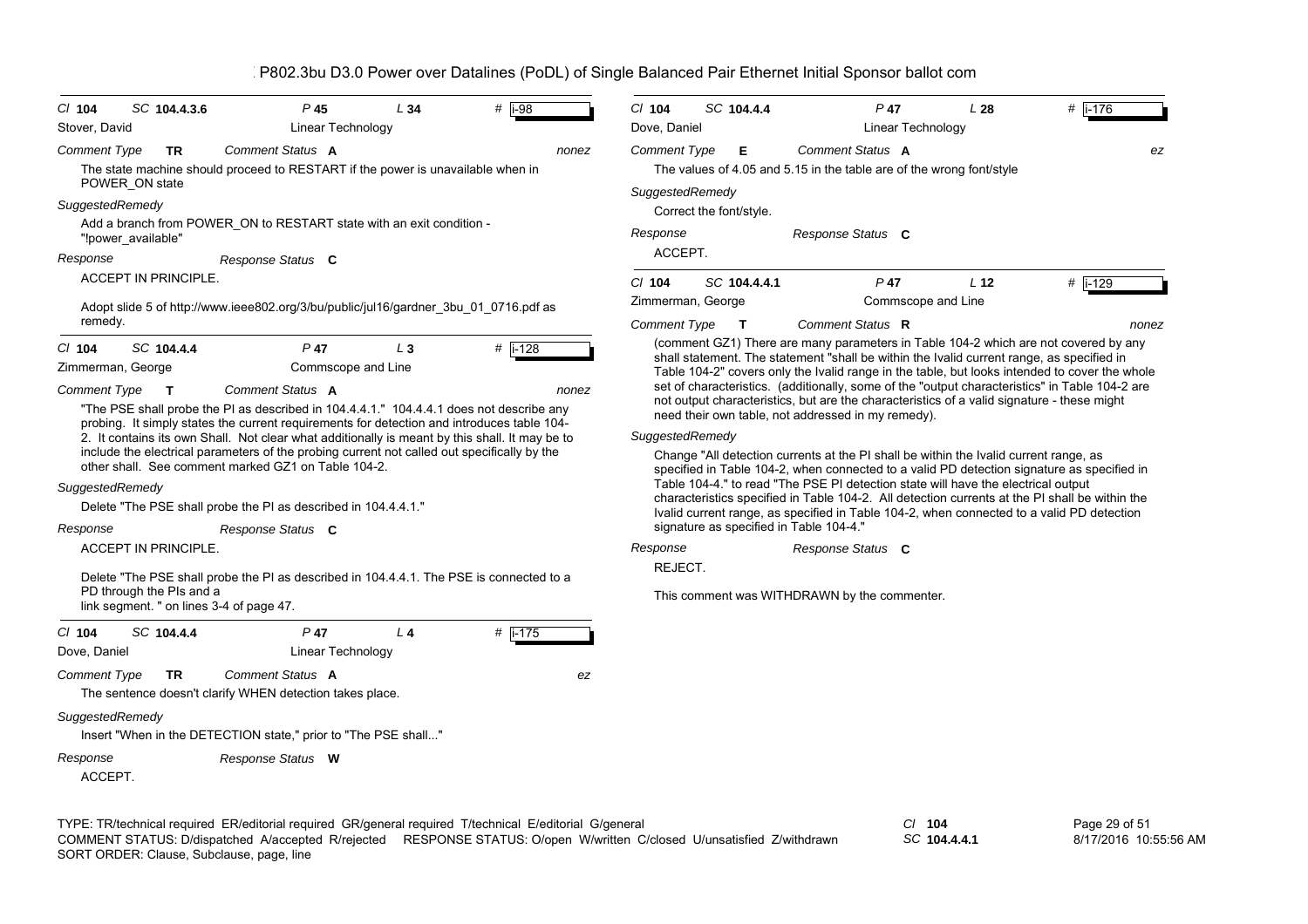| SC 104.4.4.1<br>$CI$ 104<br>Abramson, David                                                                                                                                                                                  | $P$ 47<br>Texas Instruments Inc                                                                                                                                                             | L <sub>12</sub> | # $\sqrt{1-107}$ | CI 104<br>Stover, David                | SC 104.4.6 | $P$ 48<br>Linear Technology                                                                                                                                         | L34    | $#$ i-29      |
|------------------------------------------------------------------------------------------------------------------------------------------------------------------------------------------------------------------------------|---------------------------------------------------------------------------------------------------------------------------------------------------------------------------------------------|-----------------|------------------|----------------------------------------|------------|---------------------------------------------------------------------------------------------------------------------------------------------------------------------|--------|---------------|
| <b>Comment Type</b><br><b>TR</b>                                                                                                                                                                                             | Comment Status A                                                                                                                                                                            |                 | nonez            | Comment Type                           | E.         | Comment Status A                                                                                                                                                    |        | ez            |
|                                                                                                                                                                                                                              | There are items in Table 104-2 that are never referenced in the text. These parameters do<br>not currently have a "shall" associated with them since there is not a general "shall" for the |                 |                  | referenced.                            |            | "Output voltage dV/dt" parameter is used in the draft but the symbol " dV_PSE/dt " is never                                                                         |        |               |
| table.                                                                                                                                                                                                                       |                                                                                                                                                                                             |                 |                  | SuggestedRemedy                        |            |                                                                                                                                                                     |        |               |
| SuggestedRemedy                                                                                                                                                                                                              |                                                                                                                                                                                             |                 |                  |                                        |            | Remove unused symbol " dV_PSE/dt "                                                                                                                                  |        |               |
| Table 104-2."<br>at end of section 104.4.4.1                                                                                                                                                                                 | Add text: "The detection probe shall conform to Voc, Isc, Islew, and Cout as specified in                                                                                                   |                 |                  | Response<br>ACCEPT.                    |            | Response Status C                                                                                                                                                   |        |               |
| Response                                                                                                                                                                                                                     | Response Status C                                                                                                                                                                           |                 |                  | CI 104                                 | SC 104.4.6 | $P$ 48                                                                                                                                                              | L44    | #   i-178     |
| ACCEPT.                                                                                                                                                                                                                      |                                                                                                                                                                                             |                 |                  | Dove, Daniel                           |            | Linear Technology                                                                                                                                                   |        |               |
| $CI$ 104<br>SC 104.4.5<br>Anslow, Peter                                                                                                                                                                                      | $P$ 48<br>Ciena Corporation                                                                                                                                                                 | L <sub>9</sub>  | $#$ i-16         | <b>Comment Type</b>                    | <b>TR</b>  | Comment Status A<br>Item 5 Maximum value refers to a non-existent parameter IPI Class (max).                                                                        |        | ez            |
| <b>Comment Type</b><br>E.<br>Page 48 line 9, Page 50, line 33<br>Page 59 lines 10 and 13                                                                                                                                     | Comment Status A<br>"Table 104-3" should be a cross-reference:<br>"Table 104-6" should be a cross-reference:                                                                                |                 | ez               | SuggestedRemedy<br>Response<br>ACCEPT. |            | Replace "IPI Class(max)" with "IPI(max)<br>Response Status W                                                                                                        |        |               |
| Page 71 line 12                                                                                                                                                                                                              | "Table 104-2" should be a cross-reference:                                                                                                                                                  |                 |                  | $Cl$ 104<br>Stover, David              | SC 104.4.6 | $P$ 48<br>Linear Technology                                                                                                                                         | $L$ 49 | $#$ i-30      |
| SuggestedRemedy<br>Make "Table 104-3" a cross-reference:<br>Page 48 line 9, Page 50, line 33<br>Make "Table 104-6" a cross-reference:<br>Page 59 lines 10 and 13<br>Make "Table 104-2" a cross-reference:<br>Page 71 line 12 |                                                                                                                                                                                             |                 |                  | Comment Type<br>SuggestedRemedy        | Е          | Comment Status A<br>Mixed case usage in draft, "T_Inrush" and "T_inrush". "T_Inrush" is the defined symbol.<br>Replace all instances of "T inrush" with "T Inrush". |        | ez            |
| Response<br>ACCEPT.                                                                                                                                                                                                          | Response Status C                                                                                                                                                                           |                 |                  | Response<br>ACCEPT.                    |            | Response Status C                                                                                                                                                   |        |               |
| $Cl$ 104<br>SC 104.4.6<br>Dove, Daniel                                                                                                                                                                                       | $P$ 48<br>Linear Technology                                                                                                                                                                 | L34             | # $i-177$        | $CI$ 104<br>Stover, David              | SC 104.4.6 | $P$ 49<br>Linear Technology                                                                                                                                         | $L_6$  | $#$ i-31      |
| <b>Comment Type</b><br><b>TR</b>                                                                                                                                                                                             | Comment Status A<br>Output Voltage dv/dt is an inaccurate parameter name.                                                                                                                   |                 | ez               | <b>Comment Type</b>                    | E          | Comment Status A<br>Mixed case usage in draft, "T_OFF" and "T_Off". "T_OFF" is the defined symbol.                                                                  |        | ez            |
| SuggestedRemedy                                                                                                                                                                                                              | Replace "Output Voltage dv/dt" with "Output Slew Rate (dv/dt)"                                                                                                                              |                 |                  | SuggestedRemedy                        |            | Replace all instances of "T_Off" with "T_OFF".                                                                                                                      |        |               |
| Response<br>ACCEPT.                                                                                                                                                                                                          | Response Status W                                                                                                                                                                           |                 |                  | Response<br>ACCEPT.                    |            | Response Status C                                                                                                                                                   |        |               |
|                                                                                                                                                                                                                              | TYPE: TR/technical required ER/editorial required GR/general required T/technical E/editorial G/general                                                                                     |                 |                  |                                        |            | $Cl$ 104                                                                                                                                                            |        | Page 30 of 51 |

*SC* **104.4.6** 8/17/2016 10:55:56 AMSORT ORDER: Clause, Subclause, page, line COMMENT STATUS: D/dispatched A/accepted R/rejected RESPONSE STATUS: O/open W/written C/closed U/unsatisfied Z/withdrawn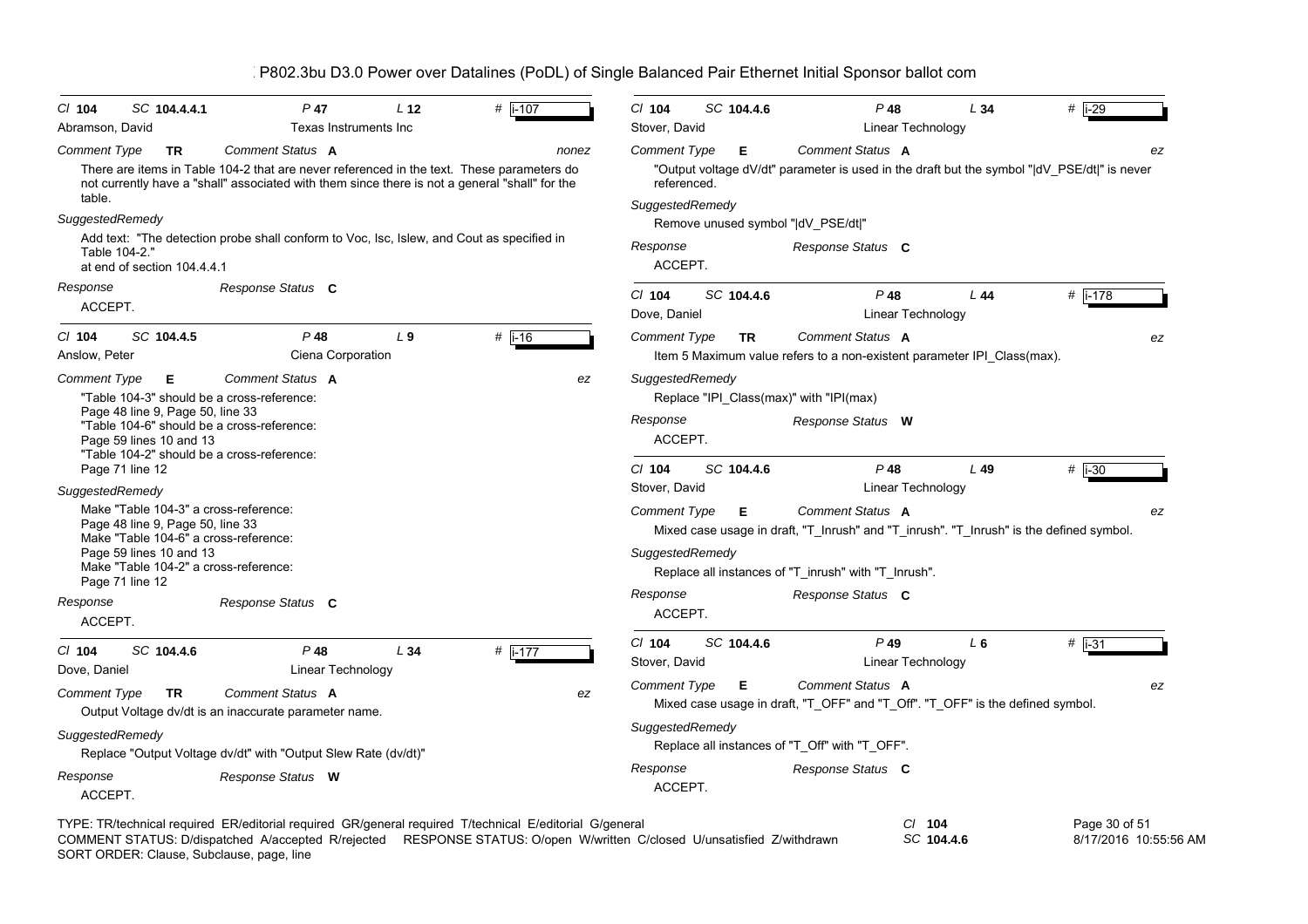| $Cl$ 104<br>Stover, David                    | SC 104.4.6                | $P$ 49<br>Linear Technology                                                                                                                                                                                                                                              | L8              | $#$ i-32 |       | $Cl$ 104<br>Stover, David              | SC 104.4.6   | $P$ 49                                                                                                                                                                                                                                                                                                                                                                                                      | L <sub>22</sub><br>Linear Technology | $#$ i-35         |
|----------------------------------------------|---------------------------|--------------------------------------------------------------------------------------------------------------------------------------------------------------------------------------------------------------------------------------------------------------------------|-----------------|----------|-------|----------------------------------------|--------------|-------------------------------------------------------------------------------------------------------------------------------------------------------------------------------------------------------------------------------------------------------------------------------------------------------------------------------------------------------------------------------------------------------------|--------------------------------------|------------------|
| <b>Comment Type</b>                          | Е                         | Comment Status A<br>Mixed case usage in draft, "V_Sleep", "V_Sleep_PD" and "V_sleep", "V_sleep_PD".<br>"V_Sleep" and "V_Sleep_PD" are the defined symbols.                                                                                                               |                 |          | ez    | <b>Comment Type</b><br>SuggestedRemedy | Е            | Comment Status A<br>Mixed case usage in draft, "I Wakeup" and "I wakeup". "I Wakeup" is the defined symbol.                                                                                                                                                                                                                                                                                                 |                                      | ez               |
| SuggestedRemedy<br>respectively.<br>Response |                           | Replace all instances of "V_sleep" and "V_sleep_PD" with "V_Sleep" and "V_Sleep_PD",<br>Response Status C                                                                                                                                                                |                 |          |       | Response<br>ACCEPT.                    |              | Replace all instances of "I_wakeup" with "I_Wakeup".<br>Response Status C                                                                                                                                                                                                                                                                                                                                   |                                      |                  |
| ACCEPT.<br>$Cl$ 104                          | SC 104.4.6                | $P$ 49                                                                                                                                                                                                                                                                   | L <sub>9</sub>  | # i-217  |       | $Cl$ 104<br>Stover, David              | SC 104.4.6   | $P$ 49                                                                                                                                                                                                                                                                                                                                                                                                      | L <sub>27</sub><br>Linear Technology | $#$ i-36         |
| Gardner, Andrew                              |                           | Linear Technology                                                                                                                                                                                                                                                        |                 |          |       | <b>Comment Type</b>                    | Е            | Comment Status A                                                                                                                                                                                                                                                                                                                                                                                            |                                      | ez               |
| <b>Comment Type</b><br>PSE implementation.   | TR.                       | Comment Status A<br>The PSE output range during SLEEP is currently specified as 3.1V to 3.45V which<br>translates to a +/-5% range. Suggest opening up the max limit in order reduce burden on                                                                           |                 |          | nonez | SuggestedRemedy                        |              | Mixed case usage in draft, "I wakeup bad hi" and "I Wakeup bad hi".<br>"I wakeup bad hi" is the defined symbol.<br>Replace all instances of "I_Wakeup_bad_hi" with "I_wakeup_bad_hi".                                                                                                                                                                                                                       |                                      |                  |
| SuggestedRemedy                              |                           | Propose relaxing the output range max requirement from 3.45V to 3.575V which yields a +/-<br>7% range for item 10 (VSleep) in Table 104-3 and corresponding item 10 (VSleep_PD) in<br>Table 104-6. VSleep max of 3.575V still leaves adequate margin for differentiating |                 |          |       | Response<br>ACCEPT.<br>$Cl$ 104        | SC 104.4.6.1 | Response Status C<br>$P$ 49                                                                                                                                                                                                                                                                                                                                                                                 | L39                                  | # $\sqrt{1-220}$ |
|                                              | Vsig disable min of 3.6V. |                                                                                                                                                                                                                                                                          |                 |          |       | Gardner, Andrew                        |              |                                                                                                                                                                                                                                                                                                                                                                                                             | Linear Technology                    |                  |
| Response<br>ACCEPT.                          |                           | Response Status C                                                                                                                                                                                                                                                        |                 |          |       | <b>Comment Type</b>                    | TR           | Comment Status A<br>There is no spec for VPSE when a PSE is not delivering any power to the PI, i.e.                                                                                                                                                                                                                                                                                                        |                                      | nonez            |
| $Cl$ 104<br>Stover, David                    | SC 104.4.6                | $P$ 49<br>Linear Technology                                                                                                                                                                                                                                              | L <sub>14</sub> | $#$ i-34 |       | SuggestedRemedy                        |              | pi powered, pi sleeping, pi detecting, pi prebiased, and pi classifying are all FALSE.                                                                                                                                                                                                                                                                                                                      |                                      |                  |
| <b>Comment Type</b><br>SuggestedRemedy       | Е                         | Comment Status A<br>Mixed case usage in draft, "T Restart" and "T restart". "T Restart" is the defined symbol.                                                                                                                                                           |                 |          | ez    |                                        |              | Insert the following sentence after the first sentence in this subclause. "A PSE shall apply a<br>voltage at the PI in the range of VDisable when in the OVERLOAD, OVERLOAD_DELAY,<br>and DISABLED states (see 104.4.6.5)." Add new line item to Table 104-3 as follows: '21,<br>DC output voltage during the DISABLED, OVERLOAD, and OVERLOAD_DELAY states,<br>VDisable, V, -, 1, All, All, See 104.4.6.1' |                                      |                  |
| Response<br>ACCEPT.                          |                           | Replace all instances of "T restart" with "T Restart".<br>Response Status C                                                                                                                                                                                              |                 |          |       | Response<br>ACCEPT.                    |              | Response Status C                                                                                                                                                                                                                                                                                                                                                                                           |                                      |                  |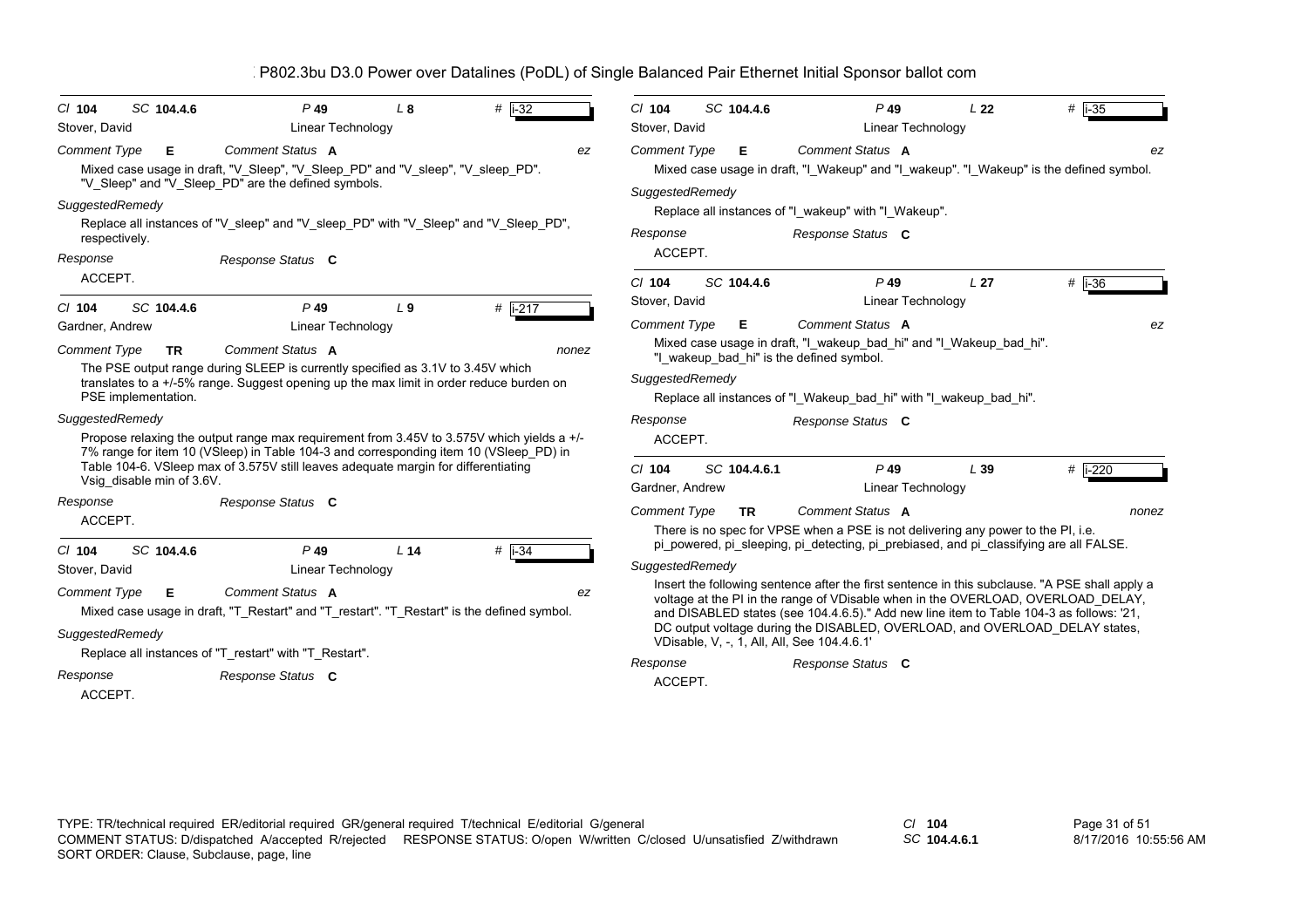| P802.3bu D3.0 Power over Datalines (PoDL) of Single Balanced Pair Ethernet Initial Sponsor ballot com |  |
|-------------------------------------------------------------------------------------------------------|--|
|-------------------------------------------------------------------------------------------------------|--|

| SC 104.4.6.1<br>$CI$ 104<br>Stover, David                                    | $P$ 49<br>Linear Technology                                                                                                                                                                                                                                 | L44            | # $\overline{1}$ -99 | CI 104<br>Gardner, Andrew                         | SC 104.4.6.2.1                   |                                                                                                                                                | $P$ 48<br>L <sub>47</sub><br>Linear Technology | $#$ i-215                                                                                                                                                                                        |
|------------------------------------------------------------------------------|-------------------------------------------------------------------------------------------------------------------------------------------------------------------------------------------------------------------------------------------------------------|----------------|----------------------|---------------------------------------------------|----------------------------------|------------------------------------------------------------------------------------------------------------------------------------------------|------------------------------------------------|--------------------------------------------------------------------------------------------------------------------------------------------------------------------------------------------------|
| <b>Comment Type</b><br>ER<br>document<br>SuggestedRemedy                     | <b>Comment Status A</b><br>PSE states SETTLE_SLEEP is referred as SLEEP_SETTLE in error in a few places in the<br>Do a global search-and-replace of SLEEP_SETTLE to SETTLE_SLEEP                                                                            |                | ez                   | <b>Comment Type</b><br>SuggestedRemedy            | <b>TR</b><br>sufficiently large. | Comment Status A<br>Change the minimum value of TLIM from 50ms to 10ms                                                                         |                                                | nonez<br>The 50ms minimum value for TLIM in Table 104-3 is too restrictive, 10ms should be                                                                                                       |
| Response<br>ACCEPT.                                                          | Response Status W                                                                                                                                                                                                                                           |                |                      | Response<br>ACCEPT.                               |                                  | Response Status C                                                                                                                              |                                                |                                                                                                                                                                                                  |
| SC 104.4.6.1<br>$CI$ 104<br>Dove, Daniel                                     | $P$ 49<br>Linear Technology                                                                                                                                                                                                                                 | L44            | # $\sqrt{1-179}$     | $Cl$ 104<br>Dove, Daniel                          | SC 104.4.6.2.1                   |                                                                                                                                                | P50<br>$L$ 4<br>Linear Technology              | $#$ i-180                                                                                                                                                                                        |
| <b>Comment Type</b><br><b>TR</b><br>"SETTLE_SLEEP" state.<br>SuggestedRemedy | Comment Status A<br>In this subclause, there are multiple instances of "SLEEP SETTLE" referring to the                                                                                                                                                      |                | ez                   | <b>Comment Type</b><br>SuggestedRemedy            | TR.                              | Comment Status A<br>The name of this subclause is innaccurate.<br>Replace "short circuit" with "overload".                                     |                                                | ez                                                                                                                                                                                               |
| document.                                                                    | Do a Search & Replace "SLEEP_SETTLE" with "SETTLE_SLEEP" throughout the                                                                                                                                                                                     |                |                      | Response                                          |                                  | Response Status W                                                                                                                              |                                                |                                                                                                                                                                                                  |
| Response<br>ACCEPT.                                                          | Response Status W                                                                                                                                                                                                                                           |                |                      | ACCEPT.                                           |                                  |                                                                                                                                                |                                                |                                                                                                                                                                                                  |
| SC 104.4.6.2<br>$Cl$ 104<br>Stover, David                                    | P50<br>Linear Technology                                                                                                                                                                                                                                    | L <sub>1</sub> | $#$ i-37             | $Cl$ 104<br>Nikolich, Paul<br><b>Comment Type</b> | SC 104.4.6.2.1<br>Е              | Comment Status A                                                                                                                               | P50<br>L <sub>7</sub><br>IEEE member / Self E  | $#$ i-23<br>ez                                                                                                                                                                                   |
| <b>Comment Type</b><br>Е                                                     | Comment Status A<br>"I_inrush is the PSE output current during the POWER_UP state". The symbol "I_inrush" is<br>defined here, but never used anywhere in the draft. This sentence is purely explanatory,<br>and has no purpose when the symbol is not used. |                | ez                   |                                                   | using the PDF search function.   | the other instances of "Table 104-3" in the document don't have the link.<br>Why are the instances of "Table 104-3" treated differently?       |                                                | The "Table 104-3" instance in this line has a link to the Table (which is a useful feature, but<br>As a side note, it appears that the instance of "Table 104-3" with the link is not searchable |
| SuggestedRemedy                                                              |                                                                                                                                                                                                                                                             |                |                      | SuggestedRemedy                                   |                                  |                                                                                                                                                |                                                |                                                                                                                                                                                                  |
|                                                                              | Strike the aforementioned sentence from the draft.                                                                                                                                                                                                          |                |                      |                                                   |                                  | With respect to linking instances of "Table 104-3", please make them consistent.<br>Either do it for all of them or none of them. Your choice. |                                                |                                                                                                                                                                                                  |
| Response                                                                     | Response Status C                                                                                                                                                                                                                                           |                |                      | Response                                          |                                  | Response Status C                                                                                                                              |                                                |                                                                                                                                                                                                  |
| ACCEPT.                                                                      |                                                                                                                                                                                                                                                             |                |                      |                                                   | <b>ACCEPT IN PRINCIPLE.</b>      |                                                                                                                                                |                                                |                                                                                                                                                                                                  |
|                                                                              |                                                                                                                                                                                                                                                             |                |                      |                                                   | linkages as necessary.           |                                                                                                                                                |                                                | Editor will link all instances of Table 104-3. Editor to check all cross references and correct                                                                                                  |

*SC* **104.4.6.2.1**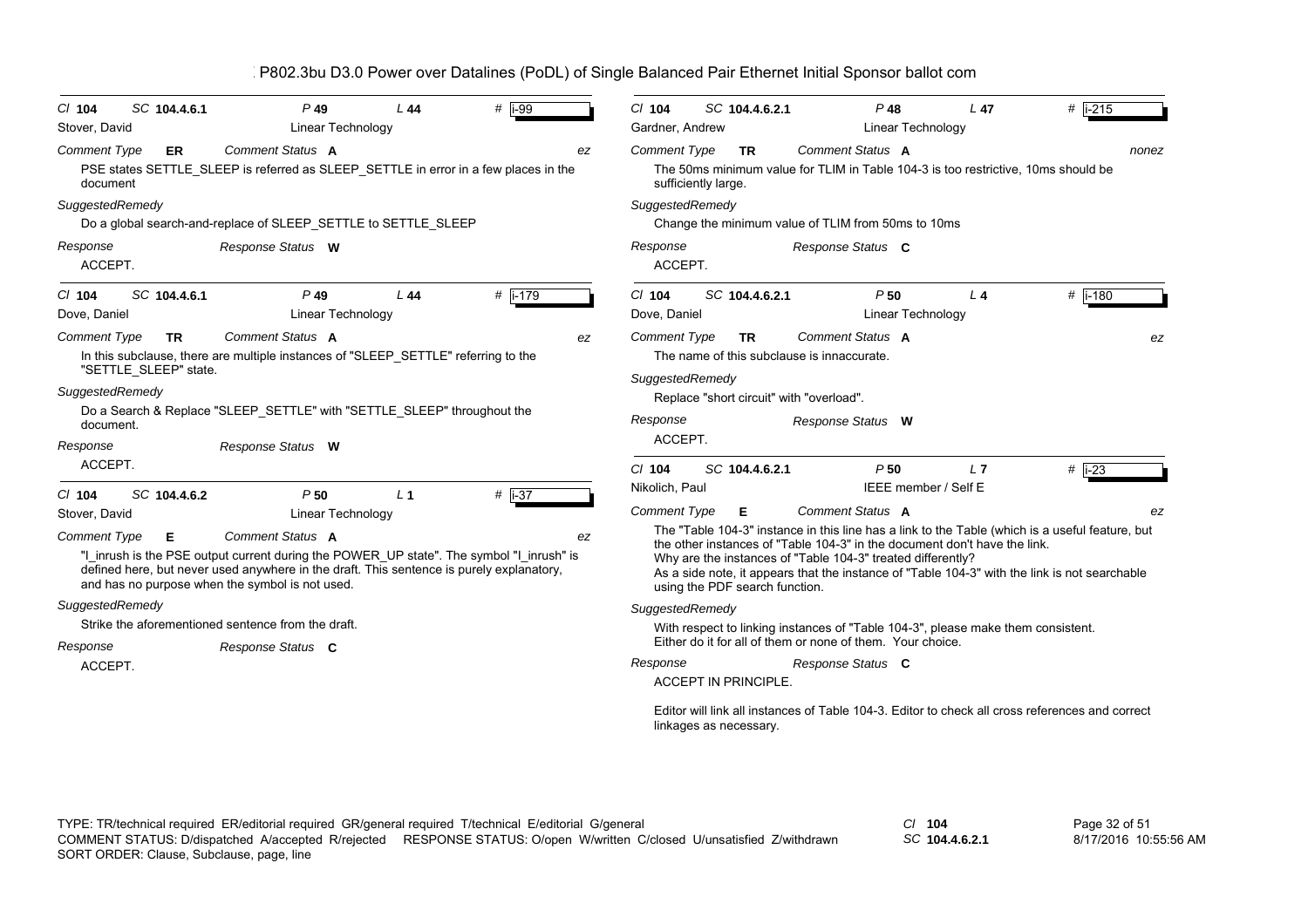| $CI$ 104<br>Stover, David              | SC 104.4.6.2.1                                | P50<br>Linear Technology                                                                                                                                                                                                                                                                                                                                                                                                                                                 | $L_9$           | $#$ i-100 |    | $Cl$ 104<br>Dove, Daniel                                     | SC 104.4.6.3 | P50<br>Linear Technology                                                                                     | L46 | # $i-182$ |
|----------------------------------------|-----------------------------------------------|--------------------------------------------------------------------------------------------------------------------------------------------------------------------------------------------------------------------------------------------------------------------------------------------------------------------------------------------------------------------------------------------------------------------------------------------------------------------------|-----------------|-----------|----|--------------------------------------------------------------|--------------|--------------------------------------------------------------------------------------------------------------|-----|-----------|
| <b>Comment Type</b>                    | Е<br>I PORT is same as current sourced by PSE | Comment Status A                                                                                                                                                                                                                                                                                                                                                                                                                                                         |                 |           | ez | <b>Comment Type</b>                                          | <b>ER</b>    | Comment Status A<br>AB: The first usage of the term "DUT" is not defined.                                    |     | ez        |
| SuggestedRemedy<br>Response<br>ACCEPT. | Change I PORT to I PSE globally               | Response Status C                                                                                                                                                                                                                                                                                                                                                                                                                                                        |                 |           |    | SuggestedRemedy<br>under test (DUT)".<br>Response<br>ACCEPT. |              | Based on similar instances in 802.3-2015, change the first instance of "DUT" to "device<br>Response Status W |     |           |
| $CI$ 104<br>Dove, Daniel               | SC 104.4.6.2.1                                | P50<br>Linear Technology                                                                                                                                                                                                                                                                                                                                                                                                                                                 | L <sub>15</sub> | # i-181   |    | C/ 104<br>Dove, Daniel                                       | SC 104.4.6.3 | P50<br>Linear Technology                                                                                     | L48 | $#$ i-183 |
| <b>Comment Type</b>                    | $\mathbf{T}$                                  | Comment Status A<br>This subclause does not provide direction on how the PSE sets the Overload_Detected<br>variable to TRUE, and that makes the State Diagram more difficult to implement.                                                                                                                                                                                                                                                                               |                 |           | ez | <b>Comment Type</b>                                          | TR           | Comment Status A<br>There are descriptions of requirements for Type A and Type B PSEs, but not for Type C.   |     | ez        |
| SuggestedRemedy                        |                                               | Replace "If the PSE is limiting current in the POWER UP state, POWER ON state, or any<br>state when VSIeep is 15 applied at the PI, power removal from the PI shall begin within<br>TLIM of the initiation of current limiting." with "If the PSE is limiting current in any state<br>when pi powered, pi sleeping or pi prebias are true, within TLIM of the initiation of current<br>limiting, Overload_Detect is set true and power removal from the PI shall begin." |                 |           |    | SuggestedRemedy<br>Response<br>ACCEPT.                       |              | Replace "Type A" with "Type A or Type C"<br>Response Status W                                                |     |           |
| Response<br>ACCEPT.                    |                                               | Response Status C                                                                                                                                                                                                                                                                                                                                                                                                                                                        |                 |           |    |                                                              |              |                                                                                                              |     |           |
| $CI$ 104<br>Stover, David              | SC 104.4.6.2.2                                | P50<br>Linear Technology                                                                                                                                                                                                                                                                                                                                                                                                                                                 | L28             | $#$ i-38  |    |                                                              |              |                                                                                                              |     |           |
| <b>Comment Type</b><br>subscript.      | Е.                                            | <b>Comment Status A</b><br>When referencing "min" and "max" corners of symbols, "min" and "max" should not be                                                                                                                                                                                                                                                                                                                                                            |                 |           | ez |                                                              |              |                                                                                                              |     |           |
| SuggestedRemedy                        |                                               | Remove subscript formatting from "min" and "max" on this line.                                                                                                                                                                                                                                                                                                                                                                                                           |                 |           |    |                                                              |              |                                                                                                              |     |           |
| Response<br>ACCEPT.                    |                                               | Response Status C                                                                                                                                                                                                                                                                                                                                                                                                                                                        |                 |           |    |                                                              |              |                                                                                                              |     |           |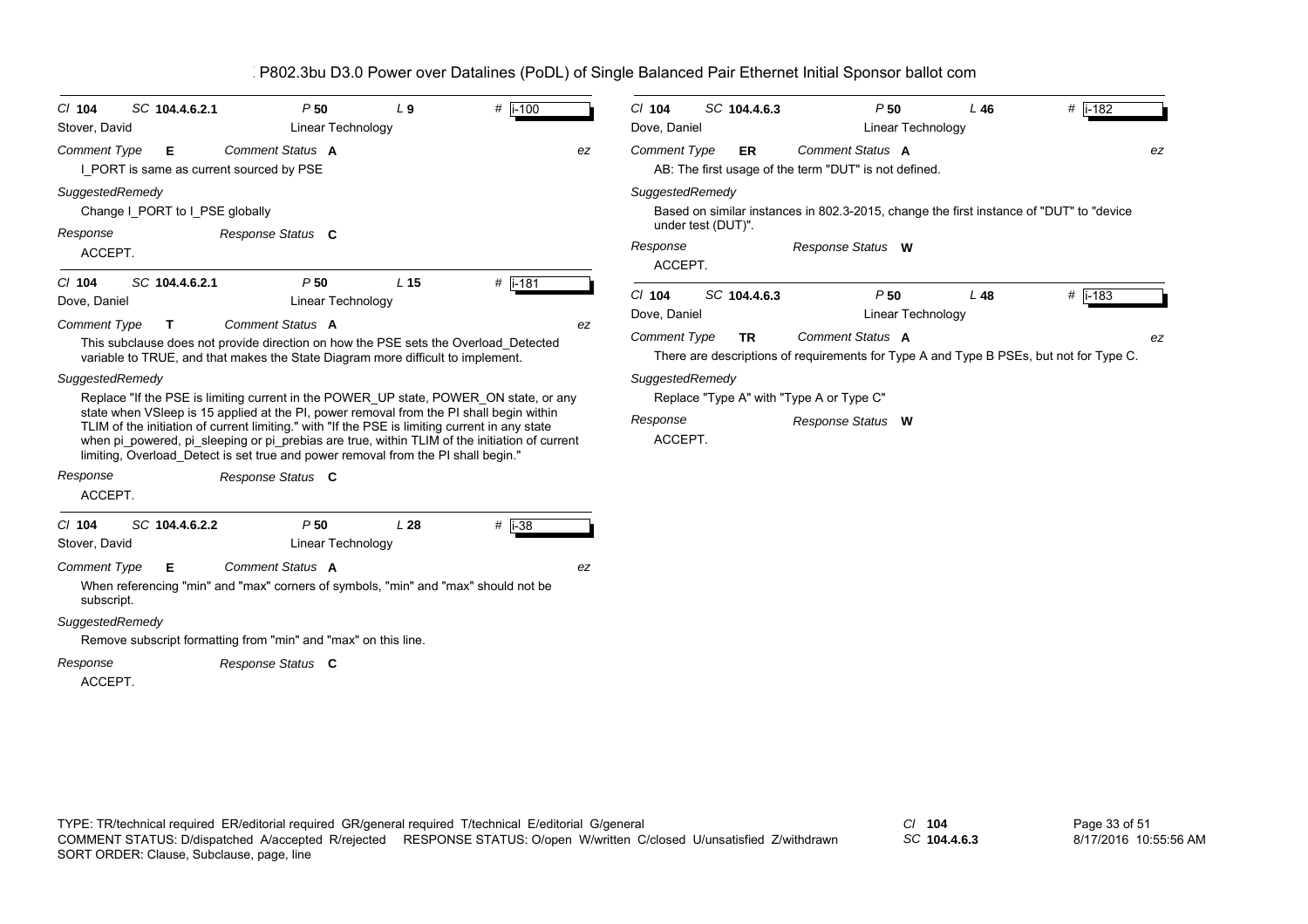| $CI$ 104                                                                                                                                                                                                                              | SC 104.4.6.5                                                                               | P                                                                                                                                                                                                                                                                                                                                                                                                                                         |  | # i-221                                                            |                                 |                                                                                | Replace "cleared" with "set to FALSE".                                                                                                                                        |                          |                                                                                      |           |    |
|---------------------------------------------------------------------------------------------------------------------------------------------------------------------------------------------------------------------------------------|--------------------------------------------------------------------------------------------|-------------------------------------------------------------------------------------------------------------------------------------------------------------------------------------------------------------------------------------------------------------------------------------------------------------------------------------------------------------------------------------------------------------------------------------------|--|--------------------------------------------------------------------|---------------------------------|--------------------------------------------------------------------------------|-------------------------------------------------------------------------------------------------------------------------------------------------------------------------------|--------------------------|--------------------------------------------------------------------------------------|-----------|----|
| Gardner, Andrew                                                                                                                                                                                                                       |                                                                                            | Linear Technology                                                                                                                                                                                                                                                                                                                                                                                                                         |  |                                                                    | $Cl$ 104                        | SC 104.4.6.5                                                                   |                                                                                                                                                                               | P <sub>52</sub>          | L <sub>2</sub>                                                                       | # i-184   |    |
| <b>Comment Type</b>                                                                                                                                                                                                                   | <b>TR</b>                                                                                  | <b>Comment Status A</b>                                                                                                                                                                                                                                                                                                                                                                                                                   |  | nonez                                                              | Dove, Daniel                    |                                                                                |                                                                                                                                                                               | <b>Linear Technology</b> |                                                                                      |           |    |
|                                                                                                                                                                                                                                       |                                                                                            | There is no disable time spec for VPSE when a PSE is not delivering any power to the PI,<br>i.e. pi powered, pi sleeping, pi detecting, pi prebiased, and pi classifying are all FALSE.                                                                                                                                                                                                                                                   |  |                                                                    | <b>Comment Type</b>             | Е                                                                              | Comment Status A<br>The term "cleared" is not consistent with the logic definitions.                                                                                          |                          |                                                                                      |           | ez |
| SuggestedRemedy                                                                                                                                                                                                                       |                                                                                            | Add line item to Table 104-3 as follows: '22, Disable time, TDisable, ms, -, 500, All, All,                                                                                                                                                                                                                                                                                                                                               |  |                                                                    | SuggestedRemedy                 |                                                                                |                                                                                                                                                                               |                          |                                                                                      |           |    |
| See 104.4.6.6'.                                                                                                                                                                                                                       |                                                                                            |                                                                                                                                                                                                                                                                                                                                                                                                                                           |  |                                                                    |                                 |                                                                                | Replace "cleared" with "set to FALSE".                                                                                                                                        |                          |                                                                                      |           |    |
| as follows:                                                                                                                                                                                                                           |                                                                                            | Increment existing sub-clause 104.4.6.6 to 104.4.6.7 and insert new sub-clause 104.4.6.6                                                                                                                                                                                                                                                                                                                                                  |  |                                                                    | Response<br>ACCEPT.             |                                                                                | Response Status C                                                                                                                                                             |                          |                                                                                      |           |    |
|                                                                                                                                                                                                                                       |                                                                                            |                                                                                                                                                                                                                                                                                                                                                                                                                                           |  |                                                                    | $Cl$ 104                        | SC 104.4.7                                                                     |                                                                                                                                                                               | P <sub>52</sub>          | L <sub>15</sub>                                                                      | $#$ i-185 |    |
| '104.4.6.6 Disable time<br>The specification for TDisable in Table 104-3 shall apply to the discharge time from VPSE                                                                                                                  |                                                                                            |                                                                                                                                                                                                                                                                                                                                                                                                                                           |  | Dove, Daniel                                                       |                                 |                                                                                | Linear Technology                                                                                                                                                             |                          |                                                                                      |           |    |
|                                                                                                                                                                                                                                       | to VDisable with a test resistor of 320 kohm attached to the PI. TDisable starts when VPSE |                                                                                                                                                                                                                                                                                                                                                                                                                                           |  |                                                                    | <b>Comment Type</b>             | TR.                                                                            | Comment Status A                                                                                                                                                              |                          |                                                                                      |           | ez |
| drops 1 V below the steady-state value after the pi_powered, pi_classifying, pi_detecting,<br>pi prebiased, and pi sleeping variables are cleared (see Figure 104-4). TDisable ends<br>when VPSE less than or equal to VDisable max.' |                                                                                            |                                                                                                                                                                                                                                                                                                                                                                                                                                           |  |                                                                    |                                 |                                                                                |                                                                                                                                                                               |                          | The organization of this sentence is not optimal, and lacking some required logic.   |           |    |
|                                                                                                                                                                                                                                       |                                                                                            |                                                                                                                                                                                                                                                                                                                                                                                                                                           |  | SuggestedRemedy                                                    |                                 |                                                                                |                                                                                                                                                                               |                          |                                                                                      |           |    |
| Response Status C<br>Response<br><b>ACCEPT IN PRINCIPLE.</b><br>Add line item to Table 104-3 as follows: '22, Disable time, TDisable, ms, -, 500, All, All,                                                                           |                                                                                            |                                                                                                                                                                                                                                                                                                                                                                                                                                           |  | PI in the absence of the PD MFVS or if Overload Detected is true." |                                 | MFVS while the PSE is operating in the POWER_ON state." with "While the PSE is | Replace "Operating voltage shall be removed from the PSE PI in the absence of the PD<br>operating in the POWER ON state, full operating voltage shall be removed from the PSE |                          |                                                                                      |           |    |
| See 104.4.6.6'.                                                                                                                                                                                                                       |                                                                                            |                                                                                                                                                                                                                                                                                                                                                                                                                                           |  |                                                                    | Response                        |                                                                                | Response Status W                                                                                                                                                             |                          |                                                                                      |           |    |
|                                                                                                                                                                                                                                       |                                                                                            | Increment existing sub-clause 104.4.6.6 to 104.4.6.7 and insert new sub-clause 104.4.6.6                                                                                                                                                                                                                                                                                                                                                  |  |                                                                    | ACCEPT.                         |                                                                                |                                                                                                                                                                               |                          |                                                                                      |           |    |
| as follows:                                                                                                                                                                                                                           |                                                                                            |                                                                                                                                                                                                                                                                                                                                                                                                                                           |  |                                                                    | $Cl$ 104                        | SC 104.4.7                                                                     |                                                                                                                                                                               | P <sub>52</sub>          | L32                                                                                  | # $i-187$ |    |
|                                                                                                                                                                                                                                       | '104.4.6.6 Disable time                                                                    |                                                                                                                                                                                                                                                                                                                                                                                                                                           |  |                                                                    | Dove, Daniel                    |                                                                                |                                                                                                                                                                               | Linear Technology        |                                                                                      |           |    |
|                                                                                                                                                                                                                                       |                                                                                            | The specification for TDisable in Table 104-3 shall apply to the discharge time from VPSE<br>to VDisable with a test resistor of 320 kohm attached to the PI. TDisable starts when VPSE<br>drops 1 V below the steady-state value after the pi_powered, pi_classifying, pi_detecting,                                                                                                                                                     |  |                                                                    | <b>Comment Type</b>             | <b>TR</b><br>Missing condition                                                 | Comment Status A                                                                                                                                                              |                          |                                                                                      |           | ez |
|                                                                                                                                                                                                                                       |                                                                                            | pi_prebiased, and pi_sleeping variables are cleared (see Figure 104-4). TDisable ends<br>when VPSE is less than or equal to VDisable max.'                                                                                                                                                                                                                                                                                                |  |                                                                    | SuggestedRemedy<br>algorithms." |                                                                                |                                                                                                                                                                               |                          | Replace "in the PD detection algorithm." with "in the PD detection or classification |           |    |
|                                                                                                                                                                                                                                       |                                                                                            | Editor's note: The remedy to this comment was revised subsequent to comment resolution<br>to incorporate the remedy for comment i-184 and update the table cross reference, i.e.                                                                                                                                                                                                                                                          |  |                                                                    | Response                        |                                                                                | Response Status W                                                                                                                                                             |                          |                                                                                      |           |    |
|                                                                                                                                                                                                                                       |                                                                                            | Table 104-4 instead of 104-3. As a result, the text that was adopted for 104.4.6.6 is:                                                                                                                                                                                                                                                                                                                                                    |  |                                                                    | ACCEPT.                         |                                                                                |                                                                                                                                                                               |                          |                                                                                      |           |    |
|                                                                                                                                                                                                                                       |                                                                                            | "The specification for TDisable in Table 104-4 shall apply to the discharge time from VPSE<br>to VDisable with a test resistor of 320 kohm attached to the PI. TDisable starts when VPSE<br>drops 1 V below the steady-state value after the pi_powered, pi_classifying, pi_detecting,<br>pi_prebiased, and pi_sleeping variables are set to FALSE (see Figure 104-4). TDisable<br>ends when VPSE is less than or equal to VDisable max." |  |                                                                    |                                 |                                                                                |                                                                                                                                                                               |                          |                                                                                      |           |    |

The remedy for comment i-184 is:

TYPE: TR/technical required ER/editorial required GR/general required T/technical E/editorial G/general *Cl* **104** SORT ORDER: Clause, Subclause, page, line COMMENT STATUS: D/dispatched A/accepted R/rejected RESPONSE STATUS: O/open W/written C/closed U/unsatisfied Z/withdrawn

*SC* **104.4.7**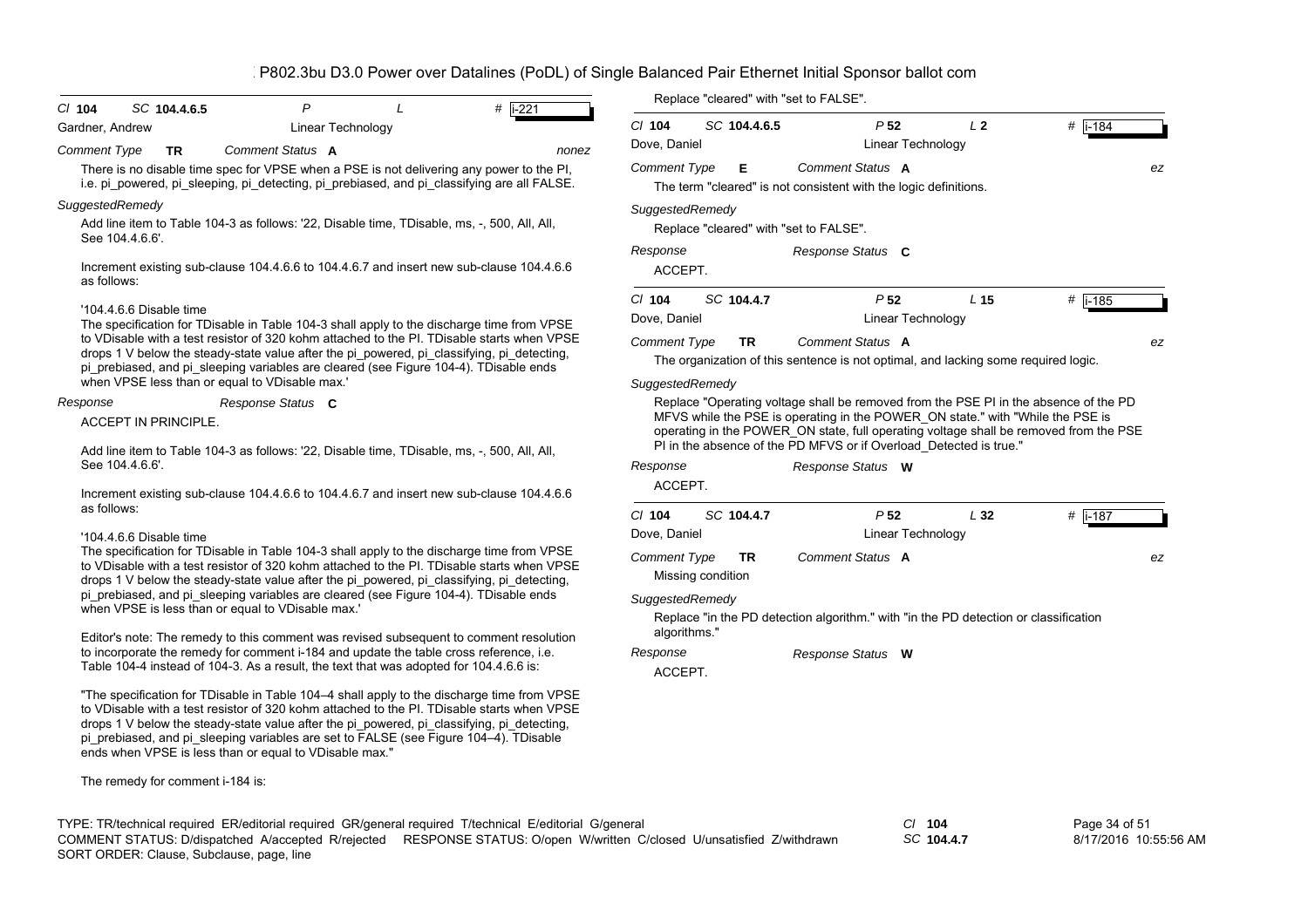| SC 104.5<br>$#$  i-84<br>C/ 104<br>P <sub>52</sub><br>L29<br>Law, David<br><b>Hewlett Packard Enter</b>                                                                                                                                                                                                                                                                                                                                 | SC 104.5.3.1<br>$#$  i-39<br>$Cl$ 104<br>P <sub>53</sub><br>$L$ 10<br>Stover, David<br>Linear Technology                                                                                                                         |
|-----------------------------------------------------------------------------------------------------------------------------------------------------------------------------------------------------------------------------------------------------------------------------------------------------------------------------------------------------------------------------------------------------------------------------------------|----------------------------------------------------------------------------------------------------------------------------------------------------------------------------------------------------------------------------------|
| <b>Comment Type</b><br>Comment Status A<br>т<br>nonez<br>The text 'A device that is capable of becoming a PD may have the ability to draw power<br>from an alternate power source. A PD requiring power from the PI may simultaneously<br>draw power from an alternate power source.' appears to be duplicative to subclause<br>104.5.6, but less detailed in respect to the PD drawing none, some, or all of its power from<br>its PI. | Comment Status A<br><b>Comment Type</b><br>Е<br>ez<br>Symbol reference to "t powerdly", which does not exist. The defined symbol is<br>"T_power_dly".<br>SuggestedRemedy<br>Replace reference to "t powerdly" with "T power dly" |
| SuggestedRemedy<br>Suggest that this text in subclause 104.5 be deleted.                                                                                                                                                                                                                                                                                                                                                                | Response<br>Response Status C<br>ACCEPT.                                                                                                                                                                                         |
| Response<br>Response Status C<br><b>ACCEPT IN PRINCIPLE.</b>                                                                                                                                                                                                                                                                                                                                                                            | # $ i - 188$<br>SC 104.5.3.1<br>P <sub>53</sub><br>L <sub>11</sub><br>$Cl$ 104<br>Dove, Daniel<br>Linear Technology                                                                                                              |
| Delete "The PD may be capable of drawing power from a local power source. When a local<br>power source is provided.<br>the PD may draw none, some, or all of its power from its PI." from 104.5.6.                                                                                                                                                                                                                                      | Comment Status A<br><b>Comment Type</b><br>Е<br>ez<br>the statement "enable MDI power" is not clear<br>SuggestedRemedy                                                                                                           |
| SC 104.5<br>#  i-186<br>C/ 104<br>P <sub>52</sub><br>L29                                                                                                                                                                                                                                                                                                                                                                                | Insert "to the load" after "MDI power".                                                                                                                                                                                          |
| Dove, Daniel<br>Linear Technology<br>Comment Status R<br>Comment Type<br>$\mathbf T$<br>nonez                                                                                                                                                                                                                                                                                                                                           | Response<br>Response Status C<br>ACCEPT.                                                                                                                                                                                         |
| The text 'A device that is capable of becoming a PD may have the ability to draw power<br>from an alternate power source. A PD requiring power from the PI may simultaneously<br>draw power from an alternate power source.' appears to be duplicative to subclause<br>104.5.6, but less detailed in respect to the PD drawing none, some, or all of its power from<br>its PI.                                                          | $Cl$ 104<br>SC 104.5.3.1<br>P <sub>53</sub><br>L <sub>35</sub><br>$#$ i-189<br>Dove, Daniel<br>Linear Technology<br>Comment Status A<br><b>Comment Type</b><br>Е<br>ez                                                           |
| SuggestedRemedy                                                                                                                                                                                                                                                                                                                                                                                                                         | application of "power" is inconsistent with the actual function.                                                                                                                                                                 |
| Suggest that this text in subclause 104.5 be deleted.                                                                                                                                                                                                                                                                                                                                                                                   | SuggestedRemedy                                                                                                                                                                                                                  |
| Response<br>Response Status C<br>REJECT.                                                                                                                                                                                                                                                                                                                                                                                                | I believe this should say "application of full operating voltage". Note, other instances of<br>"operating voltage" on this page should be caught with the S&R in my earlier comment.                                             |
| This comment was WITHDRAWN by the commenter.                                                                                                                                                                                                                                                                                                                                                                                            | Response Status C<br>Response<br>ACCEPT.                                                                                                                                                                                         |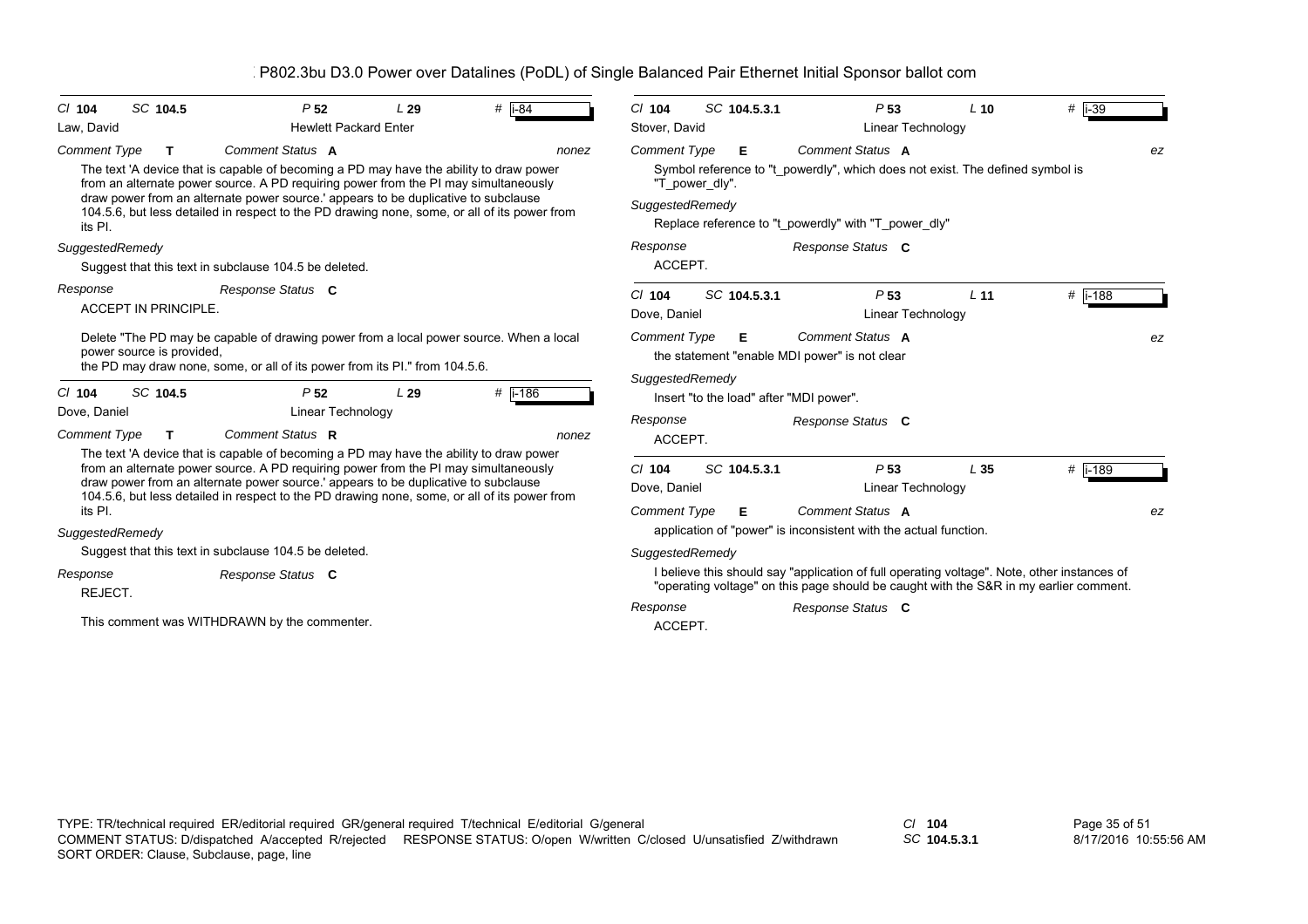|                                                                             | P802.3bu D3.0 Power over Datalines (PoDL) of Single Balanced Pair Ethernet Initial Sponsor ballot com              |          |                                                                                                                                                                                                                                                                                                                                                                                             |                                                                                                                                                                                                    |                 |           |  |
|-----------------------------------------------------------------------------|--------------------------------------------------------------------------------------------------------------------|----------|---------------------------------------------------------------------------------------------------------------------------------------------------------------------------------------------------------------------------------------------------------------------------------------------------------------------------------------------------------------------------------------------|----------------------------------------------------------------------------------------------------------------------------------------------------------------------------------------------------|-----------------|-----------|--|
| $CI$ 104<br>SC 104.5.3.3<br>Zimmerman, George                               | P <sub>53</sub><br>L21<br>Commscope and Line                                                                       | #  i-130 | $CI$ 104<br>SC 104.5.3.3<br>Dove, Daniel                                                                                                                                                                                                                                                                                                                                                    | P <sub>54</sub><br>Linear Technology                                                                                                                                                               | L <sub>2</sub>  | #  i-191  |  |
| Comment Type<br>Е<br>"V_PD" are an exception.                               | Comment Status A<br>"Disconnect_PD" - normal style is not to capitalize variable names of this sort (voltages like | ez       | <b>Comment Type</b><br>Е<br>actual parameter Iwakeup PD                                                                                                                                                                                                                                                                                                                                     | Comment Status A<br>when referencing the "wakeup signature current" I think it would be helpful to reference the                                                                                   |                 | ez        |  |
| SuggestedRemedy                                                             |                                                                                                                    |          | SuggestedRemedy                                                                                                                                                                                                                                                                                                                                                                             |                                                                                                                                                                                                    |                 |           |  |
| Response<br>ACCEPT.                                                         | Change Disconnect_PD to "disconnect_pd" on P53 L21 and Figure 104-8<br>Response Status C                           |          | Response<br>ACCEPT.                                                                                                                                                                                                                                                                                                                                                                         | replace "wakeup signature current" with "wakeup signature current (Iwakeup_PD)<br>Response Status C                                                                                                |                 |           |  |
| SC 104.5.3.3<br>$Cl$ 104<br>Law, David                                      | P <sub>53</sub><br>L50<br><b>Hewlett Packard Enter</b>                                                             | # $i-85$ | $Cl$ 104<br>SC 104.5.3.3<br>Dove, Daniel                                                                                                                                                                                                                                                                                                                                                    | P <sub>54</sub><br>Linear Technology                                                                                                                                                               | L <sub>19</sub> | $#$ i-192 |  |
| <b>Comment Type</b><br>$\mathbf{T}$<br>wakeup signature is to be applied '. | <b>Comment Status A</b><br>Suggest that ' wakeup signature current is to be applied ' should be changed to read '  | ez       | <b>Comment Type</b><br><b>TR</b><br>Missing Variable/Term<br>SuggestedRemedy                                                                                                                                                                                                                                                                                                                | Comment Status A                                                                                                                                                                                   |                 | ez        |  |
| SuggestedRemedy<br>See comment.                                             |                                                                                                                    |          | at the PI interface of the PD".                                                                                                                                                                                                                                                                                                                                                             | Vpd is referred to in multiple locations, but never defined. Add "Vpd The voltage measured                                                                                                         |                 |           |  |
| Response<br>ACCEPT.                                                         | Response Status C                                                                                                  |          | Response<br>ACCEPT.                                                                                                                                                                                                                                                                                                                                                                         | Response Status W                                                                                                                                                                                  |                 |           |  |
| SC 104.5.3.3<br>$CI$ 104<br>Dove, Daniel                                    | P <sub>53</sub><br>L50<br>Linear Technology                                                                        | # i-190  | $CI$ 104<br>SC 104.5.3.4<br>Stover, David                                                                                                                                                                                                                                                                                                                                                   | P <sub>54</sub><br><b>Linear Technology</b>                                                                                                                                                        | L30             | $#$ i-43  |  |
| <b>Comment Type</b><br>T.<br>wakeup signature is to be applied '.           | <b>Comment Status A</b><br>Suggest that ' wakeup signature current is to be applied ' should be changed to read '  | ez       | <b>Comment Type</b><br>Е                                                                                                                                                                                                                                                                                                                                                                    | Comment Status A<br>Timers do not reference the symbol of the specific parameter to which they refer. In some<br>cases (e.g., sccp_watchdog_timer), the intended symbol (T_SCCP_watchdog) is never |                 | ez        |  |
| SuggestedRemedy<br>See comment.                                             |                                                                                                                    |          | referenced elsewhere in the document.<br>SuggestedRemedy                                                                                                                                                                                                                                                                                                                                    |                                                                                                                                                                                                    |                 |           |  |
| Response<br>ACCEPT.                                                         | Response Status C                                                                                                  |          | Add/Modify Table references in all PD timer definitions to include the specific symbol of the<br>parameter to which they refer. For example, modify sccp watchdog timer definition as<br>follows:<br>"A timer used to limit the time in the DO_CLASSIFICATION state in the event serial<br>communication<br>between the PSE and PD is idle or stalled; see T_SCCP_watchdog in Table 104-6." |                                                                                                                                                                                                    |                 |           |  |
|                                                                             |                                                                                                                    |          | Response                                                                                                                                                                                                                                                                                                                                                                                    | Response Status C                                                                                                                                                                                  |                 |           |  |
|                                                                             |                                                                                                                    |          | <b>ACCEPT IN PRINCIPLE.</b>                                                                                                                                                                                                                                                                                                                                                                 |                                                                                                                                                                                                    |                 |           |  |
|                                                                             |                                                                                                                    |          | PD subclause.                                                                                                                                                                                                                                                                                                                                                                               | Editor to add timer symbols next to Table 104-6 cross references for all timers defined in                                                                                                         |                 |           |  |

Page 36 of 51 8/17/2016 10:55:56 AM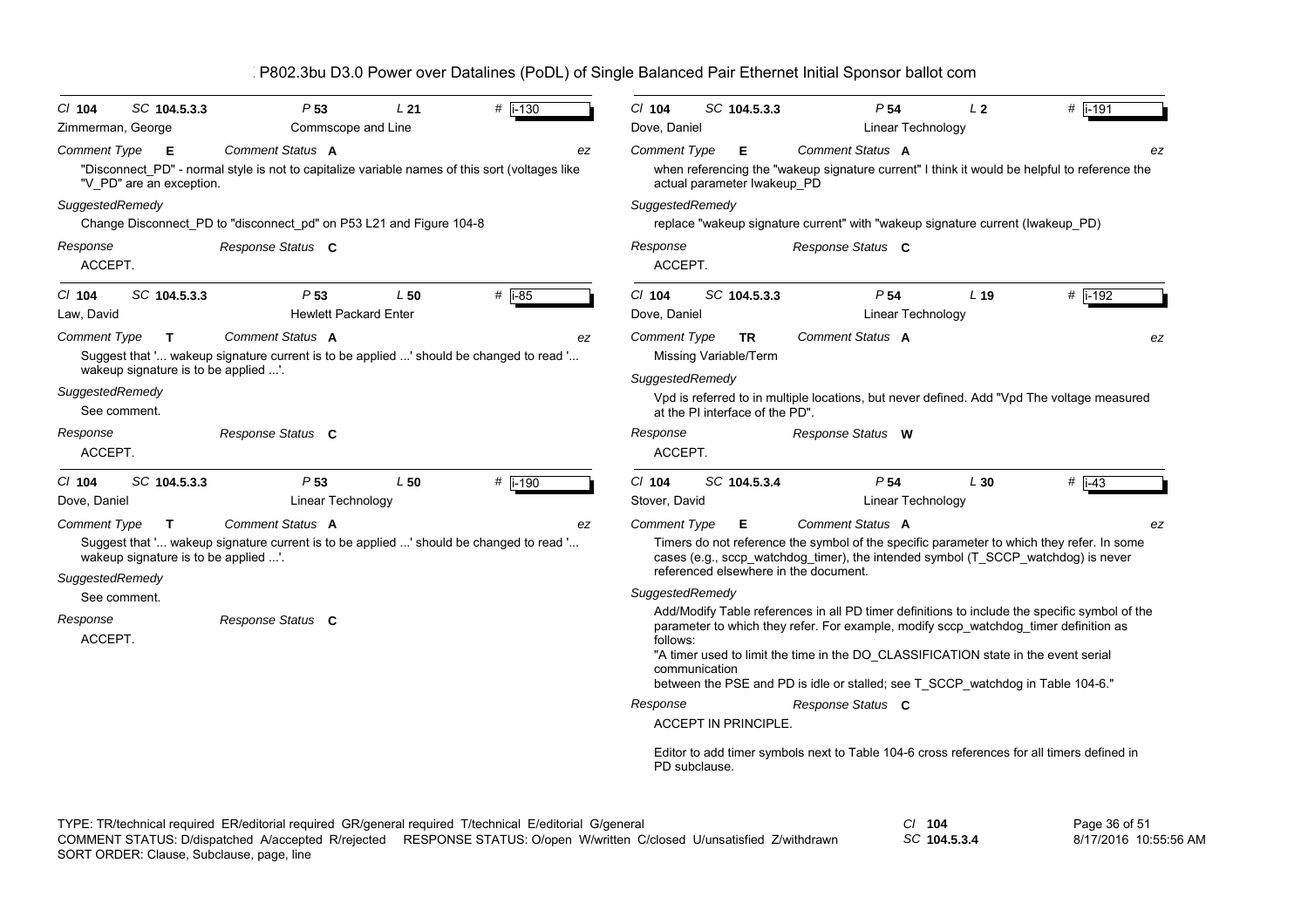| $CI$ 104<br>Stover, David              | SC 104.5.3.4                           | P <sub>54</sub><br>Linear Technology                                                                                                                                | L36            | # $\overline{1}$ -40 | C/ 104<br>Law, David        | SC 104.5.4                                                                                                                      |
|----------------------------------------|----------------------------------------|---------------------------------------------------------------------------------------------------------------------------------------------------------------------|----------------|----------------------|-----------------------------|---------------------------------------------------------------------------------------------------------------------------------|
|                                        |                                        |                                                                                                                                                                     |                |                      |                             |                                                                                                                                 |
| <b>Comment Type</b>                    | Е                                      | Comment Status A                                                                                                                                                    |                | ez                   | <b>Comment Type</b>         | т<br>Co                                                                                                                         |
| SuggestedRemedy                        |                                        | Timer name "tpowerdly timer" could be made to better reflect parameter symbol.<br>Replace all instances of "tpowerdly timer" in 104.5.3 with "tpower dly timer".    |                |                      |                             | Subclause 104.5.4 'PD signa<br>when VPD is less than Vsig<br>104-4), this seems to require<br>the range 4.3 V max to 3.6 V      |
| Response<br>ACCEPT.                    |                                        | Response Status C                                                                                                                                                   |                |                      |                             | 104.5.6.2 'Input current' howe<br>shall draw current in the rang<br>min < VPD < Vsleep max as<br>is 3.5 V (Table 104-3, item 10 |
| $Cl$ 104                               | SC 104.5.3.6                           | P <sub>55</sub>                                                                                                                                                     | L <sub>1</sub> | # i-222              | conflicting requirements.   |                                                                                                                                 |
| Gardner, Andrew                        |                                        | Linear Technology                                                                                                                                                   |                |                      | SuggestedRemedy             |                                                                                                                                 |
| <b>Comment Type</b>                    | <b>TR</b>                              | Comment Status A                                                                                                                                                    |                | nonez                | Please clarify.             |                                                                                                                                 |
|                                        |                                        | PD state diagram behavior in the FAULT state needs to be clarified.                                                                                                 |                |                      | Response                    | Res                                                                                                                             |
| SuggestedRemedy                        |                                        |                                                                                                                                                                     |                |                      | <b>ACCEPT IN PRINCIPLE.</b> |                                                                                                                                 |
|                                        |                                        |                                                                                                                                                                     |                |                      |                             |                                                                                                                                 |
|                                        |                                        | Propose changing UCT to Ifault detected for arc from FAULT to DISCONNECT. Add<br>enable_mdi_power<=FALSE and present_mfvs<=FALSE to FAULT state assignments. Set    |                |                      | Change 104.5.4:             |                                                                                                                                 |
| remedy.                                |                                        | pd_fault<=FALSE in the DISCONNECT state. See gardner_3bu_03_0716.pdf for complete                                                                                   |                |                      |                             | "A PD shall present a valid de                                                                                                  |
| Response                               |                                        |                                                                                                                                                                     |                |                      |                             |                                                                                                                                 |
|                                        | ACCEPT IN PRINCIPLE.                   | Response Status C                                                                                                                                                   |                |                      | to                          |                                                                                                                                 |
|                                        | Adopt remedy as shown on slides 3-4 of |                                                                                                                                                                     |                |                      |                             | "A PD shall enable a valid de<br>PD may enable a valid detect                                                                   |
|                                        |                                        | http://www.ieee802.org/3/bu/public/jul16/gardner_3bu_03a_0716.pdf.                                                                                                  |                |                      |                             | Editor's note: the remedy to the                                                                                                |
| $Cl$ 104                               | SC 104.5.4                             | P <sub>54</sub>                                                                                                                                                     | L39            | $#$ i-226            |                             | 106. The adopted text for 104                                                                                                   |
| Dove, Daniel                           |                                        | Linear Technology                                                                                                                                                   |                |                      |                             | "A PD that does not impleme                                                                                                     |
|                                        | <b>GR</b>                              | Comment Status R                                                                                                                                                    |                | nonez                |                             |                                                                                                                                 |
|                                        |                                        | DA: I would like to see PDs not be required to show a valid signature during detection.<br>This would allow them to only be powered by PSEs that do classification. |                |                      |                             | less than Vsig enable max."                                                                                                     |
|                                        |                                        |                                                                                                                                                                     |                |                      |                             |                                                                                                                                 |
| <b>Comment Type</b><br>SuggestedRemedy | See abramson 01bu 0516.pdf             |                                                                                                                                                                     |                |                      |                             | VPD is less than Vsig_enable                                                                                                    |
| Response                               |                                        | Response Status C                                                                                                                                                   |                |                      |                             |                                                                                                                                 |

This comment was WITHDRAWN by the commenter.

| Law. David                   | <b>Hewlett Packard Enter</b>                                                                                                                                                                                                                                                                                                                                                                                                                                                                                                                                                                                                                                                                                                                                  |       |
|------------------------------|---------------------------------------------------------------------------------------------------------------------------------------------------------------------------------------------------------------------------------------------------------------------------------------------------------------------------------------------------------------------------------------------------------------------------------------------------------------------------------------------------------------------------------------------------------------------------------------------------------------------------------------------------------------------------------------------------------------------------------------------------------------|-------|
| Comment Type<br>$\mathbf{T}$ | Comment Status A                                                                                                                                                                                                                                                                                                                                                                                                                                                                                                                                                                                                                                                                                                                                              | nonez |
| conflicting requirements.    | Subclause 104.5.4 'PD signature' states that 'A PD shall present a valid detection signature<br>when VPD is less than Vsig_enable.'. Since Vsig_enable is 4.3 V max to 3.6 V min (Table<br>104-4), this seems to require a valid detection signature to be present from a threshold in<br>the range 4.3 V max to 3.6 V min and any voltage less than that threshold. Subclause<br>104.5.6.2 'Input current' however states that 'A PD that requires detection and power-up<br>shall draw current in the range of IWakeup_PD for at least TWakeup_PD when Vsleep_PD<br>min < VPD < Vsleep max as specified in Table 104-3 and Table 104-6.'. Since Vsleep max<br>is $3.5$ V (Table 104-3, item 10), less than the Vsig enable min $(3.6V)$ . These seems to be |       |
| SuggestedRemedy              |                                                                                                                                                                                                                                                                                                                                                                                                                                                                                                                                                                                                                                                                                                                                                               |       |
| Please clarify.              |                                                                                                                                                                                                                                                                                                                                                                                                                                                                                                                                                                                                                                                                                                                                                               |       |
| Response                     | Response Status C                                                                                                                                                                                                                                                                                                                                                                                                                                                                                                                                                                                                                                                                                                                                             |       |
| <b>ACCEPT IN PRINCIPLE.</b>  |                                                                                                                                                                                                                                                                                                                                                                                                                                                                                                                                                                                                                                                                                                                                                               |       |
| Change 104.5.4:              |                                                                                                                                                                                                                                                                                                                                                                                                                                                                                                                                                                                                                                                                                                                                                               |       |
|                              | "A PD shall present a valid detection signature when VPD is less than Vsig enable."                                                                                                                                                                                                                                                                                                                                                                                                                                                                                                                                                                                                                                                                           |       |
| to                           |                                                                                                                                                                                                                                                                                                                                                                                                                                                                                                                                                                                                                                                                                                                                                               |       |
|                              | "A PD shall enable a valid detection signature when VPD is less than Vsig enable min. A<br>PD may enable a valid detection signature when VPD is less than Vsig enable max."                                                                                                                                                                                                                                                                                                                                                                                                                                                                                                                                                                                  |       |
|                              | Editor's note: the remedy to this comment was combined with the remedy to comment i-                                                                                                                                                                                                                                                                                                                                                                                                                                                                                                                                                                                                                                                                          |       |

*SC* **104.5.4** *P* 55 *L* 39

106. The adopted text for 104.5.4 is  $\Lambda$  PD that does not implement classification shall enable a valid detection signature when VPD is less than Vsig\_enable min and may enable a valid detection signature when VPD is

TYPE: TR/technical required ER/editorial required GR/general required T/technical E/editorial G/general *Cl* **104** SORT ORDER: Clause, Subclause, page, line COMMENT STATUS: D/dispatched A/accepted R/rejected RESPONSE STATUS: O/open W/written C/closed U/unsatisfied Z/withdrawn

*SC* **104.5.4**

Page 37 of 51 8/17/2016 10:55:56 AM

 $#$  i-65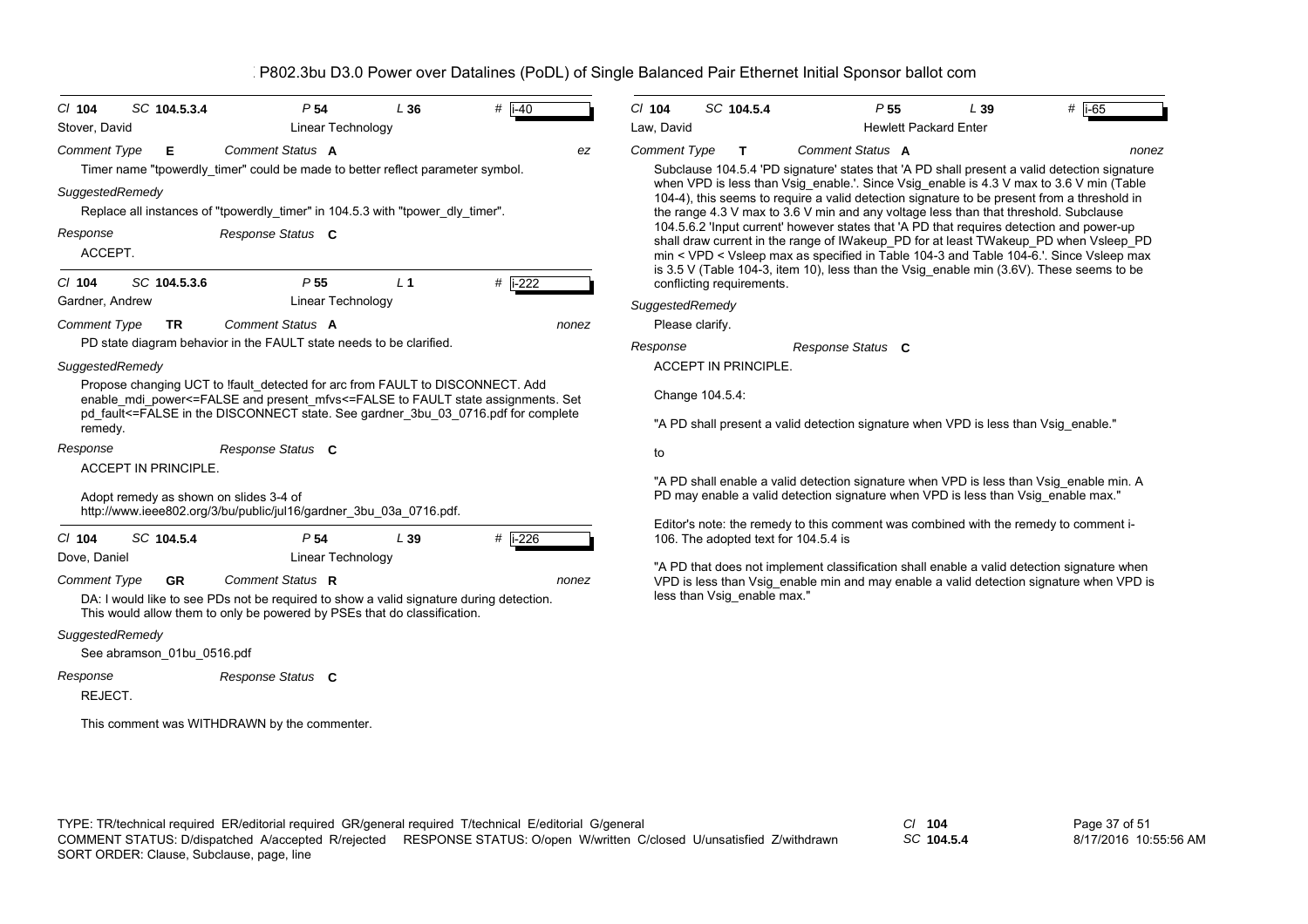| SC 104.5.4<br>$CI$ 104                                                                                                                                                                                                                                                  | P <sub>55</sub>                                                                                                                                                                                                                                                                                                                                                          | L39 | $#$ i-193   | $Cl$ 104                                                                                                                                                                                                                                                                          | SC 104.5.4                                                                                                                                                                                                                                                                                                                                           | P <sub>55</sub>                                                                                                                                                                 |                              | $L$ 49 | #  i-195 |
|-------------------------------------------------------------------------------------------------------------------------------------------------------------------------------------------------------------------------------------------------------------------------|--------------------------------------------------------------------------------------------------------------------------------------------------------------------------------------------------------------------------------------------------------------------------------------------------------------------------------------------------------------------------|-----|-------------|-----------------------------------------------------------------------------------------------------------------------------------------------------------------------------------------------------------------------------------------------------------------------------------|------------------------------------------------------------------------------------------------------------------------------------------------------------------------------------------------------------------------------------------------------------------------------------------------------------------------------------------------------|---------------------------------------------------------------------------------------------------------------------------------------------------------------------------------|------------------------------|--------|----------|
| Dove, Daniel                                                                                                                                                                                                                                                            | Linear Technology                                                                                                                                                                                                                                                                                                                                                        |     |             | Dove, Daniel                                                                                                                                                                                                                                                                      |                                                                                                                                                                                                                                                                                                                                                      |                                                                                                                                                                                 | Linear Technology            |        |          |
| <b>Comment Type</b><br>т                                                                                                                                                                                                                                                | Comment Status R                                                                                                                                                                                                                                                                                                                                                         |     | nonez       | <b>Comment Type</b>                                                                                                                                                                                                                                                               | T                                                                                                                                                                                                                                                                                                                                                    | Comment Status R                                                                                                                                                                |                              |        | nonez    |
|                                                                                                                                                                                                                                                                         | DL: Subclause 104.5.4 'PD signature' states that 'A PD shall present a valid detection<br>signature when VPD is less than Vsig enable.'. Since Vsig enable is 4.3 V max to 3.6 V<br>min (Table 104-4), this seems to require a valid detection signature to be present from a<br>threshold in the range 4.3 V max to 3.6 V min and any voltage less than that threshold. |     |             |                                                                                                                                                                                                                                                                                   | DL: While it is correct that 'A PD that presents a signature within the limits set out in Table<br>104-4 is assured to pass detection.', it may however be prudent to add that it may not<br>necessarily be powered due to the PSE not having sufficient available power (transition<br>from CLASSIFICATION EVAL to RESTART due to !power avalible). |                                                                                                                                                                                 |                              |        |          |
|                                                                                                                                                                                                                                                                         | Subclause 104.5.6.2 'Input current' however states that 'A PD that requires detection and                                                                                                                                                                                                                                                                                |     |             | SuggestedRemedy                                                                                                                                                                                                                                                                   |                                                                                                                                                                                                                                                                                                                                                      |                                                                                                                                                                                 |                              |        |          |
| power-up shall draw current in the range of IWakeup PD for at least TWakeup PD when<br>Vsleep_PD min < VPD < Vsleep max as specified in Table 104-3 and Table 104-6.'. Since<br>Vsleep max is 3.5 V (Table 104-3, item 10), less than the Vsig_enable min (3.6V). These |                                                                                                                                                                                                                                                                                                                                                                          |     |             |                                                                                                                                                                                                                                                                                   |                                                                                                                                                                                                                                                                                                                                                      | Suggest the text ' pass detection.' be changed to read ' pass detection, although may<br>not necessarily be powered due to the PSE being unable to source the required power.'. |                              |        |          |
| seems to be conflicting requirements.                                                                                                                                                                                                                                   |                                                                                                                                                                                                                                                                                                                                                                          |     |             | Response                                                                                                                                                                                                                                                                          |                                                                                                                                                                                                                                                                                                                                                      | Response Status C                                                                                                                                                               |                              |        |          |
| SuggestedRemedy                                                                                                                                                                                                                                                         |                                                                                                                                                                                                                                                                                                                                                                          |     |             | REJECT.                                                                                                                                                                                                                                                                           |                                                                                                                                                                                                                                                                                                                                                      |                                                                                                                                                                                 |                              |        |          |
| Please clarify.                                                                                                                                                                                                                                                         |                                                                                                                                                                                                                                                                                                                                                                          |     |             |                                                                                                                                                                                                                                                                                   |                                                                                                                                                                                                                                                                                                                                                      | This comment was WITHDRAWN by the commenter.                                                                                                                                    |                              |        |          |
| Response Status C<br>Response                                                                                                                                                                                                                                           |                                                                                                                                                                                                                                                                                                                                                                          |     |             |                                                                                                                                                                                                                                                                                   |                                                                                                                                                                                                                                                                                                                                                      |                                                                                                                                                                                 |                              |        |          |
| REJECT.                                                                                                                                                                                                                                                                 |                                                                                                                                                                                                                                                                                                                                                                          |     |             | $CI$ 104                                                                                                                                                                                                                                                                          | SC 104.5.4                                                                                                                                                                                                                                                                                                                                           | P <sub>55</sub>                                                                                                                                                                 |                              | $L$ 49 | $#$ i-66 |
|                                                                                                                                                                                                                                                                         | This comment was WITHDRAWN by the commenter.                                                                                                                                                                                                                                                                                                                             |     |             | Law, David                                                                                                                                                                                                                                                                        |                                                                                                                                                                                                                                                                                                                                                      |                                                                                                                                                                                 | <b>Hewlett Packard Enter</b> |        |          |
|                                                                                                                                                                                                                                                                         |                                                                                                                                                                                                                                                                                                                                                                          |     |             | <b>Comment Type</b>                                                                                                                                                                                                                                                               | T                                                                                                                                                                                                                                                                                                                                                    | Comment Status R                                                                                                                                                                |                              |        | ez       |
| SC 104.5.4<br>$CI$ 104<br>Dove, Daniel                                                                                                                                                                                                                                  | P <sub>55</sub><br>Linear Technology                                                                                                                                                                                                                                                                                                                                     | L45 | # $i - 194$ | While it is correct that 'A PD that presents a signature within the limits set out in Table 104-<br>4 is assured to pass detection.', it may however be prudent to add that it may not<br>necessarily be powered due to the PSE not having sufficient available power (transition |                                                                                                                                                                                                                                                                                                                                                      |                                                                                                                                                                                 |                              |        |          |
| <b>Comment Type</b><br>Е                                                                                                                                                                                                                                                | Comment Status A                                                                                                                                                                                                                                                                                                                                                         |     | ez          |                                                                                                                                                                                                                                                                                   |                                                                                                                                                                                                                                                                                                                                                      | from CLASSIFICATION EVAL to RESTART due to !power avalible).                                                                                                                    |                              |        |          |
|                                                                                                                                                                                                                                                                         | The text says "A valid PD detection signature shall have the characteristics of Table 104-                                                                                                                                                                                                                                                                               |     |             | SuggestedRemedy                                                                                                                                                                                                                                                                   |                                                                                                                                                                                                                                                                                                                                                      |                                                                                                                                                                                 |                              |        |          |
| SuggestedRemedy                                                                                                                                                                                                                                                         | 4." which is ambiguous. Does it mean "all of the characteristics" or "at least one"?                                                                                                                                                                                                                                                                                     |     |             | Suggest the text ' pass detection.' be changed to read ' pass detection, although may<br>not necessarily be powered due to the PSE being unable to source the required power.'.                                                                                                   |                                                                                                                                                                                                                                                                                                                                                      |                                                                                                                                                                                 |                              |        |          |
|                                                                                                                                                                                                                                                                         | replace with "A valid PD detection signature shall have all of the characteristics of Table                                                                                                                                                                                                                                                                              |     |             | Response                                                                                                                                                                                                                                                                          |                                                                                                                                                                                                                                                                                                                                                      | Response Status C                                                                                                                                                               |                              |        |          |
| $104 - 4.$ "                                                                                                                                                                                                                                                            |                                                                                                                                                                                                                                                                                                                                                                          |     |             | REJECT.                                                                                                                                                                                                                                                                           |                                                                                                                                                                                                                                                                                                                                                      |                                                                                                                                                                                 |                              |        |          |
| Response<br>ACCEPT.                                                                                                                                                                                                                                                     | Response Status C                                                                                                                                                                                                                                                                                                                                                        |     |             |                                                                                                                                                                                                                                                                                   |                                                                                                                                                                                                                                                                                                                                                      | While the explanatory text is useful, it is inappropriate because it describes PSE behaviour.                                                                                   |                              |        |          |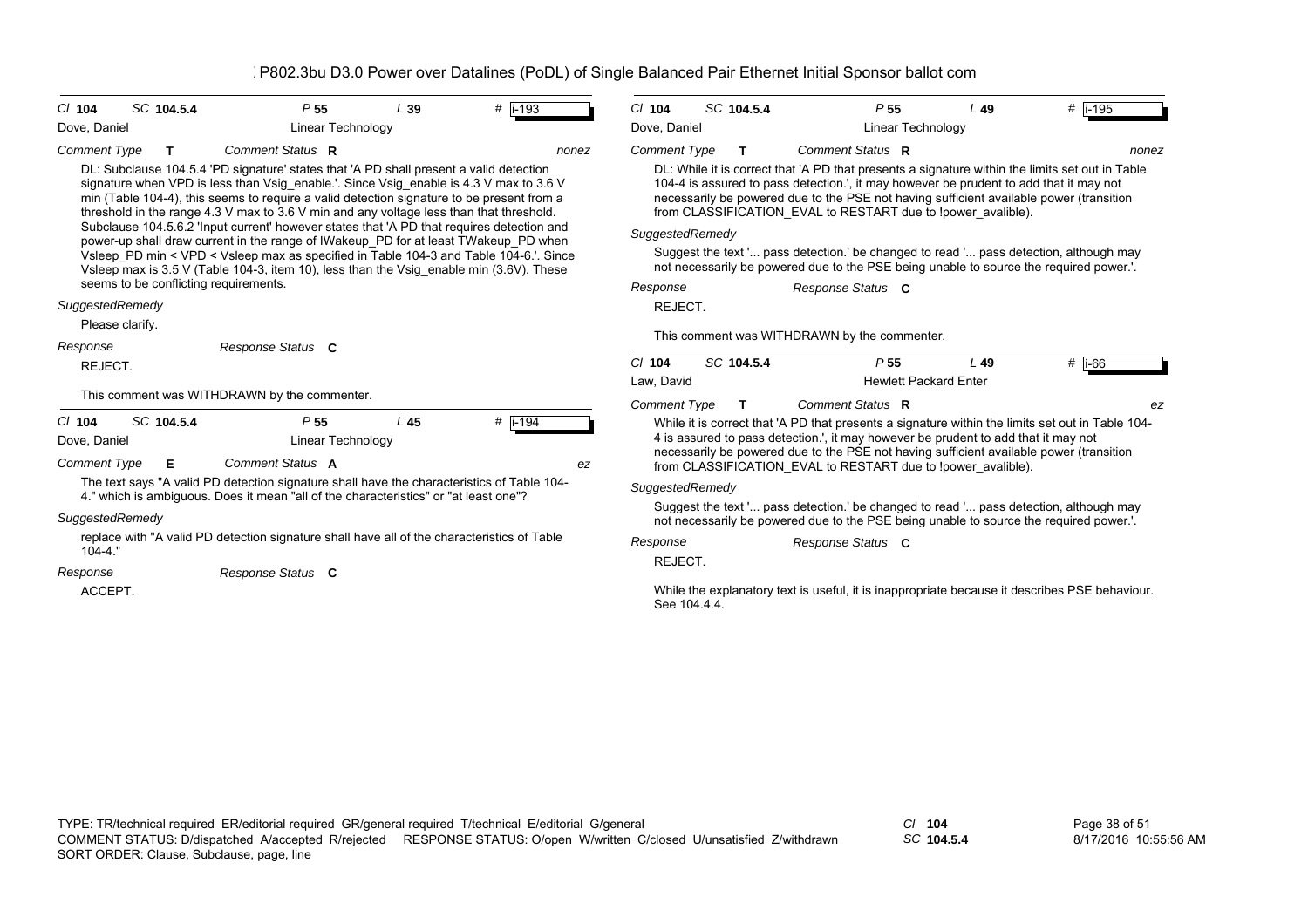| CI 104                                                                                                                                                                                                                                                                      | SC 104.5.4 | P <sub>56</sub>                                                                                                                                                               | L <sub>1</sub> | #  i-196 | $Cl$ 104                  | SC 104.5.6                   |    | P <sub>57</sub>                                                                                                                                                                                 | $L_6$          | #  i-197 |
|-----------------------------------------------------------------------------------------------------------------------------------------------------------------------------------------------------------------------------------------------------------------------------|------------|-------------------------------------------------------------------------------------------------------------------------------------------------------------------------------|----------------|----------|---------------------------|------------------------------|----|-------------------------------------------------------------------------------------------------------------------------------------------------------------------------------------------------|----------------|----------|
| Dove, Daniel                                                                                                                                                                                                                                                                |            | Linear Technology                                                                                                                                                             |                |          | Dove, Daniel              |                              |    | <b>Linear Technology</b>                                                                                                                                                                        |                |          |
| <b>Comment Type</b>                                                                                                                                                                                                                                                         | т          | Comment Status A<br>Subclause 104.1.2 'Relationship of PoDL to the IEEE 802.3 architecture' states that 'The                                                                  |                |          | <b>Comment Type</b><br>ez |                              | T. | Comment Status R<br>Subclause 104.5.6.1 'PD input voltage' states that 'The PD shall remain off until the input                                                                                 |                | ez       |
| Power Interface (PI) is the generic term that refers to the mechanical and electrical<br>interface between the PSE or PD and the transmission medium.'. Based on this suggest<br>the term 'PI' should be used rather than 'connector' when referencing a measurement point. |            |                                                                                                                                                                               |                |          |                           | Von max as 5.75 V (item 4a). |    | voltage reaches a value in the range of VOn, as specified in Table 104-6, after a delay<br>greater than Tpower dly.'. For the case of a 12 V unregulated PSE 104-6 however lists                |                |          |
| SuggestedRemedy                                                                                                                                                                                                                                                             |            |                                                                                                                                                                               |                |          |                           |                              |    | Subclause 104.5.6.1 however also states that 'The PD shall turn on or off without startup                                                                                                       |                |          |
|                                                                                                                                                                                                                                                                             |            | Suggest that that text ' measured at PD connector' should be changed to read '<br>measured at PD PI' here and on line 12 as well.                                             |                |          |                           |                              |    | oscillation and within the first trial when a voltage in the range of VPSE (as defined in Table<br>104-1) is applied with a series resistance within the range of valid channel resistance. For |                |          |
| Response<br>ACCEPT.                                                                                                                                                                                                                                                         |            | Response Status C                                                                                                                                                             |                |          | as 5.6 V.                 |                              |    | the case of a 12 V unregulated PSE Table 104-1 lists VPSE(min) for a Class code 0 PSE                                                                                                           |                |          |
| CI 104                                                                                                                                                                                                                                                                      | SC 104.5.4 | P <sub>56</sub>                                                                                                                                                               | L <sub>1</sub> | # i-67   |                           |                              |    | Based on the above it appears that a conformant class code 0 PD need not turn on until<br>5.75 V (Von max), yet Subclause 104.5.6.1 requires that it turn on when a PSE supplies                |                |          |
| Law, David                                                                                                                                                                                                                                                                  |            | <b>Hewlett Packard Enter</b>                                                                                                                                                  |                |          |                           |                              |    | 5.6 V through a series resistance within the range of valid channel resistance.                                                                                                                 |                |          |
| <b>Comment Type</b>                                                                                                                                                                                                                                                         | т          | Comment Status A                                                                                                                                                              |                |          | ez                        | SuggestedRemedy              |    |                                                                                                                                                                                                 |                |          |
|                                                                                                                                                                                                                                                                             |            | Subclause 104.1.2 'Relationship of PoDL to the IEEE 802.3 architecture' states that 'The                                                                                      |                |          |                           |                              |    | Please verify the respective values.                                                                                                                                                            |                |          |
|                                                                                                                                                                                                                                                                             |            | Power Interface (PI) is the generic term that refers to the mechanical and electrical<br>interface between the PSE or PD and the transmission medium.'. Based on this suggest |                |          | Response                  |                              |    | Response Status C                                                                                                                                                                               |                |          |
|                                                                                                                                                                                                                                                                             |            | the term 'PI' should be used rather than 'connector' when referencing a measurement point.                                                                                    |                |          | REJECT.                   |                              |    |                                                                                                                                                                                                 |                |          |
| SuggestedRemedy                                                                                                                                                                                                                                                             |            |                                                                                                                                                                               |                |          |                           |                              |    | This comment was WITHDRAWN by the commenter.                                                                                                                                                    |                |          |
|                                                                                                                                                                                                                                                                             |            | Suggest that that text ' measured at PD connector' should be changed to read '<br>measured at PD PI' here and on line 12 as well.                                             |                |          | $Cl$ 104                  | SC 104.5.6                   |    | P <sub>57</sub>                                                                                                                                                                                 | L <sub>6</sub> | $#$ i-41 |
| Response                                                                                                                                                                                                                                                                    |            | Response Status C                                                                                                                                                             |                |          | Stover, David             |                              |    | Linear Technology                                                                                                                                                                               |                |          |
| ACCEPT.                                                                                                                                                                                                                                                                     |            |                                                                                                                                                                               |                |          | <b>Comment Type</b>       |                              | Е  | Comment Status A                                                                                                                                                                                |                | ez       |
|                                                                                                                                                                                                                                                                             |            |                                                                                                                                                                               |                |          |                           |                              |    | Mixed case usage in draft, "V_On" and "V_ON". "V_On" is the defined symbol.                                                                                                                     |                |          |
|                                                                                                                                                                                                                                                                             |            |                                                                                                                                                                               |                |          |                           | SuggestedRemedy              |    |                                                                                                                                                                                                 |                |          |
|                                                                                                                                                                                                                                                                             |            |                                                                                                                                                                               |                |          |                           |                              |    | Replace all instances of "V_ON" with "V_On".                                                                                                                                                    |                |          |
|                                                                                                                                                                                                                                                                             |            |                                                                                                                                                                               |                |          | Response                  |                              |    | Response Status C                                                                                                                                                                               |                |          |
|                                                                                                                                                                                                                                                                             |            |                                                                                                                                                                               |                |          | ACCEPT.                   |                              |    |                                                                                                                                                                                                 |                |          |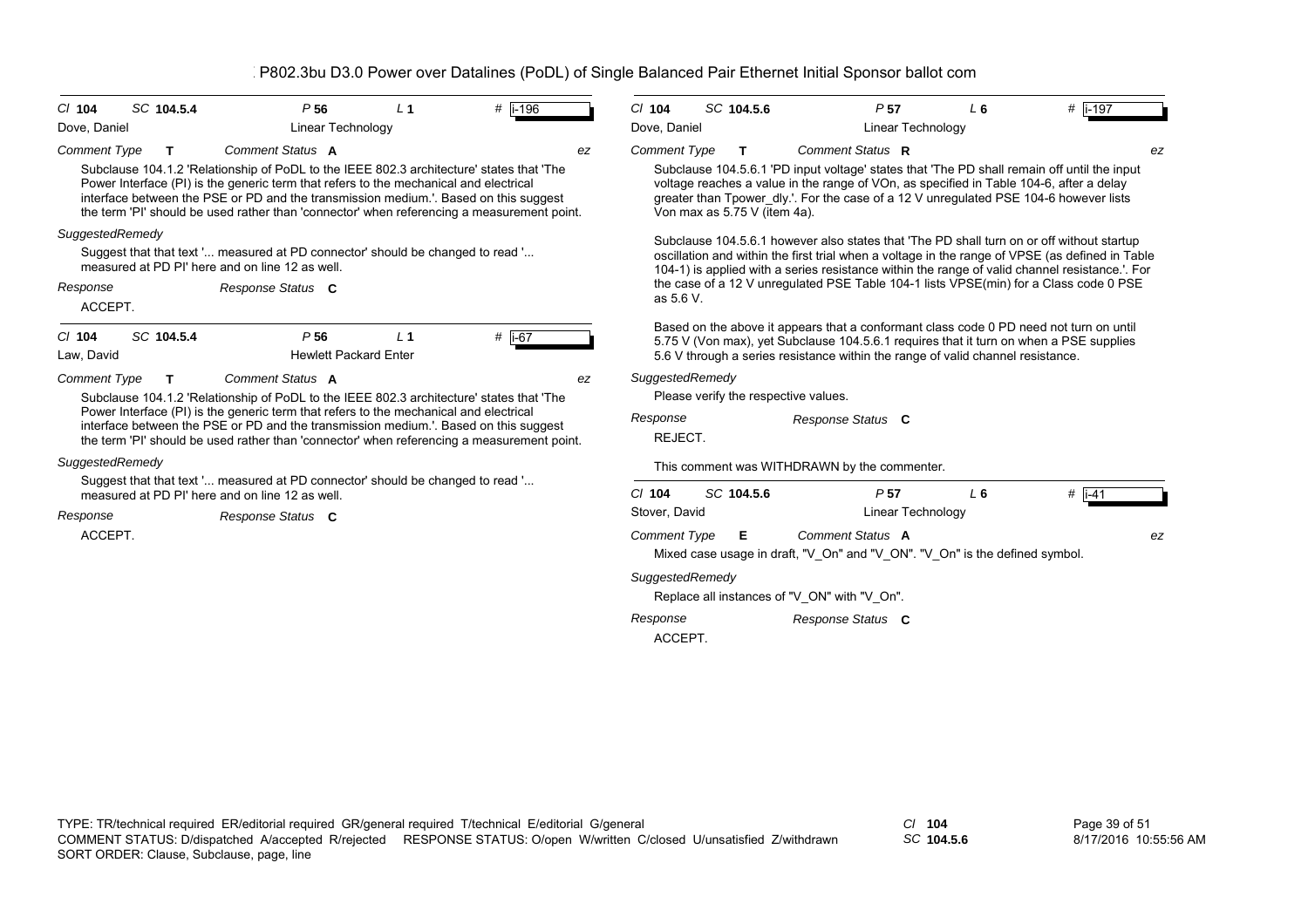*nonez*

| C/104      | SC 104.5.6 | P 57 |                              | # li-68 |  |  |  |
|------------|------------|------|------------------------------|---------|--|--|--|
| Law. David |            |      | <b>Hewlett Packard Enter</b> |         |  |  |  |

*Comment Type* **T** *Comment Status* **A**

Subclause 104.5.6.1 'PD input voltage' states that 'The PD shall remain off until the input voltage reaches a value in the range of VOn, as specified in Table 104-6, after a delay greater than Tpower dly.'. For the case of a 12 V unregulated PSE 104-6 however lists Von max as 5.75 V (item 4a).

Subclause 104.5.6.1 however also states that 'The PD shall turn on or off without startup oscillation and within the first trial when a voltage in the range of VPSE (as defined in Table 104-1) is applied with a series resistance within the range of valid channel resistance.'. For the case of a 12 V unregulated PSE Table 104-1 lists VPSE(min) for a Class code 0 PSE as 5.6 V.

Based on the above it appears that a conformant class code 0 PD need not turn on until 5.75 V (Von max), yet Subclause 104.5.6.1 requires that it turn on when a PSE supplies 5.6 V through a series resistance within the range of valid channel resistance.

# *SuggestedRemedy*

Please verify the respective values.

*Response*

ACCEPT IN PRINCIPLE. *Response Status* **C**

The values are correct. Since the open-circuit VPSE min for class 0 is 6V, the PD is assured of being able to turn on if its Von max is 5.75V. After the PD is drawing power from the PI, the VPSE may drop to as low as 5.6V and VPD may drop as low as 4.94V. The PD Voff min of 3.6V ensures that the PD will remain on.

| $CI$ 104     | SC 104.5.6 | P 57                         | L 13 | #<br>li-69 |
|--------------|------------|------------------------------|------|------------|
| Law. David   |            | <b>Hewlett Packard Enter</b> |      |            |
| Comment Type |            | Comment Status A             |      | nonez      |

*Comment Type* **T** *Comment Status* **A**

Subclause 104.5.6.1 'PD input voltage' states that 'Once the PD is turned on, the PD may remain on in the input voltage range less than VOn min but greater than VOff.'. Based on this I suspect that there may be an error for the unregulated 24 V class values in Table 104- 6 for Von min (item 4d) which is 17.8 V and Voff (item 5d) which is 19.5 V. For this class, unlike all others, the Von min is lower that the Voff value, hence there is no range where VOn min is greater than VOff.

*SuggestedRemedy*

If these values are correct, the text is subclause 104.5.6.1 may need clarified for the unregulated 24 V class.

*Response Status* **C** *Response*

ACCEPT IN PRINCIPI F

Delete the VOn min specifications from Table 104-6 for all PD classes

Change 104.5.6.1 from

The PD shall remain off until the input voltage reaches a value in the range of VOn, as specified in Table 104–6, after a delay greater than Tpower, dly. Once the PD is turned on, the PD may remain on in the input voltage range less than VOn min but greater than VOff. When the input voltage is less than VOff min, as specified in Table 104–6, the PD shall be turned off.

To

The PD shall turn on at a voltage less than or equal to VOn max and with a delay greater than Tpower, dly min. After the PD turns on, the PD shall stay on over the range from VPD min to VPSE max. The PD shall turn off at a voltage in the range of VPD min to VOff min. Table 104-1 defines the values for VPD min and VPSE max. Table 104-6 defines the values for VOn, Tpower\_dly, and Voff.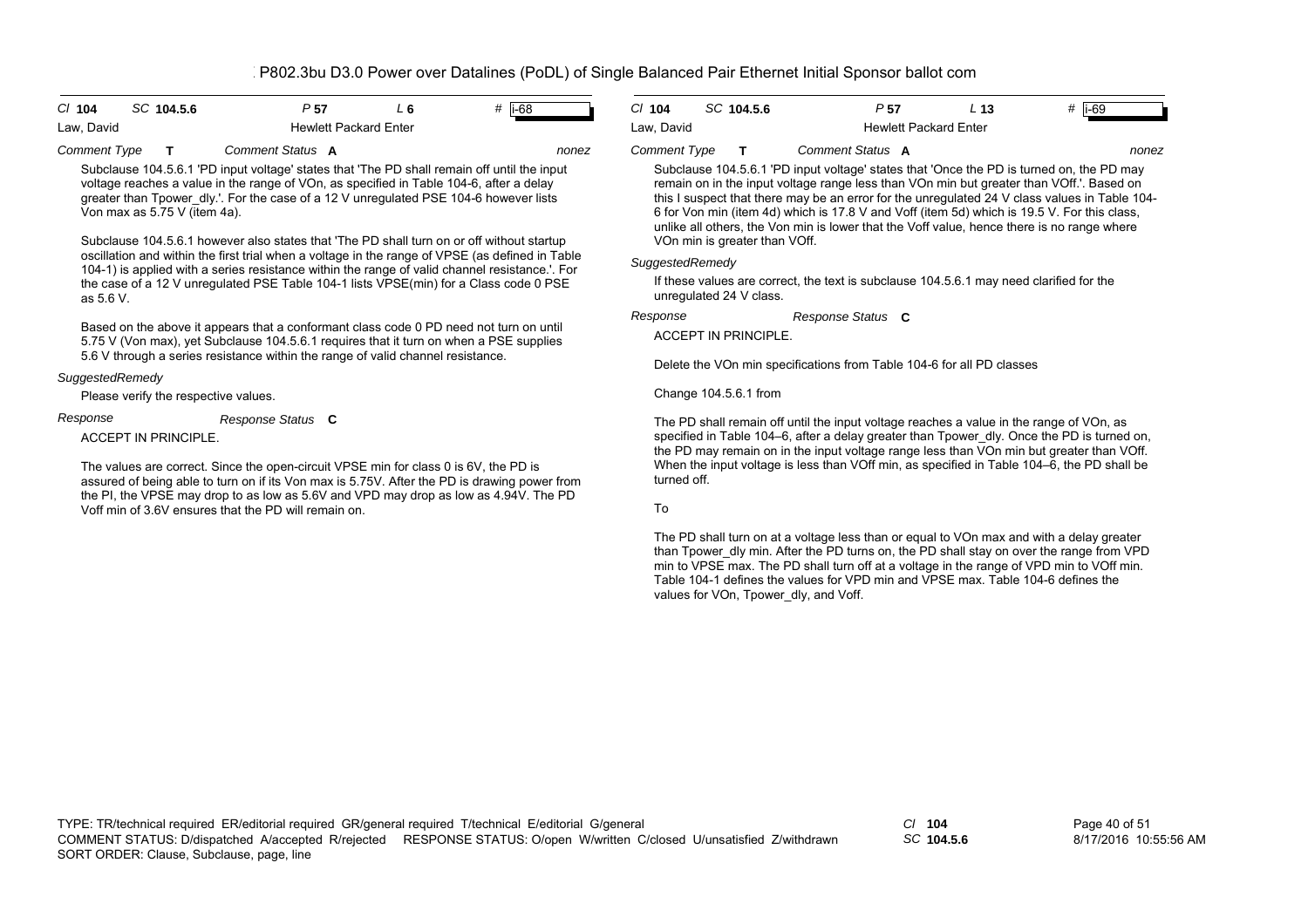| $CI$ 104            | SC 104.5.6                          | P <sub>57</sub>                                                                                                                                                                          | L <sub>13</sub> | # i-198  | $Cl$ 104                                                      | SC 104.5.6                         |  | P <sub>57</sub>                                                                         | L44             | $#$ i-199 |  |
|---------------------|-------------------------------------|------------------------------------------------------------------------------------------------------------------------------------------------------------------------------------------|-----------------|----------|---------------------------------------------------------------|------------------------------------|--|-----------------------------------------------------------------------------------------|-----------------|-----------|--|
| Dove, Daniel        |                                     | Linear Technology                                                                                                                                                                        |                 |          | Dove, Daniel                                                  |                                    |  | Linear Technology                                                                       |                 |           |  |
| <b>Comment Type</b> | T.                                  | Comment Status R                                                                                                                                                                         |                 | nonez    | Comment Type                                                  | $\mathbf{T}$                       |  | <b>Comment Status A</b>                                                                 |                 | ez        |  |
|                     |                                     | DL: Subclause 104.5.6.1 'PD input voltage' states that 'Once the PD is turned on, the PD                                                                                                 |                 |          |                                                               |                                    |  | DL: There is no SLEEP and WAKEUP states that I can see in the PD state diagram.         |                 |           |  |
|                     |                                     | may remain on in the input voltage range less than VOn min but greater than VOff.'. Based<br>on this I suspect that there may be an error for the unregulated 24 V class values in Table |                 |          |                                                               | SuggestedRemedy                    |  |                                                                                         |                 |           |  |
|                     |                                     | 104-6 for Von min (item 4d) which is 17.8 V and Voff (item 5d) which is 19.5 V. For this                                                                                                 |                 |          |                                                               |                                    |  | Suggest that 'Power supply voltage during SLEEP and WAKEUP states' should be            |                 |           |  |
|                     | where VOn min is greater than VOff. | class, unlike all others, the Von min is lower that the Voff value, hence there is no range                                                                                              |                 |          | changed to read 'Power supply voltage during PD_SLEEP state'. |                                    |  |                                                                                         |                 |           |  |
| SuggestedRemedy     |                                     |                                                                                                                                                                                          |                 |          | Response<br>ACCEPT.                                           |                                    |  | Response Status C                                                                       |                 |           |  |
|                     |                                     | If these values are correct, the text is subclause 104.5.6.1 may need clarified for the                                                                                                  |                 |          |                                                               |                                    |  |                                                                                         |                 |           |  |
|                     | unregulated 24 V class.             |                                                                                                                                                                                          |                 |          | $Cl$ 104                                                      | SC 104.5.6                         |  | P <sub>58</sub>                                                                         | L <sub>11</sub> | $#$ i-18  |  |
| Response            |                                     | Response Status C                                                                                                                                                                        |                 |          | Anslow, Peter                                                 |                                    |  | Ciena Corporation                                                                       |                 |           |  |
| REJECT.             |                                     |                                                                                                                                                                                          |                 |          | <b>Comment Type</b>                                           | Е                                  |  | <b>Comment Status A</b>                                                                 |                 | ez        |  |
|                     |                                     | This comment was WITHDRAWN by the commenter.                                                                                                                                             |                 |          |                                                               | for a particular cell in a table." |  | The IEEE style manual says "An em dash (--) should be used to indicate the lack of data |                 |           |  |
| $Cl$ 104            | SC 104.5.6                          | P <sub>57</sub>                                                                                                                                                                          | L30             | $#$ i-17 |                                                               | SuggestedRemedy                    |  |                                                                                         |                 |           |  |
| Anslow, Peter       |                                     | Ciena Corporation                                                                                                                                                                        |                 |          |                                                               |                                    |  | Insert an em dash (Ctrl-q Shft-q) in Table 104-6, Item 13, Min column and Table 104-7,  |                 |           |  |
| <b>Comment Type</b> | Е                                   | Comment Status A                                                                                                                                                                         |                 | ez       |                                                               | Item 4, Min column                 |  |                                                                                         |                 |           |  |
|                     | misconstrued as subtraction signs." | The IEEE style manual says "Dashes should never be used because they can be                                                                                                              |                 |          | Response<br>ACCEPT.                                           |                                    |  | Response Status C                                                                       |                 |           |  |
| SuggestedRemedy     |                                     |                                                                                                                                                                                          |                 |          |                                                               |                                    |  |                                                                                         |                 |           |  |
|                     |                                     | Change "Classes 1-3 and 5-9" to "Classes 1 to 3 and 5 to 9"                                                                                                                              |                 |          |                                                               |                                    |  |                                                                                         |                 |           |  |
| Response            |                                     | Response Status C                                                                                                                                                                        |                 |          |                                                               |                                    |  |                                                                                         |                 |           |  |
| ACCEPT.             |                                     |                                                                                                                                                                                          |                 |          |                                                               |                                    |  |                                                                                         |                 |           |  |
| $Cl$ 104            | SC 104.5.6                          | P <sub>57</sub>                                                                                                                                                                          | L44             | # i-70   |                                                               |                                    |  |                                                                                         |                 |           |  |
| Law, David          |                                     | <b>Hewlett Packard Enter</b>                                                                                                                                                             |                 |          |                                                               |                                    |  |                                                                                         |                 |           |  |
| Comment Type        | $\mathbf{T}$                        | Comment Status A                                                                                                                                                                         |                 | ez       |                                                               |                                    |  |                                                                                         |                 |           |  |
|                     |                                     | There is no SLEEP and WAKEUP states that I can see in the PD state diagram.                                                                                                              |                 |          |                                                               |                                    |  |                                                                                         |                 |           |  |
| SuggestedRemedy     |                                     |                                                                                                                                                                                          |                 |          |                                                               |                                    |  |                                                                                         |                 |           |  |
|                     |                                     | Suggest that 'Power supply voltage during SLEEP and WAKEUP states' should be<br>changed to read 'Power supply voltage during PD_SLEEP state'.                                            |                 |          |                                                               |                                    |  |                                                                                         |                 |           |  |
| Response            |                                     | Response Status C                                                                                                                                                                        |                 |          |                                                               |                                    |  |                                                                                         |                 |           |  |
| ACCEPT.             |                                     |                                                                                                                                                                                          |                 |          |                                                               |                                    |  |                                                                                         |                 |           |  |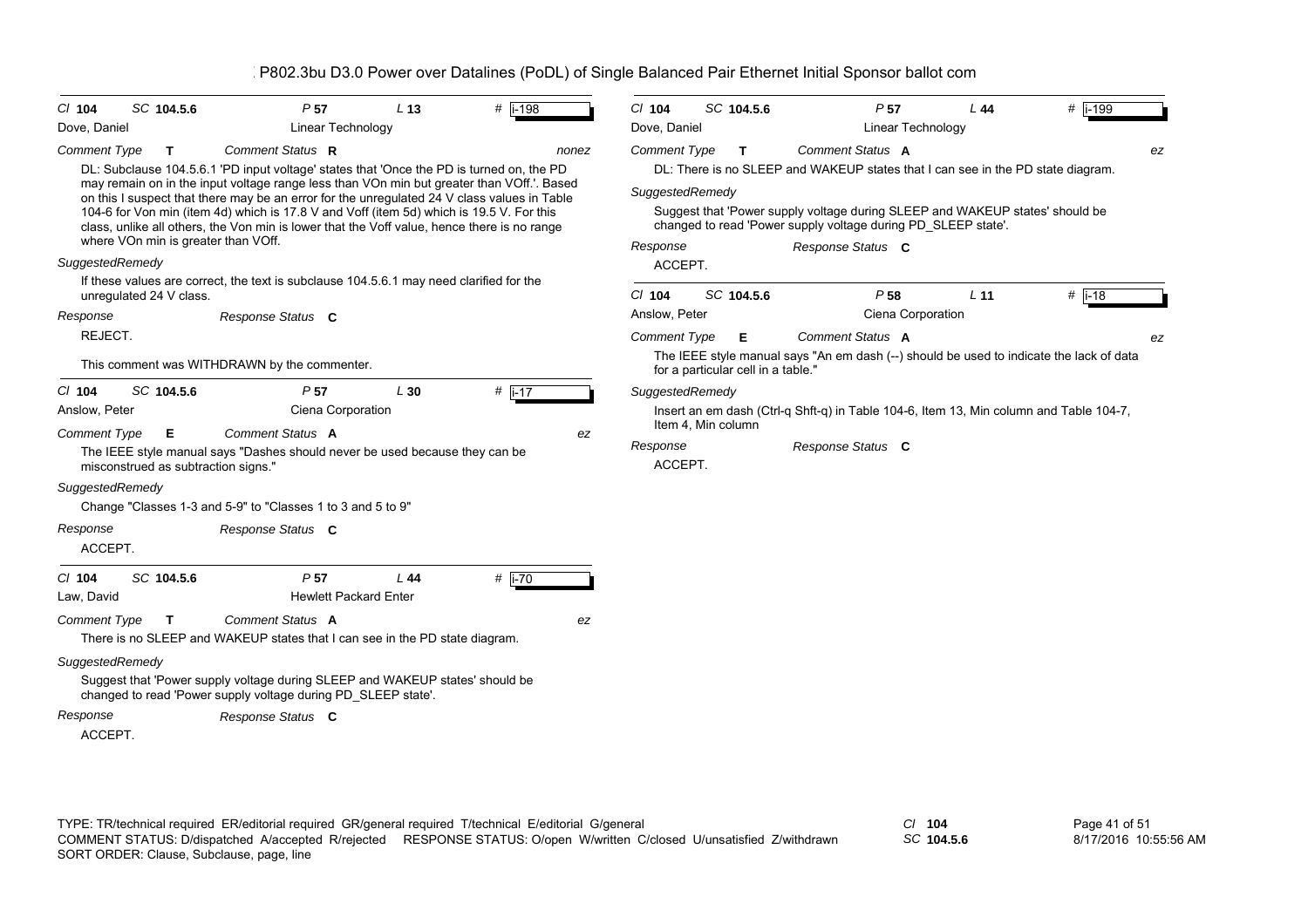| $P$ 58<br>SC 104.5.6.1<br>L22<br># $ i - 200 $<br>$CI$ 104                                                                                                                             | $Cl$ 104<br>SC 104.5.6.1<br>P <sub>58</sub><br># $ i - 71$<br>L28                                                                                                                                                                |  |  |  |  |
|----------------------------------------------------------------------------------------------------------------------------------------------------------------------------------------|----------------------------------------------------------------------------------------------------------------------------------------------------------------------------------------------------------------------------------|--|--|--|--|
| <b>Linear Technology</b><br>Dove, Daniel                                                                                                                                               | Law, David<br><b>Hewlett Packard Enter</b>                                                                                                                                                                                       |  |  |  |  |
| Comment Status A<br><b>Comment Type</b><br><b>TR</b><br>ez                                                                                                                             | <b>Comment Type</b><br>Comment Status A<br>T.<br>nonez                                                                                                                                                                           |  |  |  |  |
| The structure of this sentence is not optimum and lacks some specific technical content.                                                                                               | Subclause 104.5.6.1 'PD input voltage' requires that a voltage ' is applied with a series                                                                                                                                        |  |  |  |  |
| SuggestedRemedy                                                                                                                                                                        | resistance within the range of valid channel resistance. While I see that subclause 104.2<br>'Link segment' defines a maximum DC loop resistance, I'm not able to find a definition of                                           |  |  |  |  |
| Replace "The PD shall remain off until the input voltage reaches a value in the range of                                                                                               | the 'valid channel resistance'.                                                                                                                                                                                                  |  |  |  |  |
| VOn, as specified in Table 104-6, after a delay greater than Tpower_dly. " with "The PD<br>shall remain off for a time greater than Tpower dly after the input voltage (Vpd) reaches a | SuggestedRemedy                                                                                                                                                                                                                  |  |  |  |  |
| value in the range of VOn, as specified in Table 104-6." Add "When the input voltage is                                                                                                | Please add a cross reference to the subclause where valid channel resistance is defined.                                                                                                                                         |  |  |  |  |
| greater than vsig_disable, then the signature is disabled."                                                                                                                            | Response<br>Response Status C                                                                                                                                                                                                    |  |  |  |  |
| Response<br>Response Status C                                                                                                                                                          | <b>ACCEPT IN PRINCIPLE.</b>                                                                                                                                                                                                      |  |  |  |  |
| <b>ACCEPT IN PRINCIPLE.</b>                                                                                                                                                            | Editor to replace all instances of "channel resistance" with "DC loop resistance" and                                                                                                                                            |  |  |  |  |
| Editor's note: The response to this comment was changed from ACCEPT to REVISED.                                                                                                        | include cross reference to 104.2.                                                                                                                                                                                                |  |  |  |  |
| The remedy to this comment was not adopted in its entirety since it conflicts with the<br>remedy for comment i-69. The sentence in the suggested remedy "When the input voltage        | SC 104.5.6.1<br>P <sub>58</sub><br># i-201<br>$Cl$ 104<br>L28                                                                                                                                                                    |  |  |  |  |
| is greater than vsig disable, then the signature is disabled." was adopted since that portion                                                                                          | Dove, Daniel<br>Linear Technology                                                                                                                                                                                                |  |  |  |  |
| of the remedy did not conflict with the remedy to comment i-69. The remedy to comment i-<br>69 is:                                                                                     | <b>Comment Type</b><br>Comment Status R<br>T.<br>ez                                                                                                                                                                              |  |  |  |  |
|                                                                                                                                                                                        | DL: Subclause 104.5.6.1 'PD input voltage' requires that a voltage ' is applied with a                                                                                                                                           |  |  |  |  |
| Delete the VOn min specifications from Table 104-6 for all PD classes.                                                                                                                 | series resistance within the range of valid channel resistance. While I see that subclause<br>104.2 'Link segment' defines a maximum DC loop resistance, I'm not able to find a<br>definition of the 'valid channel resistance'. |  |  |  |  |
| Change 104.5.6.1 from                                                                                                                                                                  |                                                                                                                                                                                                                                  |  |  |  |  |
|                                                                                                                                                                                        | SuggestedRemedy                                                                                                                                                                                                                  |  |  |  |  |
| "The PD shall remain off until the input voltage reaches a value in the range of VOn, as<br>specified in Table 104–6, after a delay greater than Tpower dly. Once the PD is turned on, | Please add a cross reference to the subclause where valid channel resistance is defined.                                                                                                                                         |  |  |  |  |
| the PD may remain on in the input voltage range less than VOn min but greater than VOff.                                                                                               | Response<br>Response Status C                                                                                                                                                                                                    |  |  |  |  |
| When the input voltage is less than VOff min, as specified in Table 104–6, the PD shall be<br>turned off."                                                                             | REJECT.                                                                                                                                                                                                                          |  |  |  |  |
|                                                                                                                                                                                        |                                                                                                                                                                                                                                  |  |  |  |  |
| To                                                                                                                                                                                     | This comment was WITHDRAWN by the commenter.                                                                                                                                                                                     |  |  |  |  |
| "The PD shall turn on at a voltage less than or equal to VOn max and with a delay greater                                                                                              | SC 104.5.6.2<br>$\#$   i-103<br>$Cl$ 104<br>P <sub>58</sub><br>$L$ 40                                                                                                                                                            |  |  |  |  |
| than Tpower_dly min. After the PD turns on, the PD shall stay on over the range from VPD<br>min to VPSE max. The PD shall turn off at a voltage in the range of VPD min to VOff min.   | Stover, David<br>Linear Technology                                                                                                                                                                                               |  |  |  |  |
| Table 104-1 defines the values for VPD min and VPSE max. Table 104-6 defines the                                                                                                       | Comment Status A<br><b>Comment Type</b><br><b>ER</b><br>ez                                                                                                                                                                       |  |  |  |  |
| values for VOn, Tpower dly, and Voff."                                                                                                                                                 | V Sleep max refers to the PD voltage                                                                                                                                                                                             |  |  |  |  |

*SuggestedRemedy*

"...when V\_PD is within the range of V\_Sleep\_PD"

| Response | Response Status W |  |
|----------|-------------------|--|
|          |                   |  |

ACCEPT.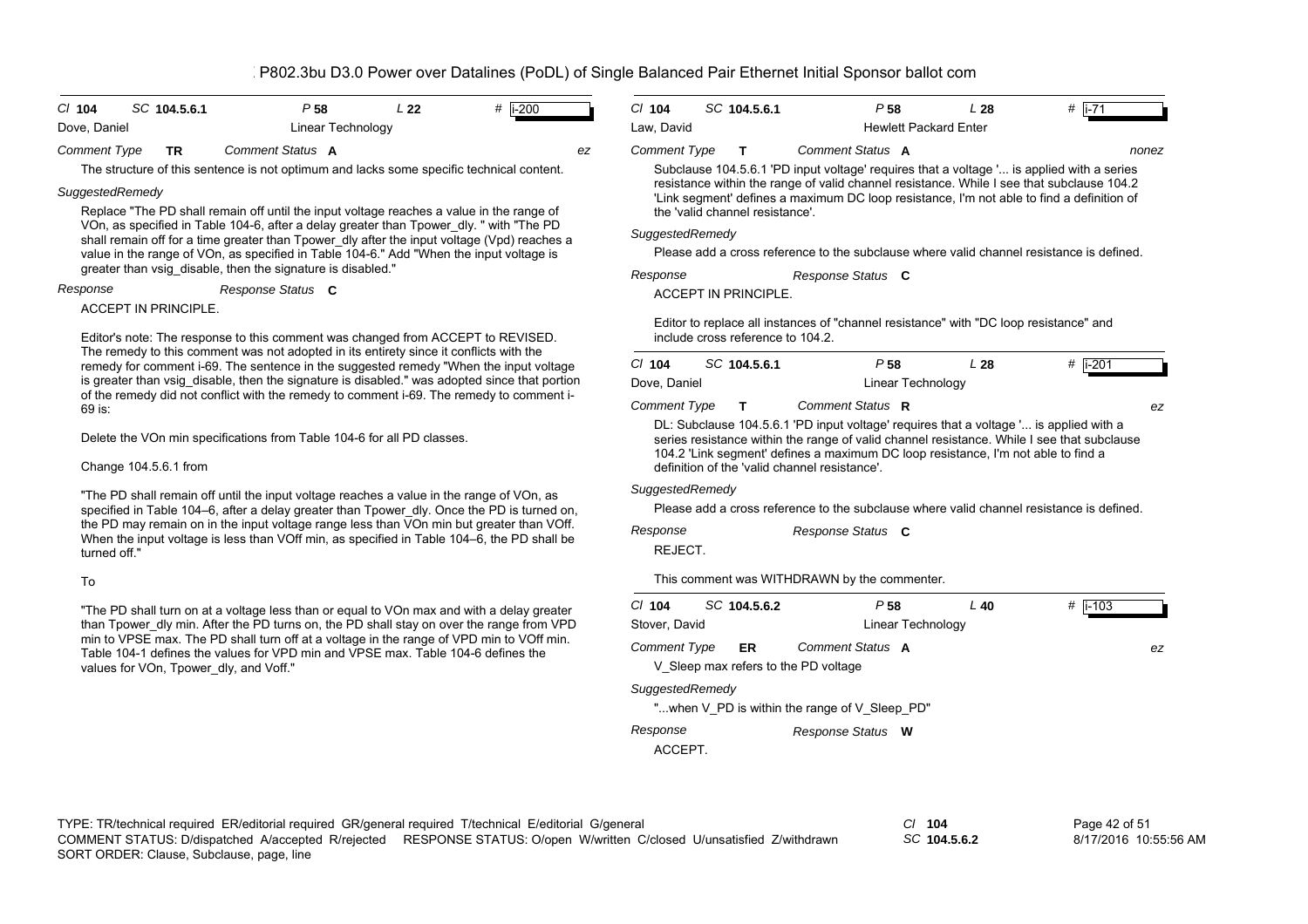| SC 104.5.6.3<br>C/ 104<br>Dove, Daniel                                                                                           | P <sub>58</sub><br>Linear Technology                                                                                                                                   | L <sub>47</sub> | #   i-202 |    | $Cl$ 104<br>Dove, Daniel                               |                     | SC 104.5.6.5                             | P <sub>59</sub><br>Linear Technology                                                                                                                                                             | L46             | #  i-203    |
|----------------------------------------------------------------------------------------------------------------------------------|------------------------------------------------------------------------------------------------------------------------------------------------------------------------|-----------------|-----------|----|--------------------------------------------------------|---------------------|------------------------------------------|--------------------------------------------------------------------------------------------------------------------------------------------------------------------------------------------------|-----------------|-------------|
| <b>Comment Type</b><br>Е<br>Missing term                                                                                         | Comment Status A                                                                                                                                                       |                 |           | ez | Comment Type                                           |                     | Е                                        | Comment Status A<br>The structure of this sentence is not optimum and lacks specifics.                                                                                                           |                 | ez          |
| SuggestedRemedy<br>Response<br>ACCEPT.                                                                                           | Replace "to the voltage at the PD PI" with "to the voltage or current at the PD PI"<br>Response Status C                                                               |                 |           |    | SuggestedRemedy<br>$(104-5);$<br>Response              |                     |                                          | Replace the sentence with "When any voltage between VPSE min and VPSE max (with<br>Rloop_max in series) is applied to the PI of the PD, PPD is defined as shown in Equation<br>Response Status C |                 |             |
| SC 104.5.6.3<br>$Cl$ 104<br>Dove, Daniel                                                                                         | P 59<br>Linear Technology                                                                                                                                              | L <sub>11</sub> | # i-236   |    | ACCEPT.<br>$CI$ 104                                    |                     | SC 104.5.7                               | P60                                                                                                                                                                                              | $L_{9}$         | # $i - 204$ |
| <b>Comment Type</b><br>Е<br>ROGUE: No PICS entry for this shall<br>SuggestedRemedy<br>PICS editor to create entry for this shall | Comment Status A                                                                                                                                                       |                 |           | ez | Dove, Daniel<br><b>Comment Type</b><br>SuggestedRemedy | Missing information | <b>TR</b>                                | Linear Technology<br>Comment Status A                                                                                                                                                            |                 | ez          |
| Response<br>ACCEPT IN PRINCIPLE.                                                                                                 | Response Status C<br>Editor to add new entry to PICs table per input provided by PICS editor.                                                                          |                 |           |    | Response<br>ACCEPT.                                    |                     | voltage". Note, delete "input" also.     | Insert "signal the PSE to" between the words "In order to and  maintain full operating<br>Response Status W                                                                                      |                 |             |
|                                                                                                                                  | Editor's note: Changes to Clause 104 PICs for D3.1 are shown in the D3.1 to D3.0<br>compare file that can be found at "http://www.ieee802.org/3/bu/private/index.html" |                 |           |    | $Cl$ 104                                               |                     | SC 104.5.7                               | P60                                                                                                                                                                                              | L <sub>12</sub> | # $i-205$   |
| $Cl$ 104<br>SC 104.5.6.3<br>Dove, Daniel<br><b>Comment Type</b><br>Е<br>ROGUE: No PICS entry for this shall                      | P <sub>59</sub><br>Linear Technology<br>Comment Status A                                                                                                               | L <sub>14</sub> | # i-237   | ez | Dove, Daniel<br>Comment Type<br>SuggestedRemedy        |                     | <b>TR</b><br>extra word, missing details | Linear Technology<br>Comment Status A                                                                                                                                                            |                 | ez          |
| SuggestedRemedy<br>PICS editor to create entry for this shall<br>Response<br><b>ACCEPT IN PRINCIPLE.</b>                         | Response Status C                                                                                                                                                      |                 |           |    | Response<br>ACCEPT.                                    |                     |                                          | replace "full input operating voltage shall" with "full operating voltage at the PI shall"<br>Response Status W                                                                                  |                 |             |
|                                                                                                                                  | Editor to add new entry to PICs table per input provided by PICS editor.                                                                                               |                 |           |    |                                                        |                     |                                          |                                                                                                                                                                                                  |                 |             |
|                                                                                                                                  | Editor's note: The new D3.1 PICs entries regarding this comment are PD21 and PD22.                                                                                     |                 |           |    |                                                        |                     |                                          |                                                                                                                                                                                                  |                 |             |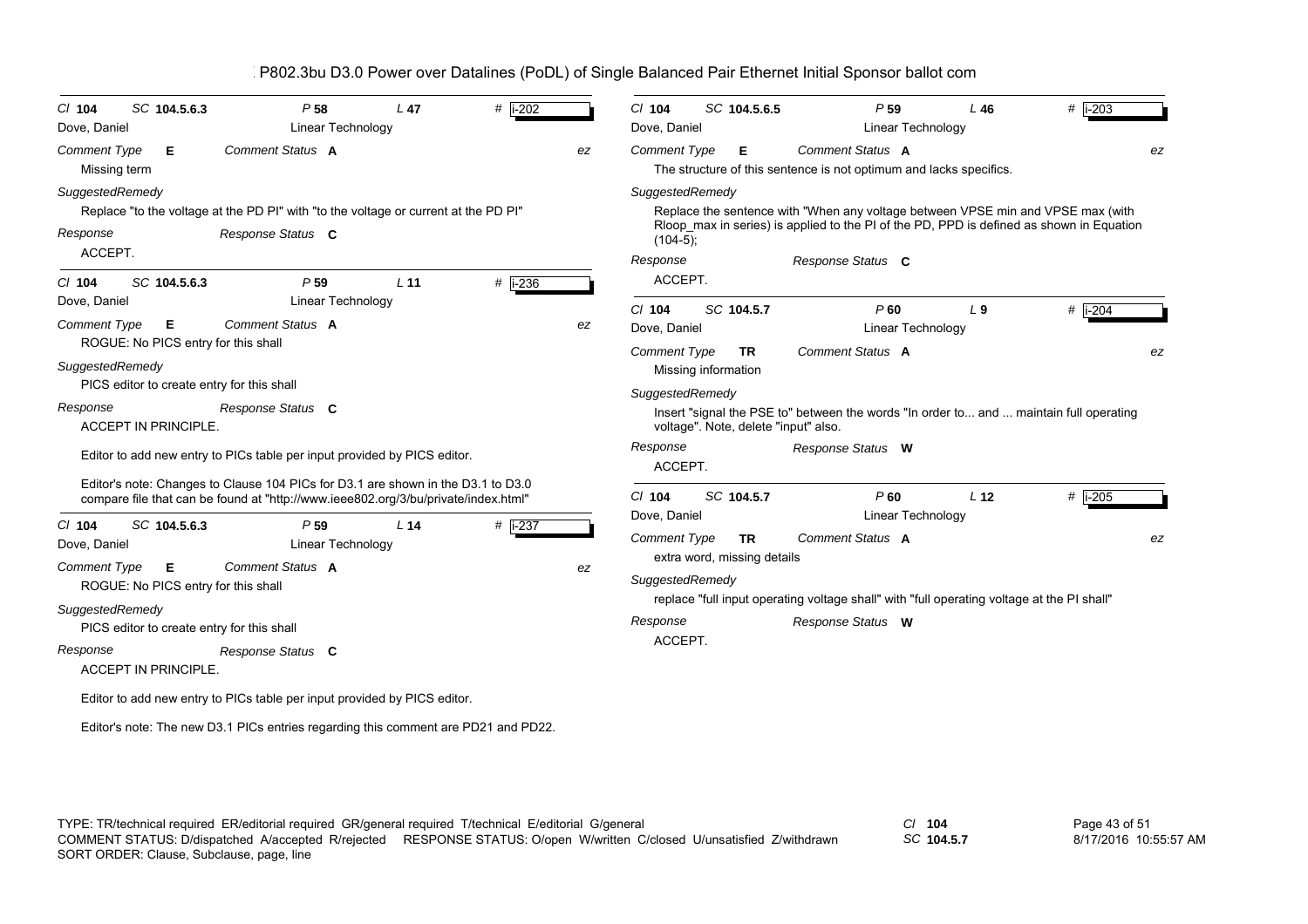| $CI$ 104<br>Dove, Daniel                                                                                                                                                                                                              |  | SC 104.6.1 | P60               | Linear Technology | L20 | # $\overline{$ i-206 |    | $CI$ 104<br>Abramson, David                                                                                                                                                                                                                                                                | SC 104.6.2                            |                                                                                                                                         | $P$ 60<br>Texas Instruments Inc | L <sub>27</sub>                                                               | $#$ i-110                                                                                |  |  |  |  |
|---------------------------------------------------------------------------------------------------------------------------------------------------------------------------------------------------------------------------------------|--|------------|-------------------|-------------------|-----|----------------------|----|--------------------------------------------------------------------------------------------------------------------------------------------------------------------------------------------------------------------------------------------------------------------------------------------|---------------------------------------|-----------------------------------------------------------------------------------------------------------------------------------------|---------------------------------|-------------------------------------------------------------------------------|------------------------------------------------------------------------------------------|--|--|--|--|
| <b>Comment Type</b>                                                                                                                                                                                                                   |  | <b>TR</b>  | Comment Status A  |                   |     |                      | ez | Comment Type                                                                                                                                                                                                                                                                               | <b>GR</b>                             | <b>Comment Status A</b>                                                                                                                 |                                 |                                                                               | nonez                                                                                    |  |  |  |  |
| The requirement of a test voltage of greater than 5V does not prohibit or exclude 1,000,000<br>volts for the requirement.<br>SuggestedRemedy<br>replace "using at least a 5V source voltage." with "using a 5V+- 20% source voltage." |  |            |                   |                   |     |                      |    | There is no reason to include the fault tolerances from clause 96 in this clause.<br>These requirements apply to the appropriate applications by their inclusion in clause 96.<br>Leaving them in clause 104 only adds them as a requirement to applications that may not<br>require them. |                                       |                                                                                                                                         |                                 |                                                                               |                                                                                          |  |  |  |  |
| Response                                                                                                                                                                                                                              |  |            | Response Status W |                   |     |                      |    | SuggestedRemedy                                                                                                                                                                                                                                                                            |                                       |                                                                                                                                         |                                 |                                                                               |                                                                                          |  |  |  |  |
| ACCEPT.                                                                                                                                                                                                                               |  |            |                   |                   |     |                      |    | 96.8.3."                                                                                                                                                                                                                                                                                   |                                       |                                                                                                                                         |                                 |                                                                               | Remove sentence: "The PI shall meet the fault tolerance requirements as specified in     |  |  |  |  |
|                                                                                                                                                                                                                                       |  |            |                   |                   |     |                      |    | Response                                                                                                                                                                                                                                                                                   | <b>ACCEPT IN PRINCIPLE.</b>           | Response Status C                                                                                                                       |                                 |                                                                               |                                                                                          |  |  |  |  |
|                                                                                                                                                                                                                                       |  |            |                   |                   |     |                      |    | changes:                                                                                                                                                                                                                                                                                   |                                       |                                                                                                                                         |                                 |                                                                               | Adopt http://www.ieee802.org/3/bu/public/jul16/gardner 3bu 02 0716.pdf with following    |  |  |  |  |
|                                                                                                                                                                                                                                       |  |            |                   |                   |     |                      |    |                                                                                                                                                                                                                                                                                            | On slide 3 change                     |                                                                                                                                         |                                 |                                                                               |                                                                                          |  |  |  |  |
|                                                                                                                                                                                                                                       |  |            |                   |                   |     |                      |    |                                                                                                                                                                                                                                                                                            | PHYs and may contain no data entity." |                                                                                                                                         |                                 | "Type D PSEs and Type D PDs are not compatible with 100BASE-T1 or 1000BASE-T1 |                                                                                          |  |  |  |  |
|                                                                                                                                                                                                                                       |  |            |                   |                   |     |                      |    | to                                                                                                                                                                                                                                                                                         |                                       |                                                                                                                                         |                                 |                                                                               |                                                                                          |  |  |  |  |
|                                                                                                                                                                                                                                       |  |            |                   |                   |     |                      |    | a data entity."                                                                                                                                                                                                                                                                            |                                       |                                                                                                                                         |                                 |                                                                               | "Type D PSEs and Type D PDs may be incompatible with IEEE 802.3 PHYs and may lack        |  |  |  |  |
|                                                                                                                                                                                                                                       |  |            |                   |                   |     |                      |    |                                                                                                                                                                                                                                                                                            |                                       | Change all instances of "there are three types" to there are multiple types"                                                            |                                 |                                                                               |                                                                                          |  |  |  |  |
|                                                                                                                                                                                                                                       |  |            |                   |                   |     |                      |    |                                                                                                                                                                                                                                                                                            | On page 5 change                      |                                                                                                                                         |                                 |                                                                               |                                                                                          |  |  |  |  |
|                                                                                                                                                                                                                                       |  |            |                   |                   |     |                      |    |                                                                                                                                                                                                                                                                                            |                                       | "A PSE, link section, and PD that contain no data entity or are not compatible with<br>100BASE-T1 or 1000BASE-T1 PHYs."                 |                                 |                                                                               |                                                                                          |  |  |  |  |
|                                                                                                                                                                                                                                       |  |            |                   |                   |     |                      |    | to                                                                                                                                                                                                                                                                                         |                                       |                                                                                                                                         |                                 |                                                                               |                                                                                          |  |  |  |  |
|                                                                                                                                                                                                                                       |  |            |                   |                   |     |                      |    | PHYs."                                                                                                                                                                                                                                                                                     |                                       |                                                                                                                                         |                                 |                                                                               | "A PSE, link section, and PD that lack a data entity or are incompatible with IEEE 802.3 |  |  |  |  |
|                                                                                                                                                                                                                                       |  |            |                   |                   |     |                      |    |                                                                                                                                                                                                                                                                                            |                                       |                                                                                                                                         |                                 |                                                                               | Editor's note on page 7: Change Table 45-211-j as follows should reference Type D PSE.   |  |  |  |  |
|                                                                                                                                                                                                                                       |  |            |                   |                   |     |                      |    |                                                                                                                                                                                                                                                                                            |                                       | Editors note on page 7 "and when read as " a Type D PSE is indicated." should be<br>"and when read as '011' a Type D PSE is indicated." |                                 |                                                                               |                                                                                          |  |  |  |  |

*SC* **104.6.2**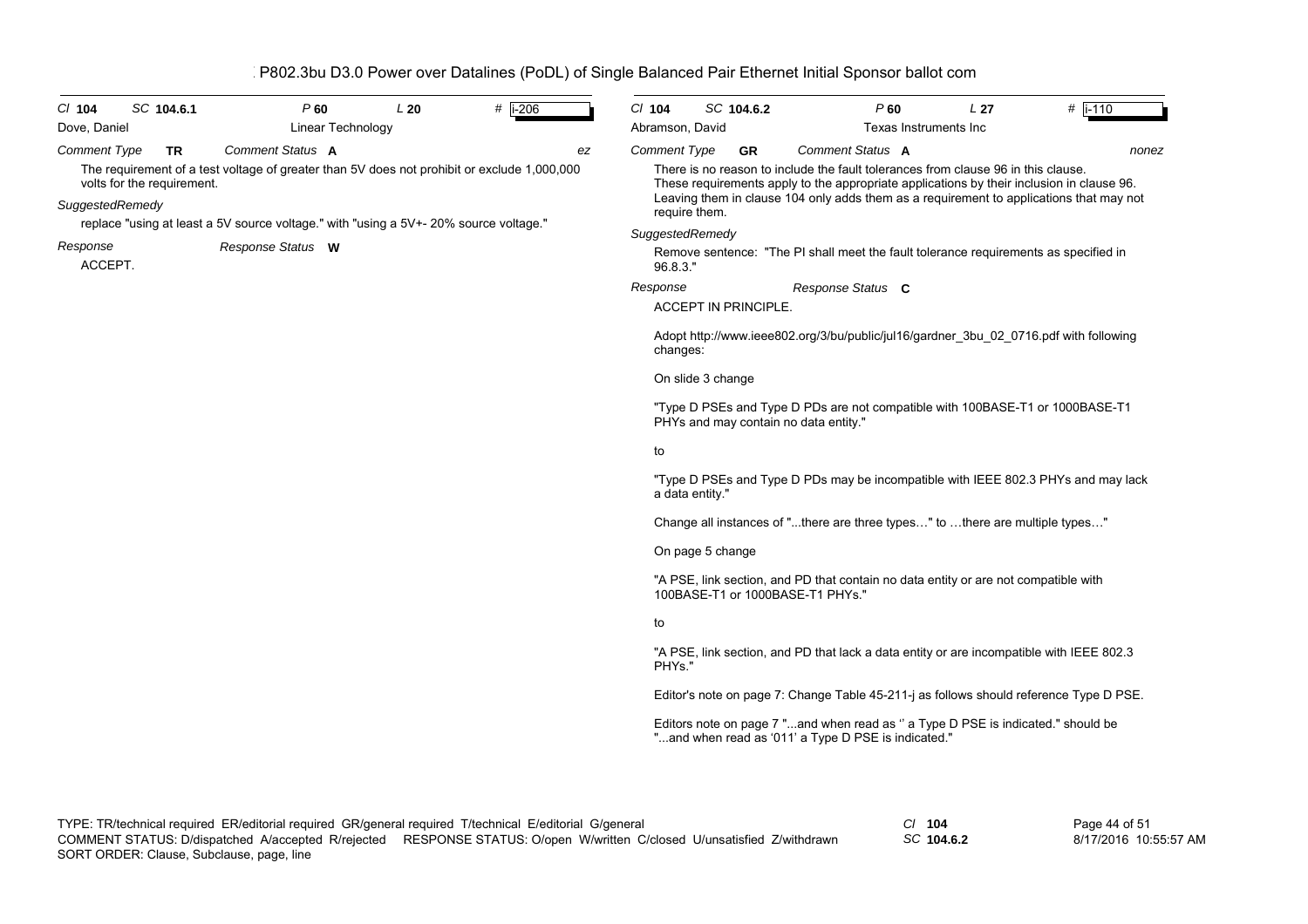| $CI$ 104<br>SC 104.6.2                                                                                                                                                                                                                                               | P 60              | L30      | $#$ i-19                    |                   | $Cl$ 104            | SC 104.6.3                             | P60                                                              |                              | L <sub>31</sub> | # $i - 72$                                                                                                                                                                                                                                                                      |
|----------------------------------------------------------------------------------------------------------------------------------------------------------------------------------------------------------------------------------------------------------------------|-------------------|----------|-----------------------------|-------------------|---------------------|----------------------------------------|------------------------------------------------------------------|------------------------------|-----------------|---------------------------------------------------------------------------------------------------------------------------------------------------------------------------------------------------------------------------------------------------------------------------------|
| Anslow, Peter                                                                                                                                                                                                                                                        | Ciena Corporation |          |                             |                   | Law, David          |                                        |                                                                  | <b>Hewlett Packard Enter</b> |                 |                                                                                                                                                                                                                                                                                 |
| Comment Type<br>Е<br>IEEE does not precede references to other subclauses with "sub-clause"                                                                                                                                                                          | Comment Status A  |          |                             | ez                | <b>Comment Type</b> | <b>TR</b>                              | Comment Status A                                                 |                              |                 | nonez<br>This requirements in this subclause can't 'supersede' requirements elsewhere in IEEE Std                                                                                                                                                                               |
| SuggestedRemedy<br>Change "in sub-clause 104.4" to "in 104.4" here and on Page 75, line 47                                                                                                                                                                           |                   |          |                             |                   |                     |                                        |                                                                  |                              |                 | 802.3 as 'supersede' has the special meaning that one standard has replaced the other, for<br>example IEEE Std 802.3-2015 supersedes IEEE Std 802.3-2012 and all its amendments. I<br>believe instead that this requirement is in addition to the 100BASE-T1 requirements for a |
| Response<br>ACCEPT.                                                                                                                                                                                                                                                  | Response Status C |          |                             |                   |                     | to also meet 104.6.3.1.1.              |                                                                  |                              |                 | 100BASE-T1 associated with a PoDL PD or PSE. In other words a 100BASE-T1 PHY has<br>to always meet 96.5.4.1, but a 100BASE-T1 PHY associated with a PoDL PD or PSE has                                                                                                          |
| $CI$ 104<br>SC 104.6.3                                                                                                                                                                                                                                               | P60               | L31      | # i-207                     |                   | SuggestedRemedy     |                                        |                                                                  |                              |                 |                                                                                                                                                                                                                                                                                 |
| Dove, Daniel                                                                                                                                                                                                                                                         | Linear Technology |          |                             |                   |                     |                                        |                                                                  |                              |                 | Since the last sentence of 104.1.2 states that 'The PI is encompassed within the MDI.'<br>suggest that the subclause text be replaced with 'Subclauses 104.6.3.1 and 104.6.3.2                                                                                                  |
| <b>Comment Type</b><br>TR                                                                                                                                                                                                                                            | Comment Status R  |          |                             | nonez             |                     |                                        |                                                                  |                              |                 | define additional requirements for a 100BASE-T1 PHY with a MDI that incorporates a PI.                                                                                                                                                                                          |
| DL: This requirements in this subclause can't 'supersede' requirements elsewhere in IEEE<br>Std 802.3 as 'supersede' has the special meaning that one standard has replaced the<br>other, for example IEEE Std 802.3-2015 supersedes IEEE Std 802.3-2012 and all its |                   | Response | <b>ACCEPT IN PRINCIPLE.</b> | Response Status C |                     |                                        |                                                                  |                              |                 |                                                                                                                                                                                                                                                                                 |
| amendments. I believe instead that this requirement is in addition to the 100BASE-T1<br>requirements for a 100BASE-T1 associated with a PoDL PD or PSE. In other words a                                                                                             |                   |          |                             |                   |                     | In 96.5.4.1 change                     |                                                                  |                              |                 |                                                                                                                                                                                                                                                                                 |
| 100BASE-T1 PHY has to always meet 96.5.4.1, but a 100BASE-T1 PHY associated with a<br>PoDL PD or PSE has to also meet 104.6.3.1.1.                                                                                                                                   |                   |          |                             |                   |                     |                                        |                                                                  |                              |                 | "The test mode 1 output droop is illustrated in Figure 96–23. With the transmitter in test<br>mode 1 and using the transmitter test fixture 1, the magnitude of both the positive and                                                                                           |
| SuggestedRemedy<br>Since the last sentence of 104.1.2 states that 'The PI is encompassed within the MDI.'<br>suggest that the subclause text be replaced with 'Subclauses 104.6.3.1 and 104.6.3.2                                                                    |                   |          |                             |                   |                     | less than 45%."                        | negative droop measured with respect to an                       |                              |                 | initial peak value after the zero crossing and the value 500 ns after the initial peak, shall be                                                                                                                                                                                |
| define additional requirements for a 100BASE-T1 PHY with a MDI that incorporates a PI.'<br>Response                                                                                                                                                                  | Response Status C |          |                             |                   | to                  |                                        |                                                                  |                              |                 |                                                                                                                                                                                                                                                                                 |
| REJECT.                                                                                                                                                                                                                                                              |                   |          |                             |                   |                     |                                        |                                                                  |                              |                 | "The test mode 1 output droop is illustrated in Figure 96-23. With the transmitter in test                                                                                                                                                                                      |
| This comment was WITHDRAWN by the commenter.                                                                                                                                                                                                                         |                   |          |                             |                   |                     | less than 45%.                         | negative droop measured with respect to an                       |                              |                 | mode 1 and using the transmitter test fixture 1, the magnitude of both the positive and<br>initial peak value after the zero crossing and the value 500 ns after the initial peak, shall be                                                                                     |
|                                                                                                                                                                                                                                                                      |                   |          |                             |                   |                     | less than 60%."                        | both the positive and negative droop measured with respect to an |                              |                 | When a Clause 104 Type A or Type C PI is encompassed within the MDI, the magnitude of<br>initial peak value after the zero crossing and the value 500 ns after the initial peak, shall be                                                                                       |
|                                                                                                                                                                                                                                                                      |                   |          |                             |                   |                     | Add following text to end of 96.8.2.1: |                                                                  |                              |                 |                                                                                                                                                                                                                                                                                 |
|                                                                                                                                                                                                                                                                      |                   |          |                             |                   |                     | control symbols."                      |                                                                  |                              |                 | "When a Clause 104 Type A or Type C PI is encompassed within the MDI, The MDI return<br>loss (RL) shall meet or exceed Equation (96-11a) for all frequencies from 1 MHz to 66 MHz<br>(with 100 ohm reference impedance) at all times when the PHY is transmitting data or       |
|                                                                                                                                                                                                                                                                      |                   |          |                             |                   |                     |                                        | Insert equation 104-6 as new equation 96-11a.                    |                              |                 |                                                                                                                                                                                                                                                                                 |
| TYPE: TR/technical required ER/editorial required GR/general required T/technical E/editorial G/general                                                                                                                                                              |                   |          |                             |                   |                     |                                        |                                                                  | $Cl$ 104                     |                 | Page 45 of 51                                                                                                                                                                                                                                                                   |

8/17/2016 10:55:57 AM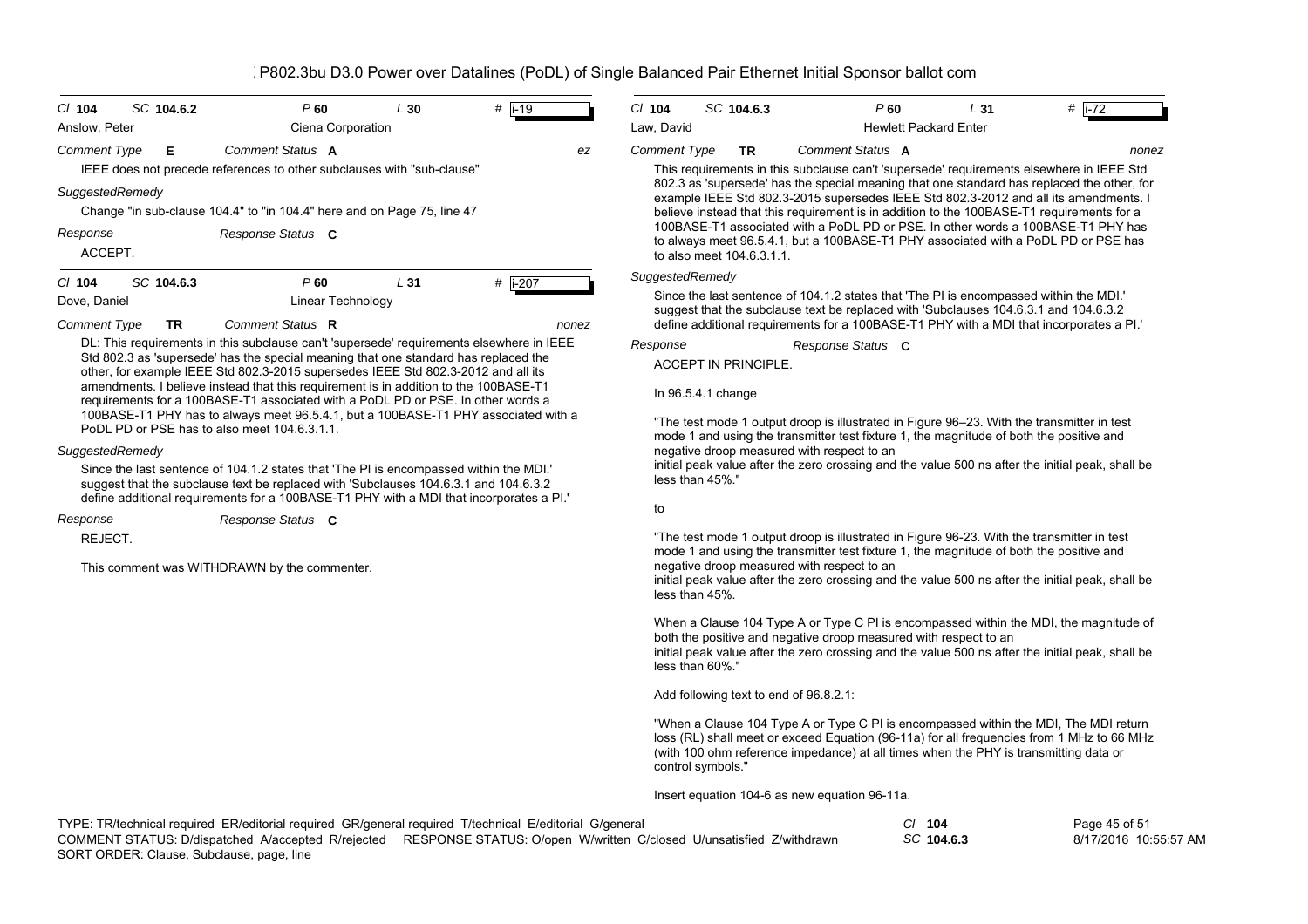| Delete 104.6.3 and all subclauses.                                                                                                                                                                                                                                         | # $\vert$ i-73<br>$CI$ 104<br>SC 104.6.3.1<br>$P$ 60<br>L34                                                                                                                                                                                                                                                                                                                    |  |  |  |  |  |  |
|----------------------------------------------------------------------------------------------------------------------------------------------------------------------------------------------------------------------------------------------------------------------------|--------------------------------------------------------------------------------------------------------------------------------------------------------------------------------------------------------------------------------------------------------------------------------------------------------------------------------------------------------------------------------|--|--|--|--|--|--|
| SC 104.6.3.1<br>P60<br>L34<br>$#$ i-208<br>$Cl$ 104<br>Dove, Daniel<br>Linear Technology                                                                                                                                                                                   | Law, David<br><b>Hewlett Packard Enter</b><br><b>Comment Status A</b><br><b>Comment Type</b><br>TR.<br>nonez                                                                                                                                                                                                                                                                   |  |  |  |  |  |  |
| <b>Comment Type</b><br><b>TR</b><br>Comment Status R<br>nonez                                                                                                                                                                                                              | I don't see a 'Type A PoDL transmitter' defined anywhere.                                                                                                                                                                                                                                                                                                                      |  |  |  |  |  |  |
| DL: I don't see a ' Type A PoDL transmitter' defined anywhere.                                                                                                                                                                                                             | SuggestedRemedy                                                                                                                                                                                                                                                                                                                                                                |  |  |  |  |  |  |
| SuggestedRemedy<br>Based on the title of subclause 104.6.3.2 being 'MDI return loss', and assuming my<br>comment to change this subclause to only be required for a 100BASE-T1 PHY with a MDI<br>that incorporates a PI, suggest that:                                     | Based on the title of subclause 104.6.3.2 being 'MDI return loss', and assuming my<br>comment to change this subclause to only be required for a 100BASE-T1 PHY with a MDI<br>that incorporates a PI, suggest that:<br>[1] This title be changed to read 'Transmitter output droop'.<br>[2] The text 'With the Type A PoDL transmitter in test  ' be changed to read 'With the |  |  |  |  |  |  |
| [1] This title be changed to read 'Transmitter output droop'.<br>[2] The text 'With the Type A PoDL transmitter in test  ' be changed to read 'With the<br>transmitter in test '.<br>[3] The text 'This requirement supersedes the transmitter output droop requirement in | transmitter in test '.<br>[3] The text 'This requirement supersedes the transmitter output droop requirement in<br>clause 96' be deleted.<br>Response<br>Response Status C                                                                                                                                                                                                     |  |  |  |  |  |  |
| clause 96' be deleted.                                                                                                                                                                                                                                                     | <b>ACCEPT IN PRINCIPLE.</b>                                                                                                                                                                                                                                                                                                                                                    |  |  |  |  |  |  |
| Response<br>Response Status C<br>REJECT.                                                                                                                                                                                                                                   | In 96.5.4.1 change                                                                                                                                                                                                                                                                                                                                                             |  |  |  |  |  |  |
| This comment was WITHDRAWN by the commenter.                                                                                                                                                                                                                               | "The test mode 1 output droop is illustrated in Figure 96–23. With the transmitter in test<br>mode 1 and using the transmitter test fixture 1, the magnitude of both the positive and<br>negative droop measured with respect to an<br>initial peak value after the zero crossing and the value 500 ns after the initial peak, shall be<br>less than 45%."                     |  |  |  |  |  |  |
|                                                                                                                                                                                                                                                                            | to                                                                                                                                                                                                                                                                                                                                                                             |  |  |  |  |  |  |
|                                                                                                                                                                                                                                                                            | "The test mode 1 output droop is illustrated in Figure 96-23. With the transmitter in test<br>mode 1 and using the transmitter test fixture 1, the magnitude of both the positive and<br>negative droop measured with respect to an<br>initial peak value after the zero crossing and the value 500 ns after the initial peak, shall be<br>less than 45%.                      |  |  |  |  |  |  |
|                                                                                                                                                                                                                                                                            | When a Clause 104 Type A or Type C PI is encompassed within the MDI, the magnitude of<br>both the positive and negative droop measured with respect to an<br>initial peak value after the zero crossing and the value 500 ns after the initial peak, shall be<br>less than 60%."                                                                                               |  |  |  |  |  |  |
|                                                                                                                                                                                                                                                                            | Add following text to end of 96.8.2.1:                                                                                                                                                                                                                                                                                                                                         |  |  |  |  |  |  |
|                                                                                                                                                                                                                                                                            | "When a Clause 104 Type A or Type C PI is encompassed within the MDI, The MDI return<br>loss (RL) shall meet or exceed Equation (96-11a) for all frequencies from 1 MHz to 66<br>MHz (with 100 reference impedance) at all times when the PHY is transmitting data or<br>control symbols."                                                                                     |  |  |  |  |  |  |
|                                                                                                                                                                                                                                                                            | Insert equation 104-6 as new equation 96-11a.                                                                                                                                                                                                                                                                                                                                  |  |  |  |  |  |  |
| TYPE: TR/technical required ER/editorial required GR/general required T/technical E/editorial G/general                                                                                                                                                                    | $CI$ 104<br>Page 46 of 51                                                                                                                                                                                                                                                                                                                                                      |  |  |  |  |  |  |

|                                           | ד-שו"                                                                                                                   | .            |                       |
|-------------------------------------------|-------------------------------------------------------------------------------------------------------------------------|--------------|-----------------------|
|                                           | COMMENT STATUS: D/dispatched A/accepted R/rejected RESPONSE STATUS: O/open W/written C/closed U/unsatisfied Z/withdrawn | SC 104.6.3.1 | 8/17/2016 10:55:57 AM |
| SORT ORDER: Clause, Subclause, page, line |                                                                                                                         |              |                       |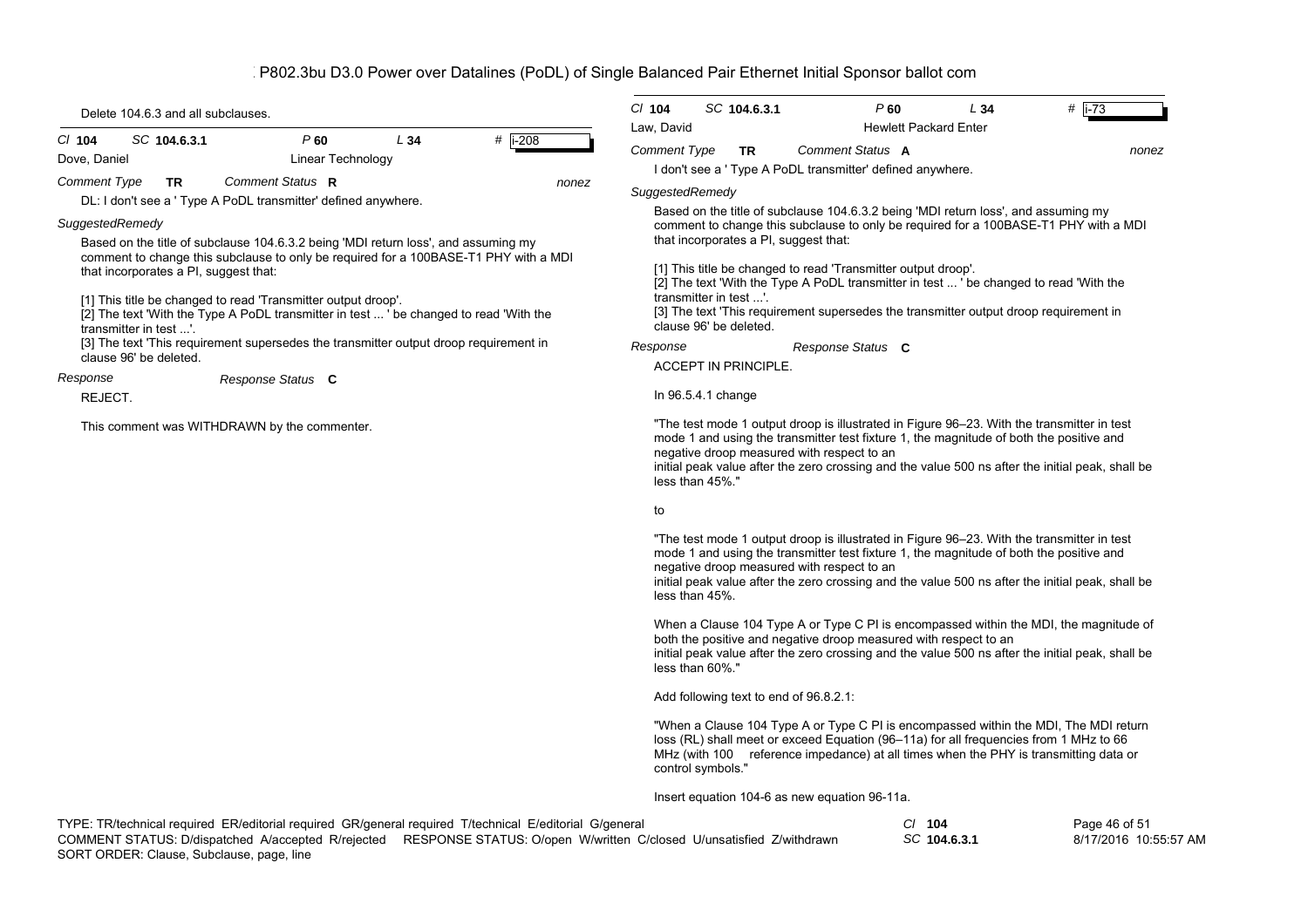| Delete 104.6.3 and all subclauses.                                                                                                                                                                                                                                                                                                      | $Cl$ 104<br>SC 104.6.3.1.1<br>P60<br>L <sub>43</sub><br># i-209<br>Dove, Daniel<br>Linear Technology                                                                                         |
|-----------------------------------------------------------------------------------------------------------------------------------------------------------------------------------------------------------------------------------------------------------------------------------------------------------------------------------------|----------------------------------------------------------------------------------------------------------------------------------------------------------------------------------------------|
| $#$ i-74<br>C/ 104<br>SC 104.6.3.1.1<br>$P$ 60<br>L43<br><b>Hewlett Packard Enter</b><br>Law, David<br>Comment Status A<br><b>Comment Type</b><br>Е<br>nonez                                                                                                                                                                            | <b>Comment Type</b><br>Е<br>Comment Status R<br>nonez<br>DL: Assume that 'transmitter test fixture 1' is the text fixture found in figure 96-20. If so a<br>cross-reference should be added. |
| Assume that 'transmitter test fixture 1' is the text fixture found in figure 96-20. If so a cross-<br>reference should be added.                                                                                                                                                                                                        | SuggestedRemedy<br>Suggest the text ' transmitter test fixture 1, ' should be changed to read ' transmitter                                                                                  |
| SuggestedRemedy                                                                                                                                                                                                                                                                                                                         | test fixture 1 (see Figure $96-20$ ), '.                                                                                                                                                     |
| Suggest the text ' transmitter test fixture 1, ' should be changed to read ' transmitter<br>test fixture 1 (see Figure 96-20), '.                                                                                                                                                                                                       | Response<br>Response Status C<br>REJECT.                                                                                                                                                     |
| Response<br>Response Status C                                                                                                                                                                                                                                                                                                           |                                                                                                                                                                                              |
| <b>ACCEPT IN PRINCIPLE.</b>                                                                                                                                                                                                                                                                                                             | This comment was WITHDRAWN by the commenter.                                                                                                                                                 |
| In $96.5.4.1$ change                                                                                                                                                                                                                                                                                                                    | $Cl$ 104<br>SC 104.6.3.1.1<br>$P$ 60<br>L <sub>47</sub><br># $\sqrt{1-210}$<br>Dove, Daniel<br>Linear Technology                                                                             |
| "The test mode 1 output droop is illustrated in Figure 96–23. With the transmitter in test<br>mode 1 and using the transmitter test fixture 1, the magnitude of both the positive and<br>negative droop measured with respect to an<br>initial peak value after the zero crossing and the value 500 ns after the initial peak, shall be | Comment Status A<br>Comment Type<br><b>TR</b><br>ez<br>I believe this spec should apply to Type A or Type C                                                                                  |
| less than 45%."                                                                                                                                                                                                                                                                                                                         | SuggestedRemedy<br>Replace "Type A" with "Type A or Type C"                                                                                                                                  |
| to<br>"The test mode 1 output droop is illustrated in Figure 96-23. With the transmitter in test                                                                                                                                                                                                                                        | Response<br>Response Status C<br>ACCEPT IN PRINCIPLE.                                                                                                                                        |
| mode 1 and using the transmitter test fixture 1, the magnitude of both the positive and<br>negative droop measured with respect to an<br>initial peak value after the zero crossing and the value 500 ns after the initial peak, shall be<br>less than 45%.                                                                             | Editor's note: The response to this comment was changed from ACCEPT to REVISED<br>since comment i-74 resulted in the deletion of sub-clause 104.6.3 and all subordinate sub-<br>clauses.     |
| When a Clause 104 Type A or Type C PI is encompassed within the MDI, the magnitude of<br>both the positive and negative droop measured with respect to an                                                                                                                                                                               | $Cl$ 104<br>SC 104.6.3.2<br>P61<br>L24<br>$#$ i-211<br>Dove, Daniel<br><b>Linear Technology</b>                                                                                              |
| initial peak value after the zero crossing and the value 500 ns after the initial peak, shall be<br>less than 60%."                                                                                                                                                                                                                     | Comment Status A<br><b>Comment Type</b><br><b>TR</b><br>ez<br>The spec doesn't articulate whether it applies only to Type A, Type A and Type C                                               |
| Add following text to end of 96.8.2.1:                                                                                                                                                                                                                                                                                                  | SuggestedRemedy                                                                                                                                                                              |
| "When a Clause 104 Type A or Type C PI is encompassed within the MDI, The MDI return<br>loss (RL) shall meet or exceed Equation (96-11a) for all frequencies from 1 MHz to 66                                                                                                                                                           | Insert "Type A and Type C" before "MDI Return Loss" in the title of the subclause. Also<br>replace "Type A" with "Type A or Type C" in the text.                                             |
| MHz (with 100 reference impedance) at all times when the PHY is transmitting data or<br>control symbols."                                                                                                                                                                                                                               | Response<br>Response Status C<br>ACCEPT IN PRINCIPLE.                                                                                                                                        |
| Insert equation 104-6 as new equation 96-11a.                                                                                                                                                                                                                                                                                           |                                                                                                                                                                                              |
| Delete 104.6.3 and all subclauses.                                                                                                                                                                                                                                                                                                      | Editor's note: The response to this comment was changed from ACCEPT to REVISED<br>since comment i-74 resulted in the deletion of sub-clause 104.6.3 and all subordinate sub-<br>clauses.     |
| TYPE: TR/technical required ER/editorial required GR/general required T/technical E/editorial G/general<br>COMMENT STATUS: D/dispatched A/accepted R/rejected RESPONSE STATUS: O/open W/written C/closed U/unsatisfied Z/withdrawn                                                                                                      | $CI$ 104<br>Page 47 of 51<br>SC 104.6.3.2<br>8/17/2016 10:55:57 AM                                                                                                                           |

*SC* **104.6.3.2** SORT ORDER: Clause, Subclause, page, line COMMENT STATUS: D/dispatched A/accepted R/rejected RESPONSE STATUS: O/open W/written C/closed U/unsatisfied Z/withdrawn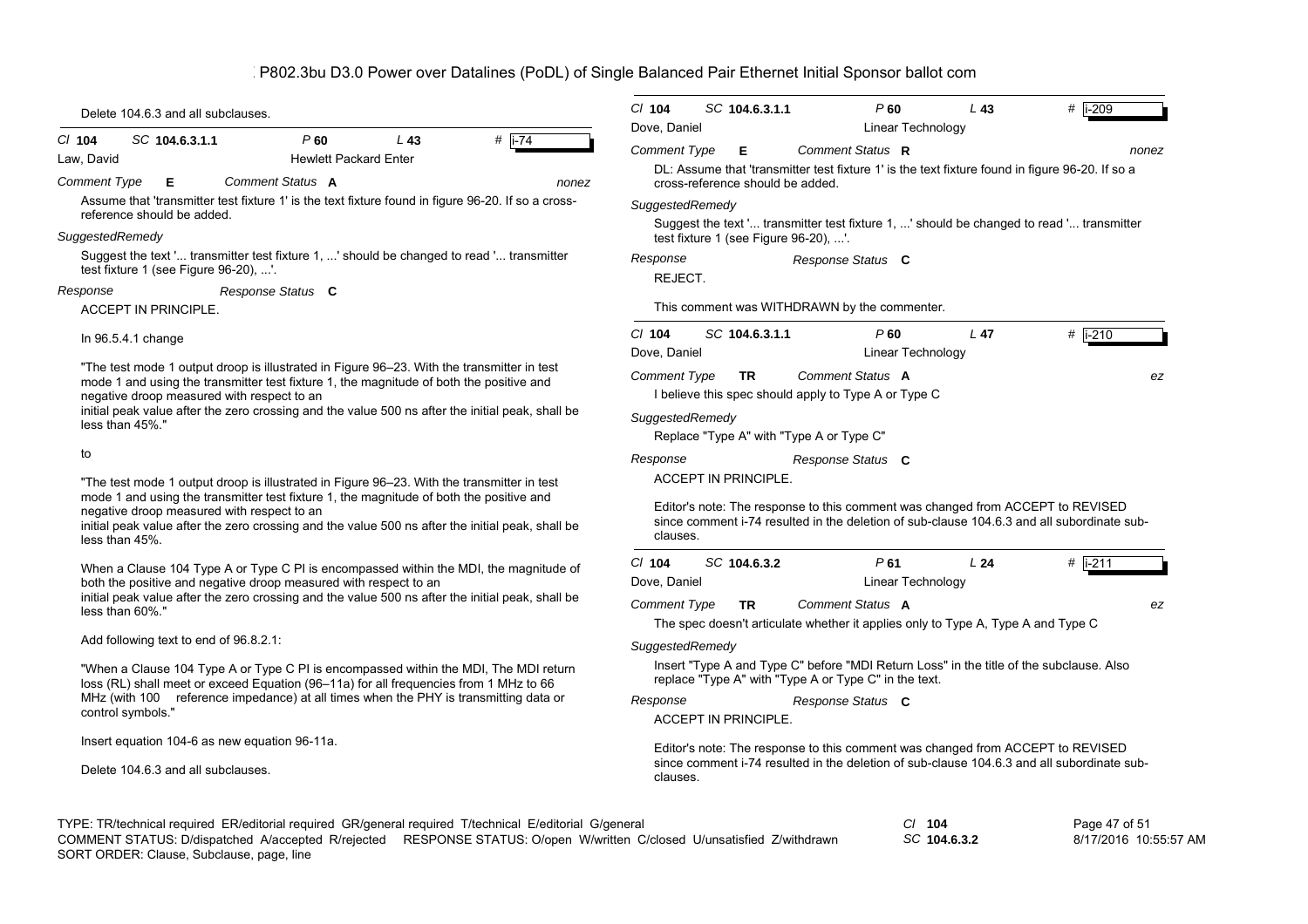| SC 104.6.3.2<br>$CI$ 104<br>Anslow, Peter                                                                                                                                                                                                                                       | P61<br>Ciena Corporation  | L28 | $#$ i-20    |    | $Cl$ 104<br>Anslow, Peter                                                                                                                                                                                                                                                        |  | SC 104.6.3.2                                            | P62                                                                                                                                                            | Ciena Corporation | L <sub>11</sub> | $#$ i-21                                                                                                                                                                                                                                                           |  |
|---------------------------------------------------------------------------------------------------------------------------------------------------------------------------------------------------------------------------------------------------------------------------------|---------------------------|-----|-------------|----|----------------------------------------------------------------------------------------------------------------------------------------------------------------------------------------------------------------------------------------------------------------------------------|--|---------------------------------------------------------|----------------------------------------------------------------------------------------------------------------------------------------------------------------|-------------------|-----------------|--------------------------------------------------------------------------------------------------------------------------------------------------------------------------------------------------------------------------------------------------------------------|--|
| <b>Comment Type</b><br>Е                                                                                                                                                                                                                                                        | Comment Status A          |     |             | ez | <b>Comment Type</b>                                                                                                                                                                                                                                                              |  | $\mathbf{T}$                                            | Comment Status A                                                                                                                                               |                   |                 | ez                                                                                                                                                                                                                                                                 |  |
| "in clause 96" should be "in Clause 96" where the word "Clause" is in forest green<br>SuggestedRemedy<br>Change "in clause 96" to "in Clause 96" where the word "Clause" is in forest green<br>Response                                                                         | Response Status C         |     |             |    | In Figure 104-11:<br>The title "Return loss calculated using Equation (104-3)" should be "Return loss calculated<br>using Equation (104-6)" where "Equation (104-6)" is a cross-reference.<br>"frequency (Mhz)" should be "Frequency (MHz)"<br>"dB" should be "Return loss (dB)" |  |                                                         |                                                                                                                                                                |                   |                 |                                                                                                                                                                                                                                                                    |  |
| <b>ACCEPT IN PRINCIPLE.</b><br>Editor's note: The response to this comment was changed from ACCEPT to REVISED<br>since comment i-74 resulted in the deletion of sub-clause 104.6.3 and all subordinate sub-<br>clauses.                                                         |                           |     |             |    | SuggestedRemedy                                                                                                                                                                                                                                                                  |  | In Figure 104-11, change:<br>"dB" to "Return loss (dB)" | Equation (104-6)" where "Equation (104-6)" is a cross-reference.<br>"frequency (Mhz)" to "Frequency (MHz)"                                                     |                   |                 | The title "Return loss calculated using Equation (104-3)" to "Return loss calculated using                                                                                                                                                                         |  |
| SC 104.6.3.2<br>$CI$ 104<br>Zimmerman, George                                                                                                                                                                                                                                   | P61<br>Commscope and Line | L29 | # $i - 131$ |    | Response                                                                                                                                                                                                                                                                         |  | <b>ACCEPT IN PRINCIPLE.</b>                             | Response Status C                                                                                                                                              |                   |                 |                                                                                                                                                                                                                                                                    |  |
| "Type A (100BASE-T1)" shouldn't this requirement also apply to Type C (100BASE-T1<br>and 1000BASE-T1)?<br>SuggestedRemedy                                                                                                                                                       |                           |     |             |    |                                                                                                                                                                                                                                                                                  |  |                                                         | no figure associated with Equations (96-11) or (96-11a) in Clause 96.                                                                                          |                   |                 | Editor's note: Response was changed from ACCEPT to REVISED. The suggested remedy<br>was not implemented because the remedy to comments i-72, i-73, and i-74 deleted sub-<br>clause 104.6.3 and moved Equation (104-6) to Clause 96 as Equations (96-11a). There is |  |
| Change Type A to "Type A and Type C"                                                                                                                                                                                                                                            |                           |     |             |    | $Cl$ 104                                                                                                                                                                                                                                                                         |  | SC 104.7                                                | P63                                                                                                                                                            |                   | L21             | $\#$   i-44                                                                                                                                                                                                                                                        |  |
| Response<br><b>ACCEPT IN PRINCIPLE.</b>                                                                                                                                                                                                                                         | Response Status C         |     |             |    | Stover, David                                                                                                                                                                                                                                                                    |  |                                                         |                                                                                                                                                                | Linear Technology |                 |                                                                                                                                                                                                                                                                    |  |
| Editor's note: The response to this comment was changed from ACCEPT to REVISED<br>since comment i-74 resulted in the deletion of sub-clause 104.6.3 and all subordinate sub-<br>clauses.                                                                                        |                           |     |             |    | Comment Type<br>SuggestedRemedy<br>Response<br>ACCEPT.                                                                                                                                                                                                                           |  | Е                                                       | Comment Status A<br>"SCCP is a current-sinking, wire-OR" I believe the correct term is, "wired-OR".<br>Replace "wire-OR" with "wired-OR".<br>Response Status C |                   |                 | ez                                                                                                                                                                                                                                                                 |  |
|                                                                                                                                                                                                                                                                                 |                           |     |             |    | $Cl$ 104<br>Dove, Daniel                                                                                                                                                                                                                                                         |  | SC 104.7.1.1                                            | P63                                                                                                                                                            | Linear Technology | L35             | $#$  i-212                                                                                                                                                                                                                                                         |  |
|                                                                                                                                                                                                                                                                                 |                           |     |             |    | Comment Type                                                                                                                                                                                                                                                                     |  | Е                                                       | Comment Status A<br>allow the reader to read the description and look at the figure simultaneously.                                                            |                   |                 | ez<br>Figure 104-12 is out of place. It should be dropped below the first sentence in 104.7.1.1 to                                                                                                                                                                 |  |
|                                                                                                                                                                                                                                                                                 |                           |     |             |    | SuggestedRemedy                                                                                                                                                                                                                                                                  |  |                                                         | Move the figure per the comment.                                                                                                                               |                   |                 |                                                                                                                                                                                                                                                                    |  |
|                                                                                                                                                                                                                                                                                 |                           |     |             |    | Response<br>ACCEPT.                                                                                                                                                                                                                                                              |  |                                                         | Response Status C                                                                                                                                              |                   |                 |                                                                                                                                                                                                                                                                    |  |
| TYPE: TR/technical required ER/editorial required GR/general required T/technical E/editorial G/general<br>COMMENT STATUS: D/dispatched A/accepted R/rejected RESPONSE STATUS: O/open W/written C/closed U/unsatisfied Z/withdrawn<br>SORT ORDER: Clause, Subclause, page, line |                           |     |             |    |                                                                                                                                                                                                                                                                                  |  |                                                         |                                                                                                                                                                | $CI$ 104          | SC 104.7.1.1    | Page 48 of 51<br>8/17/2016 10:55:57 AM                                                                                                                                                                                                                             |  |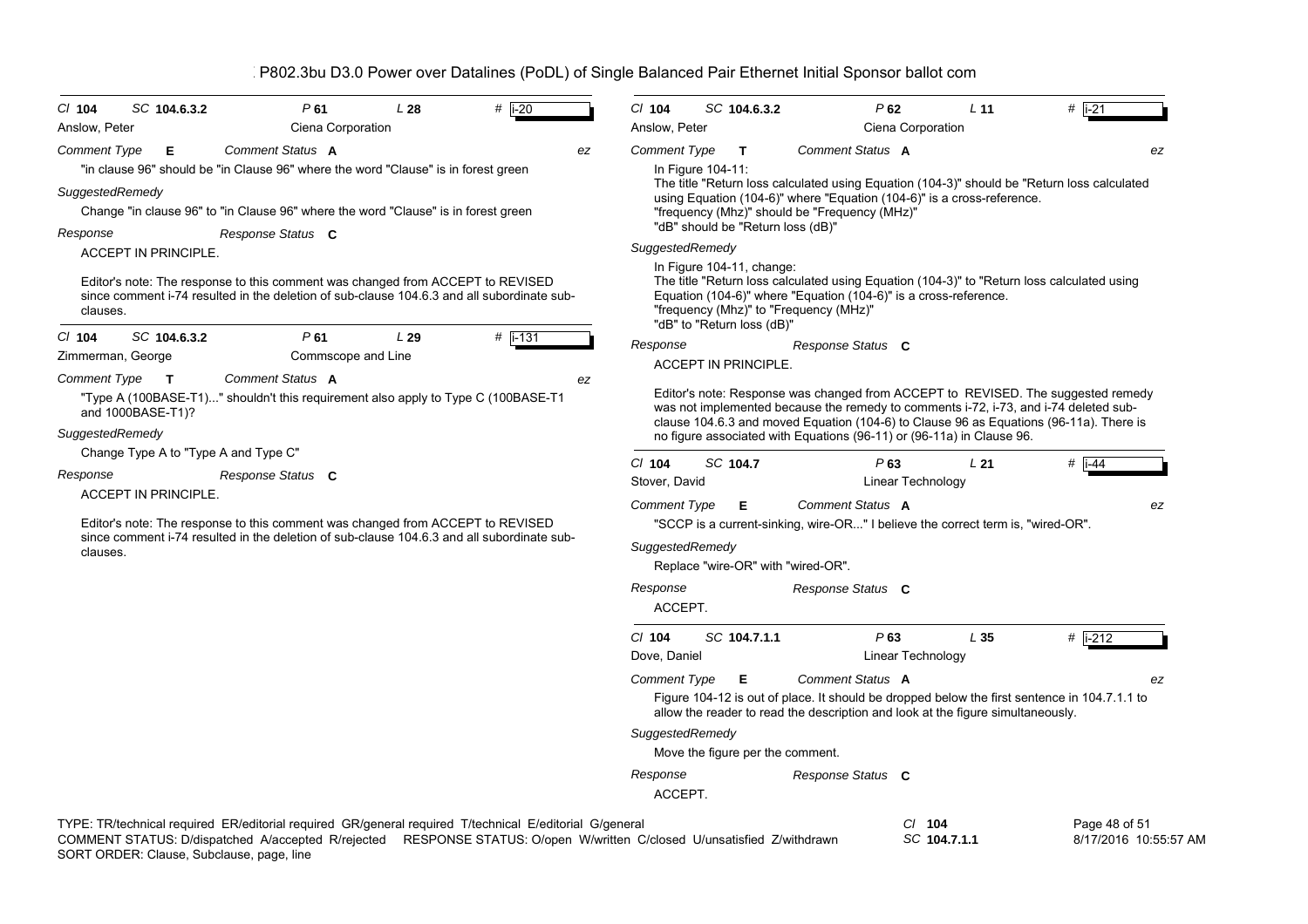| SC 104.7.1.1<br>$Cl$ 104                   | P63                                                                                                                                                                                                                                                                                    | L <sub>37</sub> | $#$ i-213           | C/104               | SC 104.7.2.4                                                   | P67                                                                                                                                                                                                                                                                                                                                                      | L <sub>5</sub> | $#$  i-22  |
|--------------------------------------------|----------------------------------------------------------------------------------------------------------------------------------------------------------------------------------------------------------------------------------------------------------------------------------------|-----------------|---------------------|---------------------|----------------------------------------------------------------|----------------------------------------------------------------------------------------------------------------------------------------------------------------------------------------------------------------------------------------------------------------------------------------------------------------------------------------------------------|----------------|------------|
| Dove, Daniel                               | Linear Technology                                                                                                                                                                                                                                                                      |                 |                     | Anslow, Peter       |                                                                | Ciena Corporation                                                                                                                                                                                                                                                                                                                                        |                |            |
| <b>Comment Type</b><br>E.                  | <b>Comment Status A</b>                                                                                                                                                                                                                                                                |                 | ez                  | <b>Comment Type</b> | T.                                                             | Comment Status A                                                                                                                                                                                                                                                                                                                                         |                | ez         |
| Semantic improvement required. See remedy. |                                                                                                                                                                                                                                                                                        |                 |                     |                     |                                                                | In Table 104-8, alternative values are given for b[15:12] and b[9:0]. However it is not clear                                                                                                                                                                                                                                                            |                |            |
| SuggestedRemedy                            |                                                                                                                                                                                                                                                                                        |                 |                     |                     | which bits correspond to which columns                         |                                                                                                                                                                                                                                                                                                                                                          |                |            |
| shall then go into receive mode (RX)."     | Replace "the PSE shall transmit the reset pulse by first pulling VPSE low and then pull-up<br>at tRSTL. The PSE shall then go into receive mode (RX)." with "the PSE shall transmit the<br>reset pulse by first *driving* VPSE low and then releasing to the pull-up at tRSTL. The PSE |                 |                     | SuggestedRemedy     | by adding spaces as in Table 45-77).<br>out by adding spaces). | Remove "Type:" and replace it with the bit number for each column (space the columns out<br>Remove "Class:" and replace it with the bit number for each column (space the columns                                                                                                                                                                        |                |            |
| Response                                   | Response Status C                                                                                                                                                                                                                                                                      |                 |                     | Response            |                                                                | Response Status C                                                                                                                                                                                                                                                                                                                                        |                |            |
| ACCEPT.                                    |                                                                                                                                                                                                                                                                                        |                 |                     | ACCEPT.             |                                                                |                                                                                                                                                                                                                                                                                                                                                          |                |            |
| SC 104.7.1.2<br>$Cl$ 104<br>Stover, David  | P63<br>Linear Technology                                                                                                                                                                                                                                                               | L <sub>53</sub> | # $\overline{1-45}$ | $Cl$ 104            | SC 104.7.2.4                                                   | P67                                                                                                                                                                                                                                                                                                                                                      | $L$ 10         | # $ i-223$ |
| <b>Comment Type</b><br>Е                   | Comment Status A                                                                                                                                                                                                                                                                       |                 | ez                  | Gardner, Andrew     |                                                                | <b>Linear Technology</b>                                                                                                                                                                                                                                                                                                                                 |                |            |
|                                            | "during a write 1 or write 0 operation." Capitalization.                                                                                                                                                                                                                               |                 |                     | <b>Comment Type</b> | TR.                                                            | Comment Status A                                                                                                                                                                                                                                                                                                                                         |                | nonez      |
| SuggestedRemedy                            |                                                                                                                                                                                                                                                                                        |                 |                     |                     |                                                                | pd fault bit behavior needs to be clarified.                                                                                                                                                                                                                                                                                                             |                |            |
| "during a Write 1 or Write 0 operation."   |                                                                                                                                                                                                                                                                                        |                 |                     | SuggestedRemedy     |                                                                |                                                                                                                                                                                                                                                                                                                                                          |                |            |
| Response<br>ACCEPT.                        | Response Status C                                                                                                                                                                                                                                                                      |                 |                     |                     |                                                                | Change name from pd fault to pd faulted. Change description to read "When read as a<br>one indicates that a PD fault has been detected. This bit shall be set to true when pd fault<br>transitions from FALSE to TRUE. The pd faulted bit shall be implemented with latching<br>high behavior as defined in 45.2." Change bit type from RO to RO/LH. See |                |            |
| SC 104.7.1.4<br>$CI$ 104                   | P64                                                                                                                                                                                                                                                                                    | $\perp$ 4       | $#$  i-46           |                     |                                                                | gardner 3bu 03 0716 pdf for complete remedy.                                                                                                                                                                                                                                                                                                             |                |            |
| Stover, David                              | Linear Technology                                                                                                                                                                                                                                                                      |                 |                     | Response            |                                                                | Response Status C                                                                                                                                                                                                                                                                                                                                        |                |            |
| <b>Comment Type</b><br>Е                   | Comment Status A                                                                                                                                                                                                                                                                       |                 | ez                  |                     | <b>ACCEPT IN PRINCIPLE.</b>                                    |                                                                                                                                                                                                                                                                                                                                                          |                |            |
|                                            | "All voltages are referenced to the PI minus terminal" seems strange. The only instance of<br>definition I've found is Figure 104-3, which depicts "PI-".                                                                                                                              |                 |                     |                     |                                                                | Adopt remedy as shown on slides 3-4 of<br>http://www.ieee802.org/3/bu/public/jul16/gardner 3bu 03a 0716.pdf.                                                                                                                                                                                                                                             |                |            |
| SuggestedRemedy                            | "All voltages are referenced to PI- as shown in Figure 104-3."                                                                                                                                                                                                                         |                 |                     |                     |                                                                |                                                                                                                                                                                                                                                                                                                                                          |                |            |
| Response<br>ACCEPT.                        | Response Status C                                                                                                                                                                                                                                                                      |                 |                     |                     |                                                                |                                                                                                                                                                                                                                                                                                                                                          |                |            |

*SC* **104.7.2.4**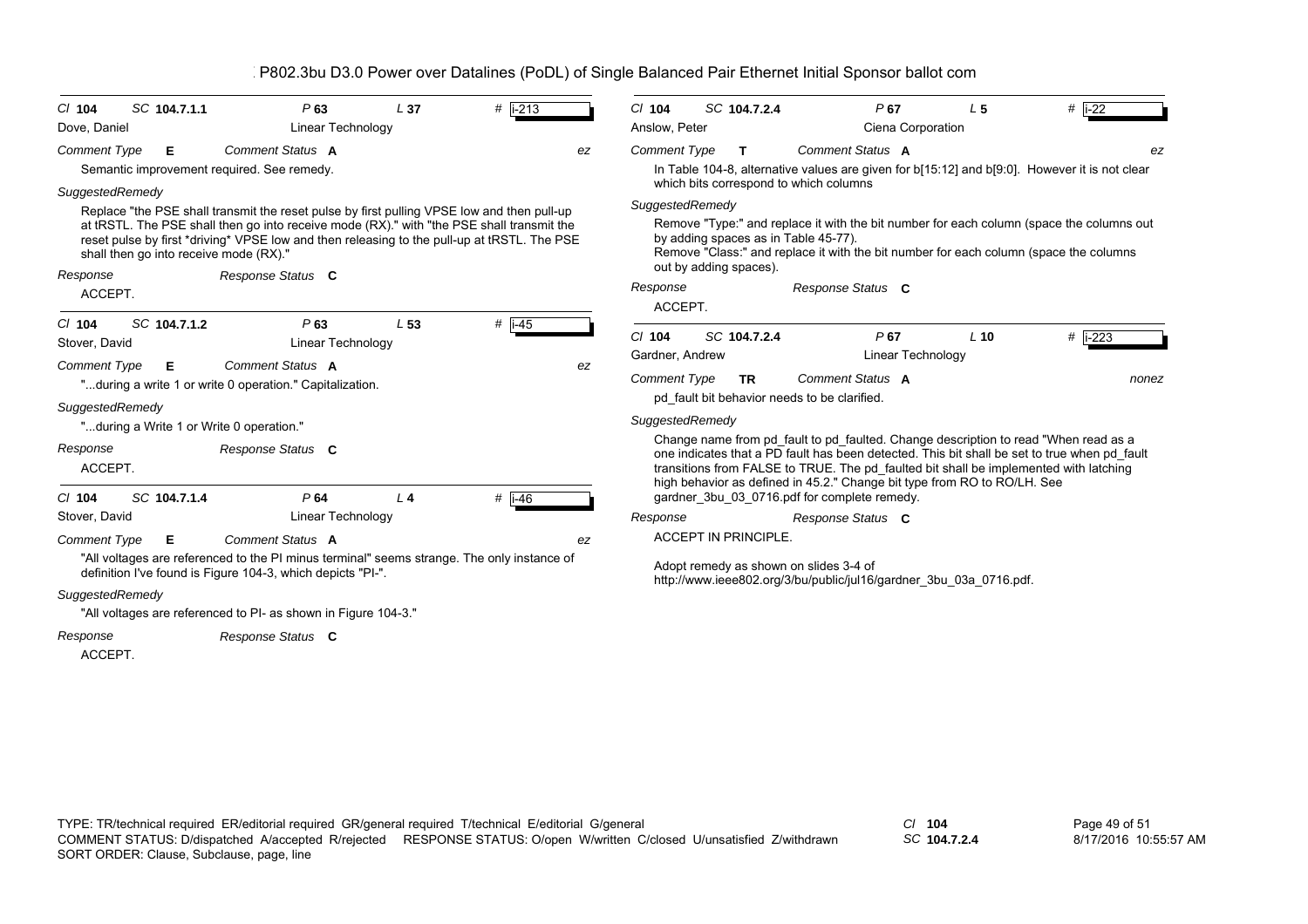| SC 104.7a<br>C/ 104<br>Zimmerman, George                                                                                                                                                                                                               | P68<br>Commscope and Line       | L23            | # $\sqrt{1-127}$ | $Cl$ 104<br>Dove, Daniel                                      | SC 104.8.4.2               | P <sub>72</sub><br><b>Linear Technology</b>                                                                                                                                       | L21            | # i-239                |
|--------------------------------------------------------------------------------------------------------------------------------------------------------------------------------------------------------------------------------------------------------|---------------------------------|----------------|------------------|---------------------------------------------------------------|----------------------------|-----------------------------------------------------------------------------------------------------------------------------------------------------------------------------------|----------------|------------------------|
| Comment Type<br><b>TR</b><br>This standard is missing the usual "environmental" and "general safety" sections found in<br>other 802.3 PHY and PoE standards. Specifically the guidance for local, regional and<br>national safety specifications.      | Comment Status A                |                | nonez            | Comment Type<br>SuggestedRemedy<br>Delete this PICS item      | Е                          | Comment Status A<br>ROGUE: There is no shall associated with this entry anymore                                                                                                   |                | ez                     |
| SuggestedRemedy<br>Recommended text will be provided in a contribution, formed from a combination of the<br>environmental sections of Clause 33 (PoE) and the BASE-T1 PHY clauses.                                                                     |                                 |                |                  | Response<br><b>ACCEPT IN PRINCIPLE.</b>                       |                            | Response Status C                                                                                                                                                                 |                |                        |
| Response<br><b>ACCEPT IN PRINCIPLE.</b>                                                                                                                                                                                                                | Response Status C               |                |                  |                                                               | Submitted by Craig Chabot. | Cross reference needs to be updated to point to 104.4.6.5 instead of 104.4.6.4.                                                                                                   |                |                        |
| Adopt text of http://www.ieee802.org/3/bu/public/jul16/zimmerman_3bu_01_0716.pdf<br>SC 104.8<br>$CI$ 104<br>Gardner, Andrew                                                                                                                            | P69<br>Linear Technology        | L <sub>1</sub> | $#$ i-224        |                                                               |                            | Editor's note: Craig's suggested remedy was correct; there is no shall associated with<br>104.4.6.5 so the PIC item in question was deleted.                                      |                |                        |
| <b>Comment Type</b><br><b>TR</b><br>PICs need to be updated.                                                                                                                                                                                           | Comment Status A                |                | nonez            | $Cl$ 104<br>Stover, David                                     | SC 104.8.4.3               | P <sub>73</sub><br><b>Linear Technology</b>                                                                                                                                       | L30            | # $i-48$               |
| SuggestedRemedy<br>Update PICs as needed.<br>Response<br>ACCEPT IN PRINCIPLE.<br>PICs editor to to review and update PICs table per input as needed.                                                                                                   | Response Status C               |                |                  | <b>Comment Type</b><br>SuggestedRemedy<br>Response<br>ACCEPT. | E                          | <b>Comment Status A</b><br>Referenced symbol is "t_power_dly" but defined symbol is "T_power_dly".<br>Replace reference to "t_power_dly" with "T_power_dly".<br>Response Status C |                | ez                     |
| Editor to add list of changes to this response prior to upload to MY BALLOT.<br>Editor's note: Changes to Clause 104 PICs for D3.1 are shown in the D3.1 to D3.0<br>compare file that can be found at "http://www.ieee802.org/3/bu/private/index.html" |                                 |                |                  | $Cl$ 104<br>Dove, Daniel<br><b>Comment Type</b>               | SC 104.8.4.3<br>Е          | P74<br><b>Linear Technology</b><br>Comment Status A                                                                                                                               | L <sub>1</sub> | # $\sqrt{1-240}$<br>ez |
| SC 104.8.4.2<br>$CI$ 104<br>Dove, Daniel                                                                                                                                                                                                               | P70<br><b>Linear Technology</b> | L46            | $#$ i-238        | TypeB<br>SuggestedRemedy                                      |                            | ROGUE: This is now split into two different shalls. One is for Type A and the other for                                                                                           |                |                        |
| <b>Comment Type</b><br>Е<br>ROGUE The wrong table is referenced. It should be 104 -1                                                                                                                                                                   | Comment Status A                |                | ez               | Response                                                      |                            | PICS editor to split this into two separate PICS items<br>Response Status C                                                                                                       |                |                        |
| SuggestedRemedy<br>Replace 104 -2 with 104 - 1<br>Response<br>ACCEPT.                                                                                                                                                                                  | Response Status C               |                |                  | <b>ACCEPT IN PRINCIPLE.</b><br>comment.                       |                            | Editor's note: The response to this comment was changed from ACCEPT to REVISED.<br>The PICs editor has provided updated PICs PD18 and PD19 in D3.1 that address this              |                |                        |

TYPE: TR/technical required ER/editorial required GR/general required T/technical E/editorial G/general *Cl* **104** SORT ORDER: Clause, Subclause, page, line COMMENT STATUS: D/dispatched A/accepted R/rejected RESPONSE STATUS: O/open W/written C/closed U/unsatisfied Z/withdrawn

*SC* **104.8.4.3**

Page 50 of 51 8/17/2016 10:55:57 AM